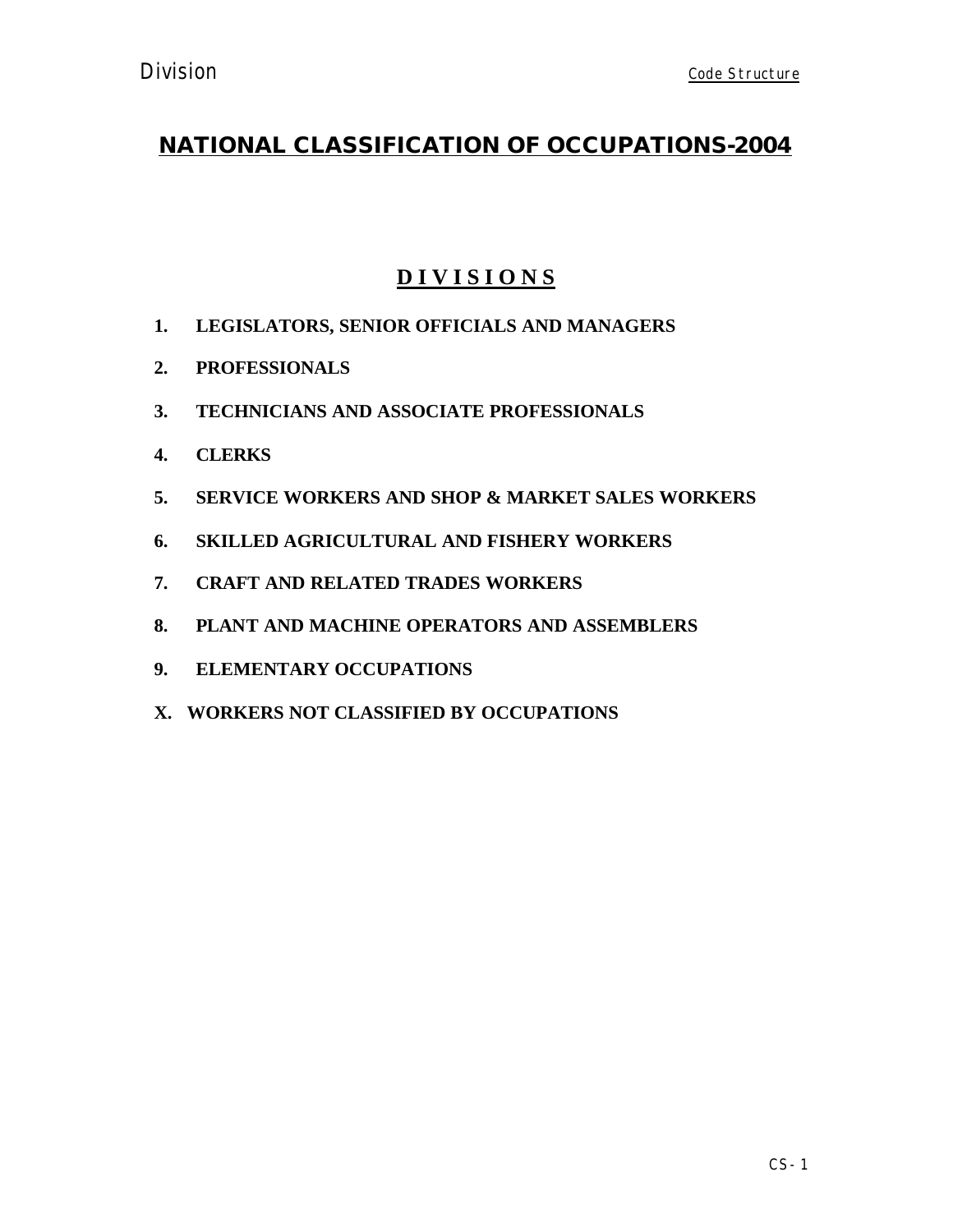## **DIVISIONS AND SUB-DIVISIONS**

### **DIVISION: 1 LEGISLATORS, SENIOR OFFICIALS AND MANAGERS**

- Sub- Division 11 Legislators and Senior Officials
	- 12 Corporate Managers
	- 13 General Managers

## **DIVISION: 2 PROFESSIONALS**

- Sub- Division 21 Physical, Mathematical and Engineering Science Professionals
	- 22 Life Science and Health Professionals
	- 23 Teaching Professionals
	- 24 Other Professionals

#### **DIVISION: 3 TECHNICIANS AND ASSOCIATE PROFESSIONALS**

- Sub- Division 31 Physical and Engineering Science Associate Professionals.
	- 32 Life Science and Health Associate Professionals
	- 33 Teaching Associate Professionals
	- 34 Other Associate Professionals

#### **DIVISION: 4 CLERKS**

- Sub Division 41 Office Clerks
	- 42 Customer Services Clerks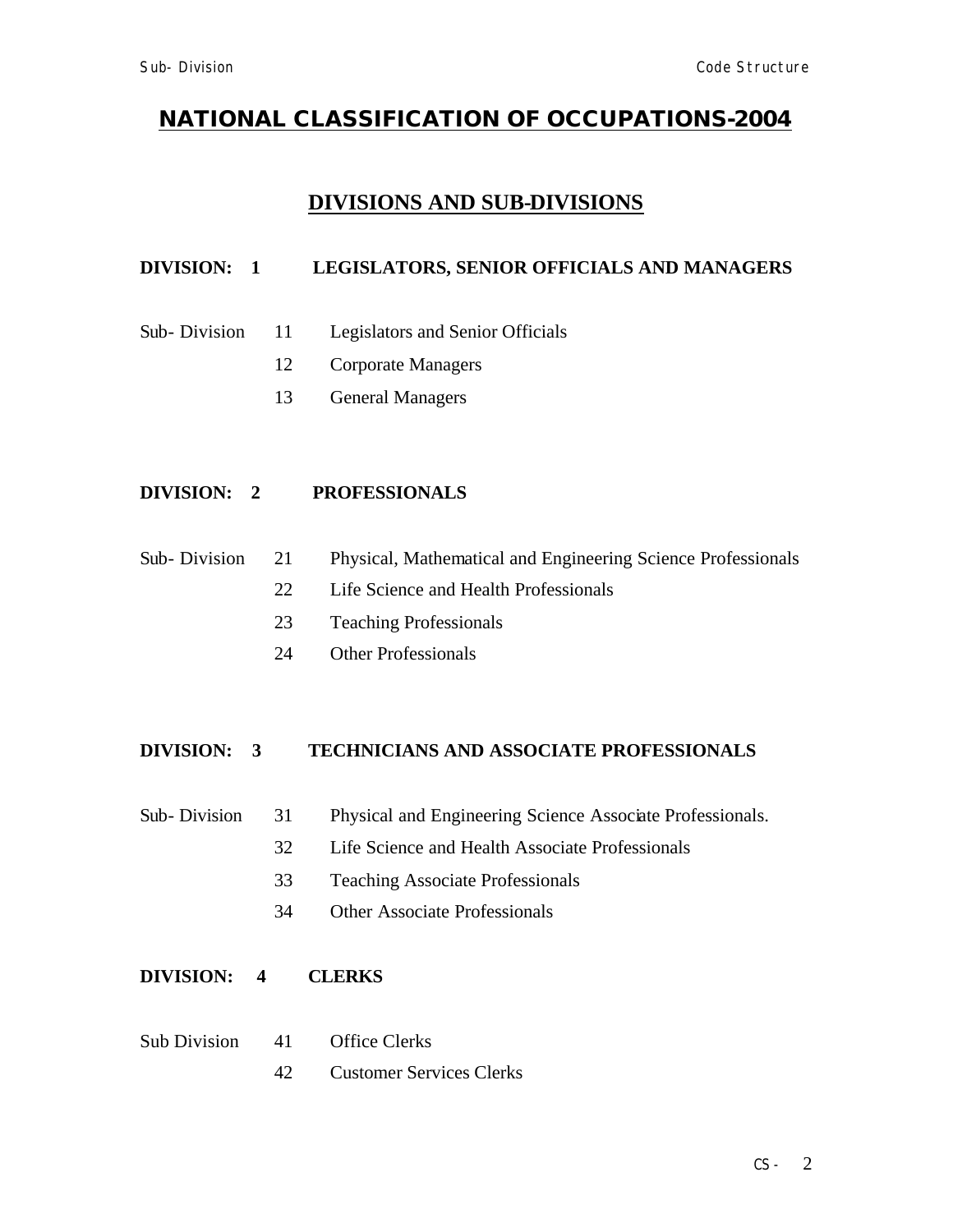## **DIVISION: 5 SERVICE WORKERS AND SHOP & MARKET SALES WORKERS**

- Sub Division 51 Personal and Protective Service Workers
	- 52 Models, Sales Persons and Demonstrators

#### **DIVISION: 6 SKILLED AGRICULTURAL AND FISHERY WORKERS**

- Sub Division 61 Market Oriented Skilled Agricultural and Fishery Workers
	- 62 Subsistence Agricultural and Fishery Workers

#### **DIVISION: 7 CRAFT AND RELATED TRADES WORKERS**

- Sub- Division 71 Extraction and Building Trades Workers
	- 72 Metal, Machinery and Related Trades Workers
	- 73 Precision, Handicraft, Printing and Related Trades Workers
	- 74 Other Craft and Related Trades Workers

#### **DIVISION: 8 PLANT AND MACHINE OPERATORS AND ASSEMBLERS**

- Sub- Division 81 Stationary Plant and Related Operators
	- 82 Machine Operators and Assemblers
	- 83 Drivers and Mobile-Plant Operators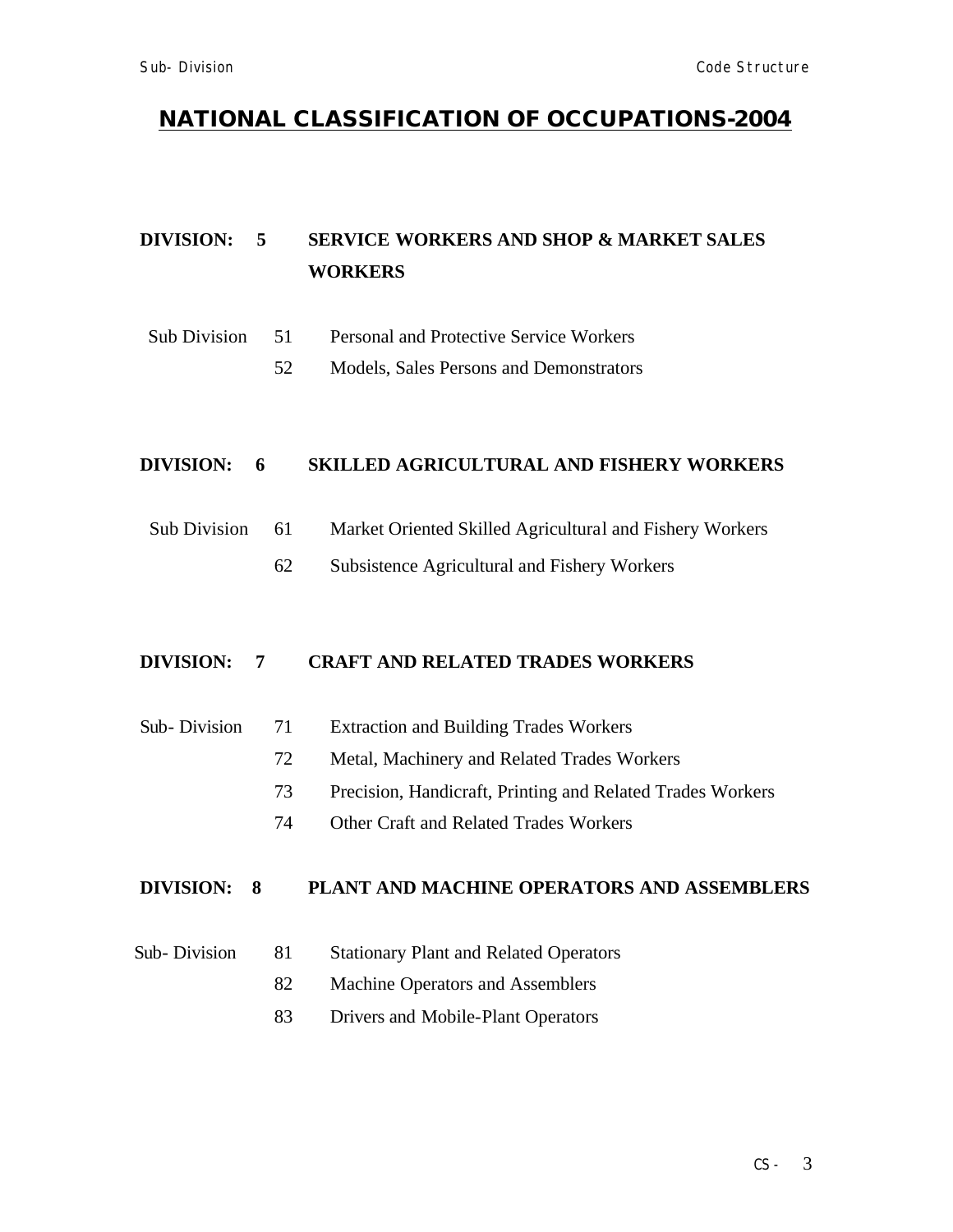### **DIVISION: 9 ELEMENTARY OCCUPATIONS**

| Sub-Division<br>Sales and Services Elementary Occupations<br>91. |  |
|------------------------------------------------------------------|--|
|------------------------------------------------------------------|--|

- 92 Agricultural, Fishery and Related Labourers
- 93 Labourers in Mining, Construction, Manufacturing and Transport

#### DIVISION: X WORKERS NOT CLASSIFIED BY OCCUPATIONS

- 
- Sub- Division X0 New Workers Seeking Employment
	- X1 Workers Reporting Occupations Unidentifiable or Inadequately Described
	- X9 Workers Not Reporting Any Occupations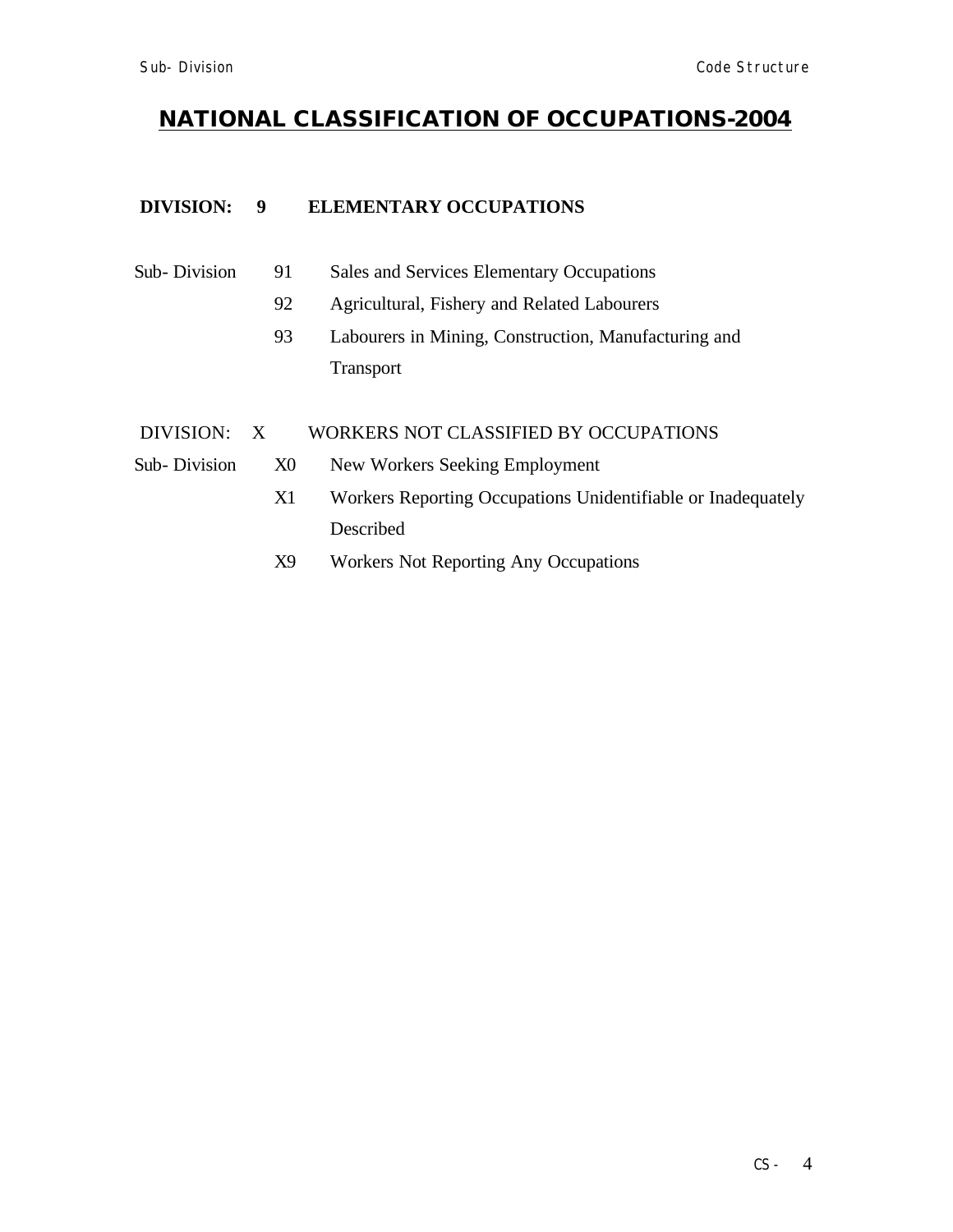## **DIVISIONS, SUB-DIVISIONS AND GROUPS**

## **DIVISION: 1 LEGISLATORS, SENIOR OFFICIALS AND MANAGERS**

| <b>Sub-Division</b> | 11  | <b>Legislators and Senior Officials</b>             |
|---------------------|-----|-----------------------------------------------------|
|                     |     |                                                     |
| Group               | 111 | Legislators                                         |
|                     | 112 | Administrative & Executive Officials                |
|                     | 113 | <b>Traditional Chiefs and Heads of Villages</b>     |
|                     | 114 | Senior Officials of Special Interest Organisations. |
|                     |     |                                                     |
|                     |     |                                                     |
| <b>Sub-Division</b> | 12  | <b>Corporate Managers</b>                           |
|                     |     |                                                     |
| Group               | 121 | Directors and Chief Executives                      |
|                     | 122 | Production and Operations Department Managers       |
|                     | 123 | <b>Other Department Managers</b>                    |
|                     |     |                                                     |
|                     |     |                                                     |
| <b>Sub-Division</b> | 13  | <b>General Managers</b>                             |
|                     |     |                                                     |

Group 130 General Managers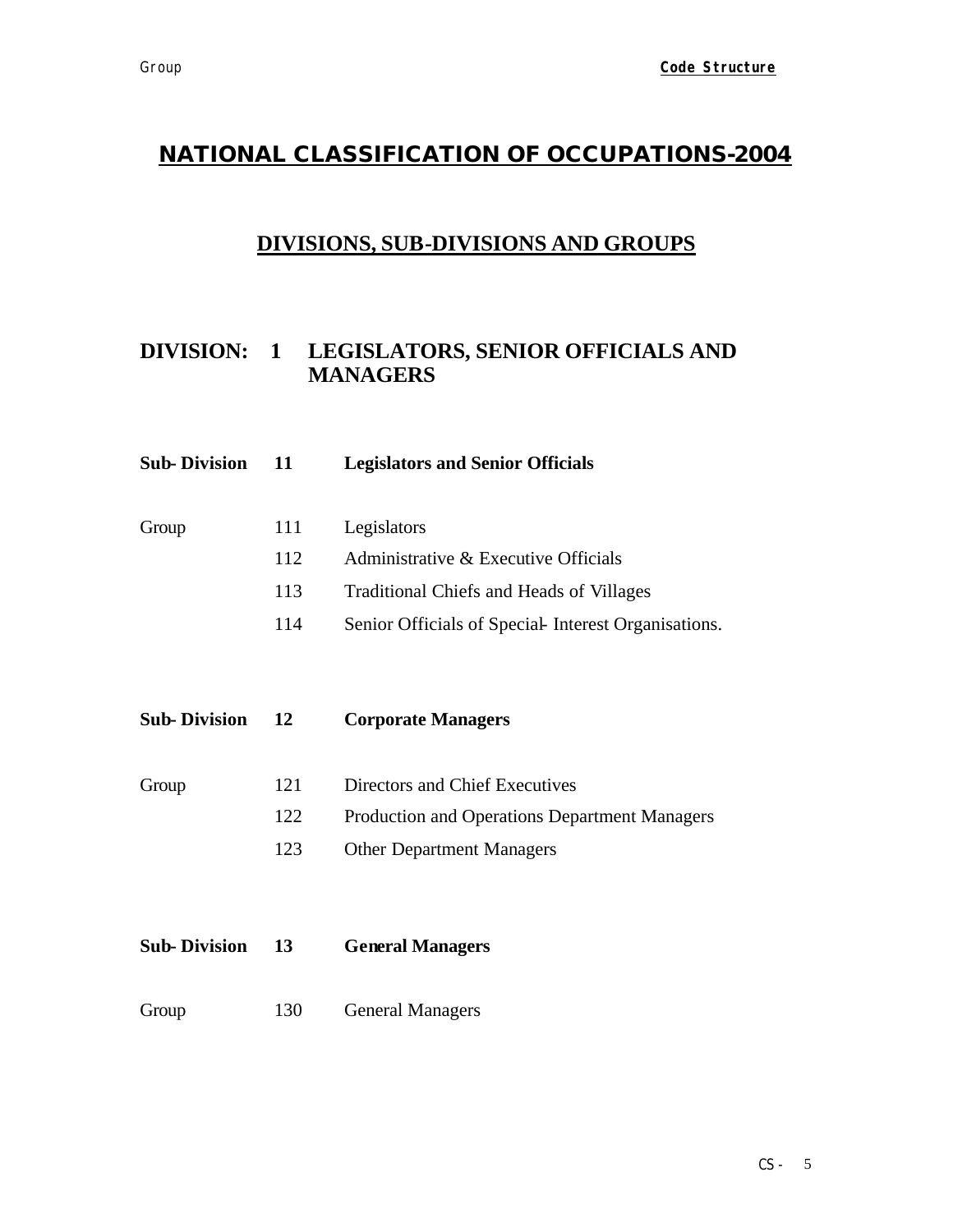## **DIVISION: 2 PROFESSIONALS**

| <b>Sub-Division</b> | 21  | Physical, Mathematical and Engineering Science          |
|---------------------|-----|---------------------------------------------------------|
|                     |     | Professionals                                           |
| Group               | 211 | Physicists, Chemists and Related Professionals          |
|                     | 212 | Mathematicians, Statisticians and Related Professionals |
|                     | 213 | <b>Computing Professionals</b>                          |
|                     | 214 | Architects, Engineers and Related Professionals         |
| <b>Sub Division</b> | 22  | <b>Life Science and Health Professionals</b>            |
| Group               | 221 | Life Science Professionals                              |
|                     | 222 | Health Professionals (except nursing)                   |
|                     | 223 | <b>Nursing Professionals</b>                            |
| <b>Sub Division</b> | 23  | <b>Teaching Professionals</b>                           |
| Group               | 231 | College, University and Higher Education Teaching       |
|                     |     | Professionals                                           |
|                     | 232 | <b>Secondary Education Teaching Professionals</b>       |
|                     | 233 | <b>Other Teaching Professionals</b>                     |
| <b>Sub Division</b> | 24  | <b>Other Professionals</b>                              |
| Group               | 241 | <b>Business Professionals</b>                           |
|                     | 242 | <b>Legal Professionals</b>                              |
|                     | 243 | Archivists, Librarians and Related Information          |
|                     |     | Professionals                                           |
|                     | 244 | Social Science and Related Professionals                |
|                     | 245 | Writers and Creative or Performing Artists.             |
|                     | 246 | Religious Professionals                                 |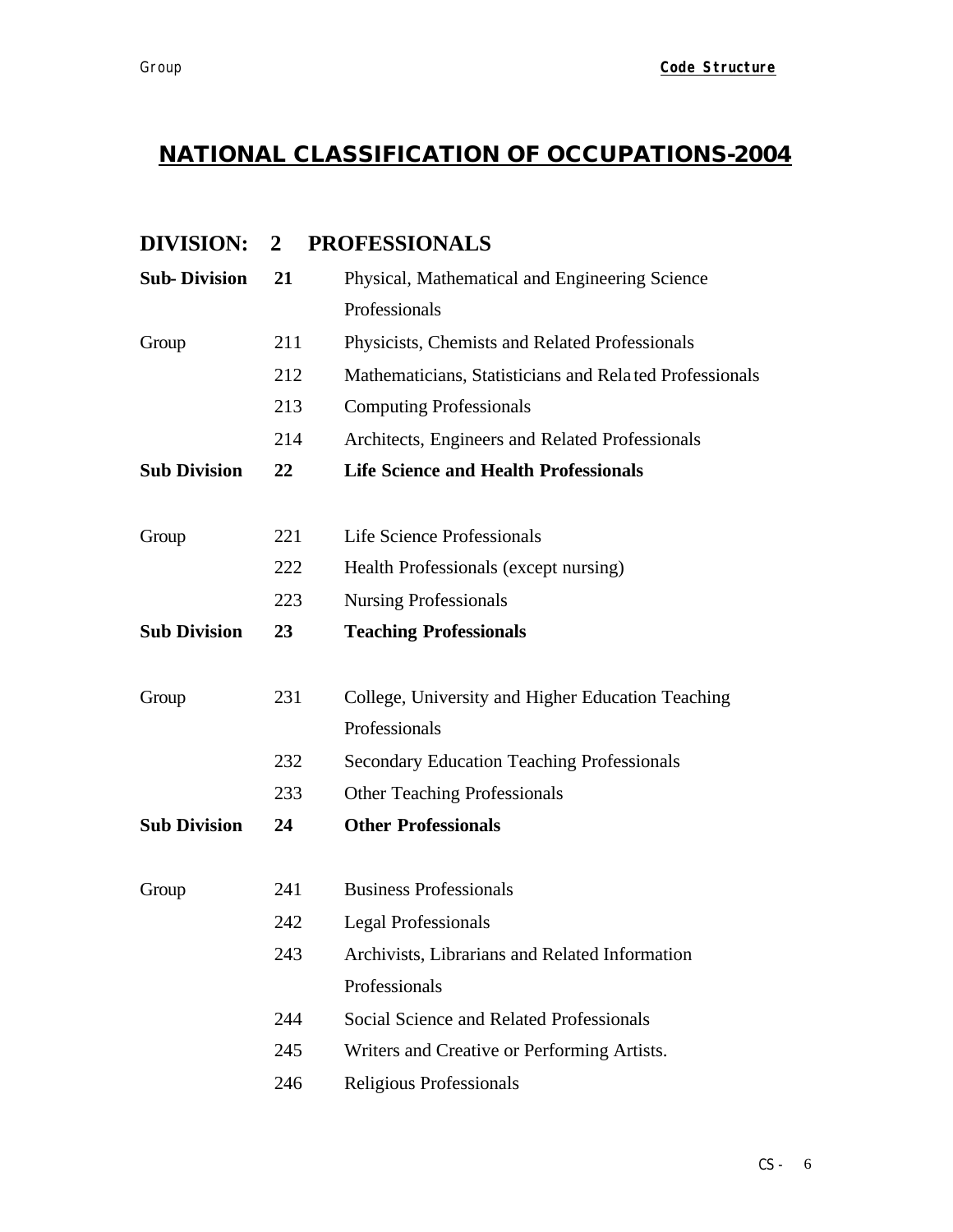## **DIVISION: 3 TECHNICIANS AND ASSOCIATE PROFESSIONALS**

| <b>Sub-Division</b> | 31  | <b>Physical and Engineering Science Associate</b>           |
|---------------------|-----|-------------------------------------------------------------|
|                     |     | Professionals.                                              |
| Group               | 311 | Physical and Engineering Science Technicians                |
|                     | 312 | <b>Computer Associate Professionals</b>                     |
|                     | 313 | <b>Optical and Electronic Equipment Operators</b>           |
|                     | 314 | Ship and Aircraft Controllers and Technicians               |
|                     | 315 | Safety and Quality Inspectors                               |
| <b>Sub-Division</b> | 32  | <b>Life Science and Health Associate Professionals</b>      |
| Group               | 321 | Life Science Technicians and Related Health Associate       |
|                     |     | Professionals                                               |
|                     | 322 | Modern Health Associate Professionals (Except               |
|                     |     | Nursing)                                                    |
|                     | 323 | Nursing and Midwifery Associate Professionals               |
|                     | 324 | <b>Traditional Medicine Practitioners and Faith Healers</b> |
| <b>Sub-Division</b> | 33  | <b>Teaching Associate Professionals</b>                     |
| Group               | 331 | Middle and Primary Education Teaching Associate             |
|                     |     | Professionals                                               |
|                     | 332 | Pre-Primary Education Teaching Associate                    |
|                     |     | Professionals                                               |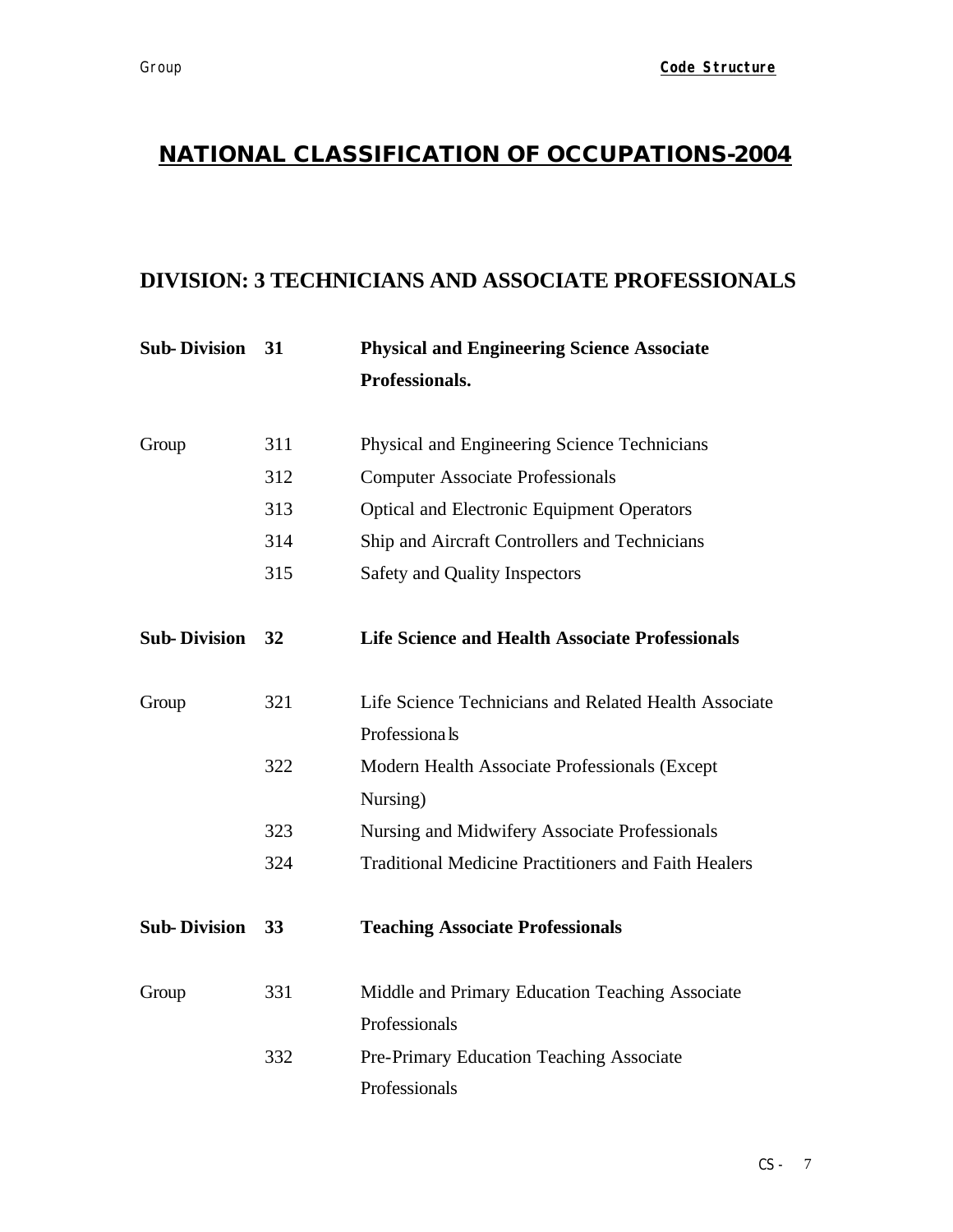|                     | 333 | <b>Special Education Teaching Associate Professionals</b> |
|---------------------|-----|-----------------------------------------------------------|
|                     | 334 | <b>Other Teaching Associate Professionals</b>             |
| <b>Sub-Division</b> | 34  | <b>Other Associate Professionals</b>                      |
| Group               | 341 | Finance and Sales Associate Professionals                 |
|                     | 342 | <b>Business Services Agents and Trade Brokers</b>         |
|                     | 343 | <b>Administrative Associate Professionals</b>             |
|                     | 344 | Customs, Tax and Related Govt. Associate                  |
|                     |     | Professionals                                             |
|                     | 345 | Police Inspectors and Detectives                          |
|                     | 346 | <b>Social Work Associate Professionals</b>                |
|                     | 347 | Artistic, Entertainment and Sports Associate              |
|                     |     | Professionals                                             |
|                     | 348 | Religious Associate Professionals                         |
| <b>DIVISION:</b>    | 4   | <b>CLERKS</b>                                             |
| <b>Sub Division</b> | 41  | <b>Office Clerks</b>                                      |
| Group               | 411 | Secretaries and Key Board- Operating Clerks               |
|                     | 412 | <b>Numerical Clerks</b>                                   |
|                     | 413 | Material Recording & Transport Clerks                     |
|                     | 414 | Library, Mail and Related Clerks                          |
|                     | 419 | <b>Other Office Clerks</b>                                |
|                     |     |                                                           |

**Sub Division 42 Customer Services Clerks**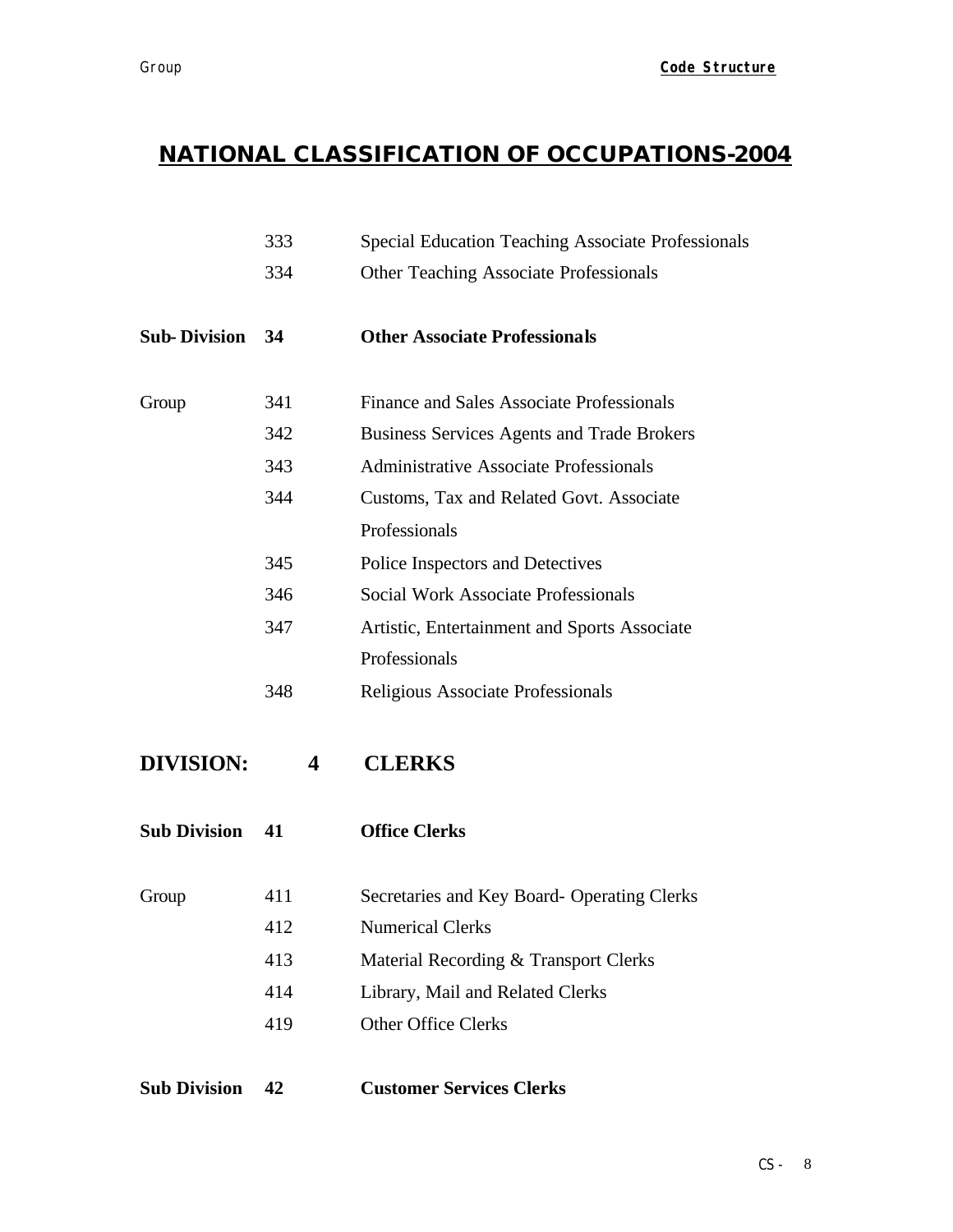# Group 421 Cashiers, Tellers and Related Clerks

422 Client Information Clerks

## **DIVISION: 5 SERVICE WORKERS AND SHOP & MARKET SALES WORKERS**

| <b>Sub Division</b> | - 51 | <b>Personal and Protective Service Workers</b>   |
|---------------------|------|--------------------------------------------------|
|                     |      |                                                  |
| Group               | 511  | Travel Attendants, Guides and Related Workers    |
|                     | 512  | House Keeping and Restaurant Services Workers    |
|                     | 513  | <b>Personal Care Workers</b>                     |
|                     | 514  | <b>Other Personal Services Workers</b>           |
|                     | 515  | Astrologers, Fortune-Tellers and Related Workers |
|                     | 516  | <b>Protective Services Workers</b>               |
| <b>Sub-Division</b> | 52   | <b>Models, Sales Persons and Demonstrators</b>   |
| Group               | 521  | <b>Fashion and Other Models</b>                  |
|                     | 522  | Shop Salespersons and Demonstrators              |
|                     | 523  | <b>Stall and Market Salespersons</b>             |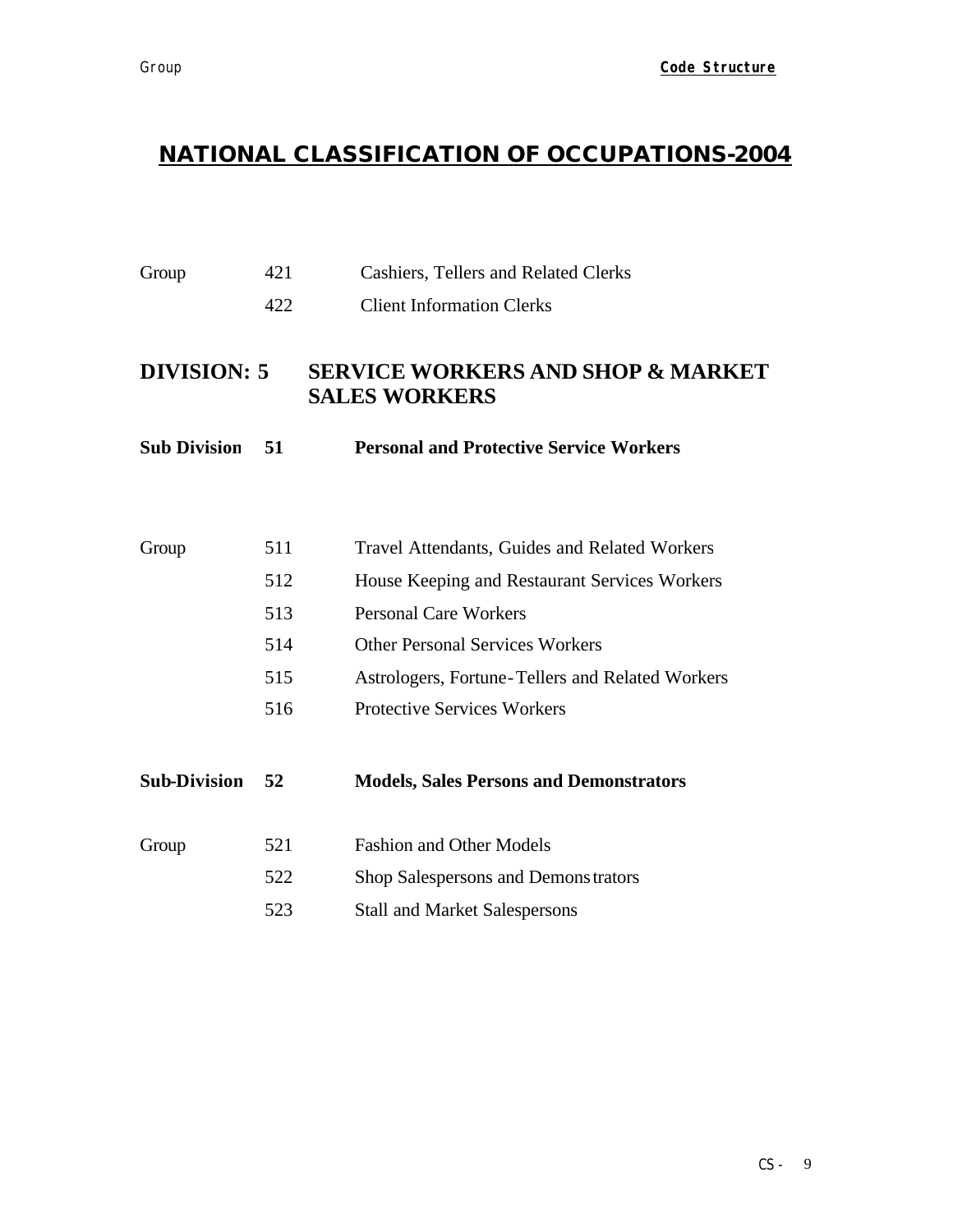# **DIVISION: 6 SKILLED AGRICULTURAL AND FISHERY WORKERS**

**Sub Division 61 Market Oriented Skilled Agricultural and Fishery Workers**

| Group | 611 | Market Gardners & Crop Growers                 |
|-------|-----|------------------------------------------------|
|       | 612 | Market – Oriented Animal Producers and Related |
|       |     | Workers                                        |
|       | 613 | Market- Oriented Crop and Animal Producers     |
|       | 614 | Forestry and Related Workers                   |
|       | 615 | Fishery Workers, Hunters and Trappers          |

**Sub-Division 62 Subsistence Agricultural and Fishery Workers**

Group 620 Subsistence Agricultural and Fishery Workers

- **DIVISION: 7 CRAFT AND RELATED TRADES WORKERS**
- **Sub- Division 71 Extraction and Building Trades Workers**
- Group 711 Miners, Shotfirers, Stone Cutters and Carvers
	- 712 Building Frame and Related Trades Workers
		- 713 Building Finishers and Related Trades Workers
		- 714 Painters, Building Structure Cleaners and Related Trades Workers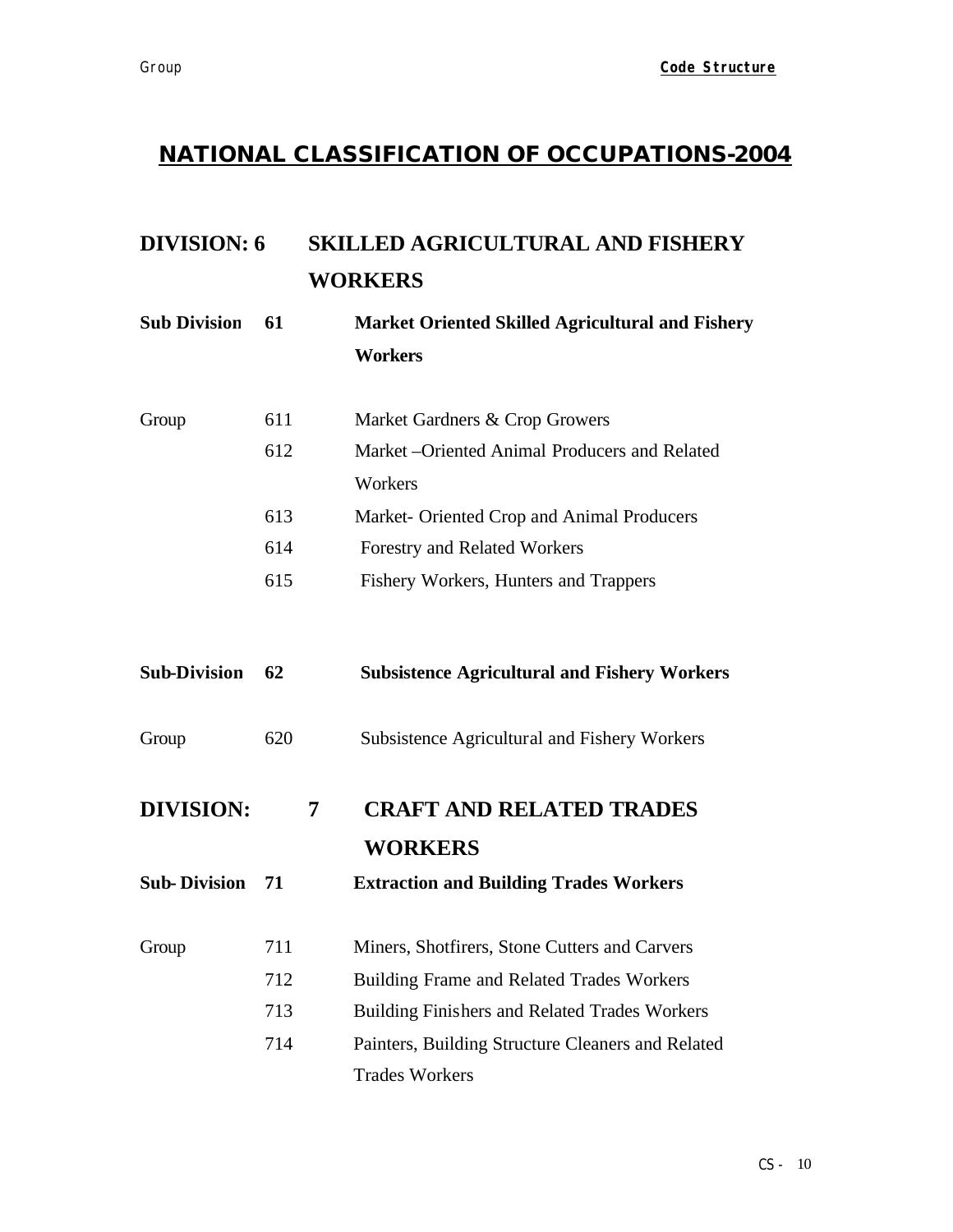| <b>Sub-Division</b> | 72  | <b>Metal, Machinery and Related Trades Workers</b>           |
|---------------------|-----|--------------------------------------------------------------|
| Group               | 721 | Metal Moulders, Welders, Sheet Metal Workers,                |
|                     |     | <b>Structural Metal Preparers and Related Trades Workers</b> |
|                     | 722 | Blacksmith, Tool Makers and Related Trades Workers           |
|                     | 723 | Machinery Mechanics and Fitters                              |
|                     | 724 | Electrical and Electronic Equipment Mechanics and            |
|                     |     | Fitters                                                      |
| <b>Sub-Division</b> | 73  | <b>Precision, Handicraft, Printing and Related Trades</b>    |
|                     |     | <b>Workers</b>                                               |
| Group               | 731 | Precision Workers in Metal and Related Materials             |
|                     | 732 | Potters, Glass Makers and Related Trades Workers             |
|                     | 733 | Handicraft Workers in Wood, Textile, Leather and             |
|                     |     | <b>Related Materials</b>                                     |
|                     | 734 | Printing and Related Trades Workers                          |
| <b>Sub-Division</b> | 74  | <b>Other Craft and Related Trades Workers</b>                |
| Group               | 741 | Food Processing and Related Trades Workers                   |
|                     | 742 | Wood Treaters, Cabinet Makers and Related Trades             |
|                     |     | Workers                                                      |
|                     | 743 | Textile, Garment and Related Trades Workers                  |
|                     | 744 | Pelt, Leather and Shoe Making Trades Workers                 |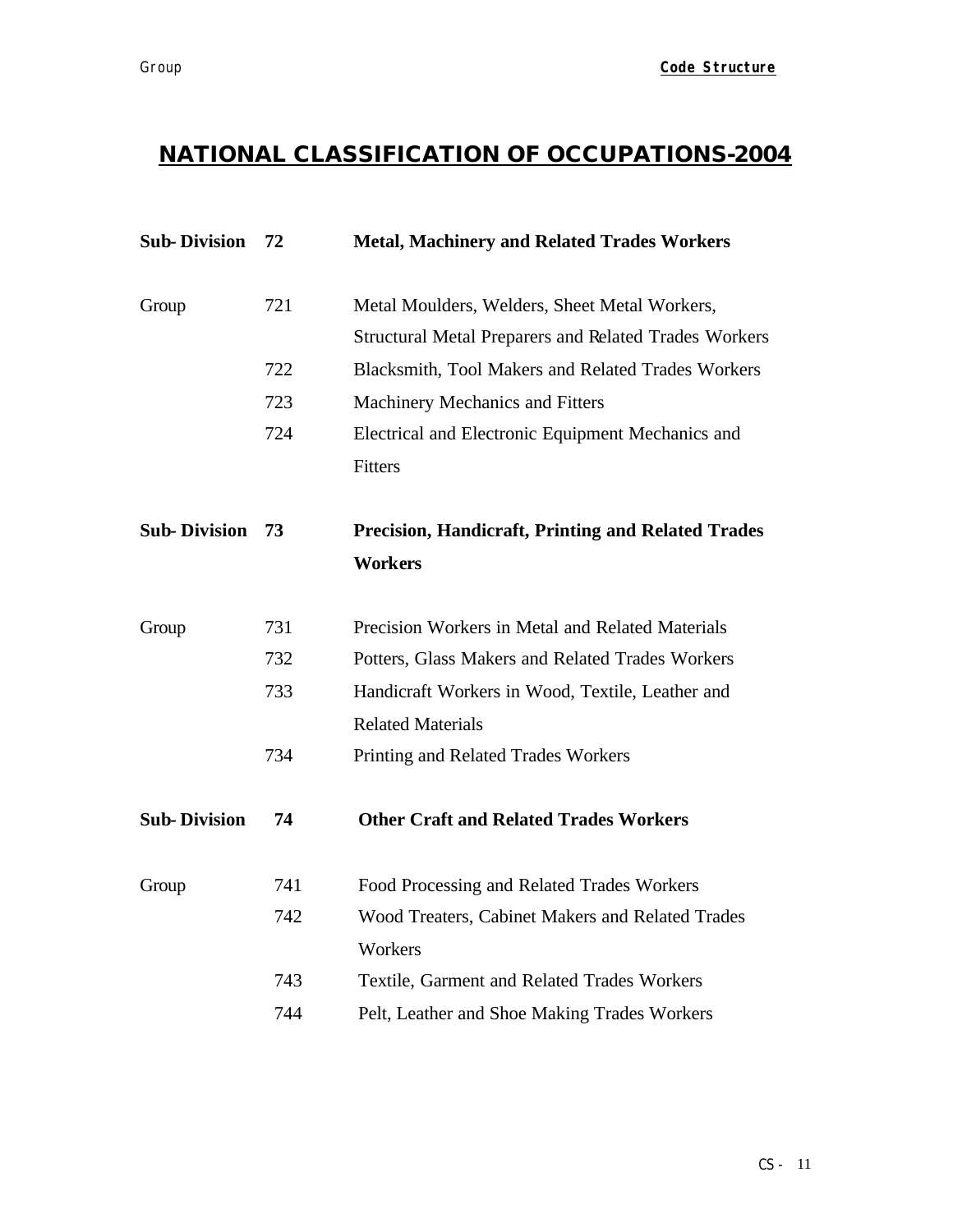| <b>DIVISION:</b>    | 8   | PLANT AND MACHINE OPERATORS AND                        |
|---------------------|-----|--------------------------------------------------------|
|                     |     | <b>ASSEMBLERS</b>                                      |
| <b>Sub-Division</b> | 81  | <b>Stationary-Plant and Related Operators</b>          |
| Group               | 811 | Mining and Mineral Processing Plant Operators          |
|                     | 812 | <b>Metal Processing Plant Operators</b>                |
|                     | 813 | Glass, Ceramics and Related Plant Operators            |
|                     | 814 | Wood Processing and Paper Making Plant Operators       |
|                     | 815 | <b>Chemical-Processing-Plant Operators</b>             |
|                     | 816 | Power Production and Related Plant Operators           |
|                     | 817 | Automated Assembly Line and Industrial Robot Operators |
| <b>Sub-Division</b> | 82  | Machine Operators and Assemblers                       |
| Group               | 821 | Metal and Mineral Products Machine Operators           |
|                     | 822 | <b>Chemical Products Machine Operators</b>             |
|                     | 823 | Rubber and Plastic Products Machine Operators          |
|                     | 824 | <b>Wood Products Machine Operators</b>                 |
|                     | 825 | Printing, Binding and Paper Products Machine Operators |
|                     | 826 | Textiles, Fur and Leather Products Machine Operators   |
|                     | 827 | Food and Related Products Machine Operators            |
|                     | 828 | Assemblers                                             |
|                     | 829 | Other Machine Operators and Assemblers                 |
| <b>Sub-Division</b> | 83  | <b>Drivers and Mobile Plant Operators</b>              |
| Group               | 831 | Locomotive Engine Drivers and Related Workers          |
|                     | 832 | <b>Motor Vehicle Drivers</b>                           |
|                     | 833 | <b>Agricultural and Other Mobile Plant Operators</b>   |
|                     | 834 | Ships' Deck Crews and Related Workers                  |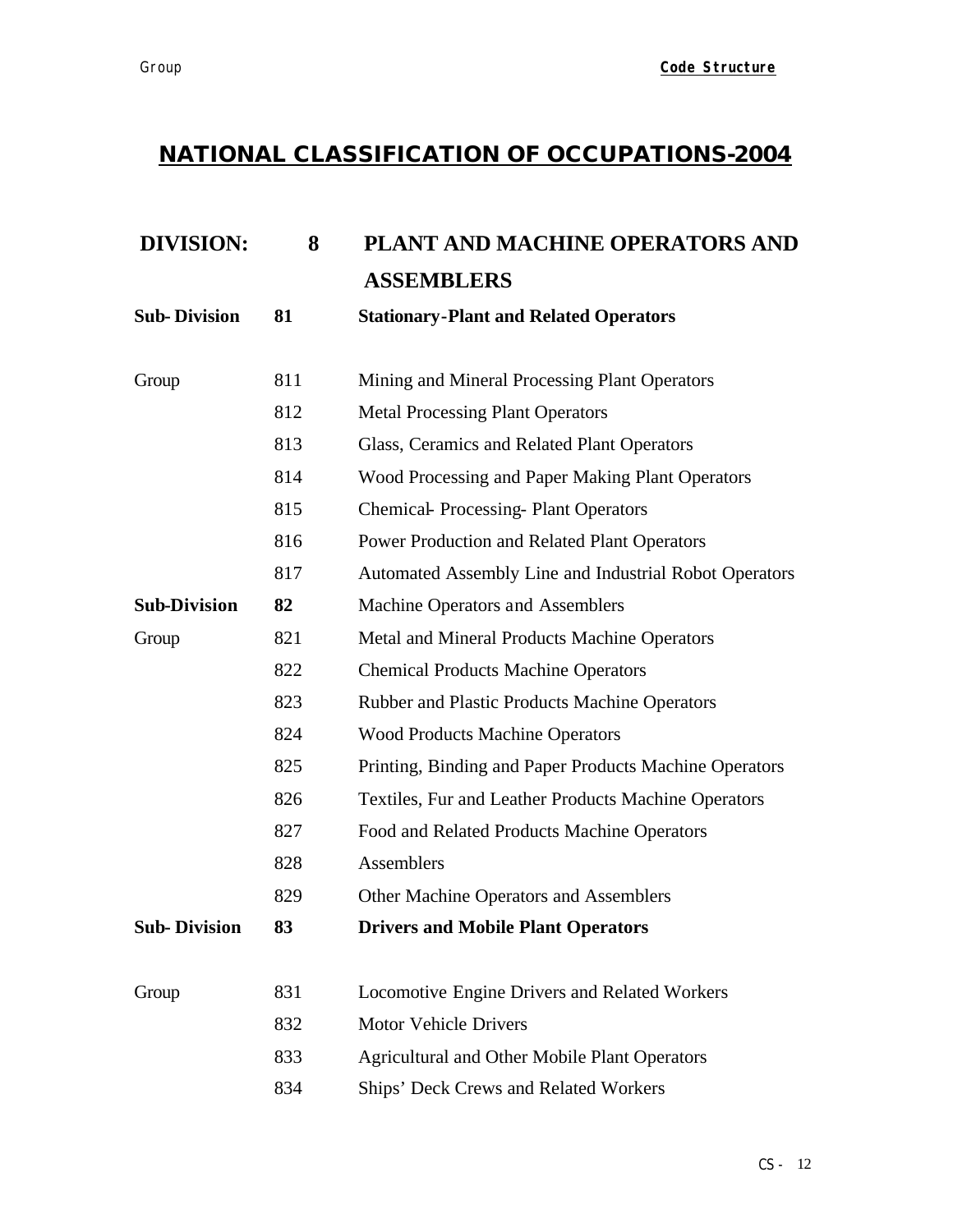# **DIVISION: 9 ELEMENTARY OCCUPATIONS**

| <b>Sub-Division</b> | 91  | <b>Sales and Service Elementary Occupations</b>      |
|---------------------|-----|------------------------------------------------------|
| Group               | 911 | <b>Street Vendors and Related Workers</b>            |
|                     | 912 | Shoe Cleaning and Other Street Services Elementary   |
|                     |     | Occupations                                          |
|                     | 913 | Domestic and Related Helpers, Cleaners and           |
|                     |     | Launderers                                           |
|                     | 914 | Building Caretakers, Window and Related Cleaners     |
|                     | 915 | Messengers, Porters, Door Keepers and Related        |
|                     |     | Workers                                              |
|                     | 916 | Garbage Collectors and Related Labourers             |
| <b>Sub-Division</b> | 92  | <b>Agricultural, Fishery and Related Labourers</b>   |
| Group               | 920 | Agricultural, Fishery and Related Labourers          |
| <b>Sub-Division</b> | 93  | Labourers in Mining, Construction, Manufacturing and |
|                     |     | <b>Transport</b>                                     |
| Group               | 931 | Mining and Construction Labourers                    |
|                     | 932 | <b>Manufacturing Labourers</b>                       |
|                     | 933 | <b>Transport Labourers and Freight Handlers</b>      |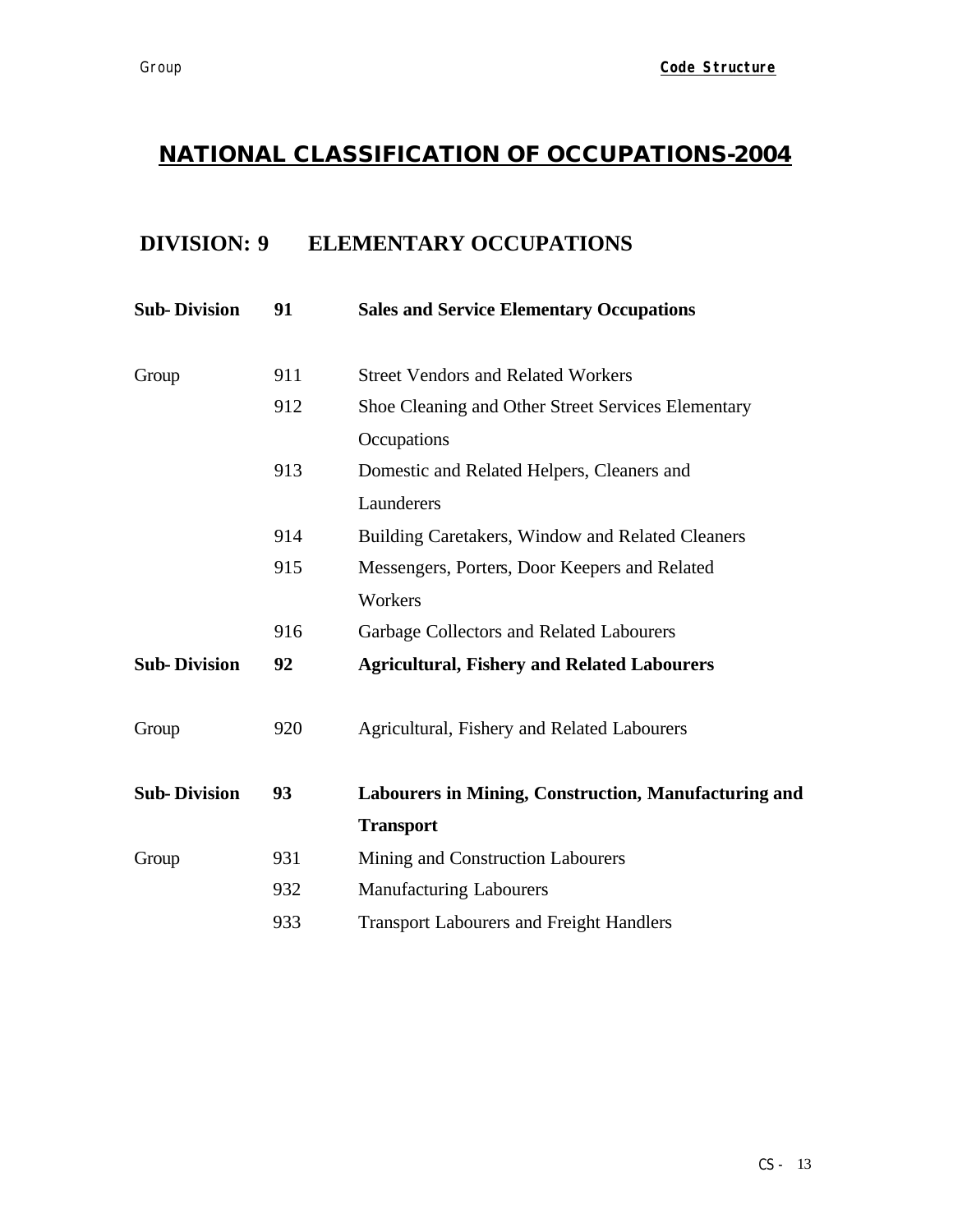## **DIVISION: X WORKERS NOT CLASSIFIED BY OCCUPATIONS**

| <b>Sub-Division</b> | X0         | New Workers Seeking Employment                         |
|---------------------|------------|--------------------------------------------------------|
| Group               | <b>X00</b> | New Workers Seeking Employment                         |
| <b>Sub-Division</b> | X1         | <b>Workers Reporting Occupations Unidentifiable or</b> |
|                     |            | <b>Inadequately Described</b>                          |
| Group               | X10        | Workers Reporting Occupations Unidentifiable or        |
|                     |            | <b>Inadequately Described</b>                          |
| <b>Sub-Division</b> | X9         | <b>Workers Not Reporting Any Occupations</b>           |
| Group               | X99        | <b>Workers Not Reporting Any Occupations</b>           |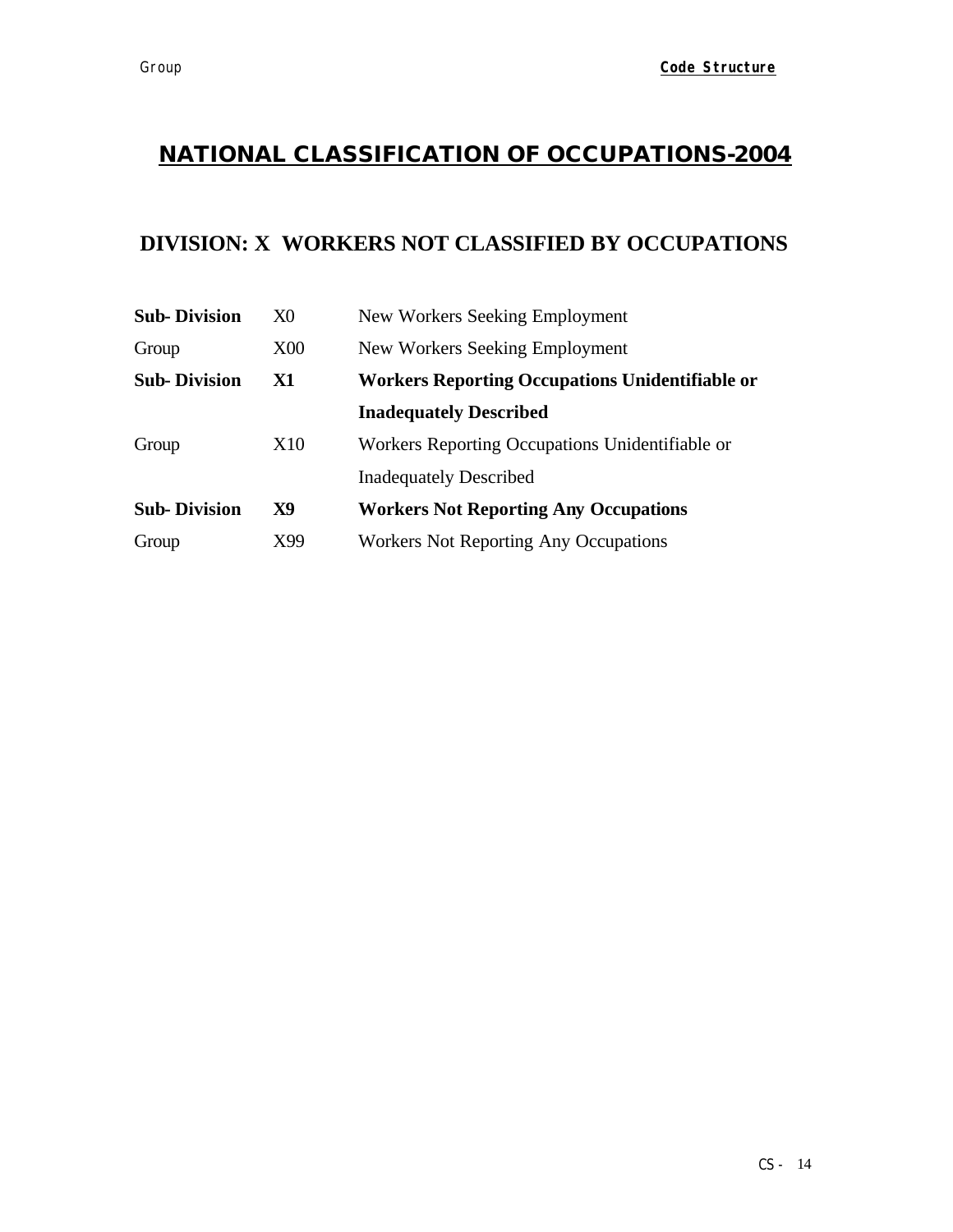**NATIONAL CLASSIFICATION OF OCCUPATIONS-2004**

# **NATIONAL CLASSIFICATION**

#### **OF**

## **OCCUPATIONS**

### **DIVISIONS, SUB-DIVISIONS, GROUPS AND FAMILIES**

#### **DIVISION: 1 LEGISLATORS, SENIOR OFFICIALS AND MANAGERS**

| <b>Sub-Division</b> | 11   | <b>Legislators and Senior Officials</b>              |
|---------------------|------|------------------------------------------------------|
| Group               | 111  | Legislators                                          |
| Family              | 1111 | Elected Officials, Union Government                  |
|                     | 1112 | Elected Officials, State Government                  |
|                     | 1113 | Elected Officials, Local Bodies                      |
|                     | 1119 | Elected Officials, n.e.c.                            |
| Group               | 112  | Administrative and Executive Officials               |
| Family              | 1121 | Administrative and Executive Officials, Union        |
|                     |      | Government                                           |
|                     | 1122 | Administrative and Executive Officials, State        |
|                     |      | Government                                           |
|                     | 1123 | Administrative and Executive Officials, Quasi        |
|                     |      | Government                                           |
|                     | 1124 | Administrative and Executive Officials, Local Bodies |
|                     | 1129 | Administrative and Executive Officials, Government   |
|                     |      | and Local Bodies, n.e.c.                             |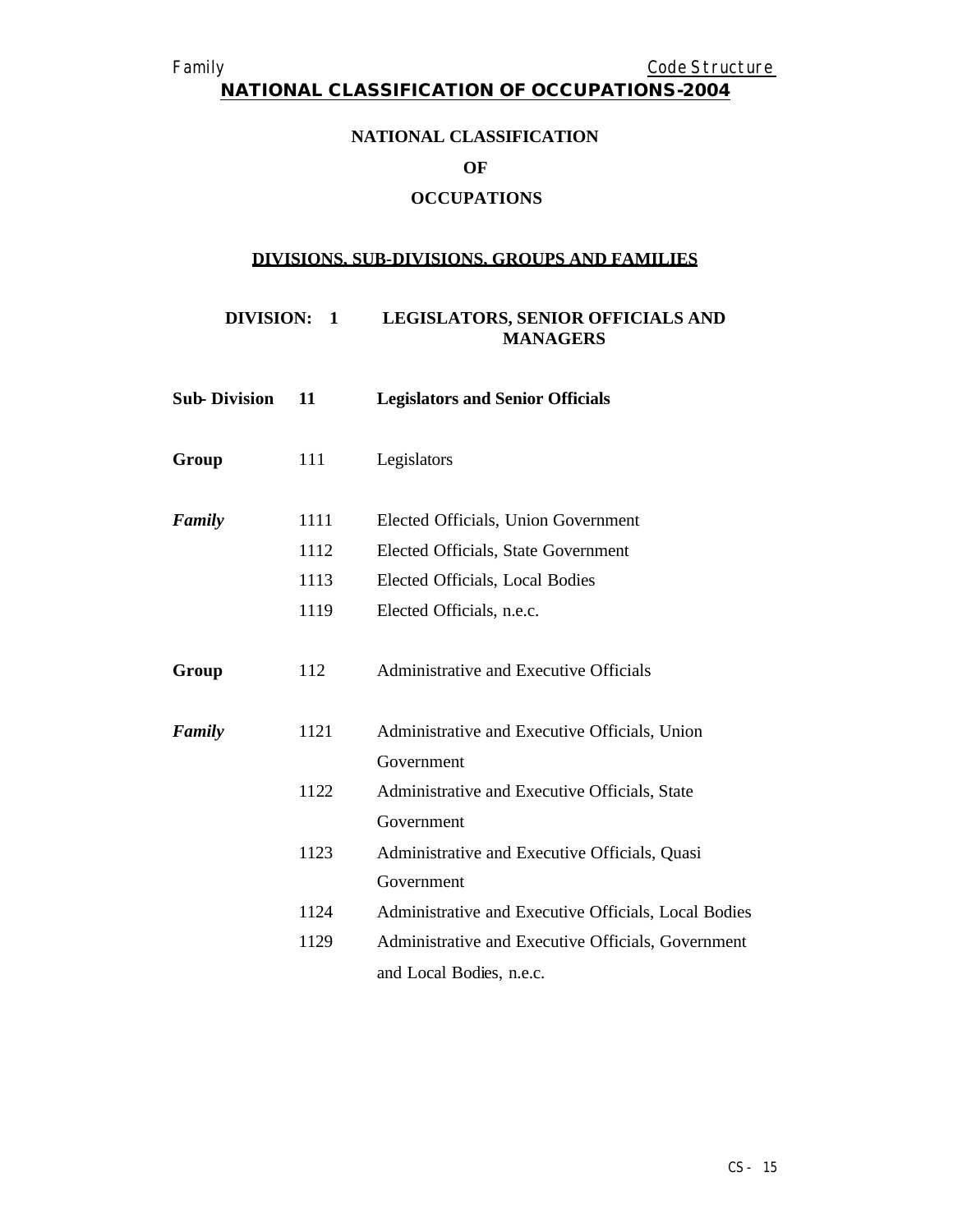| Family                                             |      | Code Structure                                                              |  |
|----------------------------------------------------|------|-----------------------------------------------------------------------------|--|
| <b>NATIONAL CLASSIFICATION OF OCCUPATIONS-2004</b> |      |                                                                             |  |
| Group                                              | 113  | <b>Traditional Chiefs and Heads of Villages</b>                             |  |
| Family                                             | 1130 | <b>Traditional Chiefs and Heads of Villages</b>                             |  |
| Group                                              | 114  | Senior Officials of Special Interest Organisations                          |  |
| Family                                             | 1141 | Senior Officials of Political Party Organisations                           |  |
|                                                    | 1142 | Senior Officials of Employers, Workers and Other                            |  |
|                                                    |      | <b>Economic Interest Organisations</b>                                      |  |
|                                                    | 1143 | Senior Officials of Humanitarian and Other Special -                        |  |
|                                                    |      | <b>Interest Organisations</b>                                               |  |
| <b>Sub-Division</b>                                | 12   | <b>Corporate Managers</b>                                                   |  |
| Group                                              | 121  | Directors and Chief Executives                                              |  |
| Family                                             | 1211 | Working Proprietors and Directors, Electricity, Gas,<br><b>Water Supply</b> |  |
|                                                    | 1212 | Directors, Financial Institutions                                           |  |
|                                                    | 1213 | Working Proprietors and Directors, Mining,                                  |  |
|                                                    |      | Construction                                                                |  |
|                                                    | 1214 | Working Proprietors and Directors, Manufacturing,                           |  |
|                                                    |      | Wholesale & Retail Trade                                                    |  |
|                                                    | 1215 | Working Proprietors and Directors and Related                               |  |
|                                                    |      | <b>Executives in Transport and Communication</b>                            |  |
|                                                    | 1216 | Working Proprietors and Directors, Storage and                              |  |
|                                                    |      | Warehousing                                                                 |  |
|                                                    | 1217 | Working Proprietors and Directors, Lodging and                              |  |
|                                                    |      | <b>Catering Services</b>                                                    |  |
|                                                    | 1218 | Working Proprietors and Directors, Recreation and                           |  |
|                                                    |      | Entertainment                                                               |  |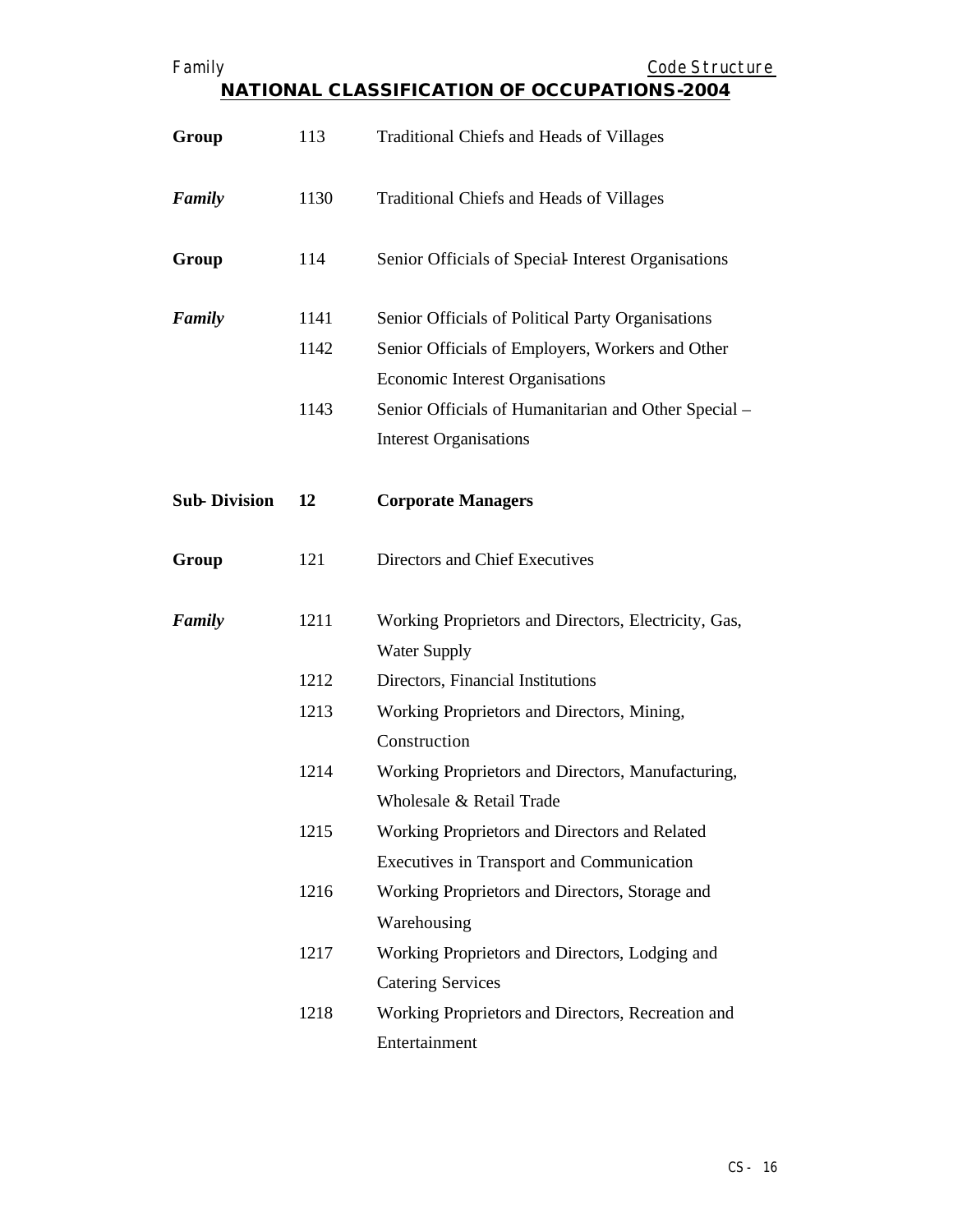| Family                                             | Code Structure |
|----------------------------------------------------|----------------|
| <b>NATIONAL CLASSIFICATION OF OCCUPATIONS-2004</b> |                |

|        | 1219 | Working Proprietors and Directors, Other Services, |
|--------|------|----------------------------------------------------|
|        |      | n.e.c.                                             |
|        |      |                                                    |
| Group  | 122  | Production and Operations Department Managers      |
| Family | 1221 | Production and Operations Department Managers in   |
|        |      | Agriculture, Hunting, Forestry $&$ Fishing         |
|        | 1222 | Production and Operations Department Managers in   |
|        |      | Manufacturing                                      |
|        | 1223 | Production and Operations Department Managers in   |
|        |      | Construction                                       |
|        | 1224 | Production and Operations Department Managers in   |
|        |      | Wholesale and Retail Trade                         |
|        | 1225 | Production and Operations Department Managers in   |
|        |      | <b>Restaurants and Hotels</b>                      |
|        | 1226 | Production and Operations Department Managers in   |
|        |      | Transport, Storage and Communication               |
|        | 1227 | Production and Operations Department Managers in   |
|        |      | <b>Business Services</b>                           |
|        | 1228 | Production and Operations Department Managers in   |
|        |      | Personal Care, Cleaning and Related Services       |
|        | 1229 | Production and Operations Department Managers,     |
|        |      | n.e.c.                                             |
| Group  | 123  | <b>Other Department Managers</b>                   |
|        | 1231 |                                                    |
| Family |      | Finance and Administration Department Managers     |
|        | 1232 | Personnel and Industrial Relations Managers        |
|        | 1233 | <b>Sales and Marketing Managers</b>                |
|        | 1234 | Advertising and Public Relations Department        |
|        |      | Managers                                           |
|        | 1235 | Supply and Distribution Department Managers        |
|        | 1236 | Manager, Computing Services                        |
|        | 1237 | Manager, Research and Development                  |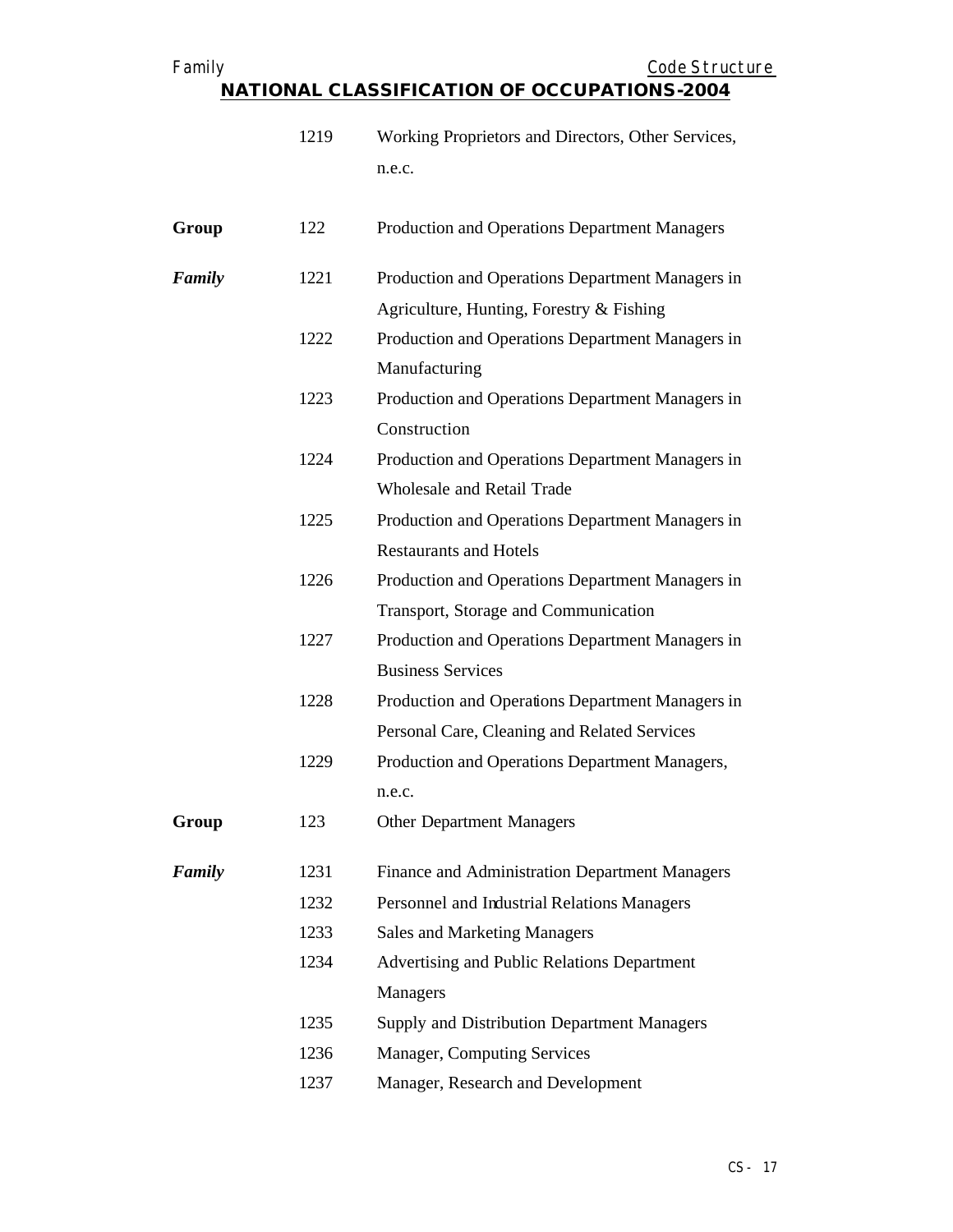|                     | 1239 | Other Department Managers, n.e.c.               |
|---------------------|------|-------------------------------------------------|
| <b>Sub-Division</b> | 13   | <b>General Managers</b>                         |
| Group               | 130  | <b>General Managers</b>                         |
| Family              | 1301 | General Managers, Forestry and Fishing          |
|                     | 1302 | General Managers in Manufacturing               |
|                     | 1303 | General Managers in Construction                |
|                     | 1304 | General Managers in Wholesale and Retail Trade  |
|                     | 1305 | General Managers of Restaurants & Hotels        |
|                     | 1306 | General Managers in Transport, Storage and      |
|                     |      | Communications                                  |
|                     | 1307 | <b>General Managers of Business Services</b>    |
|                     | 1308 | General Managers in Personal Care, Cleaning and |
|                     |      | <b>Related Services</b>                         |
|                     | 1309 | General Managers, n.e.c.                        |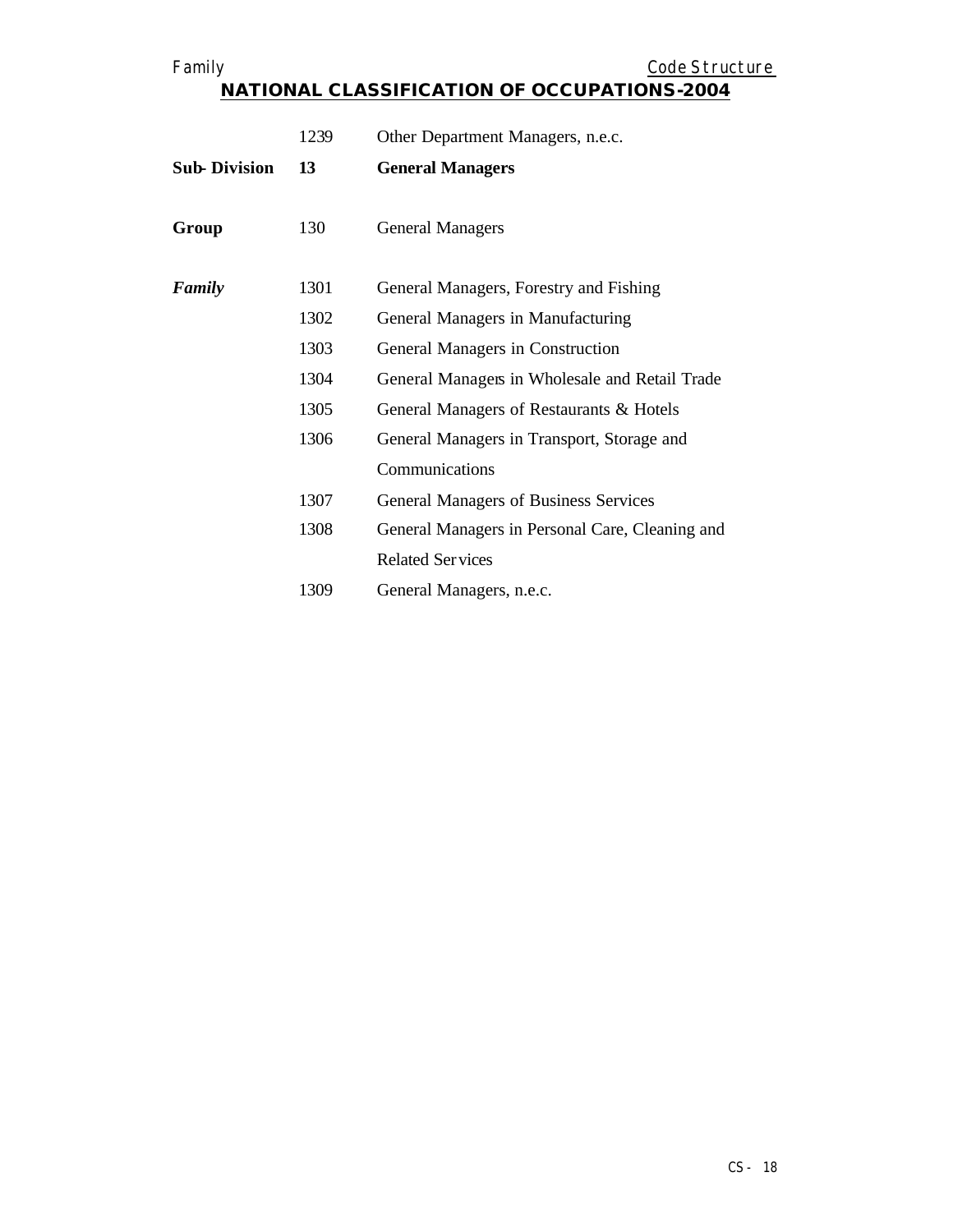| DIVISION:<br>$\overline{2}$ | <b>PROFESSIONALS</b> |                                                |
|-----------------------------|----------------------|------------------------------------------------|
| <b>Sub-Division 21</b>      |                      | <b>Physical, Mathematical and Engineering</b>  |
|                             |                      | <b>Science Professionals</b>                   |
| Group                       | 211                  | Physicists, Chemists and Related               |
|                             |                      | Professionals                                  |
| Family                      | 2111                 | Physicists and Astronomers                     |
|                             | 2112                 | Meteorologists                                 |
|                             | 2113                 | Chemists                                       |
|                             | 2114                 | Geologists and Geophysicists                   |
|                             | 2119                 | Physical Scientists, n.e.c.                    |
| Group                       | 212                  | Mathematicians, Statisticians and Related      |
|                             |                      | Professionals                                  |
| Family                      | 2121                 | Mathematicians and Related Professionals       |
|                             | 2122                 | <b>Statisticians</b>                           |
|                             | 2129                 | Mathematicians, Statisticians and Related      |
|                             |                      | Professionals, n.e.c.                          |
| Group                       | 213                  | <b>Computing Professionals</b>                 |
|                             |                      |                                                |
| Family                      | 2131                 | <b>Computer Systems Designers and Analysts</b> |
|                             | 2132                 | <b>Computer Programmers</b>                    |
|                             | 2139                 | Computer Professionals, n.e.c.                 |
| Group                       | 214                  | Architects, Engineers and Related              |
|                             |                      | Professionals                                  |
|                             |                      |                                                |
| Family                      | 2141                 | Architects, Town and Traffic Planners          |
|                             | 2142                 | Civil Engineers                                |
|                             | 2143                 | <b>Electrical Engineers</b>                    |
|                             | 2144                 | Electronics and Telecommunication              |
|                             |                      | Engineers                                      |
|                             | 2145                 | <b>Mechanical Engineers</b>                    |
|                             | 2146                 | <b>Chemical Engineers</b>                      |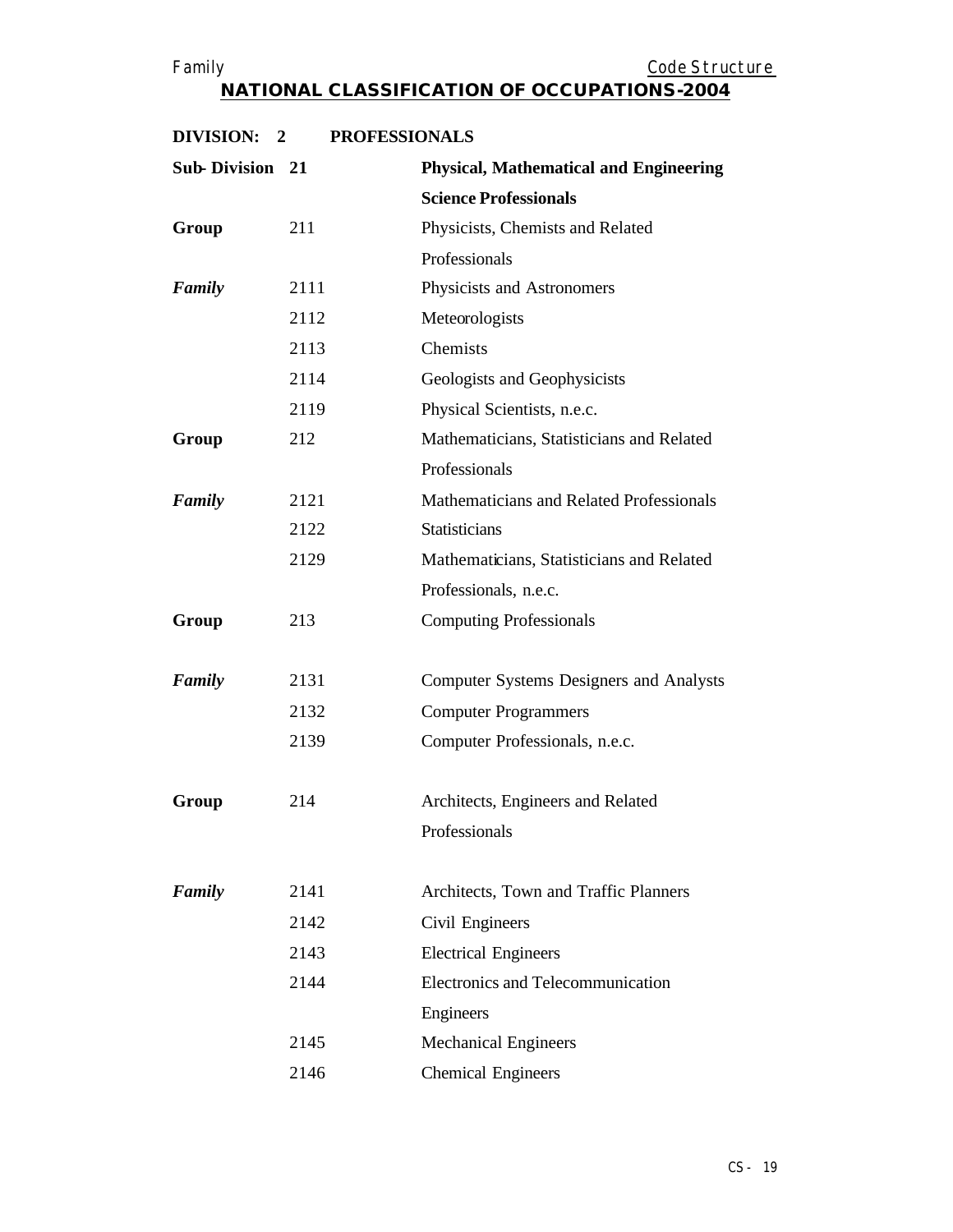| Family              |      | Code Structure<br>NATIONAL CLASSIFICATION OF OCCUPATIONS-2004 |
|---------------------|------|---------------------------------------------------------------|
|                     | 2147 | Mining Engineers, Metallurgists and Related                   |
|                     |      | Professionals                                                 |
|                     | 2148 | <b>Cartographers and Surveyors</b>                            |
|                     | 2149 | Architects, Engineers and Related                             |
|                     |      | Professionals, n.e.c.                                         |
| <b>Sub Division</b> | 22   | <b>Life Science and Health Professionals</b>                  |
| Group               | 221  | Life Science Professionals                                    |
| Family              | 2211 | Biologists, Botanists, Zoologists and Related                 |
|                     |      | Professionals                                                 |
|                     | 2212 | Pharmacologists, Pathologists and Related                     |
|                     |      | Professionals                                                 |
|                     | 2213 | <b>Agronomists and Related Professionals</b>                  |
|                     | 2219 | Life Science Professionals, n.e.c.                            |
| Group               | 222  | Health Professionals (except nursing)                         |
| Family              | 2221 | Physicians and Surgeons, Allopathic                           |
|                     | 2222 | Physicians and Surgeons, Ayurvedic                            |
|                     | 2223 | Physicians and Surgeons, Homeopathic                          |
|                     | 2224 | Physicians and Surgeons, Unani                                |
|                     | 2225 | <b>Dental Specialists</b>                                     |
|                     | 2226 | Veterinarians                                                 |
|                     | 2229 | Health Professionals (Expect Nursing), n.e.c.                 |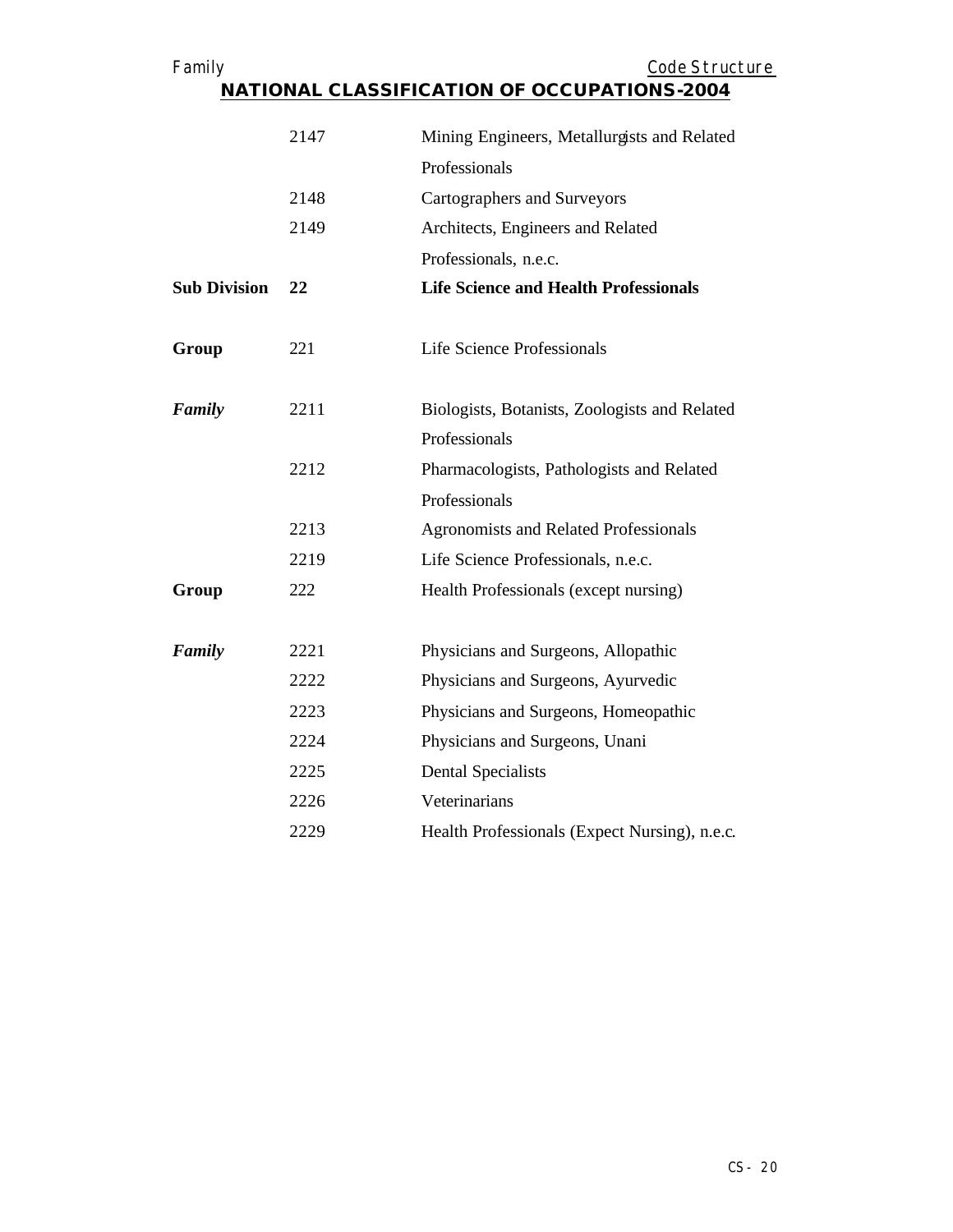| ∶amily |  |
|--------|--|
|        |  |
|        |  |

| Group               | 223  | <b>Nursing Professionals</b>                      |
|---------------------|------|---------------------------------------------------|
| Family              | 2230 | <b>Nursing Professionals</b>                      |
| <b>Sub Division</b> | 23   | <b>Teaching Professionals</b>                     |
| Group               | 231  | College, University and Higher Education          |
|                     |      | <b>Teaching Professionals</b>                     |
| Family              | 2310 | College, University and Higher Education          |
|                     |      | <b>Teaching Professionals</b>                     |
| Group               | 232  | <b>Secondary Education Teaching Professionals</b> |
|                     |      |                                                   |
| Family              | 2320 | Senior Secondary and Secondary School             |
|                     |      | <b>Teaching Professionals</b>                     |
| Group               | 233  | <b>Other Teaching Professionals</b>               |
| Family              | 2331 | <b>Education Methods Specialists</b>              |
|                     | 2332 | School Inspectors                                 |
|                     | 2339 | Teaching Professionals, n.e.c.                    |
| <b>Sub Division</b> | 24   | <b>Other Professionals</b>                        |
| Group               | 241  | <b>Business Professionals</b>                     |
| Family              | 2411 | Accountants                                       |
|                     | 2412 | <b>Personnel and Careers Professionals</b>        |
|                     | 2419 | Business Professionals, n.e.c.                    |
| Group               | 242  | <b>Legal Professionals</b>                        |
| Family              | 2421 | Lawyers                                           |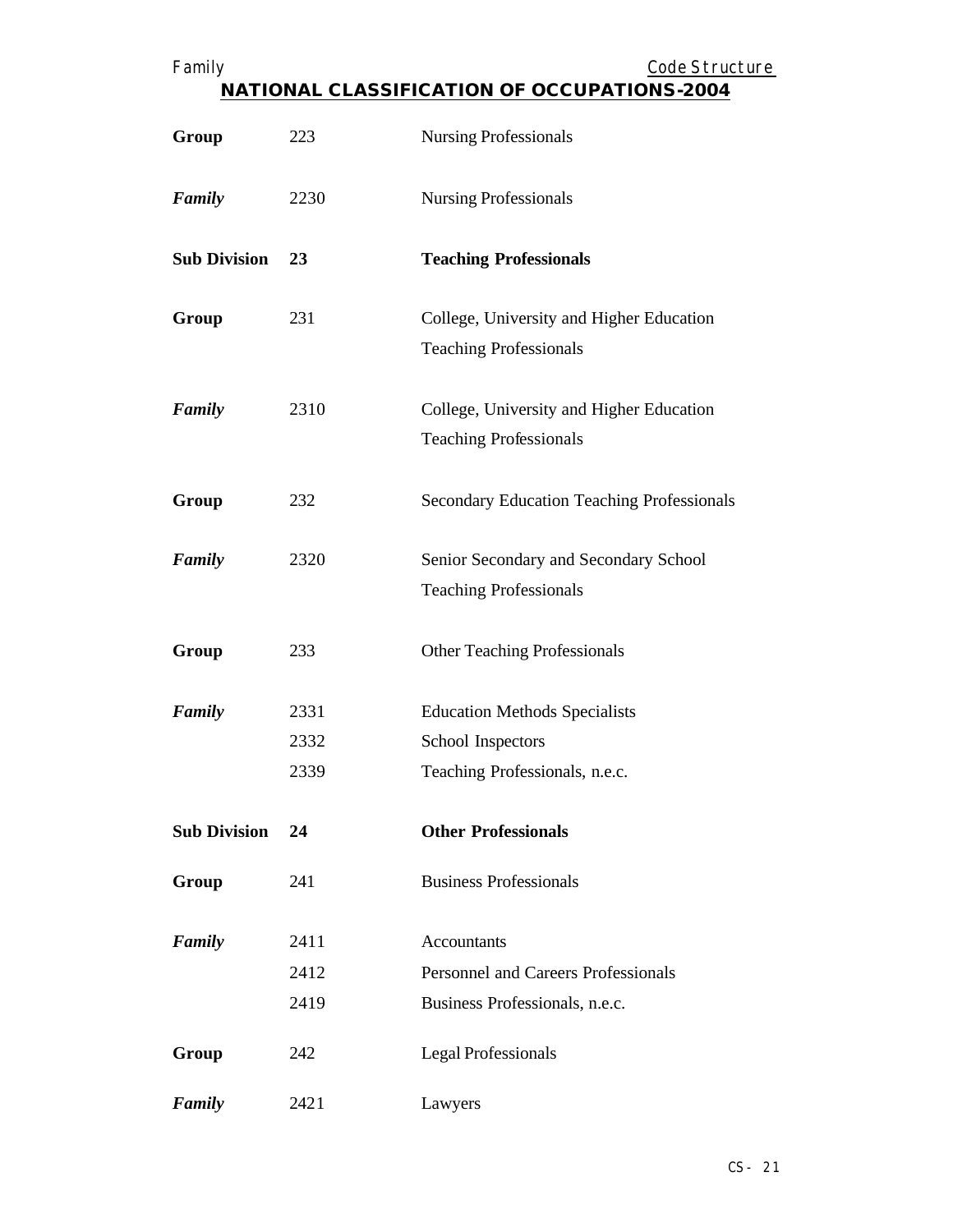| Family                                             |      | Code Structure                               |
|----------------------------------------------------|------|----------------------------------------------|
| <b>NATIONAL CLASSIFICATION OF OCCUPATIONS-2004</b> |      |                                              |
|                                                    | 2422 | Judges and Magistrates                       |
|                                                    | 2429 | Legal Professionals, n.e.c.                  |
| Group                                              | 243  | Archivists, Librarians and Related           |
|                                                    |      | <b>Information Professionals</b>             |
| Family                                             | 2431 | <b>Archivists and Curators</b>               |
|                                                    | 2432 | Librarians and Related Information           |
|                                                    |      | Professionals                                |
| Group                                              | 244  | Social Science and Related Professionals     |
| Family                                             | 2441 | Economists                                   |
|                                                    | 2442 | Sociologists, Anthropologists and Related    |
|                                                    |      | Professionals                                |
|                                                    | 2443 | Philosophers, Historians and Political       |
|                                                    |      | <b>Scientists</b>                            |
|                                                    | 2444 | Philologists, Translators and Interpreters   |
|                                                    | 2445 | Psychologists                                |
|                                                    | 2446 | <b>Social Work Professionals</b>             |
| Group                                              | 245  | Writers and Creative or Performing Artists   |
| Family                                             | 2451 | Authors, Journalists and Other Writers       |
|                                                    | 2452 | Sculptors, Painters and Related Artists      |
|                                                    | 2453 | Composers, Musicians and Singers             |
|                                                    | 2454 | Choreographers and Dance rs                  |
|                                                    | 2455 | Film, Stage and Related Actors and Directors |
| Group                                              | 246  | Religious Professionals                      |
| Family                                             | 2461 | <b>Ordained Religious Workers</b>            |
|                                                    | 2462 | Non-Ordained Religious Workers               |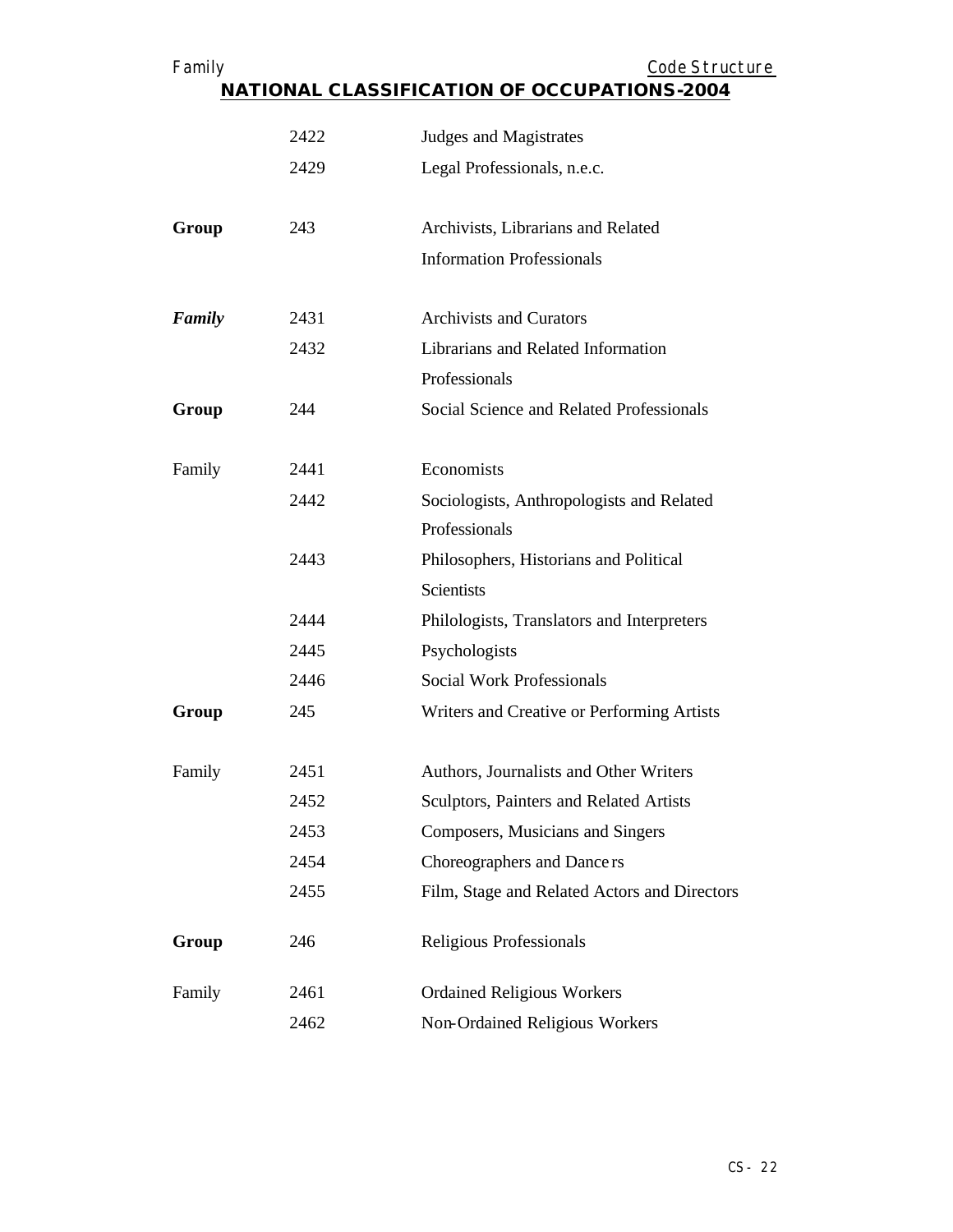| <b>Sub-Division 31</b> |      | <b>Physical and Engineering Science Associate</b>    |
|------------------------|------|------------------------------------------------------|
|                        |      | Professionals.                                       |
| Group                  | 311  | Physical and Engineering Science Technicians         |
|                        |      |                                                      |
| Family                 | 3111 | Chemical and Physical Science Technicians            |
|                        | 3112 | Civil Engineering Technicians                        |
|                        | 3113 | <b>Electrical Engineering Technicians</b>            |
|                        |      |                                                      |
|                        | 3114 | Electronics and Telecommunications Engineering       |
|                        |      | Technicians                                          |
|                        | 3115 | Mechanical Engineering Technicians                   |
|                        | 3116 | Chemical Engineering Technicians                     |
|                        | 3117 | Mining and Metallurgical Technicians                 |
|                        | 3118 | Draughtpersons                                       |
|                        | 3119 | Physical and Engineering Science Technicians, n.e.c. |
| Group                  | 312  | <b>Computer Associate Professionals</b>              |
| Family                 | 3121 | <b>Computer Assistants</b>                           |
|                        | 3122 | <b>Computer Equipment Operators</b>                  |
|                        | 3123 | <b>Industrial Robot Controllers</b>                  |
| Group                  | 313  | <b>Optical and Electronic Equipment Operators</b>    |
| Family                 | 3131 | Photographers and Image and Sound Recording          |
|                        |      | <b>Equipment Operators</b>                           |
|                        | 3132 | Broadcasting and Telecommunication Equipment         |
|                        |      | Operators                                            |
|                        | 3133 | <b>Medical Equipment Operators</b>                   |
|                        | 3139 | Other Optical and Electronic Equipment Operators,    |
|                        |      | n.e.c.                                               |

## **DIVISION: 3 TECHNICIANS AND ASSOCIATE PROFESSIONALS**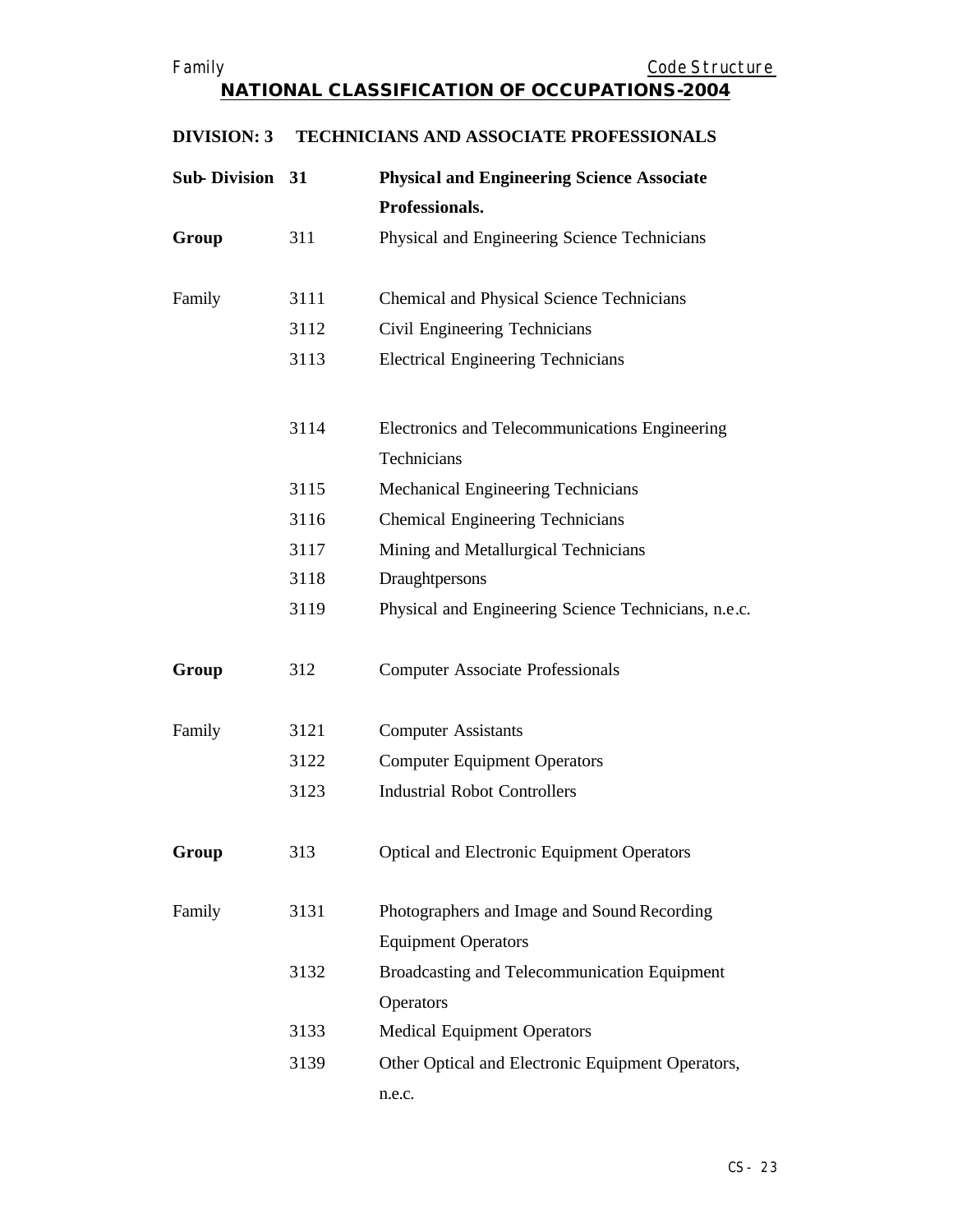| Family                 |      | Code Structure                                                         |
|------------------------|------|------------------------------------------------------------------------|
|                        |      | <b>NATIONAL CLASSIFICATION OF OCCUPATIONS-2004</b>                     |
| Group                  | 314  | Ship and Aircraft Controllers and Technicians                          |
| Family                 | 3141 | Ship's Engineers                                                       |
|                        | 3142 | Ship's Deck Officers and Pilots                                        |
|                        | 3143 | Aircraft Pilots and Related Associate Professionals                    |
|                        | 3144 | Air Traffic Controller                                                 |
|                        | 3145 | Air Traffic Safety Technicians                                         |
| Group                  | 315  | Safety and Quality Inspectors                                          |
| Family                 | 3151 | Fire Inspectors                                                        |
|                        | 3152 | Safety, Health and Quality Inspectors                                  |
| <b>Sub-Division 32</b> |      | <b>Life Science and Health Associate Professionals</b>                 |
| Group                  | 321  | Life Science Technicians and Related Health Associate<br>Professionals |
| Family                 | 3211 | Life Science Technicians                                               |
|                        | 3212 | Agronomy and Forestry Technicians                                      |
|                        | 3213 | Farming and Forestry Advisers                                          |
|                        | 3214 | <b>Environment Science and Protection Technicians</b>                  |
| Group                  | 322  | Modern Health Associate Professionals (Except<br>Nursing)              |
| Family                 | 3221 | <b>Medical Assistants</b>                                              |
|                        | 3222 | <b>Sanitarians</b>                                                     |
|                        | 3223 | Dieticians and Nutritionists                                           |
|                        | 3224 | Optometrists and Opticians                                             |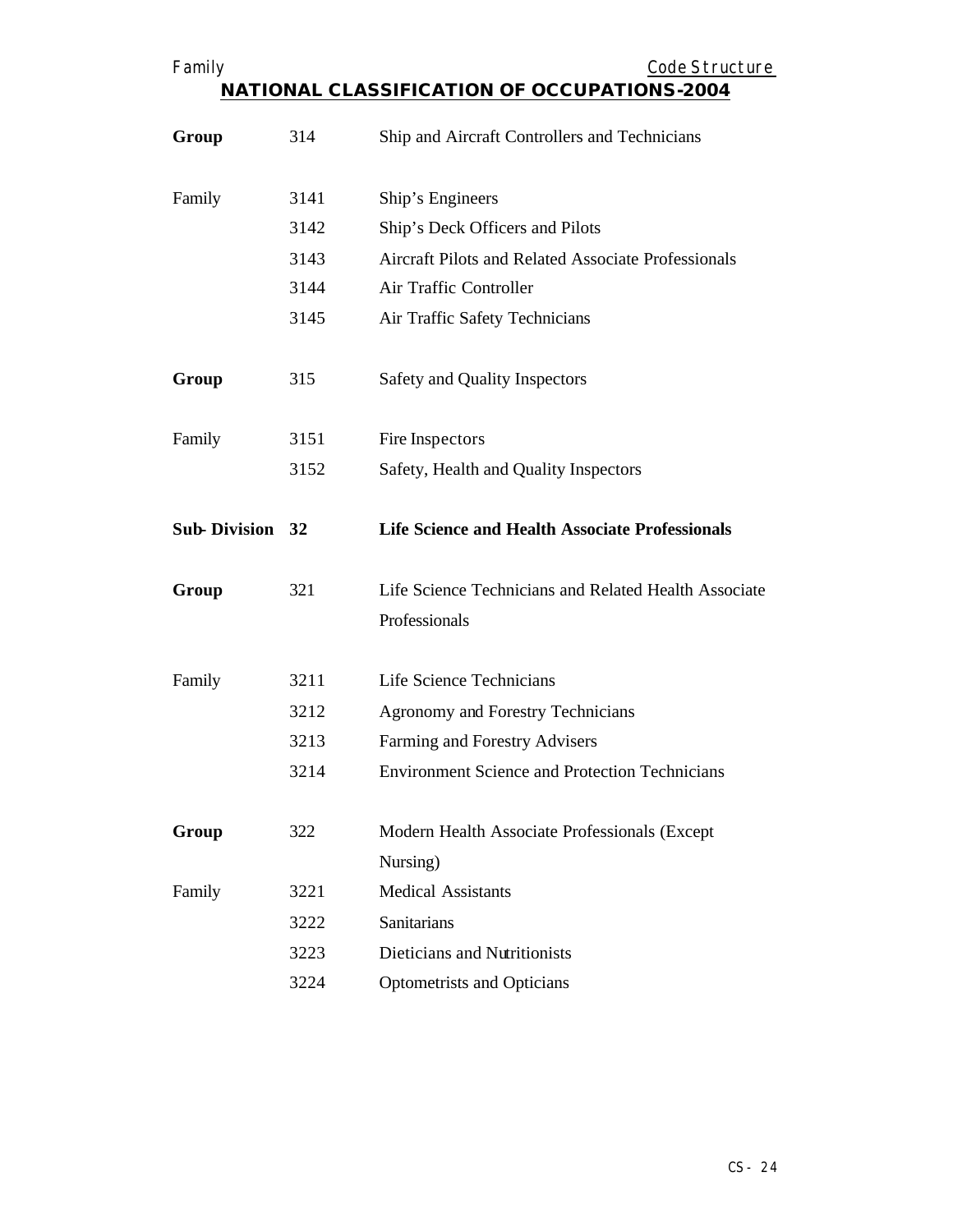| Family                 |      | Code Structure<br><b>NATIONAL CLASSIFICATION OF OCCUPATIONS-2004</b> |
|------------------------|------|----------------------------------------------------------------------|
|                        |      |                                                                      |
|                        | 3225 | <b>Dental Assistants</b>                                             |
|                        | 3226 | Physiotherapists and Related Associate Professionals                 |
|                        | 3227 | Veterinary Assistants                                                |
|                        | 3228 | <b>Pharmaceutical Assistants</b>                                     |
|                        | 3229 | Modern Health Associate Professionals (except                        |
|                        |      | nursing) ne.c.                                                       |
| Group                  | 323  | Nursing and Midwifery Associate Professionals                        |
|                        |      |                                                                      |
| Family                 | 3231 | <b>Nursing Associate Professionals</b>                               |
|                        | 3232 | Midwifery Associate Professionals                                    |
|                        |      |                                                                      |
| Group                  | 324  | <b>Traditional Medicine Practitioners and Faith Healers</b>          |
|                        |      |                                                                      |
| Family                 | 3241 | <b>Traditional Medicine Practitioners</b>                            |
|                        | 3242 | <b>Faith Healers</b>                                                 |
|                        |      |                                                                      |
| <b>Sub-Division 33</b> |      | <b>Teaching Associate Professionals</b>                              |
|                        |      |                                                                      |
| Group                  | 331  | Middle & Primary Education Teaching Associate                        |
|                        |      | Professionals                                                        |
|                        |      |                                                                      |
| Family                 | 3311 | Middle School Teaching Associate Professionals                       |
|                        | 3312 | Primary School Education Teaching Associate                          |
|                        |      | Professionals                                                        |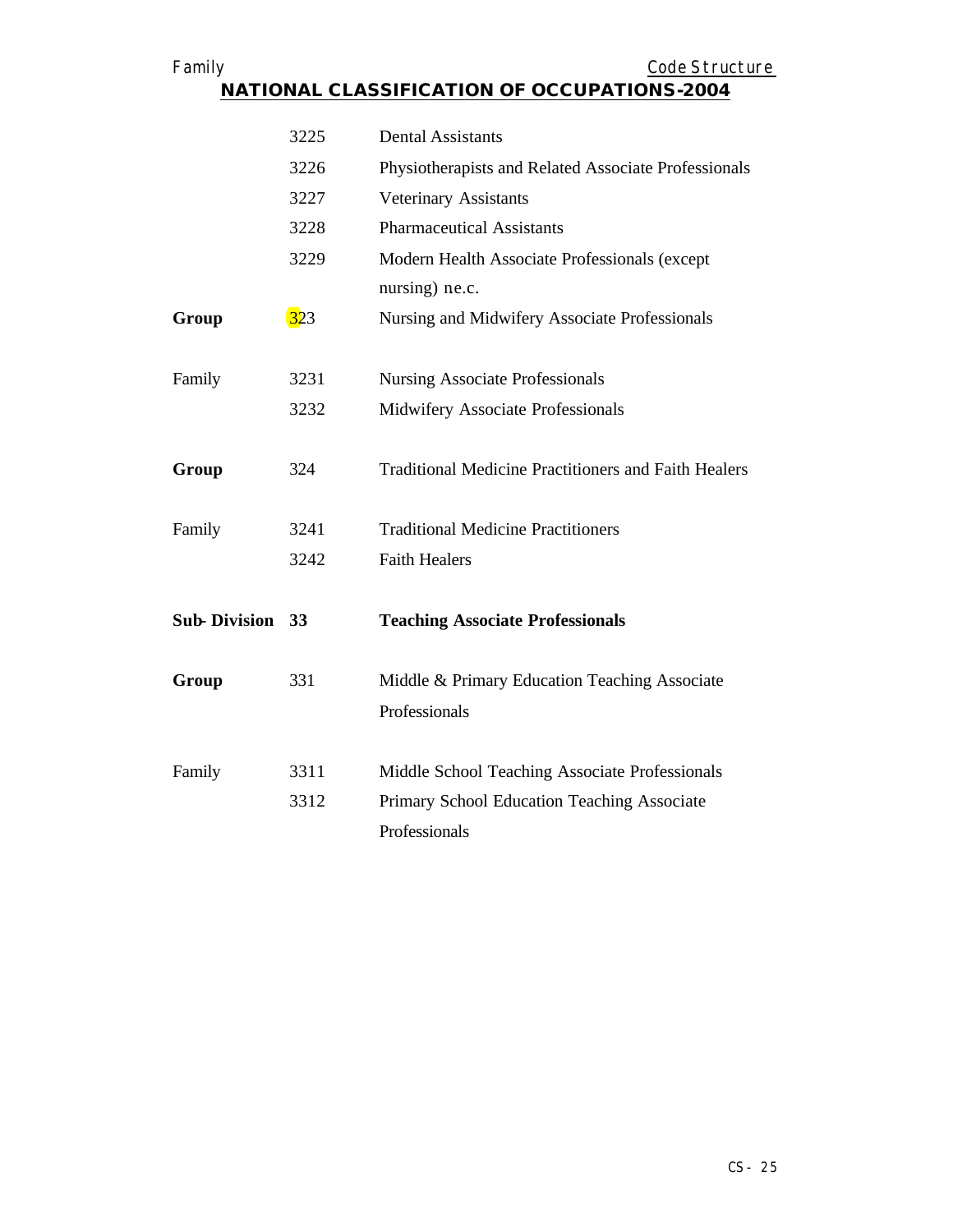| Family                 |      | Code Structure<br><b>NATIONAL CLASSIFICATION OF OCCUPATIONS-2004</b> |
|------------------------|------|----------------------------------------------------------------------|
| Group                  | 332  | Pre-Primary Education Teaching Associate<br>Professionals            |
| Family                 | 3320 | Pre-Primary Education Teaching Associate<br>Professionals            |
| Group                  | 333  | Special Education Teaching Associate Professionals                   |
| Family                 | 3330 | Special Education Teaching Associate Professionals                   |
| Group                  | 334  | Other Teaching Associate Professionals                               |
| Family                 | 3340 | Other Teaching Associate Professionals                               |
| <b>Sub-Division 34</b> |      | <b>Other Associate Professionals</b>                                 |
| Group                  | 341  | Finance and Sales Associate Professionals                            |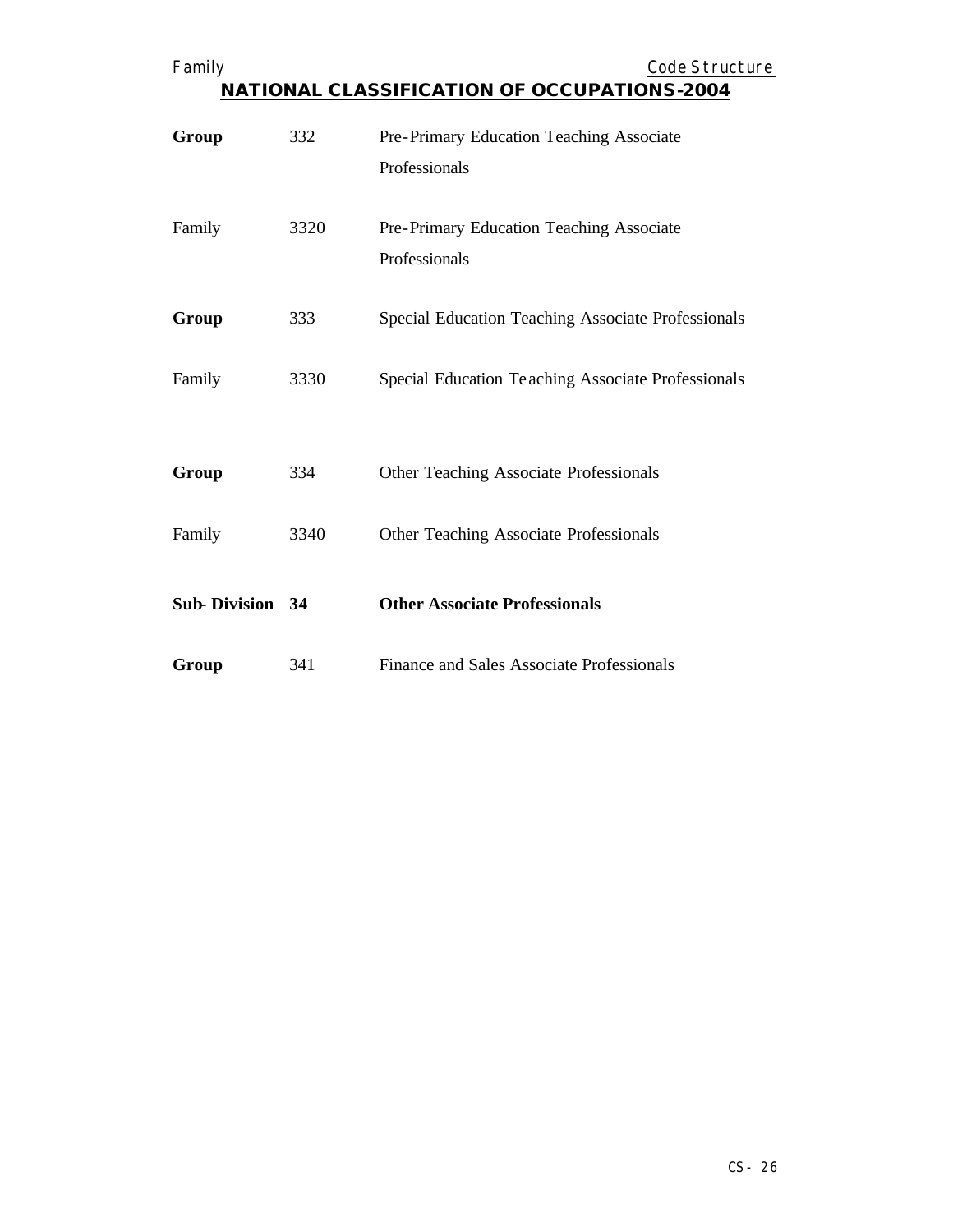| Family                                             | Code Structure |
|----------------------------------------------------|----------------|
| <b>NATIONAL CLASSIFICATION OF OCCUPATIONS-2004</b> |                |

| Family | 3411 | Securities and Finance Dealers and Brokers                        |
|--------|------|-------------------------------------------------------------------|
|        | 3412 | <b>Insurance Representatives</b>                                  |
|        | 3413 | <b>Estate Agents</b>                                              |
|        | 3414 | Travel Consultants & Organisers                                   |
|        | 3415 | <b>Technical and Commercial Sales Representatives</b>             |
|        | 3416 | <b>Buyers</b>                                                     |
|        | 3417 | Appraisers, Valuers and Auctioneers                               |
|        | 3419 | Finance and Sales Associate Professionals, n.e.c.                 |
| Group  | 342  | <b>Business Services Agents and Trade Brokers</b>                 |
| Family | 3421 | <b>Trade Brokers</b>                                              |
|        | 3422 | Clearing and Forwarding Agents                                    |
|        | 3423 | <b>Employment Agents and Labour Contractors</b>                   |
|        | 3429 | Business Services Agents and Trade Brokers, n.e.c.                |
| Group  | 343  | <b>Administrative Associate Professionals</b>                     |
| Family | 3431 | Administrative Secretaries and Related Associate<br>Professionals |
|        | 3432 | Legal and Related Business Associate Professionals                |
|        | 3433 | Statistical, Mathematical and Related Associate                   |
|        |      | Professionals                                                     |
|        | 3439 | Administrative Associate Professionals, n.e.c.                    |
| Group  | 344  | Customs, Tax and Related Govt. Associate<br>Professionals         |
| Family | 3441 | Customs and Border Inspectors                                     |
|        | 3442 | Govt. Tax and Excise Officials                                    |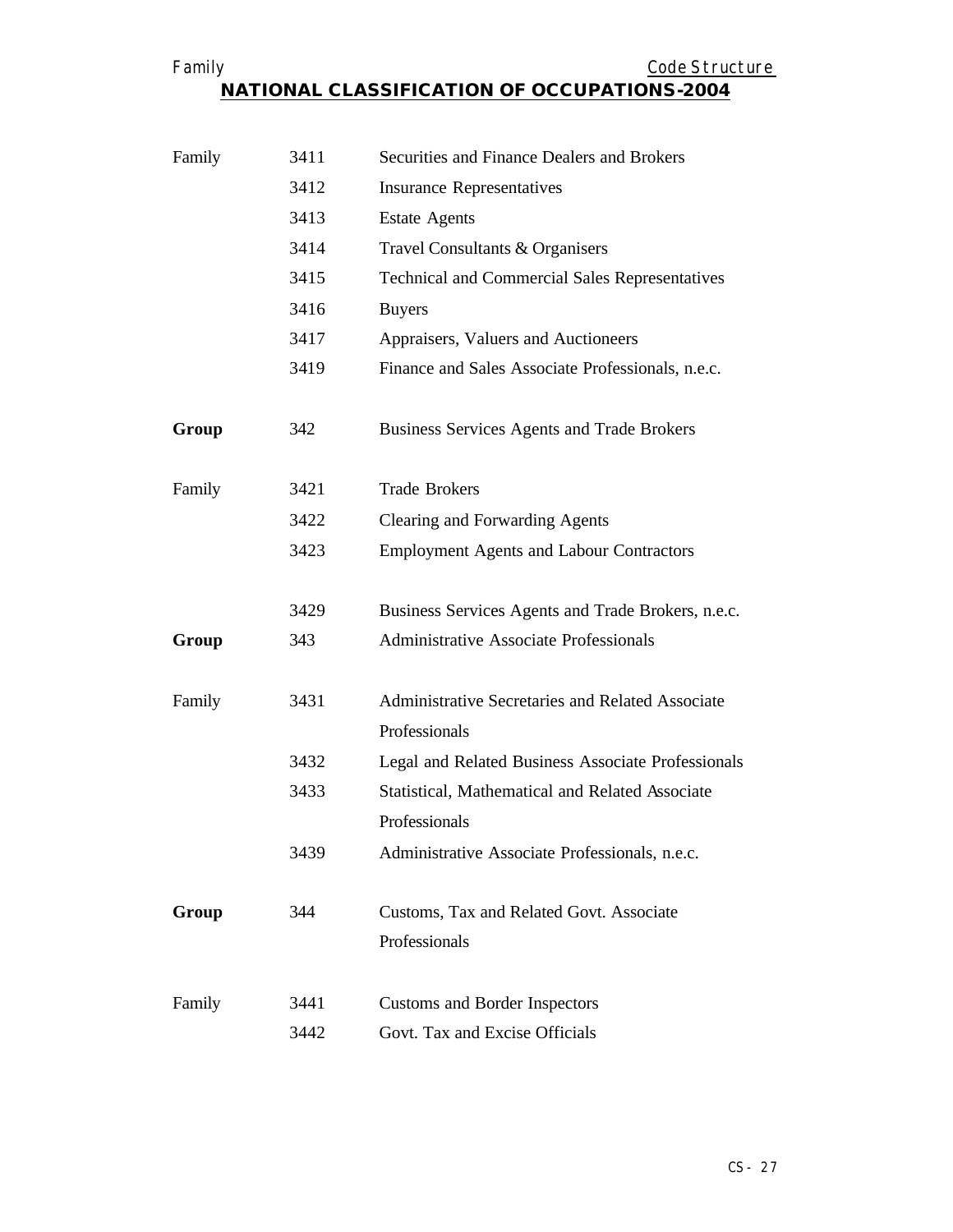## Family **Example 2018** Code Structure **NATIONAL CLASSIFICATION OF OCCUPATIONS-2004**

|        | 3443 | Government Social Benefits Officials                 |
|--------|------|------------------------------------------------------|
|        | 3444 | Government Licensing Officials                       |
|        | 3449 | Customs, Tax and Related Govt. Associate             |
|        |      | Professionals, n.e.c.                                |
| Group  | 345  | Police Inspectors and Detectives                     |
| Family | 3450 | Police Inspectors and Detectives                     |
| Group  | 346  | Social Work Associate Professionals                  |
| Family | 3460 | Social Work Associate Professionals                  |
| Group  | 347  | Artistic, Entertainment and Sports Associate         |
|        |      | Professionals                                        |
| Family | 3471 | Decorators and Commercial Designers                  |
|        | 3472 | Radio, Television and Other Announcers               |
|        | 3473 | Street, Night-club and Rehted Musicians, Singers and |
|        |      | <b>Dancers</b>                                       |
|        | 3474 | Clowns, Magicians, Acrobats and Related Associate    |
|        |      | Professionals                                        |
|        | 3475 | Athletes, Sports Persons and Related Associate       |
|        |      | Professionals                                        |
| Group  | 348  | Religious Associate Professionals                    |
| Family | 3480 | Religious Associate Professionals                    |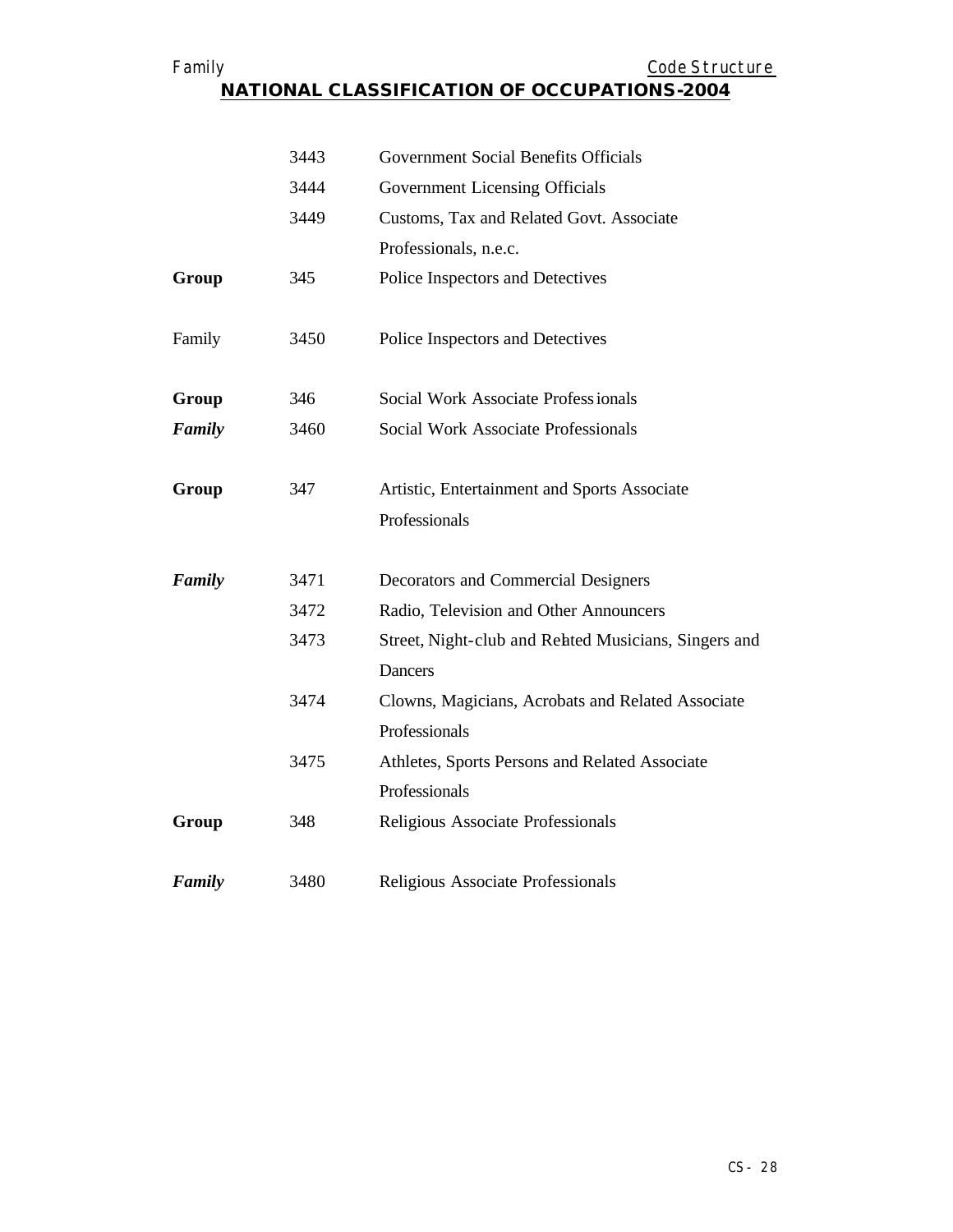## Family **Example 2018** Code Structure **NATIONAL CLASSIFICATION OF OCCUPATIONS-2004**

| <b>DIVISION:</b>    | <b>CLERKS</b><br>$\overline{\mathbf{4}}$ |                                            |
|---------------------|------------------------------------------|--------------------------------------------|
| <b>Sub Division</b> | 41                                       | <b>Office Clerks</b>                       |
| Group               | 411                                      | Secretaries and Key Board-Operating Clerks |
| Family              | 4111                                     | Stenographers and Typists                  |
|                     | 4112                                     | Word Processor and Related Operators       |
|                     | 4113                                     | Data Entry Operators                       |
|                     | 4114                                     | <b>Calculating Machine Operators</b>       |
|                     | 4115                                     | Secretaries                                |
| Group               | 412                                      | <b>Numerical Clerks</b>                    |
| Family              | 4121                                     | <b>Accounting and Book Keeping Clerks</b>  |
|                     | 4122                                     | <b>Statistical and Finance Clerks</b>      |
| Group               | 413                                      | Material Recording and Transport Clerks    |
| Family              | 4131                                     | <b>Stock Clerks</b>                        |
|                     | 4132                                     | <b>Production Clerks</b>                   |
|                     | 4133                                     | <b>Transport Clerks</b>                    |
| Group               | 414                                      | Library, Mail and Related Clerks           |
| Family              | 4141                                     | Library and Filing Clerks                  |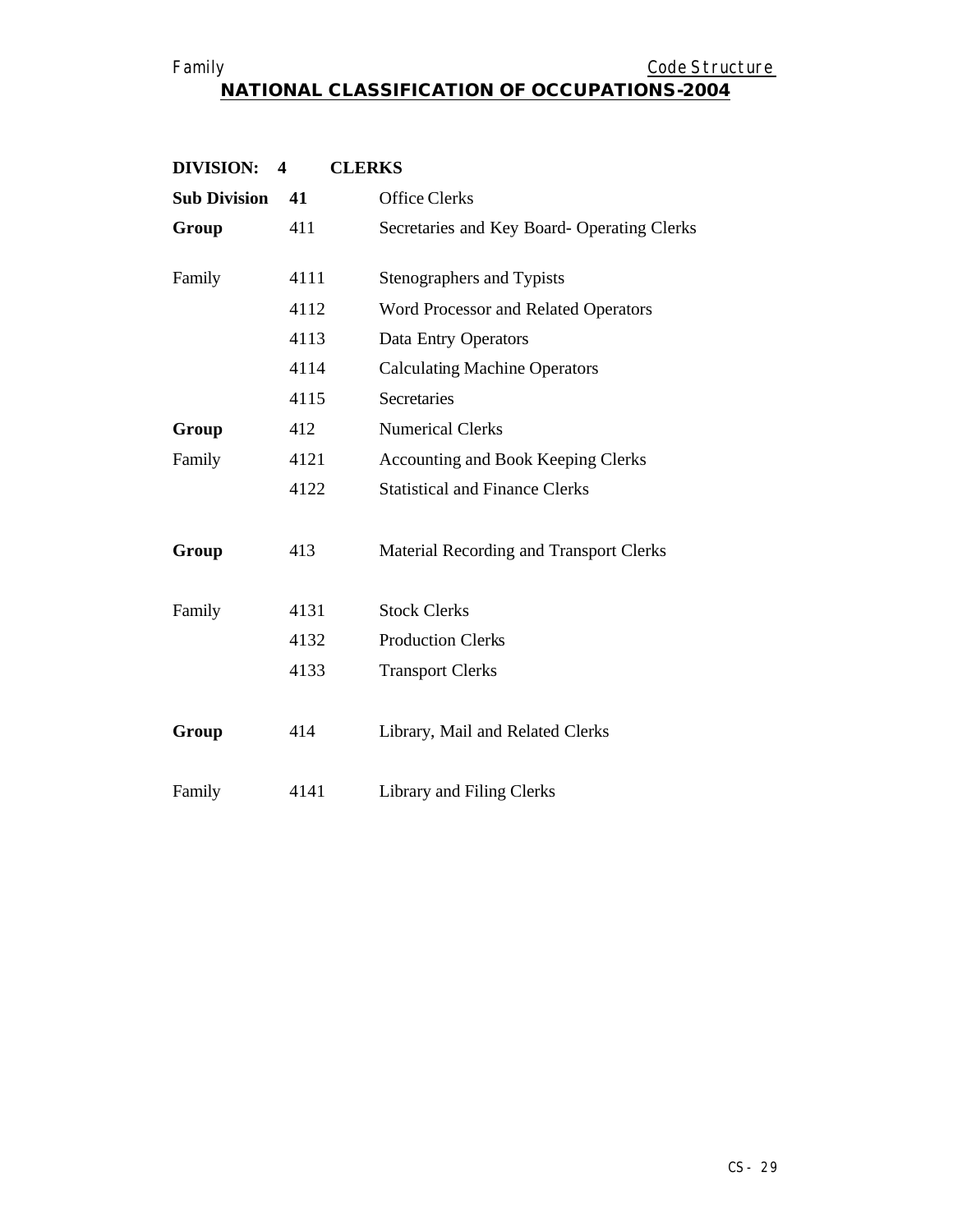| Family              |      | Code Structure                              |
|---------------------|------|---------------------------------------------|
|                     |      | NATIONAL CLASSIFICATION OF OCCUPATIONS-2004 |
|                     |      |                                             |
|                     | 4142 | Mail Carriers and Sorting Clerks            |
|                     | 4143 | Coding, Proof-Reading and Related Clerks    |
|                     | 4144 | <b>Scribes and Related Clerks</b>           |
| Group               | 419  | <b>Other Office Clerks</b>                  |
| Family              | 4190 | <b>Other Office Clerks</b>                  |
|                     |      |                                             |
| <b>Sub Division</b> | 42   | <b>Customer Services Clerks</b>             |
| Group               | 421  | Cashiers, Tellers and Related Clerks        |
| Family              | 4211 | <b>Cashiers and Ticket Clerks</b>           |
|                     | 4212 | Tellers and Other Counter Clerks            |
|                     | 4213 | <b>Book Makers</b>                          |
|                     | 4214 | Pawnbrokers and Money Lenders               |
|                     | 4215 | Debt Collectors and Related Workers         |
| Group               | 422  | <b>Client Information Clerks</b>            |
| Family              | 4221 | Receptionists and Information Clerks        |
|                     | 4222 | <b>Telephone Switch Board Operators</b>     |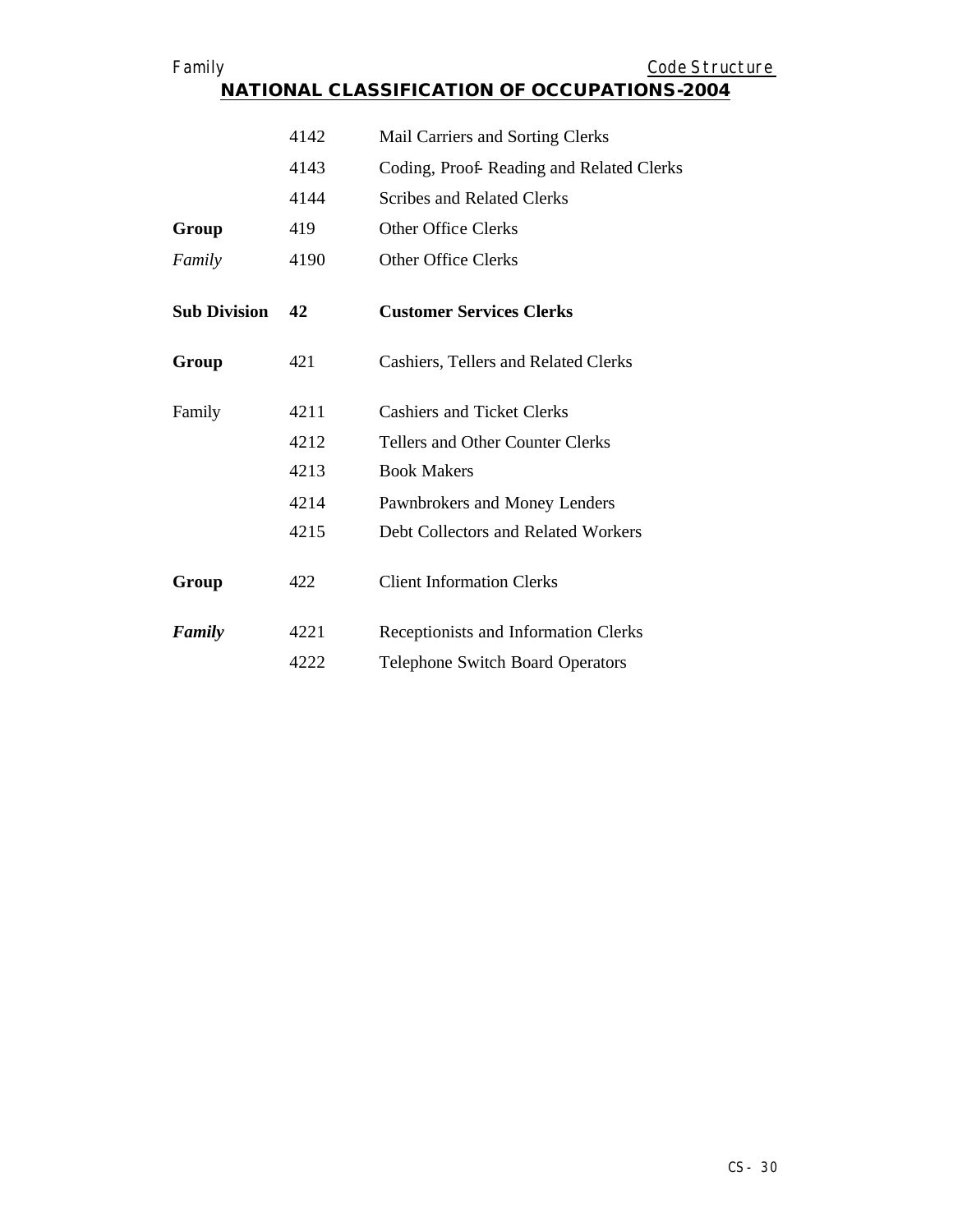## Family **Example 2018** Code Structure **NATIONAL CLASSIFICATION OF OCCUPATIONS-2004**

| <b>DIVISION:</b>    | 5    | <b>SERVICE WORKERS AND SHOP &amp; MARKET</b><br><b>SALES WORKERS</b> |
|---------------------|------|----------------------------------------------------------------------|
| <b>Sub Division</b> | 51   | <b>Personal and Protective Service Workers</b>                       |
| Group               | 511  | Travel Attendants, Guides and Related Workers                        |
| Family              | 5111 | Flight Attendants & Travel Stewards                                  |
|                     | 5112 | <b>Transport Conductors</b>                                          |
|                     | 5113 | <b>Travel Guides and Ground Hosts</b>                                |
| Group               | 512  | House Keeping and Restaurant Services Workers                        |
| Family              | 5121 | House Keepers and Related Workers                                    |
|                     | 5122 | Cooks                                                                |
|                     | 5123 | <b>Waiters and Bartenders</b>                                        |
| Group               | 513  | Personal Care and Related Workers                                    |
| Family              | 5131 | <b>Child Care Workers</b>                                            |
|                     | 5132 | <b>Institution Based Personal Care Workers</b>                       |
|                     | 5133 | Home Based Personal Care Workers                                     |
|                     | 5139 | Personal Care and Related Workers, n.e.c.                            |
| Group               | 514  | <b>Other Personal Services Workers</b>                               |
| Family              | 5141 | Hair Dressers, Barbers, Beauticians and Related                      |
|                     |      | Workers                                                              |
|                     | 5142 | <b>Companions and Valets</b>                                         |
|                     | 5143 | <b>Undertakers and Embalmers</b>                                     |
|                     | 5149 | Personal Services Workers, n.e.c.                                    |
| Group               | 515  | Astrologers, Fortune-Tellers and Related Workers                     |
| Family              | 5151 | Astrologers and Related Workers                                      |
|                     | 5152 | Fortune-Tellers, Palmists and Related Workers                        |
| Group               | 516  | <b>Protective Services Workers</b>                                   |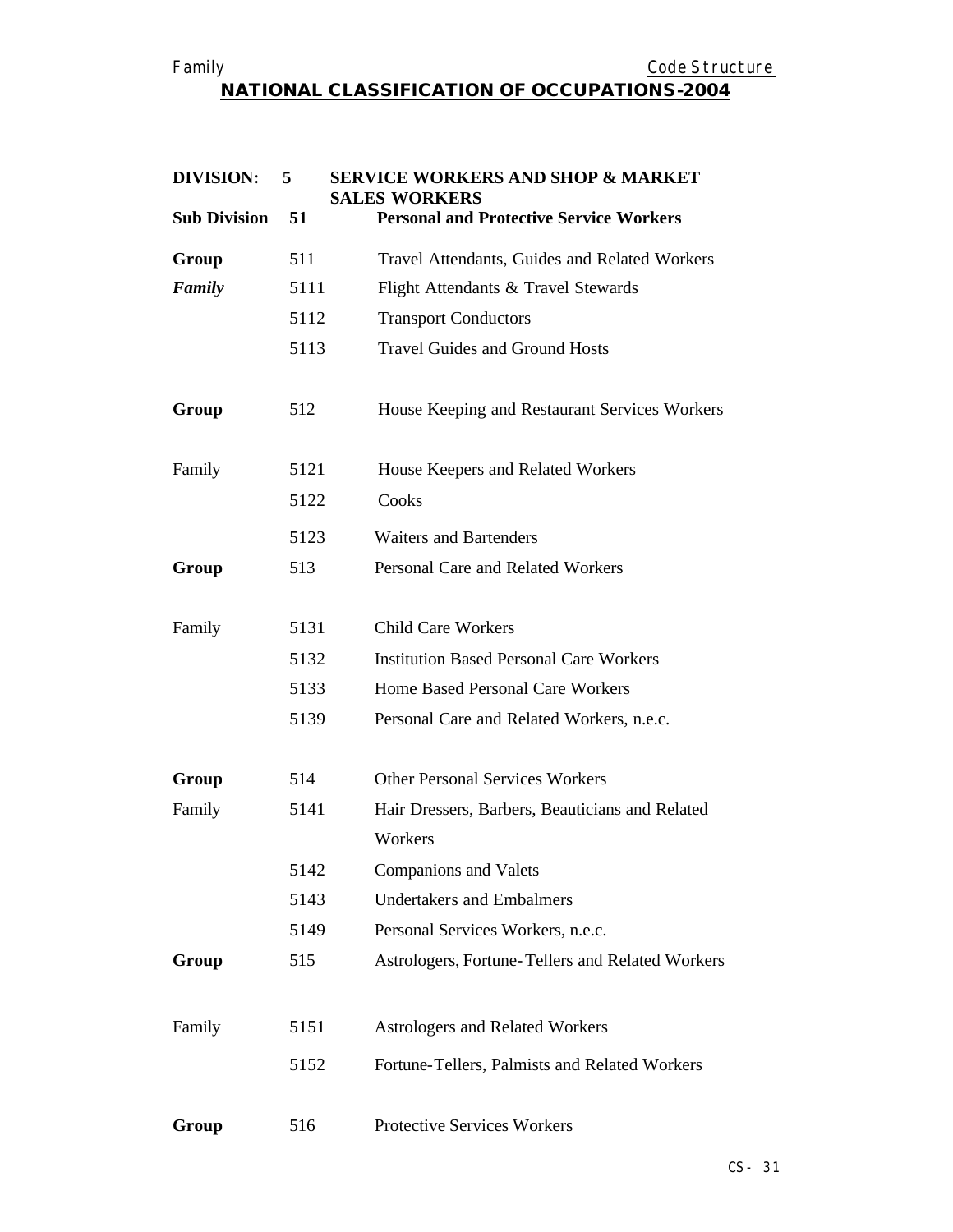| Family                                             |      | Code Structure                                                     |
|----------------------------------------------------|------|--------------------------------------------------------------------|
| <b>NATIONAL CLASSIFICATION OF OCCUPATIONS-2004</b> |      |                                                                    |
| Family                                             | 5161 | Fire Fighters                                                      |
|                                                    | 5162 | <b>Police Officers</b>                                             |
|                                                    | 5163 | <b>Prison Guards</b>                                               |
|                                                    | 5169 | Protective Services Workers, n.e.c.                                |
| <b>Sub-Division</b>                                | 52   | <b>Models, Sales Persons and Demonstrators</b>                     |
| Group                                              | 521  | <b>Fashion and Other Models</b>                                    |
| Family                                             | 5210 | <b>Fashion and Other Models</b>                                    |
| Group                                              | 522  | Shop Salespersons and Demonstrators                                |
| Family                                             | 5220 | Shop Salespersons and Demonstrators                                |
| Group                                              | 523  | <b>Stall and Market Salespersons</b>                               |
| Family                                             | 5230 | <b>Stall and Market Salespersons</b>                               |
| <b>DIVISION:</b>                                   | 6    | <b>SKILLED AGRICULTURAL AND</b><br><b>FISHERY WORKERS</b>          |
| <b>Sub Division</b>                                | 61   | Market Oriented Skilled Agricultural and<br><b>Fishery Workers</b> |
| Group                                              | 611  | Market Gardners & Crop Growers                                     |
| Family                                             | 6111 | Field Crop and Vegetable Growers                                   |
|                                                    | 6112 | Tree and Shrub Crop Growers                                        |
|                                                    | 6113 | Gardeners, Horticultural and Nursery Growers                       |
|                                                    | 6114 | <b>Mixed Crop Growers</b>                                          |
| Group                                              | 612  | Market-Oriented Animal Producers and Related<br>Workers            |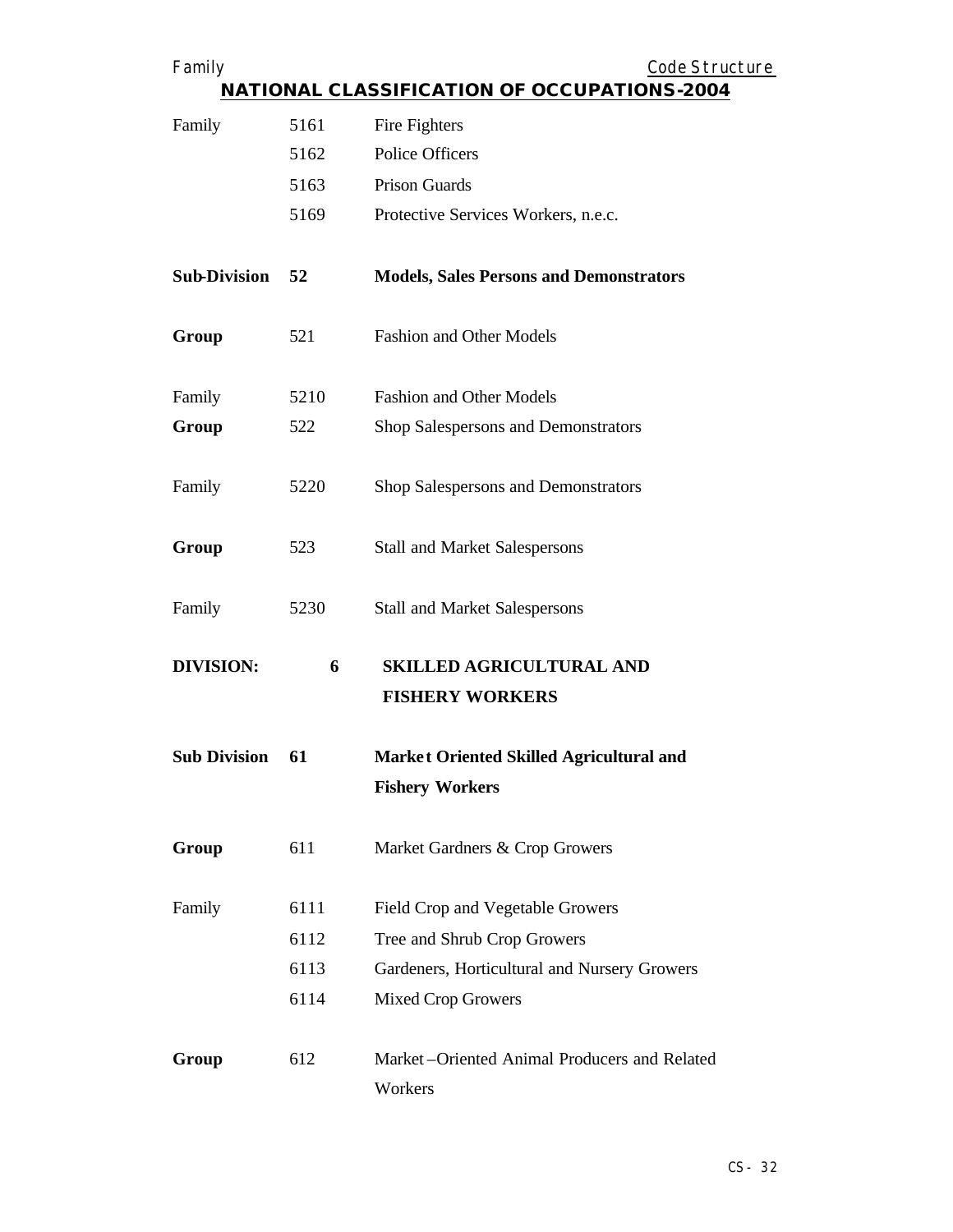| Family              |      | Code Structure                                      |
|---------------------|------|-----------------------------------------------------|
|                     |      | <b>NATIONAL CLASSIFICATION OF OCCUPATIONS-2004</b>  |
| Family              | 6121 | Dairy and Livestock Producers                       |
|                     | 6122 | <b>Poultry Producers</b>                            |
|                     | 6123 | Apiarists and Sericulturists                        |
|                     | 6124 | <b>Mixed Animal Producers</b>                       |
|                     | 6129 | Market- Oriented Animal Producers and Related       |
|                     |      | Workers, n.e.c.                                     |
| Group               | 613  | Market-Oriented Crop and Animal Producers           |
| Family              | 6130 | Market-Oriented Crop and Animal Producers           |
| Group               | 614  | Forestry and Related Workers                        |
| Family              | 6141 | Forestry Workers and Loggers                        |
|                     | 6142 | <b>Charcoal Burners and Related Workers</b>         |
| Group               | 615  | Fishery Workers, Hunters and Trappers               |
| Family              | 6151 | <b>Aquatic- Life Cultivation Workers</b>            |
|                     | 6152 | Inland and Coastal Water Fishery Workers            |
|                     | 6153 | Deep Sea Fishery Workers                            |
|                     | 6154 | Hunters and Trappers                                |
|                     | 6159 | Fishermen, Hunters, Trappers and Related            |
|                     |      | Workers, n.e.c.                                     |
| <b>Sub-Division</b> | 62   | <b>Subsistence Agricultural and Fishery Workers</b> |
| Group               | 620  | Subsistence Agricultural and Fishery Workers        |
| Family              | 6200 | Subsistence Agricultural and Fishery Workers        |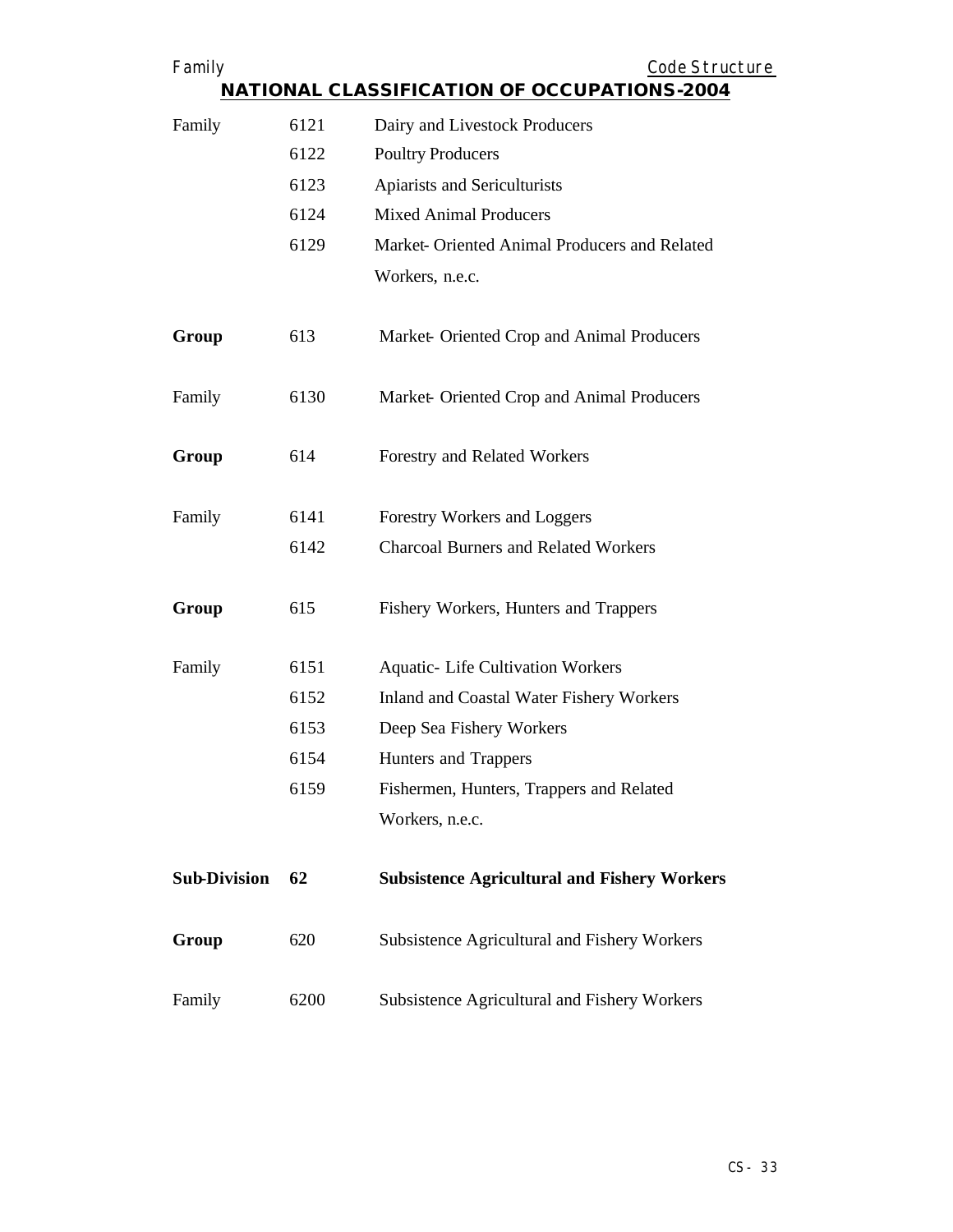| <b>DIVISION:</b><br><b>Sub-Division</b> | 7<br>71 | <b>CRAFT AND RELATED TRADES WORKERS</b><br><b>Extraction and Building Trades Workers</b> |
|-----------------------------------------|---------|------------------------------------------------------------------------------------------|
| Group                                   | 711     | Miners, Shot - Firers, Stone Cutters and Carvers                                         |
| Family                                  | 7111    | Mines and Quarry Workers                                                                 |
|                                         | 7112    | <b>Shot Firers and Blasters</b>                                                          |
|                                         | 7113    | Stone Splitters, Cutters and Carvers                                                     |
|                                         | 7119    | Miners, Quarry Workers, Shot Firers and Blasters                                         |
|                                         |         | Stone Splitters, Cutters and Carvers, n.e.c.                                             |
| Group                                   | 712     | Building Frame and Related Trades Workers                                                |
| Family                                  | 7121    | <b>Builders, Traditional Materials</b>                                                   |
|                                         | 7122    | <b>Bricklayer and Stone Masons</b>                                                       |
|                                         | 7123    | Concrete Placers, Concrete Finishers and Related                                         |
|                                         |         | Workers                                                                                  |
|                                         | 7124    | Carpenters and Joiners                                                                   |
|                                         | 7129    | Building Frame and Related Trades Workers, n.e.c.                                        |
| Group                                   | 713     | Building Finishers and Related Trades Workers                                            |
| Family                                  | 7131    | Roofers                                                                                  |
|                                         | 7132    | Floor Layers and Tile Setters                                                            |
|                                         | 7133    | Plasterers                                                                               |
|                                         | 7134    | <b>Insulation Workers</b>                                                                |
|                                         | 7135    | Glaziers                                                                                 |
|                                         | 7136    | Plumbers and Pipe Fitters                                                                |
|                                         | 7137    | Building and Related Electricians                                                        |
|                                         | 7138    | Supervisors in Building Finishing and Related Trades                                     |
|                                         |         | Workers                                                                                  |
| Group                                   | 714     | Painters, Building Structure Cleaners and Related                                        |
|                                         |         | <b>Trades Workers</b>                                                                    |
| Family                                  | 7141    | Painters and Related Workers                                                             |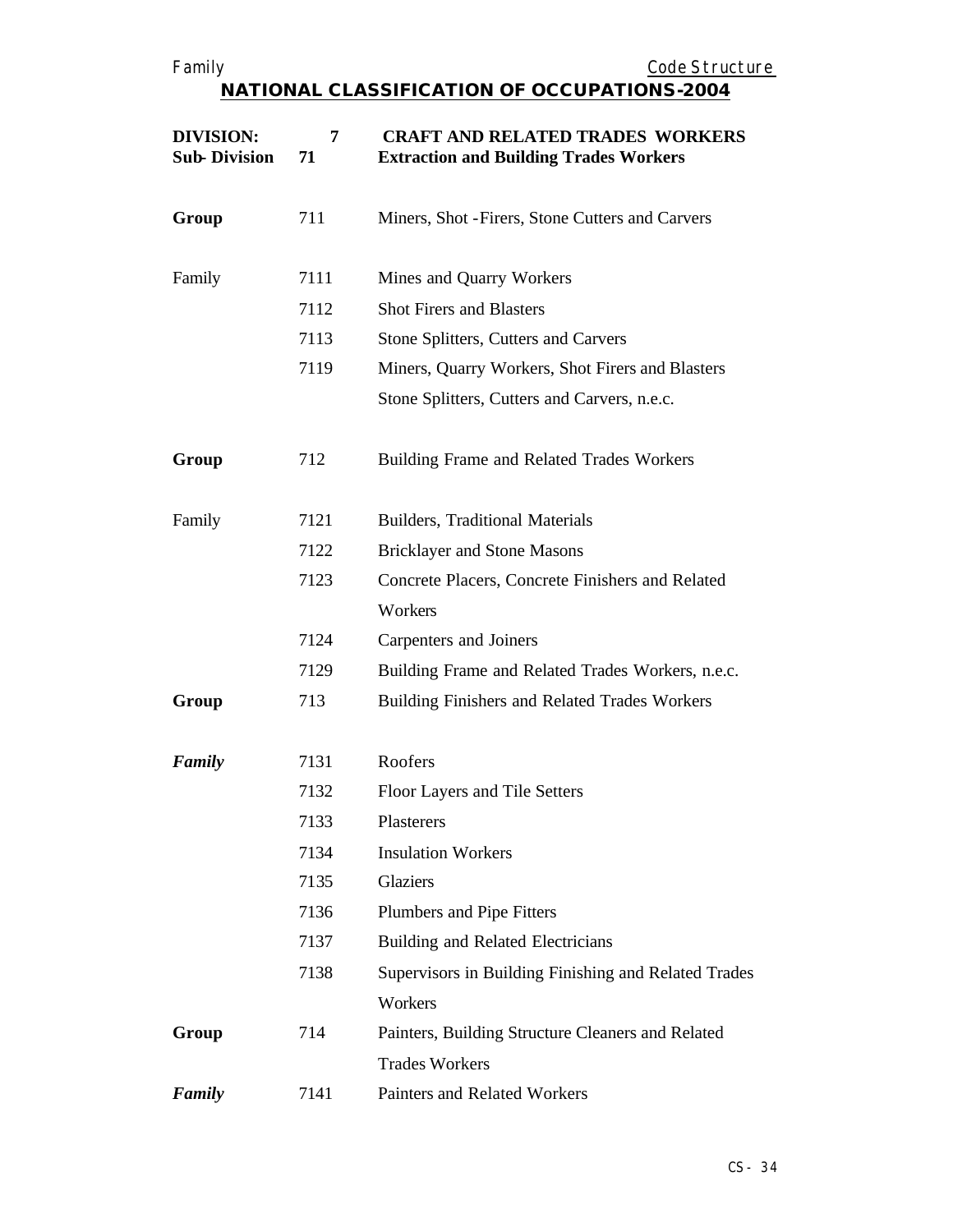| Family                                             |      | Code Structure                                               |  |
|----------------------------------------------------|------|--------------------------------------------------------------|--|
| <b>NATIONAL CLASSIFICATION OF OCCUPATIONS-2004</b> |      |                                                              |  |
|                                                    | 7142 | Varnishers and Related Painters                              |  |
|                                                    | 7143 | <b>Building Structure Cleaners</b>                           |  |
|                                                    |      |                                                              |  |
|                                                    | 7148 | Supervisors and Foremen and Related Trades Workers           |  |
|                                                    |      | in Painting, Building Structure Cleaning                     |  |
| <b>Sub-Division</b>                                | 72   | <b>Metal, Machinery and Related Trades Workers</b>           |  |
|                                                    |      |                                                              |  |
| Group                                              | 721  | Metal Moulders, Welders, Sheet Metal Workers,                |  |
|                                                    |      | <b>Structural Metal Preparers and Related Trades Workers</b> |  |
| Family                                             | 7211 | <b>Metal Moulders and Core Makers</b>                        |  |
|                                                    | 7212 | <b>Welders and Flame Cutters</b>                             |  |
|                                                    | 7213 | <b>Sheet Metal Workers</b>                                   |  |
|                                                    | 7214 | <b>Structural Metal Preparers and Erectors</b>               |  |
|                                                    | 7215 | <b>Riggers and Cable Splicers</b>                            |  |
|                                                    | 7216 | <b>Underwater Workers</b>                                    |  |
|                                                    | 7218 | Supervisors, Foremen and Related Workers in Metal            |  |
|                                                    |      | Moulding, Welding, Sheet Metal Work, Structural              |  |
|                                                    |      | Metal Preparation and Related Trades                         |  |
| Group                                              | 722  | Blacksmiths, Toolmakers and Related Trades Workers           |  |
| Family                                             | 7221 | Blacksmiths, Hammersmiths and Forging Press                  |  |
|                                                    |      | Workers                                                      |  |
|                                                    | 7222 | <b>Tool Makers and Related Workers</b>                       |  |
|                                                    | 7223 | Machine Tool Setters and Setter Operators                    |  |
|                                                    | 7224 | Metal Wheel Grinders, Polishers and Tool Sharpeners          |  |
|                                                    | 7228 | Supervisors, Foremen and Related Workers in Black            |  |
|                                                    |      | smithy, Toolmaking & Related Trades                          |  |
|                                                    | 7229 | Blacksmiths, Tool Makers and Related Workers, n.e.c.         |  |
|                                                    |      |                                                              |  |
|                                                    |      |                                                              |  |

**Group** 723 Machinery Mechanics and Fitters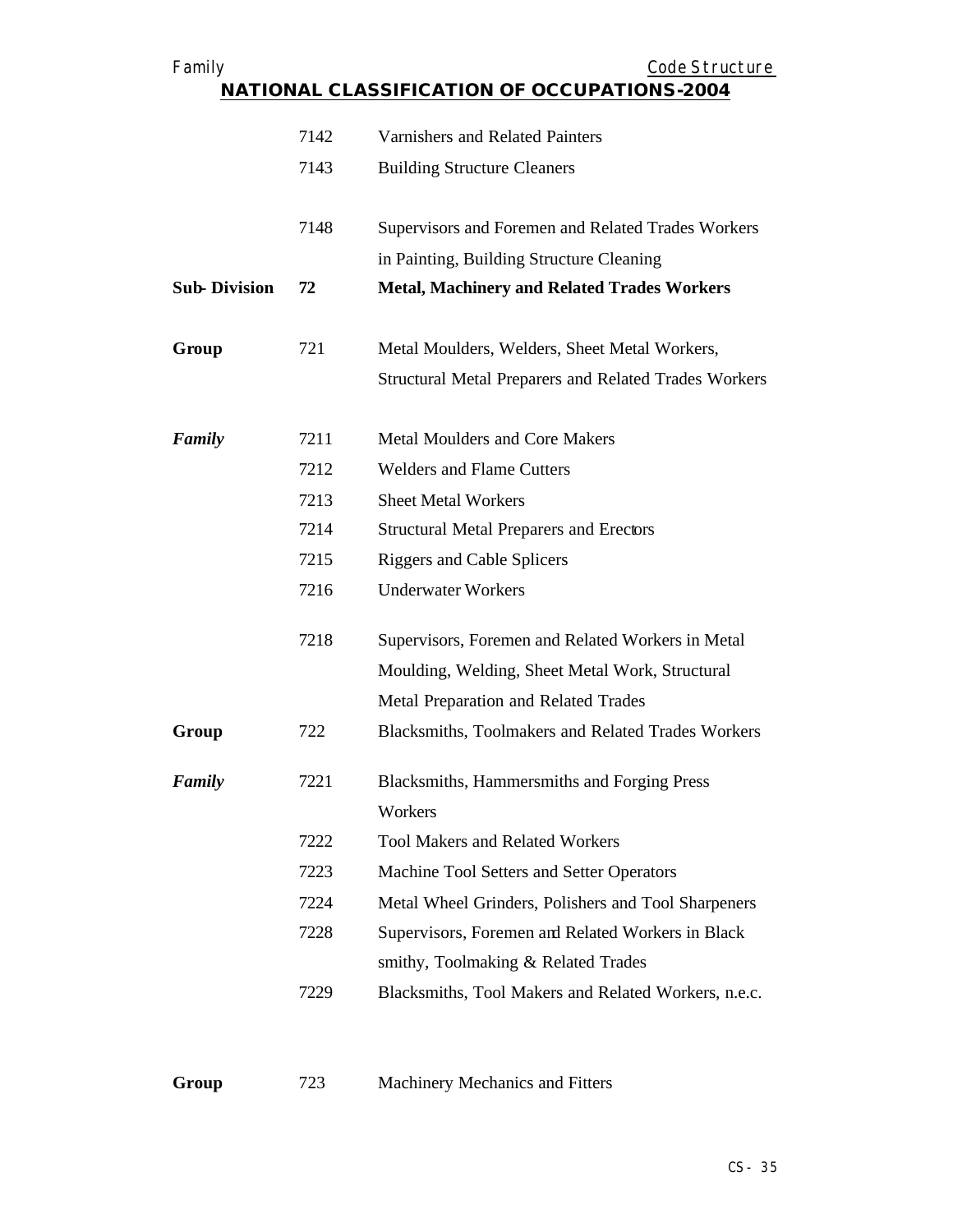| Family              |      | Code Structure                                            |
|---------------------|------|-----------------------------------------------------------|
|                     |      | <b>NATIONAL CLASSIFICATION OF OCCUPATIONS-2004</b>        |
| Family              | 7231 | Motor Vehicle Mechanics and Fitters                       |
|                     | 7232 | <b>Aircraft Engine Mechanics and Fitters</b>              |
|                     | 7233 | Agricultural or Industrial Machinery Mechanics and        |
|                     |      | Fitters                                                   |
|                     | 7238 | Supervisors, Foremen and Related Workers in               |
|                     |      | Machinery Repair and Fitting                              |
| Group               | 724  | Electrical and Electronic Equipment Mechanics and         |
|                     |      | Fitters                                                   |
|                     |      |                                                           |
| Family              | 7241 | <b>Electrical Mechanics and Fitters</b>                   |
|                     | 7242 | <b>Electronic Fitters</b>                                 |
|                     | 7243 | <b>Electronic Mechanics and Servicers</b>                 |
|                     | 7244 | Telegraph and Telephone Installers and Servicers          |
|                     | 7245 | Electrical Line Installers, Repairers and Cable Jointers  |
|                     | 7248 | Supervisors and Foremen, Electrical and Electronic        |
|                     |      | <b>Equipment Mechanics and Fitters</b>                    |
|                     | 7249 | Electrical and Electronic Equipment Mechanics and         |
|                     |      | Fitters and Related Workers, n.e.c.                       |
| <b>Sub-Division</b> | 73   | <b>Precision, Handicraft, Printing and Related Trades</b> |
|                     |      | <b>Workers</b>                                            |
| Group               | 731  | Precision Workers in Metal and Related Materials          |
| Family              | 7311 | Precision Instrument Makers and Repairers                 |
|                     | 7312 | <b>Musical Instrument Makers and Tuners</b>               |
|                     | 7318 | Supervisors, Foremen and Related Workers in               |
|                     |      | Precision Work in Metal and Related Materials             |
| Group               | 732  | Potters, Glass Makers and Related Trades Workers          |
| Family              | 7321 | Abrasive Wheel Formers, Potters and Related Workers       |
|                     | 7322 | Glass Makers, Cutters, Grinders and Finishers             |
|                     |      |                                                           |
|                     | 7323 | Glass Engravers and Etchers                               |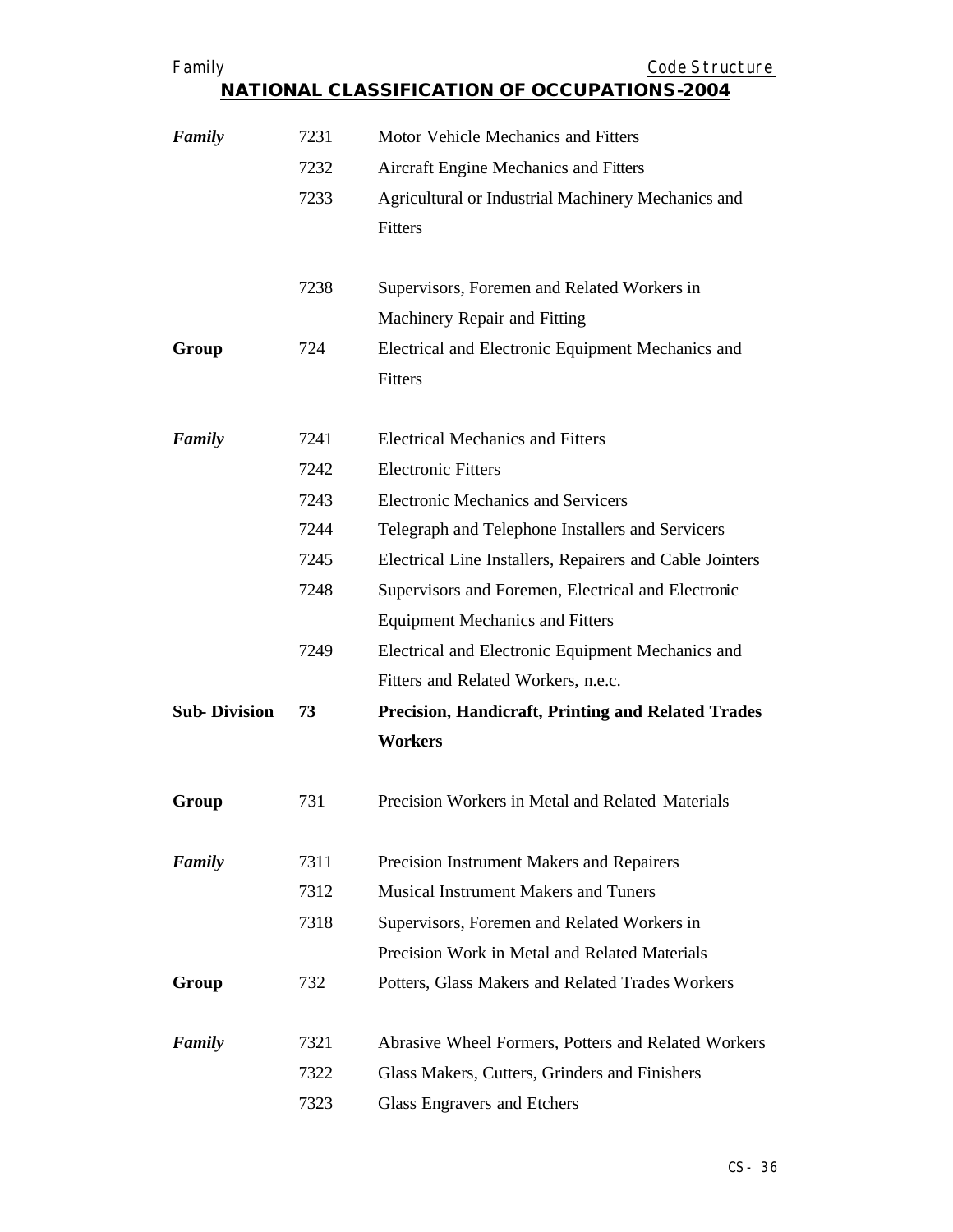| Family              |      | Code Structure                                      |
|---------------------|------|-----------------------------------------------------|
|                     |      | <b>NATIONAL CLASSIFICATION OF OCCUPATIONS-2004</b>  |
|                     | 7324 | Glass, Ceramics and Related Decorative Painters     |
|                     | 7329 | Glass Makers, Potters and Related Workers, n.e.c.   |
|                     |      |                                                     |
| Group               | 733  | Handicraft Workers in Wood, Textile, Leather and    |
|                     |      | <b>Related Materials</b>                            |
| Family              | 7331 | Handicraft Workers in Wood and Related Materials    |
|                     | 7332 | Handicraft Workers in Textiles, Leather and Related |
|                     |      | Materials                                           |
| Group               | 734  | Printing and Related Trades Workers                 |
|                     |      |                                                     |
| Family              | 7341 | Compositors, Type Setters and Related Workers       |
|                     | 7342 | Stereotypers and Electrotypers                      |
|                     | 7343 | Printing Engravers and Etchers                      |
|                     | 7344 | Photographic and Related Workers                    |
|                     | 7345 | <b>Book Binders and Related Workers</b>             |
|                     | 7346 | Silk Screen, Block and Textile Printers             |
|                     | 7348 | Supervisors and Foremen in Printing and Related     |
|                     |      | Trades                                              |
| <b>Sub-Division</b> | 74   | <b>Other Craft and Related Trades Workers</b>       |
| Group               | 741  | Food Processing and Related Trades Workers          |
| Family              | 7411 | Butchers, Fishmongers and Related Food Preparers    |
|                     | 7412 | Bakers, Pastry-Cooks and Confectionery Makers       |
|                     | 7413 | Dairy Products Makers                               |
|                     | 7414 | Fruits, Vegetables and Related Preservers           |
|                     | 7415 | Food and Beverage Tasters and Graders               |
|                     | 7416 | Tobacco Preparers and Tobacco Products Makers       |
|                     | 7418 | Supervisors and Foremen in Food Processing and      |
|                     |      | <b>Related Trades</b>                               |
| Group               | 742  | Wood Treaters, Cabinet Makers and Related Trades    |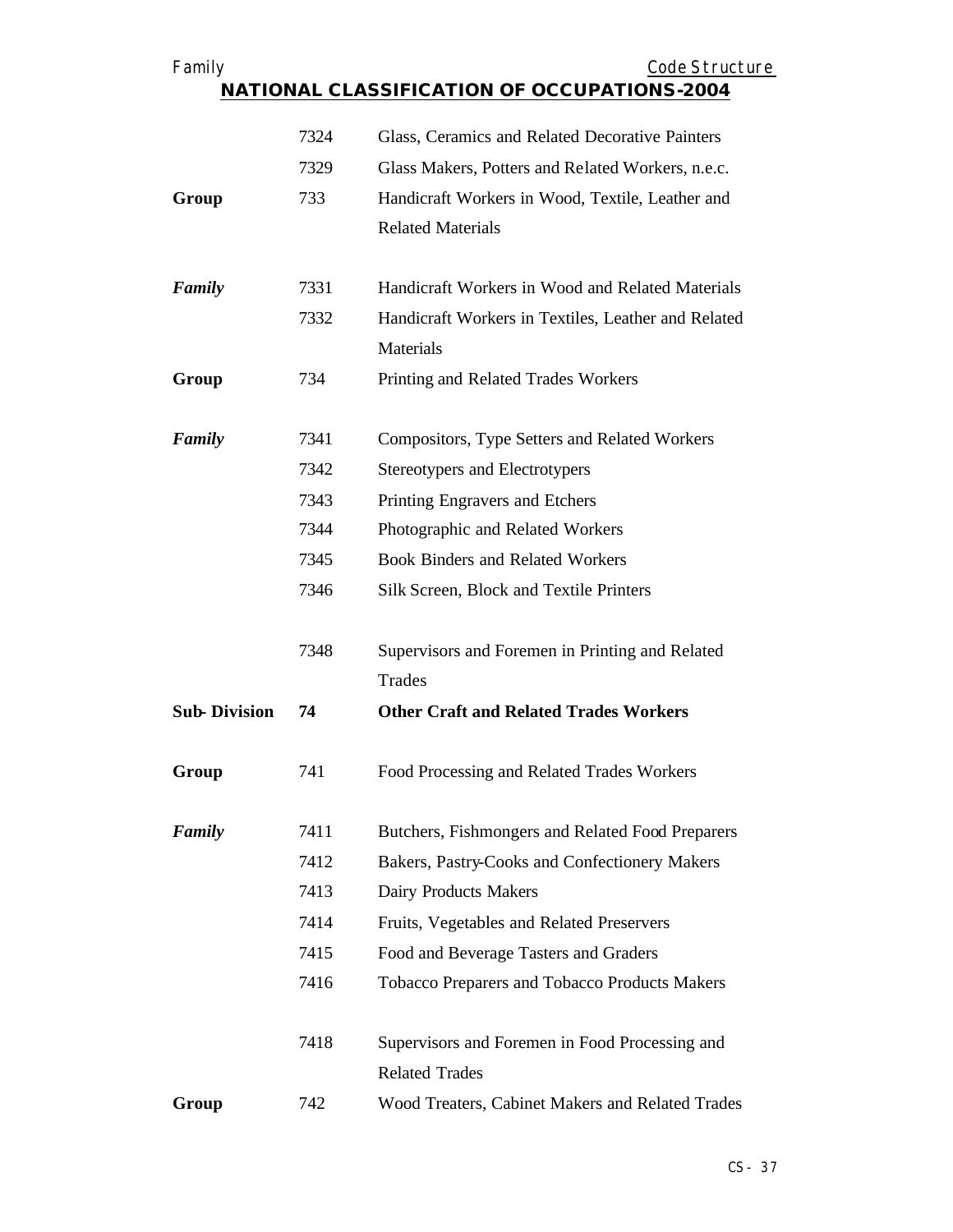Family **Example 2018** Code Structure

#### **NATIONAL CLASSIFICATION OF OCCUPATIONS-2004**

#### Workers

| Family | 7421 | <b>Wood Treaters</b>                               |
|--------|------|----------------------------------------------------|
|        | 7422 | <b>Cabinet Makers and Related Workers</b>          |
|        | 7423 | Wood Working Machine Setters and Setter Operators  |
|        | 7424 | Basketry Weavers, Brush Makers and Related Workers |
|        |      |                                                    |
| Group  | 743  | Textile, Garment and Related Trades Workers        |
|        |      |                                                    |
| Family | 7431 | <b>Fibre Preparers</b>                             |
|        | 7432 | Weavers, Knitters and Related Workers              |
|        | 7433 | Tailors, Dress Makers and Hatters                  |
|        | 7434 | <b>Furriers and Related Workers</b>                |
|        | 7435 | Textile, Leather and Related Pattern Makers and    |
|        |      | Cutters                                            |
|        | 7436 | Sewers, Embroiderers and Related Workers           |
|        | 7437 | <b>Upholsterers and Related Workers</b>            |
| Group  | 744  | Pelt, Leather and Shoe Making Trades Workers       |
|        |      |                                                    |
| Family | 7441 | Pelt Dressers, Tanners and Fell Mongers            |
|        | 7442 | Shoe Makers and Related Workers                    |
|        |      |                                                    |

## **DIVISION: 8 PLANT AND MACHINE OPERATORS AND ASSEMBLERS**

| <b>Sub-Division</b> | 81   | <b>Stationary Plant and Related Operators</b>    |
|---------------------|------|--------------------------------------------------|
| Group               | 811  | Mining and Mineral Processing Plant Operators    |
| Family              | 8111 | <b>Mining Plant Operators</b>                    |
|                     | 8112 | Mineral Ore and Stone Processing Plant Operators |
|                     | 8113 | Well Drillers and Borers and Related Workers     |
|                     |      |                                                  |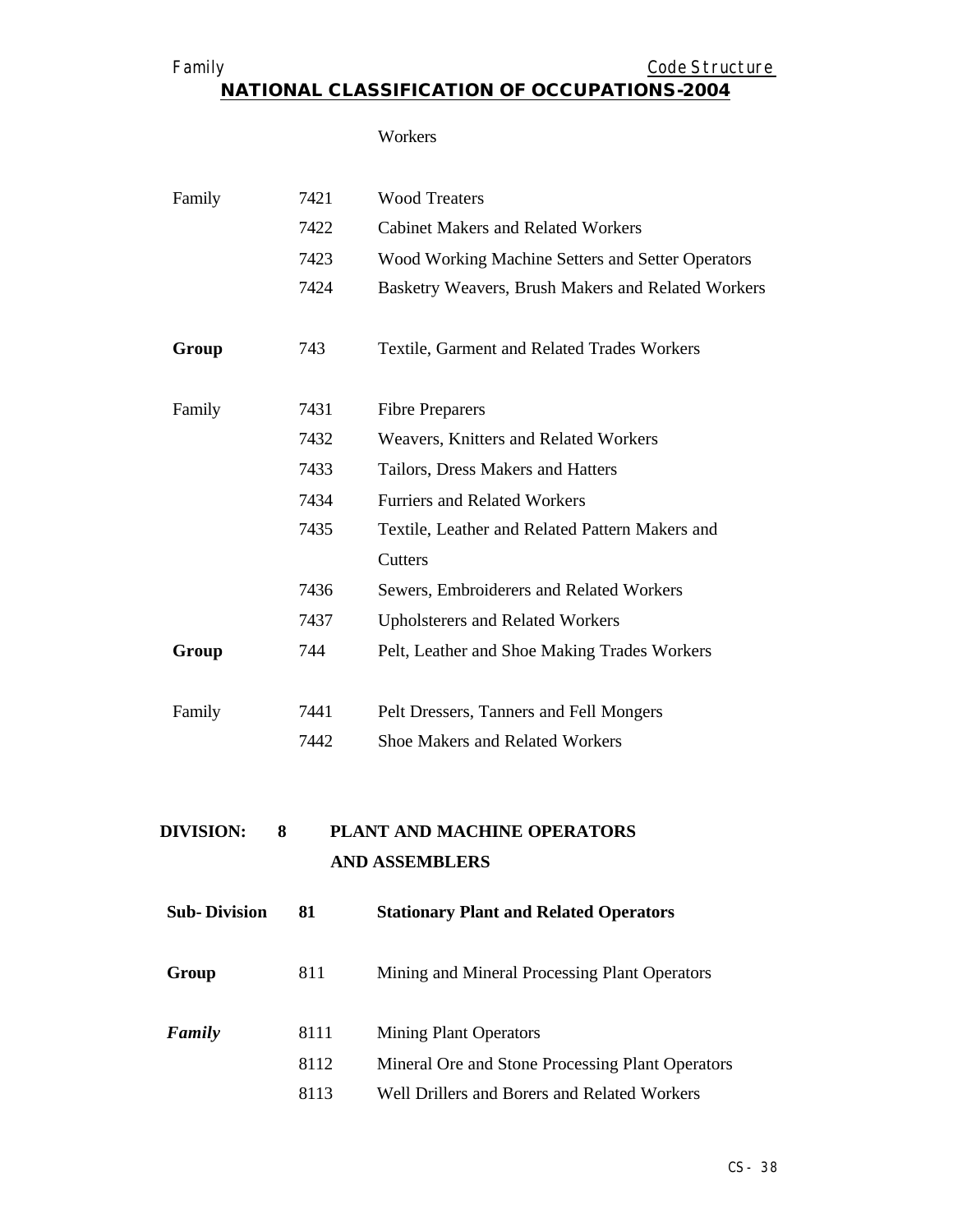#### Family **Example 2018** Code Structure **NATIONAL CLASSIFICATION OF OCCUPATIONS-2004**

|        | 8118 | Supervisors and Foremen, Mining and Mineral                                         |
|--------|------|-------------------------------------------------------------------------------------|
|        |      | Processing Plant Operation Activities                                               |
| Group  | 812  | <b>Metal Processing Plant Operators</b>                                             |
|        |      |                                                                                     |
| Family | 8121 | Ore and Metal Furnace Operators                                                     |
|        | 8122 | Metal Melters, Casters and Rolling Mill Operators                                   |
|        | 8123 | <b>Metal Heat Treating Plant Operators</b>                                          |
|        | 8124 | <b>Metal Drawers and Extruders</b>                                                  |
|        | 8128 | Supervisors and Foremen in Metal Processing Plant<br>Operation                      |
| Group  | 813  | Glass, Ceramics and Related Plant Operators                                         |
| Family | 8131 | Glass and Ceramics Kiln and Related Machine<br>Operators                            |
|        | 8138 | Supervisors and Foremen, Glass, Ceramics and                                        |
|        |      | <b>Related Plant Workers</b>                                                        |
|        | 8139 | Glass, Ceramics and Related Plant Operators, n.e.c.                                 |
| Group  | 814  | Wood Processing and Paper Making Plant<br>Operators                                 |
| Family | 8141 | <b>Wood Processing Plant Operators</b>                                              |
|        | 8142 | <b>Paper Pulp Plant Operators</b>                                                   |
|        | 8143 | <b>Paper Making Plant Operators</b>                                                 |
|        | 8148 | Supervisors and Foremen, Wood Processing and<br><b>Paper Making Plant Operators</b> |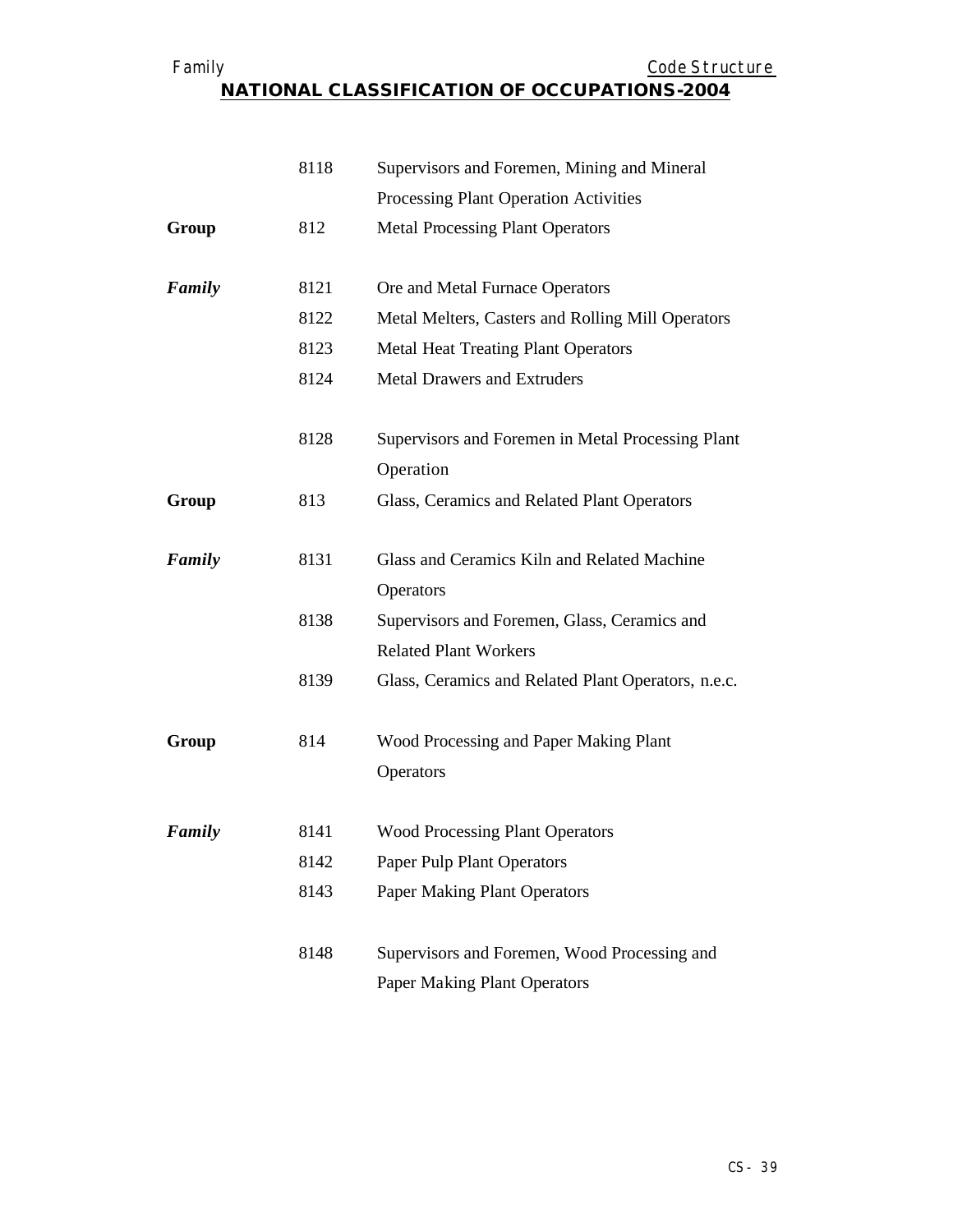| л. | ı |  |
|----|---|--|

Code Structure

| Group               | 815  | <b>Chemical Processing-Plant Operators</b>          |
|---------------------|------|-----------------------------------------------------|
| Family              | 8151 | Crushing, Grinding and Chemical Mixing              |
|                     |      | <b>Machinery Operators</b>                          |
|                     | 8152 | <b>Chemical Heat Treating Plant Operators</b>       |
|                     | 8153 | Chemical Filtering and Separating Equipment         |
|                     |      | Operators                                           |
|                     | 8154 | <b>Chemical Still and Reactor Operators (Except</b> |
|                     |      | Petroleum and Natural Gas)                          |
|                     | 8155 | Petroleum and Natural Gas Refining Plant            |
|                     |      | Operators                                           |
|                     | 8158 | Supervisors and Foremen, Chemical Processing        |
|                     |      | Plant Operators and Related Workers                 |
|                     | 8159 | Chemical Processing Plant Operators, n.e.c.         |
| Group               | 816  | <b>Power Production and Related Plant Operators</b> |
| Family              | 8161 | <b>Power Production Plant Operators</b>             |
|                     | 8162 | <b>Steam-Engine and Boiler Operators</b>            |
|                     | 8163 | Incinerator, Water- Treatment and Related Plant     |
|                     |      | Operators                                           |
|                     | 8168 | Supervisors and Foremen, Power Production and       |
|                     |      | <b>Related Plant Operators</b>                      |
|                     | 8169 | Incinerator, Water Treatment and Related Plant      |
|                     |      | Operators, n.e.c.                                   |
| Group               | 817  | Automated Assembly Line and Industrial Robot        |
|                     |      | Operators                                           |
| Family              | 8171 | <b>Automated Assembly Line Operators</b>            |
|                     | 8172 | <b>Industrial Robot Operators</b>                   |
| <b>Sub-Division</b> | 82   | <b>Machine Operators and Assemblers</b>             |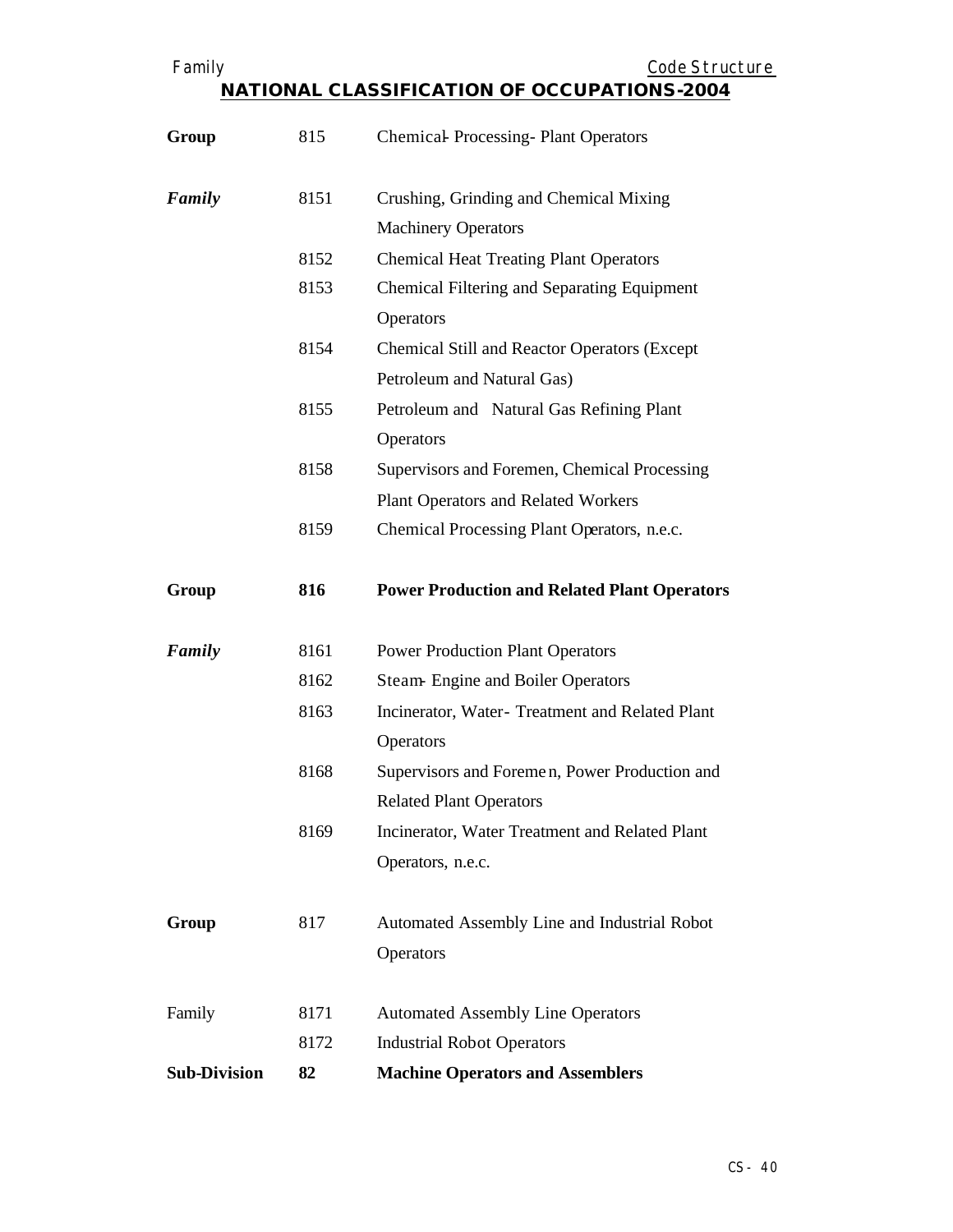| Family |  |
|--------|--|
|--------|--|

Family **Example 2018** Code Structure

| Group  | 821  | Metal and Mineral Products Machine Operators     |
|--------|------|--------------------------------------------------|
| Family | 8211 | Machine Tool Operators                           |
|        | 8212 | <b>Cement and Other Mineral Products Machine</b> |
|        |      | Operators                                        |
|        | 8218 | Supervisors and Foremen, Metal and Mineral       |
|        |      | <b>Products Machine Operators</b>                |
| Group  | 822  | <b>Chemical Products Machine Operators</b>       |
| Family | 8221 | Pharmaceutical and Toiletry Products Machine     |
|        |      | Operators                                        |
|        | 8222 | Ammunition and Explosive Products Machine        |
|        |      | Operators                                        |
|        | 8223 | Metal Finishing, Plating and Coating Machine     |
|        |      | Operators                                        |
|        | 8224 | Photographic Products Machine Operators          |
|        | 8229 | Chemical Products Machine Operators, n.e.c.      |
| Group  | 823  | Rubber and Plastic Products Machine Operators    |
| Family | 8231 | <b>Rubber Products Machine Operators</b>         |
|        | 8232 | <b>Plastic Products Machine Operators</b>        |
|        | 8238 | Supervisors and Foremen, Rubber and Plastic      |
|        |      | <b>Products Machine Operators</b>                |
| Group  | 824  | <b>Wood Products Machine Operators</b>           |
| Family | 8241 | <b>Wood Products Machine Operators</b>           |
|        | 8248 | Supervisors and Foremen, Wood Products Machine   |
|        |      | Operators                                        |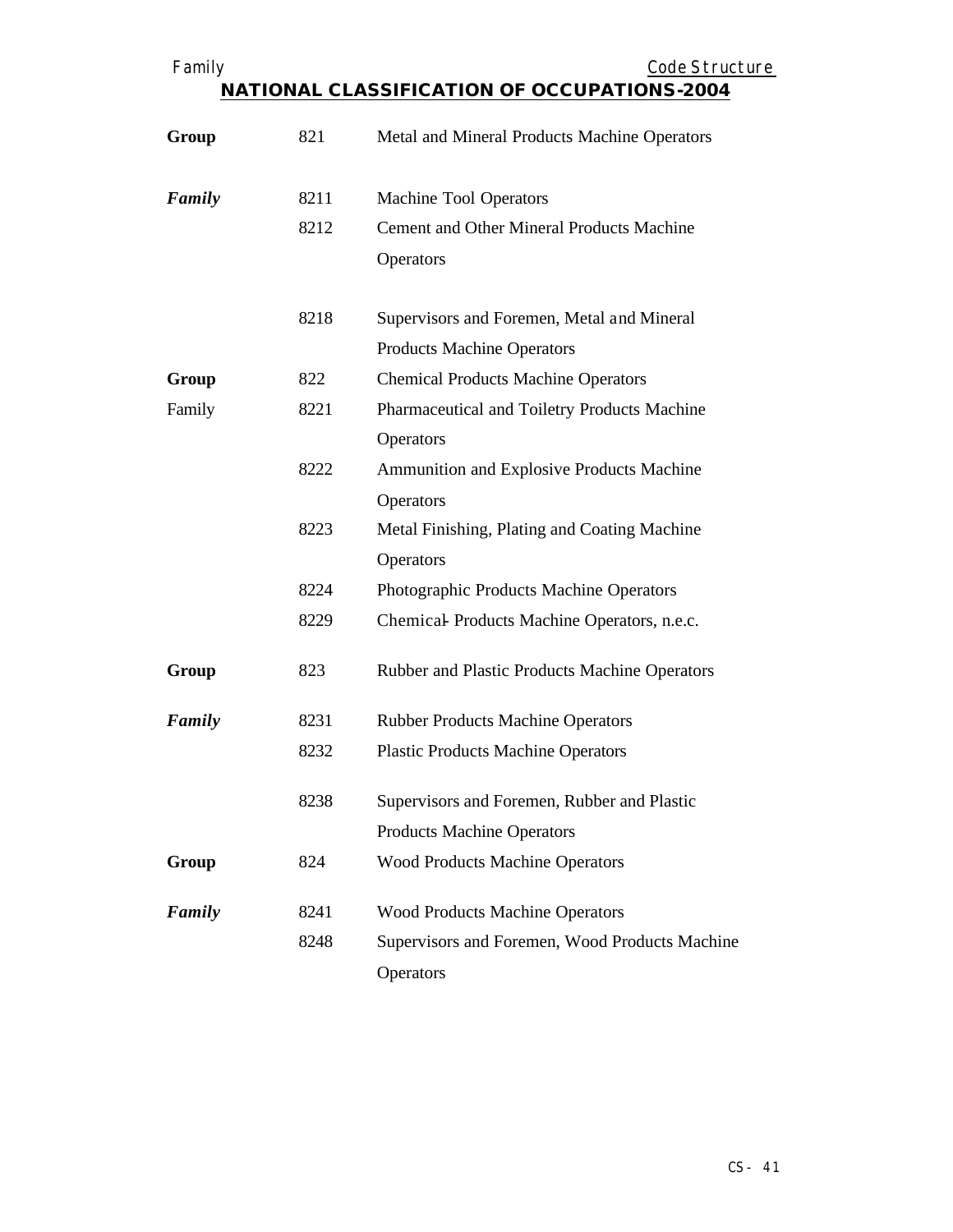Code Structure

| Group  | 825  | Printing, Binding and Paper Products Machine   |
|--------|------|------------------------------------------------|
|        |      | Operators                                      |
| Family | 8251 | <b>Printing Machine Operators</b>              |
|        | 8252 | <b>Book Binding Machine Operators</b>          |
|        | 8253 | Paper Products Machine Operators               |
|        | 8258 | Supervisors and Foremen, Printing, Binding and |
|        |      | Paper Products Machine Operators               |
| Group  | 826  | Textile, Fur and Leather Products Machine      |
|        |      | Operators                                      |
| Family | 8261 | Fibre Preparing, Spinning and Winding Machine  |
|        |      | Operators                                      |
|        | 8262 | Weaving and Knitting Machine Operators         |
|        | 8263 | <b>Sewing Machine Operators</b>                |
|        | 8264 | Bleaching, Dyeing and Cleaning Machine         |
|        |      | Operators                                      |
|        | 8265 | Fur and Leather Preparing Machine Operators    |
|        | 8266 | Shoe Making and Related Machine Operators      |
|        | 8268 | Supervisors and Foremen, Spinning, Weaving,    |
|        |      | Knitting, Dyeing and Related Processes         |
|        | 8269 | Textile, Fur and Leather Products Machine      |
|        |      | Operators, n.e.c.                              |
| Group  | 827  | Food and Related Products Machine Operators    |
| Family | 8271 | Meat and Fish Processing Machine Operators     |
|        | 8272 | Dairy Products Machine Operators               |
|        | 8273 | Grain and Spice Milling Machine Operators      |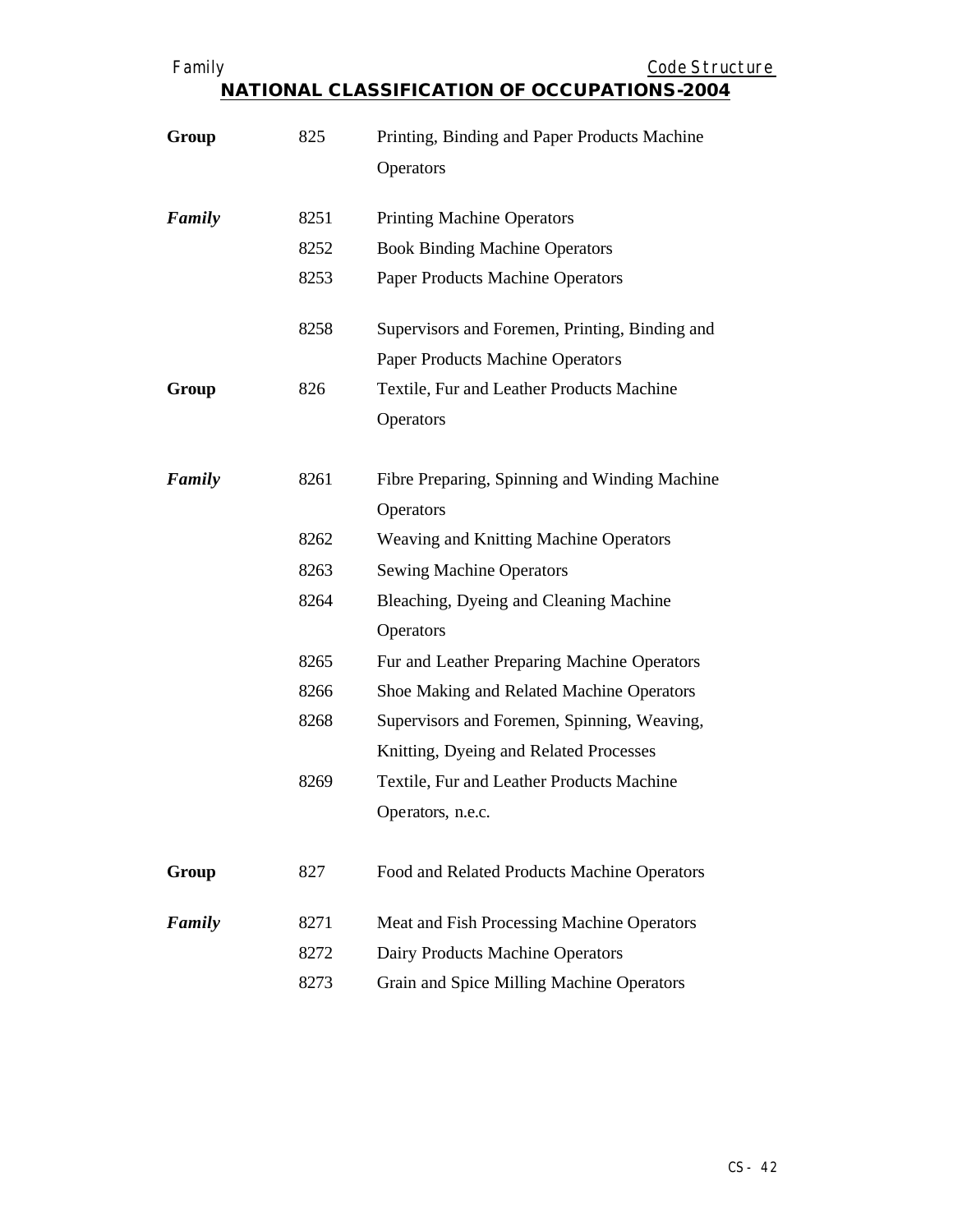| Family                                             | Code Structure |
|----------------------------------------------------|----------------|
| <b>NATIONAL CLASSIFICATION OF OCCUPATIONS-2004</b> |                |

|                     | 8274 | Baked Goods, Cereal and Chocolate Products              |
|---------------------|------|---------------------------------------------------------|
|                     |      | <b>Machine Operators</b>                                |
|                     | 8275 | Fruit, Vegetable and Nut Processing Machine             |
|                     |      | Operators                                               |
|                     | 8276 | <b>Sugar Production Machine Operators</b>               |
|                     | 8277 | Tea, Coffee and Cocoa Processing Machine                |
|                     |      | Operators                                               |
|                     | 8278 | Brewers, Wine and Other Beverage Machine                |
|                     |      | Operators                                               |
|                     | 8279 | <b>Tobacco Production Machine Operators</b>             |
| Group               | 828  | Assemblers                                              |
| Family              | 8281 | <b>Mechanical Machinery Assemblers</b>                  |
|                     | 8282 | <b>Electrical Equipment Assemblers</b>                  |
|                     | 8283 | <b>Electronic Equipment Assemblers</b>                  |
|                     | 8284 | Metal, Rubber and Plastic Products Assemblers           |
|                     | 8285 | Wood and Related Products Assemblers                    |
|                     | 8286 | Paper Board, Textile and Related Products<br>Assemblers |
| Group               | 829  | Other Machine Operators and Assemblers                  |
| Family              | 8290 | Other Machine Operators and Assemblers                  |
| <b>Sub-Division</b> | 83   | <b>Drivers and Mobile Plant Operators</b>               |
| Group               | 831  | <b>Locomotive Engine Drivers and Related Workers</b>    |
| Family              | 8311 | <b>Locomotive Engine Drivers</b>                        |
|                     | 8312 | Railway Brakers, Signallers and Shunters                |
| Group               | 832  | <b>Motor Vehicle Drivers</b>                            |
| Family              | 8321 | Motor Cycle Drivers                                     |
|                     | 8322 | Car, Taxi and Van Drivers                               |
|                     | 8323 | <b>Bus and Tram Drivers</b>                             |
|                     | 8324 | Heavy Truck and Lorry Drivers                           |
| Group               | 833  | <b>Agricultural and Other Mobile Plant Operators</b>    |
| Family              | 8331 | Motorised Farm and Forestry Plant Operators             |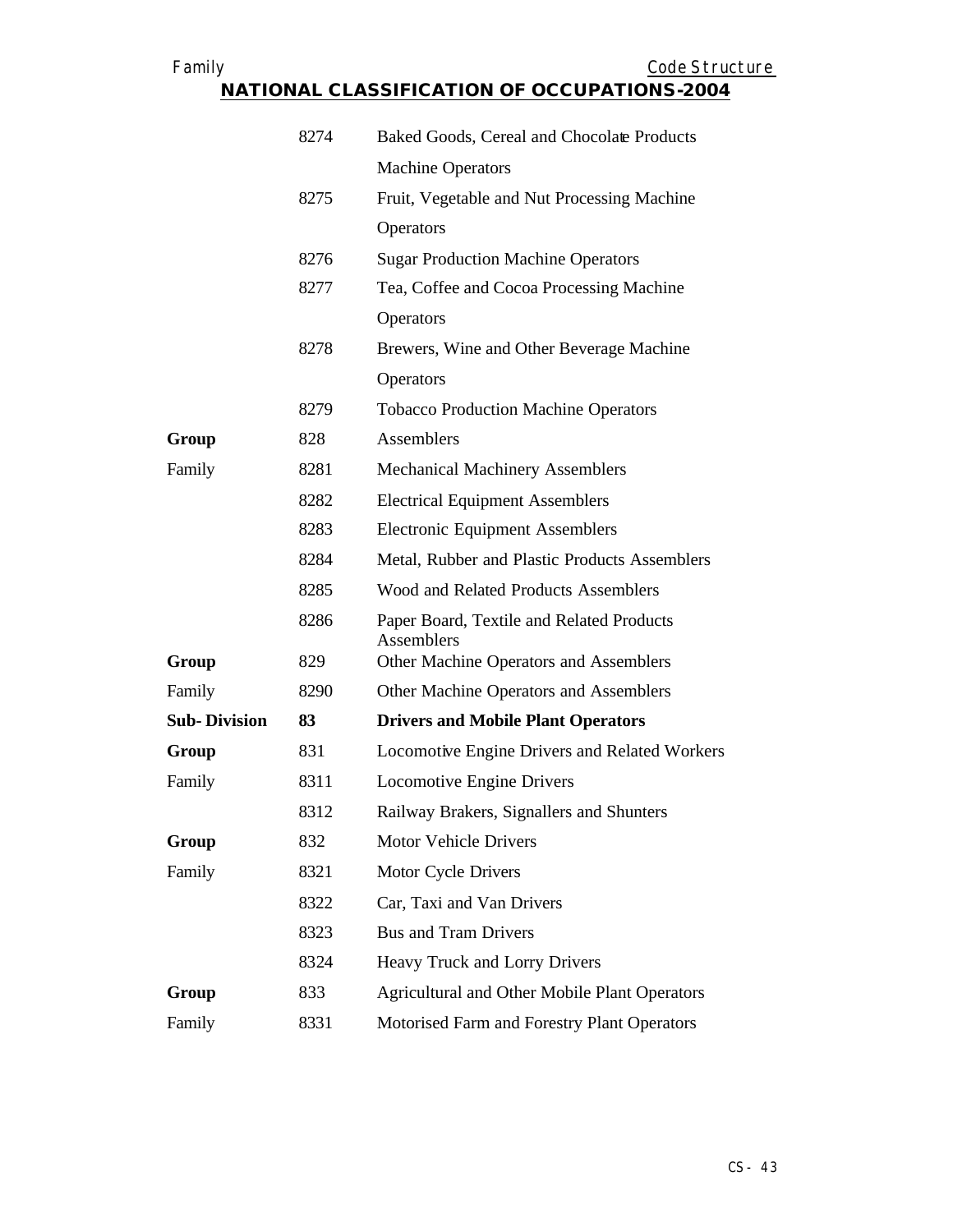Family **Example 2018** Code Structure **NATIONAL CLASSIFICATION OF OCCUPATIONS-2004**

|        | 8332 | Earth Moving and Related Plant Operators |
|--------|------|------------------------------------------|
|        | 8333 | Crane, Hoist and Related Plant Operators |
|        | 8334 | <b>Lift Truck Operators</b>              |
| Group  | 834  | Ships' Deck Crews and Related Workers    |
| Family | 8340 | Ships' Deck Crews and Related Workers    |

| <b>DIVISION:</b><br><b>Sub-Division</b> | 9<br>91 | <b>ELEMENTARY OCCUPATIONS</b><br><b>Sales and Service Elementary Occupations</b> |
|-----------------------------------------|---------|----------------------------------------------------------------------------------|
| Group                                   | 911     | <b>Street Vendors and Related Workers</b>                                        |
| Family                                  | 9111    | <b>Street Food Vendors</b>                                                       |
|                                         | 9112    | Street Vendors, Non Food Products                                                |
|                                         | 9113    | Door to Door and Telephone Sales Persons                                         |
| Group                                   | 912     | Shoe Cleaning and Other Street Services Elementary                               |
|                                         |         | Occupations                                                                      |
| Family                                  | 9120    | Shoe Cleaning and Other Street Services Elementary                               |
|                                         |         | Occupations                                                                      |
| Group                                   | 913     | Domestic and Related Helpers, Cleaners and                                       |
|                                         |         | Launderers                                                                       |
| Family                                  | 9131    | Domestic Helpers and Cleaners                                                    |
|                                         | 9132    | Helpers and Cleaners in Offices, Hotels and Other                                |
|                                         |         | Establishments                                                                   |
|                                         | 9133    | <b>Hand Launderers and Pressers</b>                                              |
| Group                                   | 914     | Building Caretakers, Window and Related Cleaners                                 |
| Family                                  | 9141    | <b>Building Caretakers</b>                                                       |
|                                         | 9142    | Vehicle, Window and Related Cleaners                                             |
| Group                                   | 915     | Messengers, Porters, Door Keepers and Related                                    |
|                                         |         | Workers                                                                          |
| Family                                  | 9151    | Messengers, Package and Luggage Porters and                                      |
|                                         |         | Deliverers                                                                       |
|                                         | 9152    | Door Keepers, Watchpersons and Related Workers                                   |

CS- 44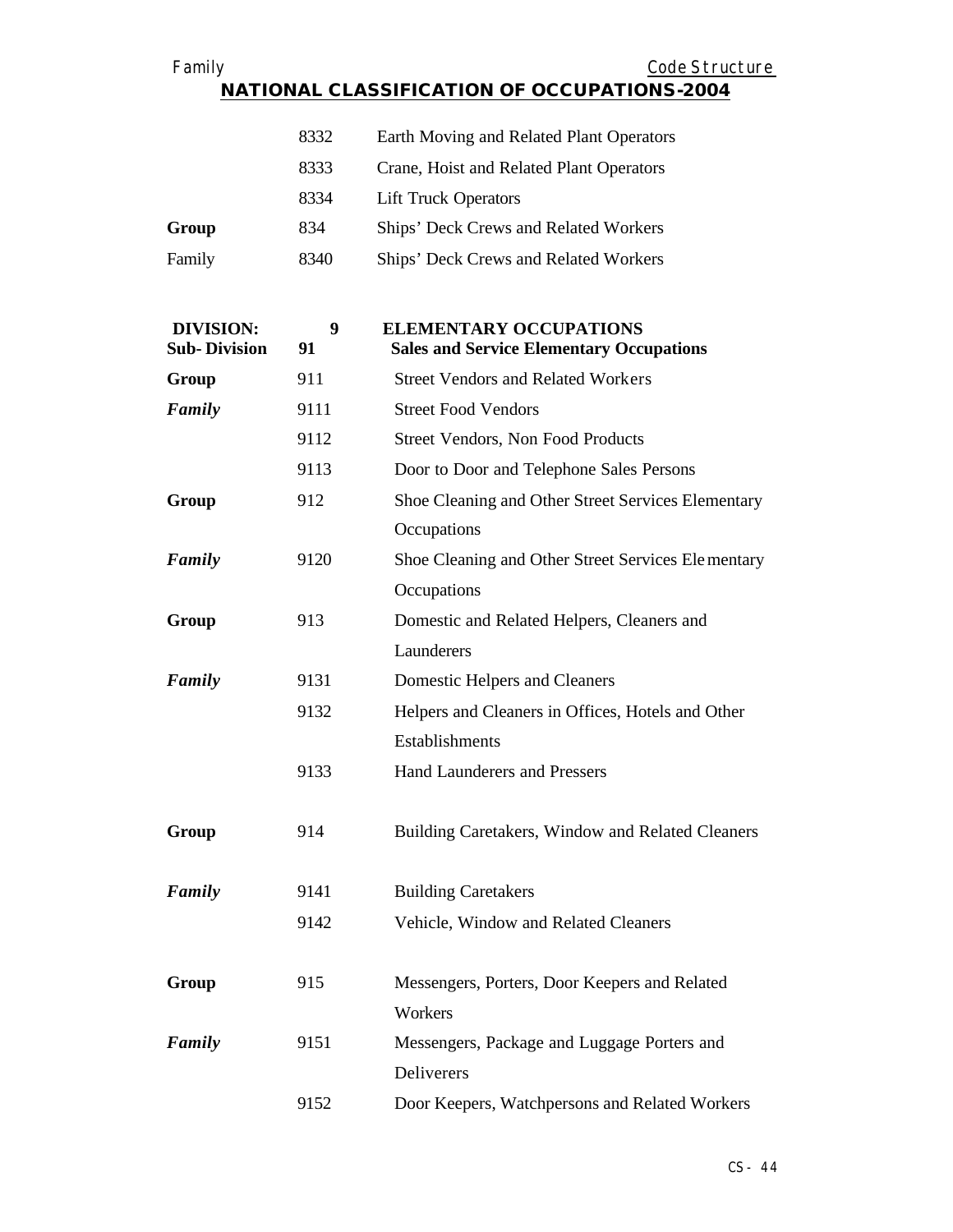| Family              |      | Code Structure                                                         |
|---------------------|------|------------------------------------------------------------------------|
|                     |      | NATIONAL CLASSIFICATION OF OCCUPATIONS-2004                            |
|                     | 9153 | Vending Machine Money Collectors, Meter Readers<br>and Related Workers |
|                     | 916  |                                                                        |
| Group<br>Family     | 9161 | Garbage Collectors and Related Labourers<br>Garbage Collectors         |
|                     | 9162 |                                                                        |
|                     |      | Sweepers and Related Labourers                                         |
| <b>Sub-Division</b> | 92   | <b>Agricultural, Fishery and Related Labourers</b>                     |
| Group               | 920  | Agricultural, Fishery and Related Labourers                            |
| Family              | 9201 | Farm Hands and Labourers                                               |
|                     | 9202 | <b>Forestry Labourers</b>                                              |
|                     | 9203 | Fishery, Hunting and Tapping Labourers                                 |
| <b>Sub-Division</b> | 93   | Labourers in Mining, Construction, Manufacturing and<br>Transport      |
| Group               | 931  | Mining and Construction Labourers                                      |
| Family              | 9311 | Mining and Quarrying Labourers                                         |
|                     | 9312 | Construction and Maintenance Labourers, Roads, Dams                    |
|                     |      | and Similar Constructions                                              |
|                     | 9313 | <b>Building Construction Labourers</b>                                 |
| Group               | 932  | <b>Manufacturing Labourers</b>                                         |
| Family              | 9321 | <b>Assembling Labourers</b>                                            |
|                     | 9322 | Hand Packers and Other Manufacturing Labourers                         |
| Group               | 933  | <b>Transport Labourers and Freight Handlers</b>                        |
| Family              | 9331 | Hand Pedal Vehicle Drivers                                             |
|                     | 9332 | Drivers of Animal -Drawn Vehicles and Machinery                        |
|                     | 9333 | Freight Handlers                                                       |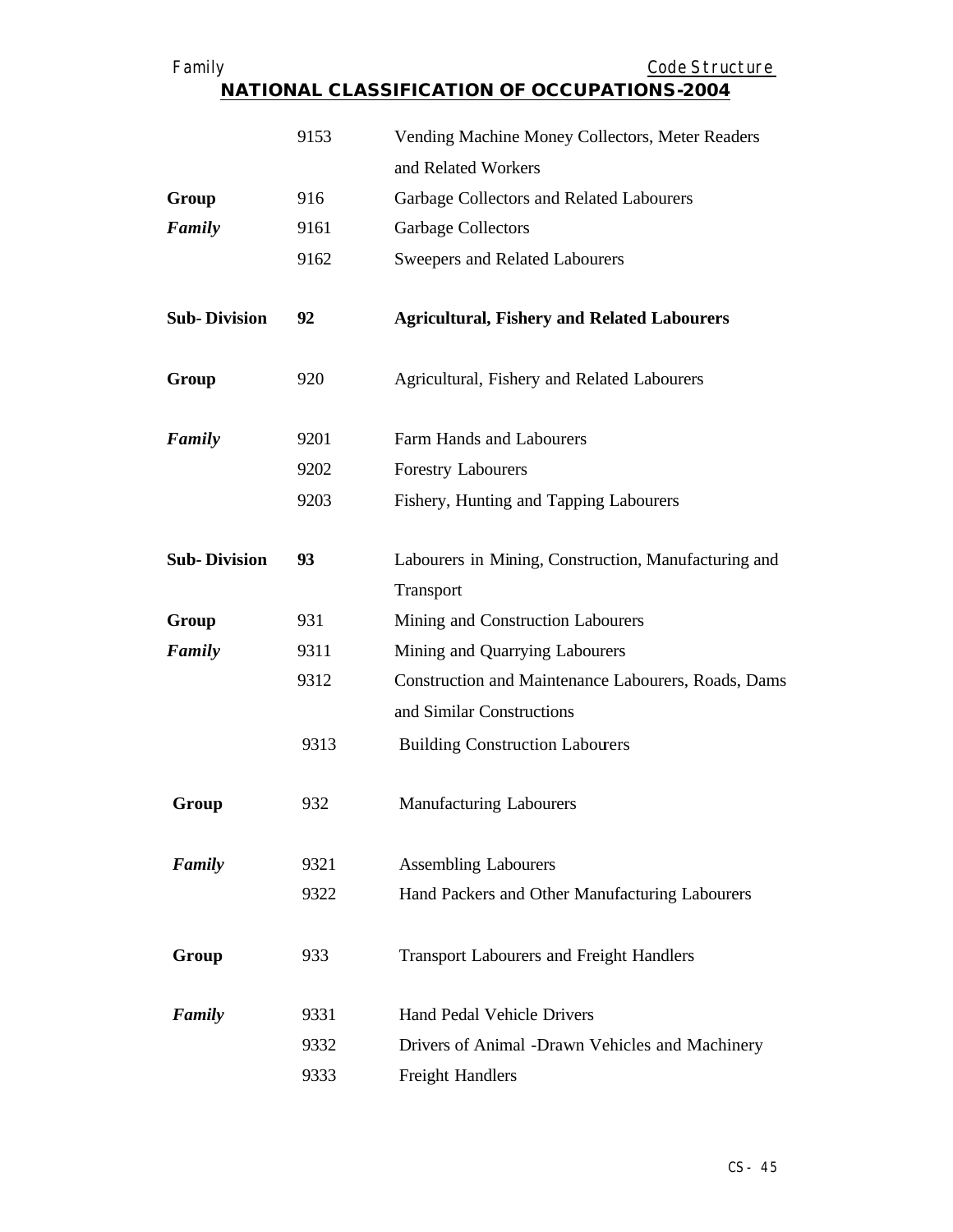#### **DIVISION: X WORKERS NOT CLASSIFIED BY OCCUPATIONS**

| <b>Sub-Division</b> | X <sub>0</sub> | <b>New Workers Seeking Employment</b>                  |
|---------------------|----------------|--------------------------------------------------------|
| Group               | <b>X00</b>     | New Workers Seeking Employment                         |
| Family              | X001           | Workers Without Occupations, Matriculates and above    |
| Family              | X002           | Workers Without Occupations, Literates                 |
| Family              | X009           | Workers Without Occupations, n.e.c.                    |
| <b>Sub-Division</b> | <b>X1</b>      | <b>Workers Reporting Occupations Unidentifiable or</b> |
|                     |                | <b>Inadequately Described</b>                          |
| Group               | X10            | Workers Reporting Occupations Unidentifiable or        |
|                     |                | <b>Inadequately Described</b>                          |
| Family              | X100           | Workers Reporting Occupations Unidentifiable or        |
|                     |                | Unclassifiable                                         |
| <b>Sub-Division</b> | X9             | <b>Workers Not Reporting Any Occupations</b>           |
| Group               | X99            | <b>Workers Not Reporting Any Occupations</b>           |
| Family              | X999           | <b>Workers Not Reporting Any Occupations</b>           |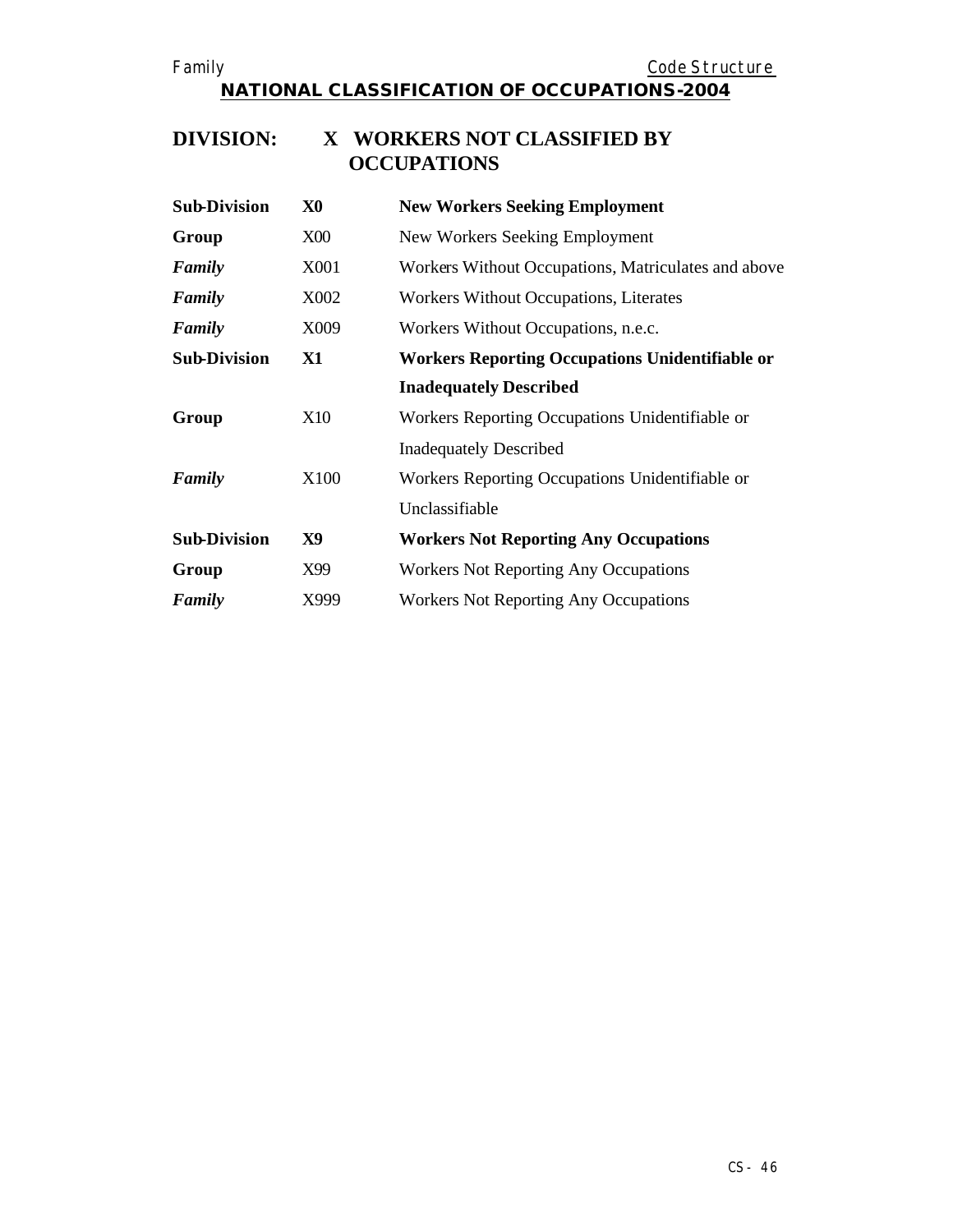# **NATIONAL CLASSIFICATION OF OCCUPATIONS-2004 DIVISION : 1**

#### **LEGISLATORS, SENIOR OFFICIALS AND MANAGERS**

| Level of          | <b>Revised</b> | <b>Description of Title</b>                            |
|-------------------|----------------|--------------------------------------------------------|
| <b>Classifica</b> | Code No.       |                                                        |
| tion              |                |                                                        |
| Sub-              | 11             | Legislators and Senior Officials                       |
| <b>Division</b>   |                |                                                        |
| Group             | 111            | Legislators                                            |
| Family            | 1111           | Elected Officials, Union Government                    |
|                   | 1111.10        | Elected Official, Union Government                     |
| Family            | 1112           | Elected Officials, State Government                    |
|                   | 1112.10        | <b>Elected Official, State Government</b>              |
| Family            | 1113           | <b>Elected Officials, Local Bodies</b>                 |
|                   | 1113.10        | Elected Official, Local Bodies                         |
| Family            | 1119           | Elected Officials, n.e.c                               |
|                   | 1119.90        | Elected Officials, other                               |
| Group             | 112            | Administrative and Executive Officials                 |
| Family            | 1121           | Administrative and Executive Officials, Union          |
|                   |                | Government                                             |
|                   | 1121.10        | Administrative Official, Union Government              |
|                   | 1121.20        | Diplomat                                               |
|                   | 1121.30        | Executive Officials, Union Government                  |
| Family            | 1122           | Administrative and Executive Officials, State          |
|                   |                | Government                                             |
|                   | 1122.10        | Administrative Official, State Government              |
|                   | 1122.20        | <b>Executive Official, State Government</b>            |
| Family            | 1123           | Administrative and Executive Officials, Quasi          |
|                   |                | Government                                             |
|                   | 1123.10        | Administrative and Executive Officials, Quasi          |
|                   |                | Government (Central)                                   |
|                   | 1123.20        | Administrative & Executive Officials, Quasi            |
|                   |                | Government (State)                                     |
| Family            | 1124           | Administrative and Executive Officials, Local Bodies   |
|                   | 1124.10        | Administrative and Executive Officials, Local Bodies   |
| Family            | 1129           | Administrative and Executive Officials, Government and |
|                   |                | Local Bodies, n.e.c                                    |
|                   | 1129.90        | Administrative and Executive Officials, Government and |
|                   |                | Local Bodies, Other                                    |
| Group             | 113            | Traditional Chiefs and Heads of Villages               |
| Family            | 1130           | <b>Traditional Chiefs and Heads of Villages</b>        |
| Group             | 114            | Senior Officials of Special-Interest Organisations.    |
| Family            | 1141           | Senior Officials of Political Party Organisations      |
|                   | 1141.10        | <b>Political Worker</b>                                |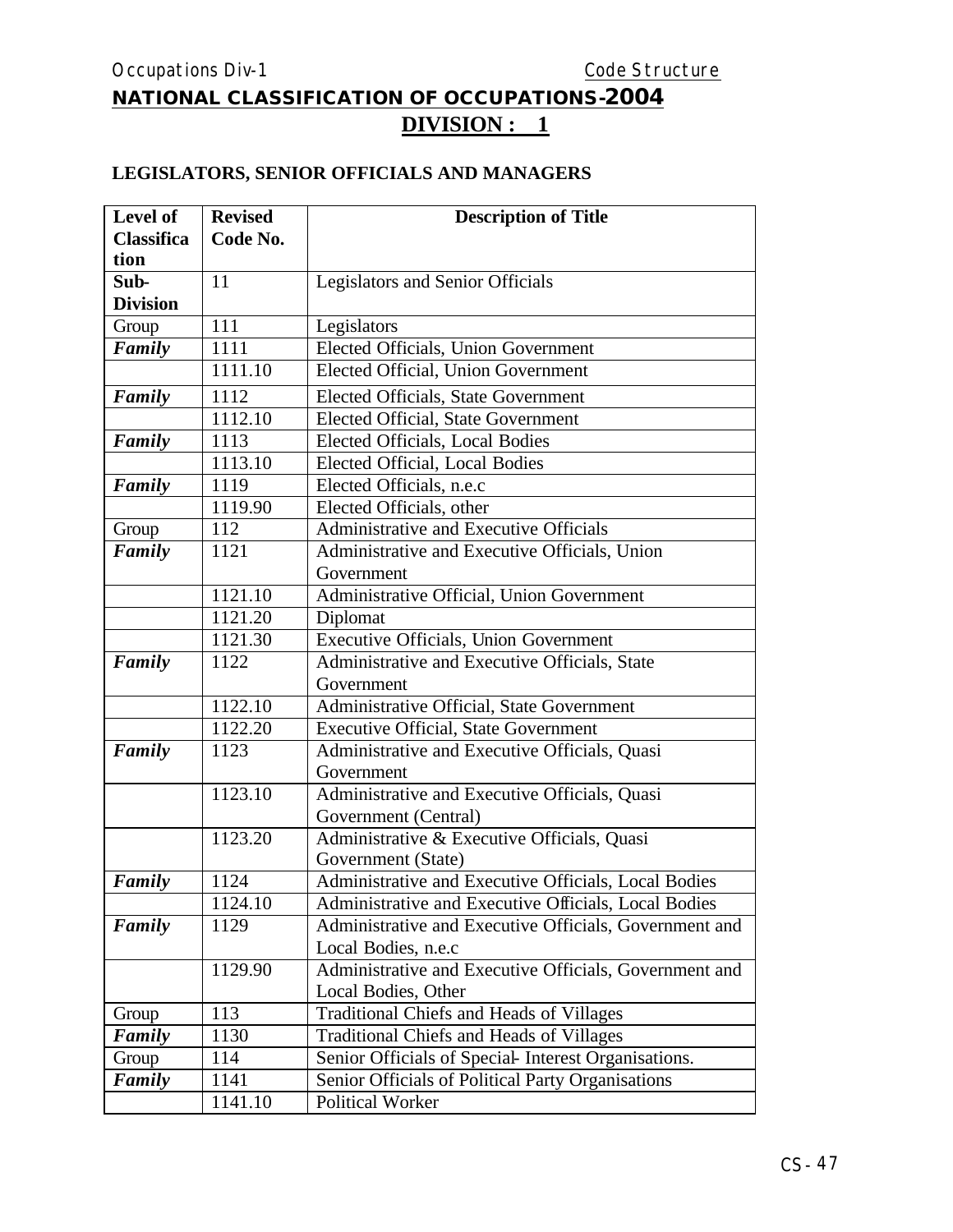|                 | 1141.90 | Senior Officials of Political Party Organisations, Other |  |
|-----------------|---------|----------------------------------------------------------|--|
| Family          | 1142    | Senior Officials of Employers, Workers and Other         |  |
|                 |         | <b>Economic Interest Organisations</b>                   |  |
| Family          | 1143    | Senior Officials of Humanitarian and Other Special -     |  |
|                 |         | Interest Organisations.                                  |  |
|                 | 1143.10 | Director, Disaster Management Services                   |  |
|                 | 1143.90 | Senior Officials of Humanitarian and Other Special -     |  |
|                 |         | Interest Organisations, Other                            |  |
| Sub-            | 12      | <b>Corporate Managers</b>                                |  |
| <b>Division</b> |         |                                                          |  |
| Group           | 121     | Directors and Chief Executives                           |  |
| Family          | 1211    | Working Proprietors and Directors, Electricity, Gas,     |  |
|                 |         | <b>Water Supply</b>                                      |  |
|                 | 1211.10 | Working Proprietor, Electricity                          |  |
|                 | 1211.20 | <b>Working Proprietor, Gas</b>                           |  |
|                 | 1211.30 | Working Proprietor, Water Supply                         |  |
|                 | 1211.40 | Director, Electricity                                    |  |
|                 | 1211.50 | Director, Gas                                            |  |
|                 | 1211.60 | Director, Water Supply                                   |  |
|                 | 1211.90 | Working Proprietors & Directors, Other                   |  |
| Family          | 1212    | Directors, Financial Institutions                        |  |
|                 | 1212.10 | Director, Bank                                           |  |
|                 | 1212.20 | Director, Insurance                                      |  |
|                 | 1212.90 | Directors, Financial Institutions, other                 |  |
| Family          | 1213    | Working Proprietors and Directors, Mining, Construction  |  |
|                 | 1213.10 | <b>Working Proprietor, Mines</b>                         |  |
|                 | 1213.20 | <b>Working Proprietor, Quarry</b>                        |  |
|                 | 1213.30 | Working Proprietor, Well Drilling                        |  |
|                 | 1213.40 | Working Proprietor, Construction                         |  |
|                 | 1213.50 | Director, Construction                                   |  |
|                 | 1213.60 | Director, Mines                                          |  |
|                 | 1213.70 | Director, Quarry                                         |  |
|                 | 1213.80 | Director, Well Drilling                                  |  |
|                 | 1213.90 | Working Proprietors and Directors, other                 |  |
| Family          | 1214    | Working Proprietors and Directors, Manufacturing,        |  |
|                 |         | Wholesale & Retail Trade                                 |  |
|                 | 1214.10 | Working Proprietor, Manufacturing                        |  |
|                 | 1214.20 | <b>Director Manufacturing</b>                            |  |
|                 | 1214.30 | Working Proprietor, Wholesale Trade                      |  |
|                 | 1214.40 | Working Proprietor, Retail Trade                         |  |
|                 | 1214.50 | Director, Wholesale Trade                                |  |
|                 | 1214.60 | Director, Retail Trade                                   |  |
|                 | 1214.90 | Working Proprietors and Directors, Other                 |  |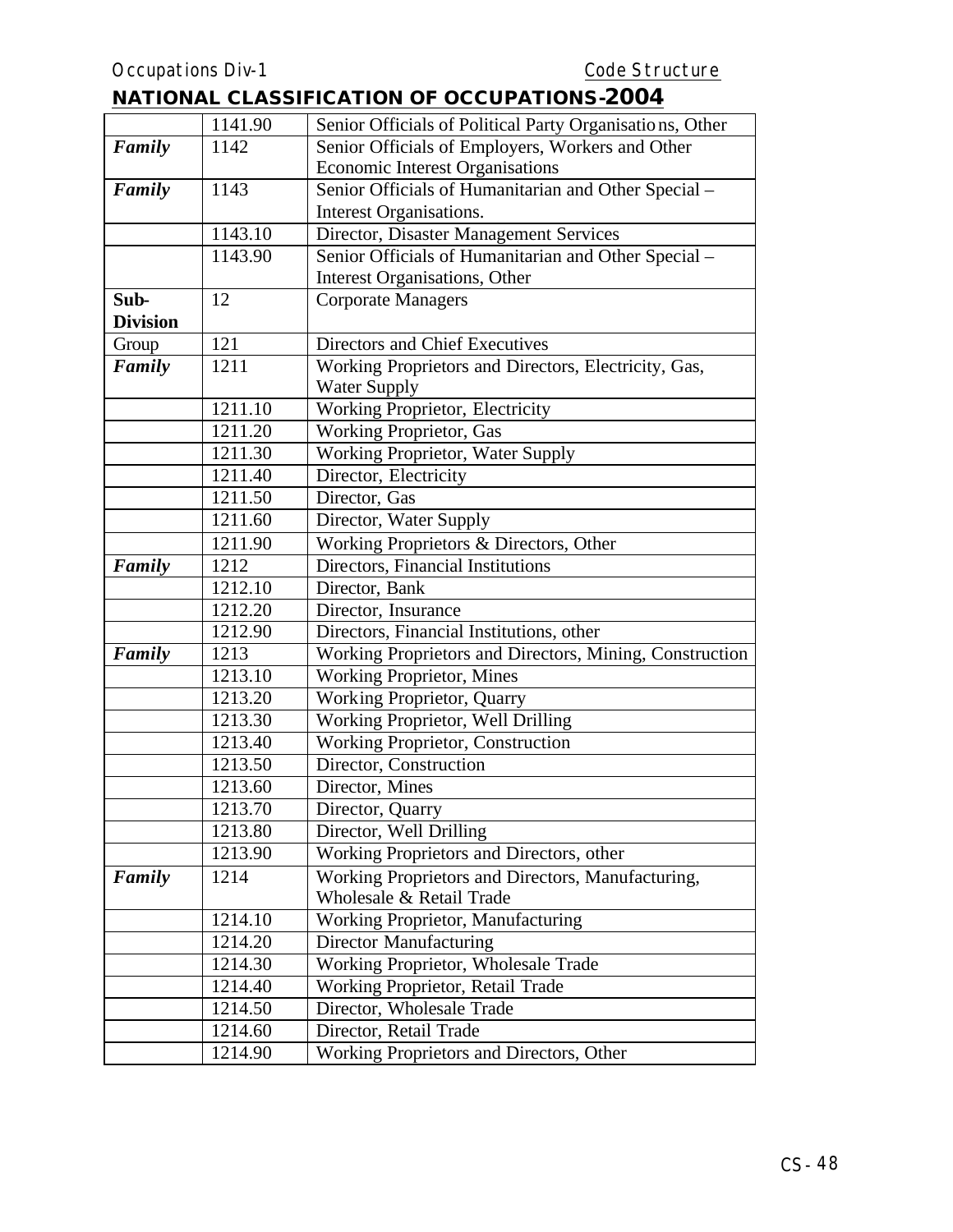| Working Proprietors, Directors and Related Executives<br>1215<br>in Transport and Communication<br>Working Proprietor, Transport<br>1215.10<br>1215.20<br>Director, Transport<br>Director, Communication<br>1215.30<br>1215.40<br>Director, Airport<br>Working Proprietors, Directors and Related Executives<br>1215.90<br>in Transport and Communication, Other<br>Working Proprietors and Directors, Storage and<br>Family<br>1216<br>Warehousing<br>1216.10<br>Working Proprietor, Storage and Warehousing<br>Director, Storage and Warehousing<br>1216.20<br>1216.90<br>Working Proprietors and Directors, Storage and<br>Warehousing, Other<br>Working Proprietors and Directors, Lodging and<br>Family<br>1217<br><b>Catering Services</b><br>Working Proprietor, Lodging and Catering Services<br>1217.10<br>1217.20<br>Director, Lodging and Catering Services<br>1217.30<br><b>Executive Chef</b><br>1217.90<br>Working Proprietors and Directors, Lodging and<br><b>Catering Services</b><br>Working Proprietors and Directors, Recreation and<br>Family<br>1218<br>Entertainment.<br>1218.10<br>Working Proprietor, Recreation and Entertainment<br>Director, Recreation and Entertainment<br>1218.20<br>1218.30<br>Station Director, Radio/TV<br>Working Proprietors and Directors, Recreation and<br>1218.90<br>Entertainment, Other<br>Family<br>1219<br>Working Proprietors and Directors, Other Services, n.e.c<br>1219.10<br>Working Proprietor, Other Services<br>1219.20<br>Director, Other Services<br>1219.30<br>Director, Museum/Zoo<br><b>Chief Librarian</b><br>1219.40<br>1219.50<br>Principal, College<br>122<br>Production and Operations Department Managers<br>Group<br>Production and Operations Department Managers in<br>Family<br>1221<br>Agriculture, Hunting, Forestry & Fishing<br>1221.10<br>Manager, Agricultural Farm<br>Manager, Plantation<br>1221.20<br>1221.22<br>Manager, Nursery<br>1221.24<br>Manager, Aerial Planting and Cultivation<br>1221.26<br>Manager, Orchard<br>1221.30<br>Manager, Horticulture Farm<br>Manager, Livestock Farm<br>1221.40 |        |         |                     |
|----------------------------------------------------------------------------------------------------------------------------------------------------------------------------------------------------------------------------------------------------------------------------------------------------------------------------------------------------------------------------------------------------------------------------------------------------------------------------------------------------------------------------------------------------------------------------------------------------------------------------------------------------------------------------------------------------------------------------------------------------------------------------------------------------------------------------------------------------------------------------------------------------------------------------------------------------------------------------------------------------------------------------------------------------------------------------------------------------------------------------------------------------------------------------------------------------------------------------------------------------------------------------------------------------------------------------------------------------------------------------------------------------------------------------------------------------------------------------------------------------------------------------------------------------------------------------------------------------------------------------------------------------------------------------------------------------------------------------------------------------------------------------------------------------------------------------------------------------------------------------------------------------------------------------------------------------------------------------------------------------------------------------------------------------------------------------------------------------|--------|---------|---------------------|
|                                                                                                                                                                                                                                                                                                                                                                                                                                                                                                                                                                                                                                                                                                                                                                                                                                                                                                                                                                                                                                                                                                                                                                                                                                                                                                                                                                                                                                                                                                                                                                                                                                                                                                                                                                                                                                                                                                                                                                                                                                                                                                    | Family |         |                     |
|                                                                                                                                                                                                                                                                                                                                                                                                                                                                                                                                                                                                                                                                                                                                                                                                                                                                                                                                                                                                                                                                                                                                                                                                                                                                                                                                                                                                                                                                                                                                                                                                                                                                                                                                                                                                                                                                                                                                                                                                                                                                                                    |        |         |                     |
|                                                                                                                                                                                                                                                                                                                                                                                                                                                                                                                                                                                                                                                                                                                                                                                                                                                                                                                                                                                                                                                                                                                                                                                                                                                                                                                                                                                                                                                                                                                                                                                                                                                                                                                                                                                                                                                                                                                                                                                                                                                                                                    |        |         |                     |
|                                                                                                                                                                                                                                                                                                                                                                                                                                                                                                                                                                                                                                                                                                                                                                                                                                                                                                                                                                                                                                                                                                                                                                                                                                                                                                                                                                                                                                                                                                                                                                                                                                                                                                                                                                                                                                                                                                                                                                                                                                                                                                    |        |         |                     |
|                                                                                                                                                                                                                                                                                                                                                                                                                                                                                                                                                                                                                                                                                                                                                                                                                                                                                                                                                                                                                                                                                                                                                                                                                                                                                                                                                                                                                                                                                                                                                                                                                                                                                                                                                                                                                                                                                                                                                                                                                                                                                                    |        |         |                     |
|                                                                                                                                                                                                                                                                                                                                                                                                                                                                                                                                                                                                                                                                                                                                                                                                                                                                                                                                                                                                                                                                                                                                                                                                                                                                                                                                                                                                                                                                                                                                                                                                                                                                                                                                                                                                                                                                                                                                                                                                                                                                                                    |        |         |                     |
|                                                                                                                                                                                                                                                                                                                                                                                                                                                                                                                                                                                                                                                                                                                                                                                                                                                                                                                                                                                                                                                                                                                                                                                                                                                                                                                                                                                                                                                                                                                                                                                                                                                                                                                                                                                                                                                                                                                                                                                                                                                                                                    |        |         |                     |
|                                                                                                                                                                                                                                                                                                                                                                                                                                                                                                                                                                                                                                                                                                                                                                                                                                                                                                                                                                                                                                                                                                                                                                                                                                                                                                                                                                                                                                                                                                                                                                                                                                                                                                                                                                                                                                                                                                                                                                                                                                                                                                    |        |         |                     |
|                                                                                                                                                                                                                                                                                                                                                                                                                                                                                                                                                                                                                                                                                                                                                                                                                                                                                                                                                                                                                                                                                                                                                                                                                                                                                                                                                                                                                                                                                                                                                                                                                                                                                                                                                                                                                                                                                                                                                                                                                                                                                                    |        |         |                     |
|                                                                                                                                                                                                                                                                                                                                                                                                                                                                                                                                                                                                                                                                                                                                                                                                                                                                                                                                                                                                                                                                                                                                                                                                                                                                                                                                                                                                                                                                                                                                                                                                                                                                                                                                                                                                                                                                                                                                                                                                                                                                                                    |        |         |                     |
|                                                                                                                                                                                                                                                                                                                                                                                                                                                                                                                                                                                                                                                                                                                                                                                                                                                                                                                                                                                                                                                                                                                                                                                                                                                                                                                                                                                                                                                                                                                                                                                                                                                                                                                                                                                                                                                                                                                                                                                                                                                                                                    |        |         |                     |
|                                                                                                                                                                                                                                                                                                                                                                                                                                                                                                                                                                                                                                                                                                                                                                                                                                                                                                                                                                                                                                                                                                                                                                                                                                                                                                                                                                                                                                                                                                                                                                                                                                                                                                                                                                                                                                                                                                                                                                                                                                                                                                    |        |         |                     |
|                                                                                                                                                                                                                                                                                                                                                                                                                                                                                                                                                                                                                                                                                                                                                                                                                                                                                                                                                                                                                                                                                                                                                                                                                                                                                                                                                                                                                                                                                                                                                                                                                                                                                                                                                                                                                                                                                                                                                                                                                                                                                                    |        |         |                     |
|                                                                                                                                                                                                                                                                                                                                                                                                                                                                                                                                                                                                                                                                                                                                                                                                                                                                                                                                                                                                                                                                                                                                                                                                                                                                                                                                                                                                                                                                                                                                                                                                                                                                                                                                                                                                                                                                                                                                                                                                                                                                                                    |        |         |                     |
|                                                                                                                                                                                                                                                                                                                                                                                                                                                                                                                                                                                                                                                                                                                                                                                                                                                                                                                                                                                                                                                                                                                                                                                                                                                                                                                                                                                                                                                                                                                                                                                                                                                                                                                                                                                                                                                                                                                                                                                                                                                                                                    |        |         |                     |
|                                                                                                                                                                                                                                                                                                                                                                                                                                                                                                                                                                                                                                                                                                                                                                                                                                                                                                                                                                                                                                                                                                                                                                                                                                                                                                                                                                                                                                                                                                                                                                                                                                                                                                                                                                                                                                                                                                                                                                                                                                                                                                    |        |         |                     |
|                                                                                                                                                                                                                                                                                                                                                                                                                                                                                                                                                                                                                                                                                                                                                                                                                                                                                                                                                                                                                                                                                                                                                                                                                                                                                                                                                                                                                                                                                                                                                                                                                                                                                                                                                                                                                                                                                                                                                                                                                                                                                                    |        |         |                     |
|                                                                                                                                                                                                                                                                                                                                                                                                                                                                                                                                                                                                                                                                                                                                                                                                                                                                                                                                                                                                                                                                                                                                                                                                                                                                                                                                                                                                                                                                                                                                                                                                                                                                                                                                                                                                                                                                                                                                                                                                                                                                                                    |        |         |                     |
|                                                                                                                                                                                                                                                                                                                                                                                                                                                                                                                                                                                                                                                                                                                                                                                                                                                                                                                                                                                                                                                                                                                                                                                                                                                                                                                                                                                                                                                                                                                                                                                                                                                                                                                                                                                                                                                                                                                                                                                                                                                                                                    |        |         |                     |
|                                                                                                                                                                                                                                                                                                                                                                                                                                                                                                                                                                                                                                                                                                                                                                                                                                                                                                                                                                                                                                                                                                                                                                                                                                                                                                                                                                                                                                                                                                                                                                                                                                                                                                                                                                                                                                                                                                                                                                                                                                                                                                    |        |         |                     |
|                                                                                                                                                                                                                                                                                                                                                                                                                                                                                                                                                                                                                                                                                                                                                                                                                                                                                                                                                                                                                                                                                                                                                                                                                                                                                                                                                                                                                                                                                                                                                                                                                                                                                                                                                                                                                                                                                                                                                                                                                                                                                                    |        |         |                     |
|                                                                                                                                                                                                                                                                                                                                                                                                                                                                                                                                                                                                                                                                                                                                                                                                                                                                                                                                                                                                                                                                                                                                                                                                                                                                                                                                                                                                                                                                                                                                                                                                                                                                                                                                                                                                                                                                                                                                                                                                                                                                                                    |        |         |                     |
|                                                                                                                                                                                                                                                                                                                                                                                                                                                                                                                                                                                                                                                                                                                                                                                                                                                                                                                                                                                                                                                                                                                                                                                                                                                                                                                                                                                                                                                                                                                                                                                                                                                                                                                                                                                                                                                                                                                                                                                                                                                                                                    |        |         |                     |
|                                                                                                                                                                                                                                                                                                                                                                                                                                                                                                                                                                                                                                                                                                                                                                                                                                                                                                                                                                                                                                                                                                                                                                                                                                                                                                                                                                                                                                                                                                                                                                                                                                                                                                                                                                                                                                                                                                                                                                                                                                                                                                    |        |         |                     |
|                                                                                                                                                                                                                                                                                                                                                                                                                                                                                                                                                                                                                                                                                                                                                                                                                                                                                                                                                                                                                                                                                                                                                                                                                                                                                                                                                                                                                                                                                                                                                                                                                                                                                                                                                                                                                                                                                                                                                                                                                                                                                                    |        |         |                     |
|                                                                                                                                                                                                                                                                                                                                                                                                                                                                                                                                                                                                                                                                                                                                                                                                                                                                                                                                                                                                                                                                                                                                                                                                                                                                                                                                                                                                                                                                                                                                                                                                                                                                                                                                                                                                                                                                                                                                                                                                                                                                                                    |        |         |                     |
|                                                                                                                                                                                                                                                                                                                                                                                                                                                                                                                                                                                                                                                                                                                                                                                                                                                                                                                                                                                                                                                                                                                                                                                                                                                                                                                                                                                                                                                                                                                                                                                                                                                                                                                                                                                                                                                                                                                                                                                                                                                                                                    |        |         |                     |
|                                                                                                                                                                                                                                                                                                                                                                                                                                                                                                                                                                                                                                                                                                                                                                                                                                                                                                                                                                                                                                                                                                                                                                                                                                                                                                                                                                                                                                                                                                                                                                                                                                                                                                                                                                                                                                                                                                                                                                                                                                                                                                    |        |         |                     |
|                                                                                                                                                                                                                                                                                                                                                                                                                                                                                                                                                                                                                                                                                                                                                                                                                                                                                                                                                                                                                                                                                                                                                                                                                                                                                                                                                                                                                                                                                                                                                                                                                                                                                                                                                                                                                                                                                                                                                                                                                                                                                                    |        |         |                     |
|                                                                                                                                                                                                                                                                                                                                                                                                                                                                                                                                                                                                                                                                                                                                                                                                                                                                                                                                                                                                                                                                                                                                                                                                                                                                                                                                                                                                                                                                                                                                                                                                                                                                                                                                                                                                                                                                                                                                                                                                                                                                                                    |        |         |                     |
|                                                                                                                                                                                                                                                                                                                                                                                                                                                                                                                                                                                                                                                                                                                                                                                                                                                                                                                                                                                                                                                                                                                                                                                                                                                                                                                                                                                                                                                                                                                                                                                                                                                                                                                                                                                                                                                                                                                                                                                                                                                                                                    |        |         |                     |
|                                                                                                                                                                                                                                                                                                                                                                                                                                                                                                                                                                                                                                                                                                                                                                                                                                                                                                                                                                                                                                                                                                                                                                                                                                                                                                                                                                                                                                                                                                                                                                                                                                                                                                                                                                                                                                                                                                                                                                                                                                                                                                    |        |         |                     |
|                                                                                                                                                                                                                                                                                                                                                                                                                                                                                                                                                                                                                                                                                                                                                                                                                                                                                                                                                                                                                                                                                                                                                                                                                                                                                                                                                                                                                                                                                                                                                                                                                                                                                                                                                                                                                                                                                                                                                                                                                                                                                                    |        |         |                     |
|                                                                                                                                                                                                                                                                                                                                                                                                                                                                                                                                                                                                                                                                                                                                                                                                                                                                                                                                                                                                                                                                                                                                                                                                                                                                                                                                                                                                                                                                                                                                                                                                                                                                                                                                                                                                                                                                                                                                                                                                                                                                                                    |        |         |                     |
|                                                                                                                                                                                                                                                                                                                                                                                                                                                                                                                                                                                                                                                                                                                                                                                                                                                                                                                                                                                                                                                                                                                                                                                                                                                                                                                                                                                                                                                                                                                                                                                                                                                                                                                                                                                                                                                                                                                                                                                                                                                                                                    |        |         |                     |
|                                                                                                                                                                                                                                                                                                                                                                                                                                                                                                                                                                                                                                                                                                                                                                                                                                                                                                                                                                                                                                                                                                                                                                                                                                                                                                                                                                                                                                                                                                                                                                                                                                                                                                                                                                                                                                                                                                                                                                                                                                                                                                    |        |         |                     |
|                                                                                                                                                                                                                                                                                                                                                                                                                                                                                                                                                                                                                                                                                                                                                                                                                                                                                                                                                                                                                                                                                                                                                                                                                                                                                                                                                                                                                                                                                                                                                                                                                                                                                                                                                                                                                                                                                                                                                                                                                                                                                                    |        |         |                     |
|                                                                                                                                                                                                                                                                                                                                                                                                                                                                                                                                                                                                                                                                                                                                                                                                                                                                                                                                                                                                                                                                                                                                                                                                                                                                                                                                                                                                                                                                                                                                                                                                                                                                                                                                                                                                                                                                                                                                                                                                                                                                                                    |        |         |                     |
|                                                                                                                                                                                                                                                                                                                                                                                                                                                                                                                                                                                                                                                                                                                                                                                                                                                                                                                                                                                                                                                                                                                                                                                                                                                                                                                                                                                                                                                                                                                                                                                                                                                                                                                                                                                                                                                                                                                                                                                                                                                                                                    |        |         |                     |
|                                                                                                                                                                                                                                                                                                                                                                                                                                                                                                                                                                                                                                                                                                                                                                                                                                                                                                                                                                                                                                                                                                                                                                                                                                                                                                                                                                                                                                                                                                                                                                                                                                                                                                                                                                                                                                                                                                                                                                                                                                                                                                    |        |         |                     |
|                                                                                                                                                                                                                                                                                                                                                                                                                                                                                                                                                                                                                                                                                                                                                                                                                                                                                                                                                                                                                                                                                                                                                                                                                                                                                                                                                                                                                                                                                                                                                                                                                                                                                                                                                                                                                                                                                                                                                                                                                                                                                                    |        |         |                     |
|                                                                                                                                                                                                                                                                                                                                                                                                                                                                                                                                                                                                                                                                                                                                                                                                                                                                                                                                                                                                                                                                                                                                                                                                                                                                                                                                                                                                                                                                                                                                                                                                                                                                                                                                                                                                                                                                                                                                                                                                                                                                                                    |        |         |                     |
|                                                                                                                                                                                                                                                                                                                                                                                                                                                                                                                                                                                                                                                                                                                                                                                                                                                                                                                                                                                                                                                                                                                                                                                                                                                                                                                                                                                                                                                                                                                                                                                                                                                                                                                                                                                                                                                                                                                                                                                                                                                                                                    |        |         |                     |
|                                                                                                                                                                                                                                                                                                                                                                                                                                                                                                                                                                                                                                                                                                                                                                                                                                                                                                                                                                                                                                                                                                                                                                                                                                                                                                                                                                                                                                                                                                                                                                                                                                                                                                                                                                                                                                                                                                                                                                                                                                                                                                    |        |         |                     |
|                                                                                                                                                                                                                                                                                                                                                                                                                                                                                                                                                                                                                                                                                                                                                                                                                                                                                                                                                                                                                                                                                                                                                                                                                                                                                                                                                                                                                                                                                                                                                                                                                                                                                                                                                                                                                                                                                                                                                                                                                                                                                                    |        | 1221.50 | Manager, Dairy Farm |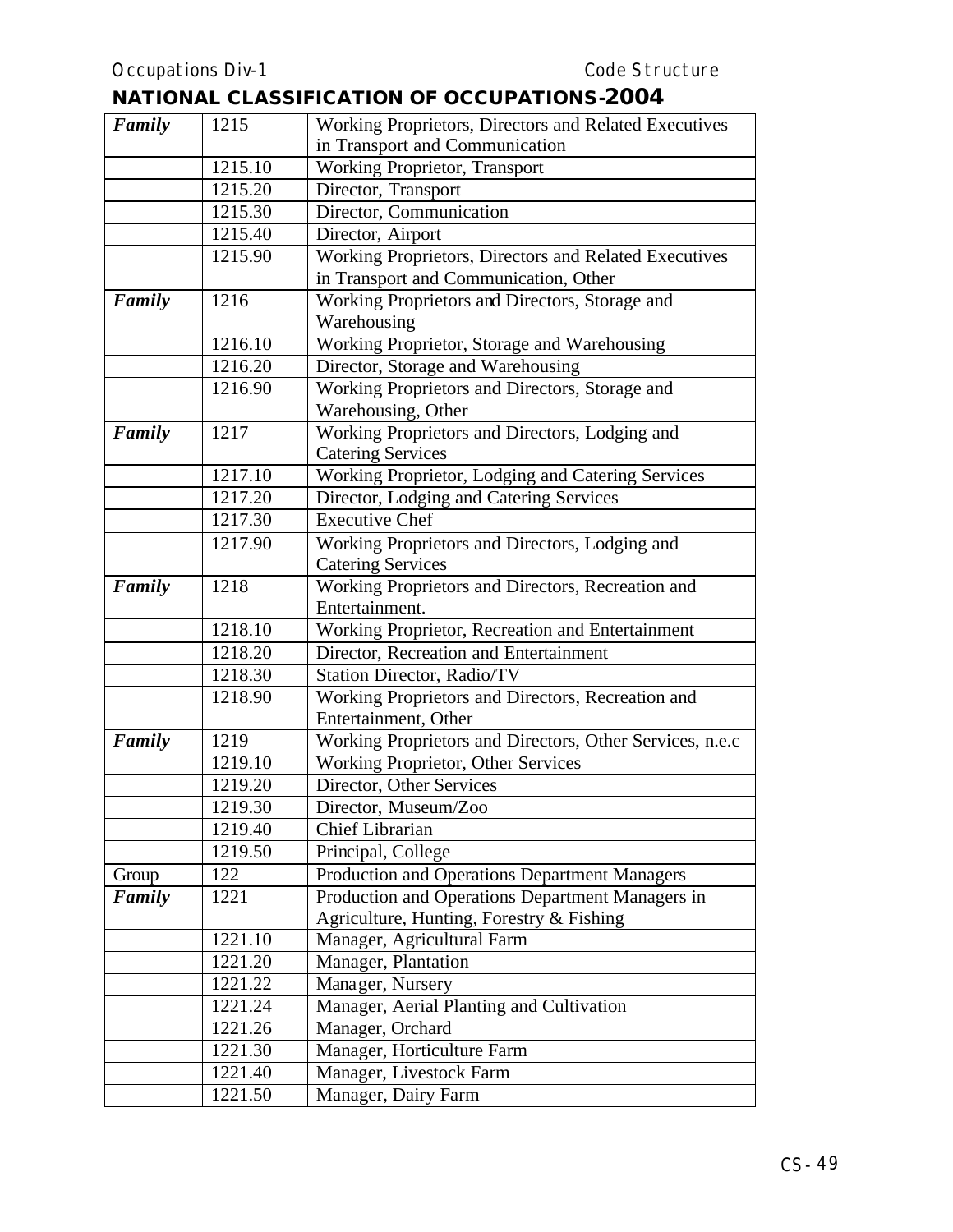|        | 1221.60 | Manager, Poultry Farm                             |
|--------|---------|---------------------------------------------------|
|        | 1221.90 | Managers, Other                                   |
| Family | 1222    | Production and Operations Department Managers in  |
|        |         | Manufacturing                                     |
|        | 1222.10 | Manager, Mine                                     |
|        | 1222.20 | Manager, Quarry                                   |
|        | 1222.30 | Manager, Well Drilling                            |
|        | 1222.40 | Manager, Electricity                              |
|        | 1222.45 | <b>Terminal Manager</b>                           |
|        | 1222.50 | Manager, Gas                                      |
|        | 1222.60 | Manager, Water Supply                             |
|        | 1222.65 | Manager, Food Processing Plant                    |
|        | 1222.70 | Manager, Manufacturing                            |
|        | 1222.90 | Managers, Mining and Quarrying, Electricity, Gas, |
|        |         | Water Supply and Manufacturing, Other             |
| Family | 1223    | Production and Operations Department Managers in  |
|        |         | Construction                                      |
|        | 1223.10 | Manager, Construction                             |
|        | 1223.20 | Manager, Land Survey                              |
|        | 1223.90 | Production and Operations Department Managers in  |
|        |         | Construction, Other                               |
| Family | 1224    | Production and Operations Department Managers in  |
|        |         | <b>Wholesale and Retail Trade</b>                 |
|        | 1224.10 | Manager, Wholesale Trade                          |
|        | 1224.20 | Manager, Retail Trade                             |
|        | 1224.30 | Manager, Export                                   |
|        | 1224.90 | Managers, Wholesale and Retail Trade, Other       |
| Family | 1225    | Production and Operations Department Managers in  |
|        |         | <b>Restaurants and Hotels.</b>                    |
|        | 1225.10 | Manager, Lodging and Catering Services            |
|        | 1225.20 | Manager, Fast Food Service                        |
|        | 1225.90 | Production and Operation Department Managers in   |
|        |         | Restaurants and Hotels, Other                     |
| Family | 1226    | Production and Operations Department Managers in  |
|        |         | Transport, Storage and Communication              |
|        | 1226.10 | Manager, Transport                                |
|        | 1226.15 | <b>Station Master, Roadways</b>                   |
|        | 1226.17 | Traffic Inspector, Motor Transport                |
|        | 1226.20 | Manager, Traffic                                  |
|        | 1226.25 | Traffic Inspector, Railway                        |
|        | 1226.29 | Traffic Inspector, Tram                           |
|        | 1226.30 | Manager, Flight Operation                         |
|        | 1226.35 | Aerodrome Officer                                 |
|        | 1226.37 | Flight Operation Officer, Air Service             |
|        | 1226.39 | Traffic Officer, Air Service                      |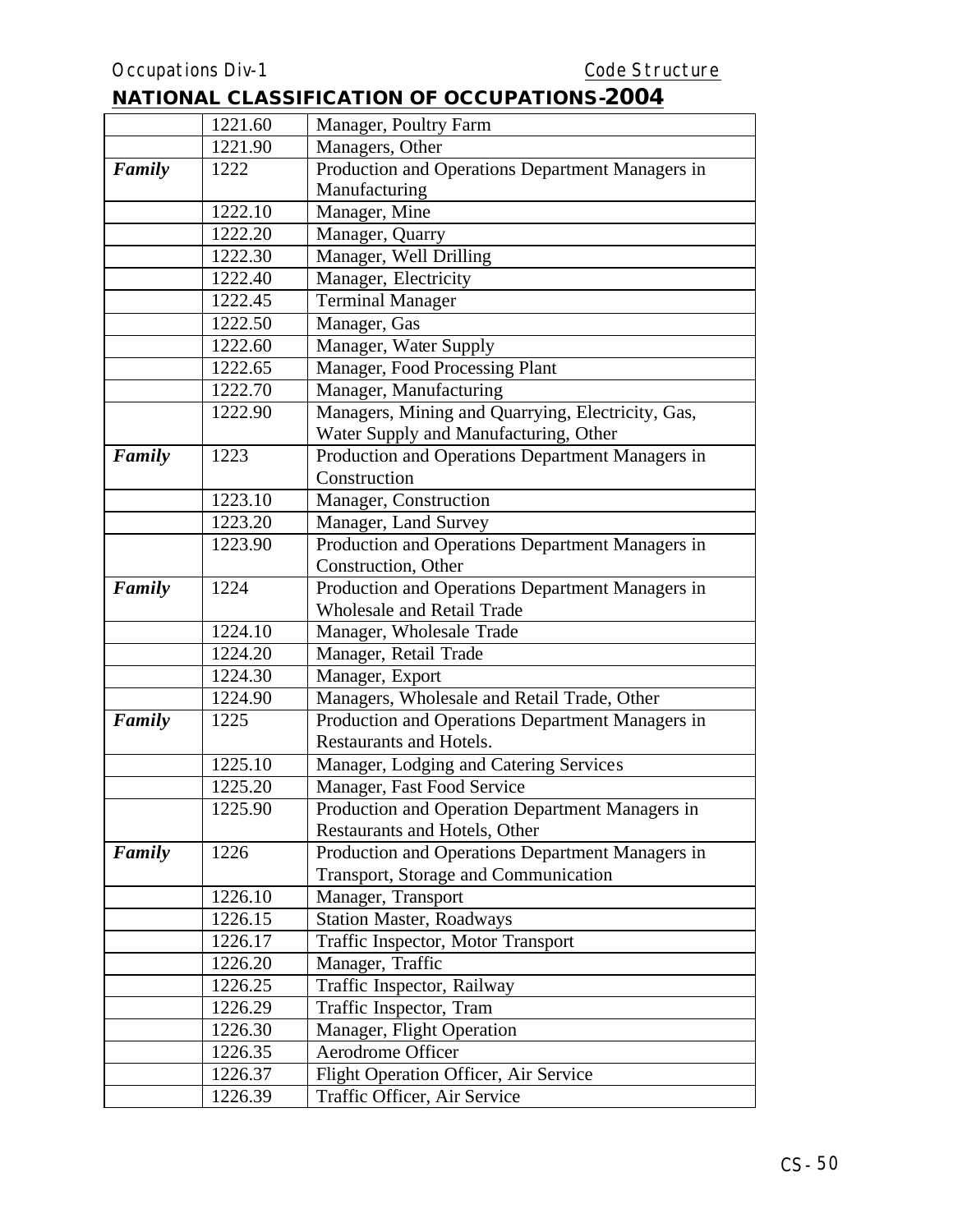|        | 1226.40 | Manager, Communication                               |
|--------|---------|------------------------------------------------------|
|        | 1226.50 | Manager, Storage and Warehousing                     |
|        | 1226.52 | Goods Supervisor, Railway                            |
|        | 1226.54 | Goods Supervisor, Road Transport                     |
|        | 1226.60 | <b>Station Master, Railway</b>                       |
|        | 1226.62 | Platform Inspector, Railway                          |
|        | 1226.64 | Rates Inspector, Railway                             |
|        | 1226.65 | Depot Starter, Tram                                  |
|        | 1226.67 | Section Controller, Railway                          |
|        | 1226.69 | Accident Officer, Tram                               |
|        | 1226.70 | Contract Officer, Telephone                          |
|        | 1226.80 | Post Master                                          |
|        | 1226.84 | <b>Telegraph Master</b>                              |
|        | 1226.85 | Supervisor, Telegraph                                |
|        | 1226.90 | Production and Operations Department Managers in     |
|        |         | Transport, Storage and Communication, Other          |
| Family | 1227    | Production and Operations Department Managers in     |
|        |         | <b>Business Services.</b>                            |
|        | 1227.10 | Manager, Bank                                        |
|        | 1227.20 | Manager, Insurance                                   |
|        | 1227.30 | Manager, Import and Export                           |
|        | 1227.90 | Managers, Production and Operation Department in     |
|        |         | Business Services, other                             |
| Family | 1228    | Production and Operations Department Managers in     |
|        |         | Personal Care, Cleaning and Related Services         |
|        | 1228.10 | Manager, Health Club                                 |
|        | 1228.90 | Production and Operations Department Managers in     |
|        |         | Personal Care, Cleaning and Related Services, Other  |
| Family | 1229    | Production and Operations Department Managers, n.e.c |
|        | 1229.10 | Manager, Recreation and Entertainment                |
|        | 1229.20 | <b>Head Master</b>                                   |
|        | 1229.30 | Producer, Stage                                      |
|        | 1229.40 | Producer, Film                                       |
|        | 1229.50 | <b>Production Manager (Motion Picture)</b>           |
|        | 1229.90 | Production and Operations Department Managers, Other |
| Group  | 123     | <b>Other Department Managers</b>                     |
| Family | 1231    | Finance and Administration Department Managers       |
|        | 1231.10 | Purser, Ship                                         |
|        | 1231.90 | Finance and Administration Department Managers,      |
|        |         | Other                                                |
| Family | 1232    | Personnel and Industrial Relations Managers          |
|        | 1232.10 | <b>Personnel Manager</b>                             |
|        | 1232.90 | Personnel and Industrial Relations Managers, Other   |
| Family | 1233    | <b>Sales and Marketing Managers</b>                  |
|        | 1233.10 | Sales Manager (Wholesale Trade)                      |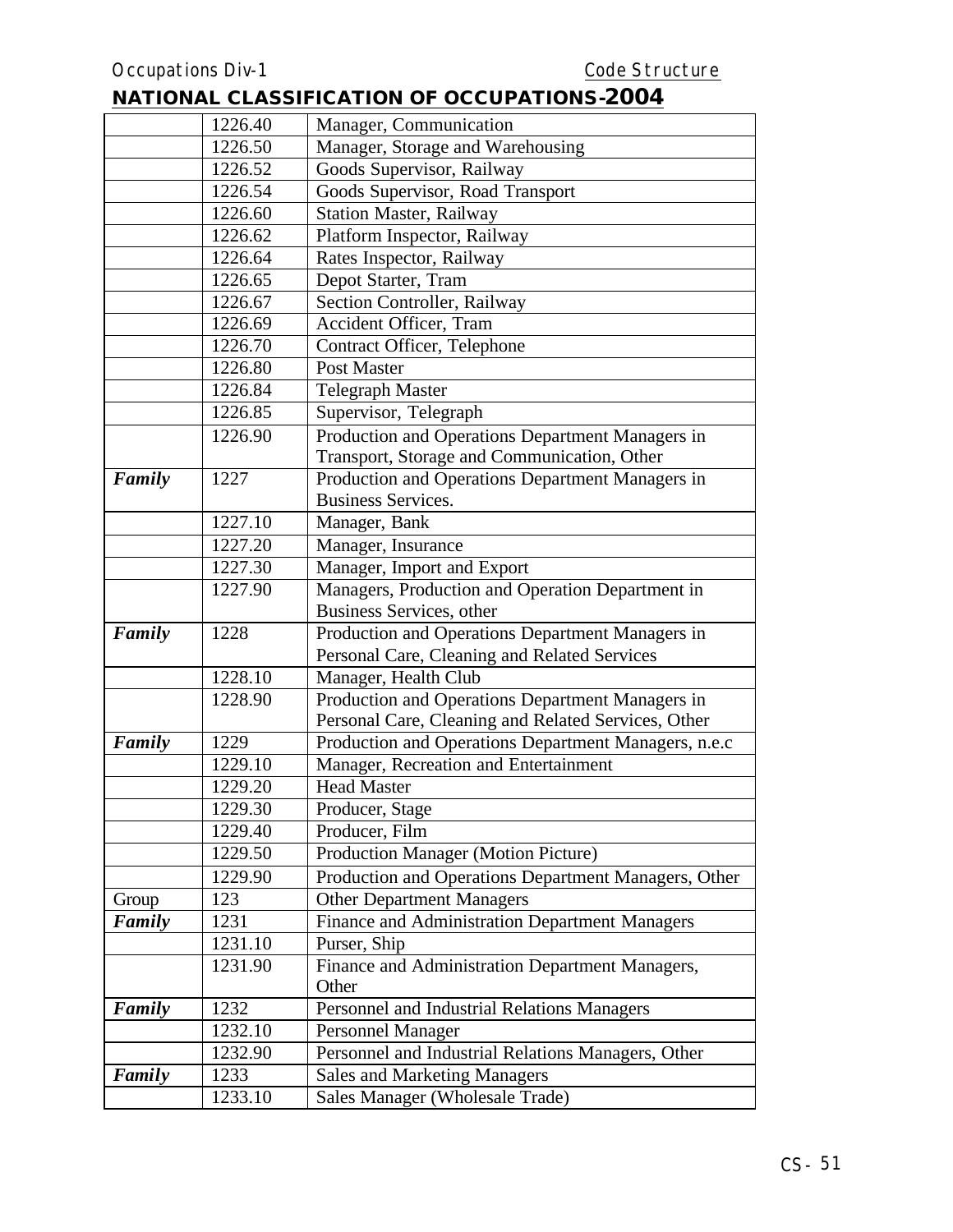|                 | 1233.20 | Sales Manager (Retail Trade)                          |
|-----------------|---------|-------------------------------------------------------|
|                 | 1233.90 | Sales and Marketing Managers, Other                   |
| Family          | 1234    | Advertising and Public Relations Department Managers  |
|                 | 1234.10 | Manager, Advertising and Promotion                    |
|                 | 1234.20 | Manager, Fashion                                      |
|                 | 1234.90 | Advertising and Public Relations Department Managers  |
| Family          | 1235    | Supply and Distribution Department Managers           |
|                 | 1235.10 | Manager, Material Control                             |
|                 | 1235.90 | Supply and Distribution Department Managers, Other    |
| Family          | 1236    | Manager, Computing Services                           |
| Family          | 1237    | Manager, Research and Development                     |
| Family          | 1239    | Other Department Managers, n.e.c.                     |
|                 | 1239.10 | Manager, Automotive Service                           |
|                 | 1239.20 | Manager, Automotive Service Station                   |
|                 | 1239.90 | Managers, Other Services                              |
| Sub-            | 13      | <b>General Managers</b>                               |
| <b>Division</b> |         |                                                       |
| Group           | 130     | <b>General Managers</b>                               |
| Family          | 1301    | General Managers, Forestry and Fishing                |
|                 | 1301.10 | General Manager, Agricultural Farm                    |
|                 | 1301.20 | General Manager, Plantation                           |
|                 | 1301.30 | General Manager, Horticulture                         |
|                 | 1301.40 | General Manager, Livestock Farm                       |
|                 | 1301.50 | General Manager, Dairy Farm                           |
|                 | 1301.60 | General Manager, Poultry                              |
|                 | 1301.90 | General Managers, Other                               |
| Family          | 1302    | General Managers in Manufacturing                     |
|                 | 1302.10 | General Manager, Mine                                 |
|                 | 1302.20 | General Manager, Quarry                               |
|                 | 1302.30 | General Manager, Well Drilling                        |
|                 | 1302.40 | General Manager, Electricity                          |
|                 | 1302.50 | General Manager, Gas                                  |
|                 | 1302.60 | General Manager, Water Supply                         |
|                 | 1302.70 | General Manager, Manufacturing                        |
|                 | 1302.90 | General Managers, Other                               |
| Family          | 1303    | General Managers in Construction                      |
|                 | 1303.10 | General Manager, Construction                         |
|                 | 1303.90 | General Managers in Construction, Other               |
| Family          | 1304    | General Managers in Wholesale and Retail Trade        |
|                 | 1304.10 | General Manager, Wholesale Trade                      |
|                 | 1304.20 | General Manager, Retail Trade                         |
|                 | 1304.90 | General Managers in Wholesale and Retail Trade, Other |
| Family          | 1305    | General Managers of Restaurants & Hotels              |
|                 | 1305.10 | General Manager, Lodging and Catering Services        |
|                 | 1305.90 | General Managers of Restaurants & Hotels              |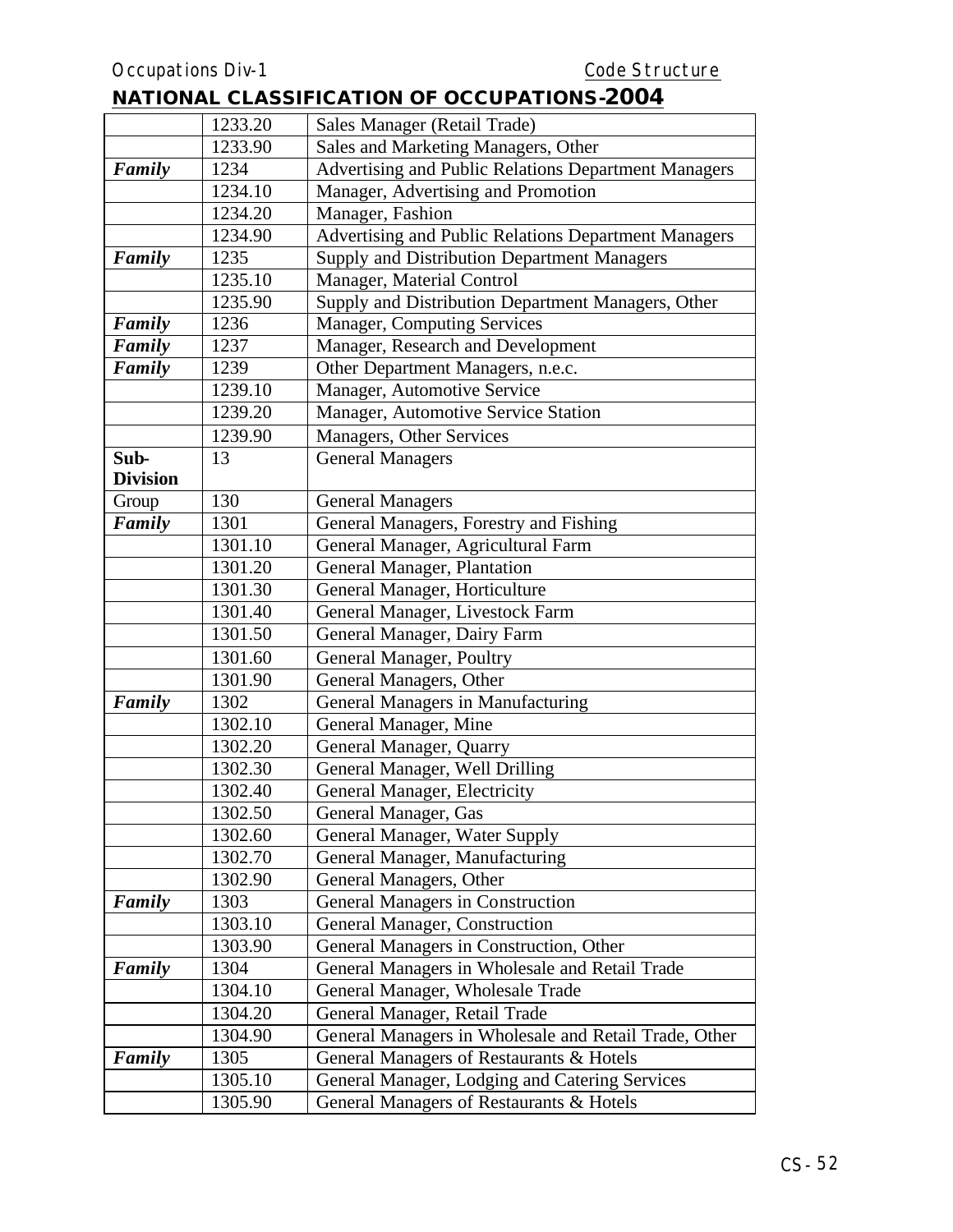| Family | 1306    | General Managers in Transport, Storage and      |  |
|--------|---------|-------------------------------------------------|--|
|        |         | Communications                                  |  |
|        | 1306.10 | General Manager, Transport                      |  |
|        | 1306.20 | General Manager, Communication                  |  |
|        | 1306.30 | General Manager, Storage and Warehousing        |  |
|        | 1306.90 | General Managers in Transport, Storage and      |  |
|        |         | Communications, Other                           |  |
| Family | 1307    | <b>General Managers of Business Services</b>    |  |
|        | 1307.10 | General Manager, Bank                           |  |
|        | 1307.20 | General Manager, Insurance                      |  |
|        | 1307.90 | General Managers of Business Services, Other    |  |
| Family | 1308    | General Managers in Personal Care, Cleaning and |  |
|        |         | <b>Related Services</b>                         |  |
| Family | 1309    | General Managers, n.e.c                         |  |
|        | 1309.10 | General Manager, Recreation and Entertainment.  |  |
|        | 1309.90 | General Managers, Other                         |  |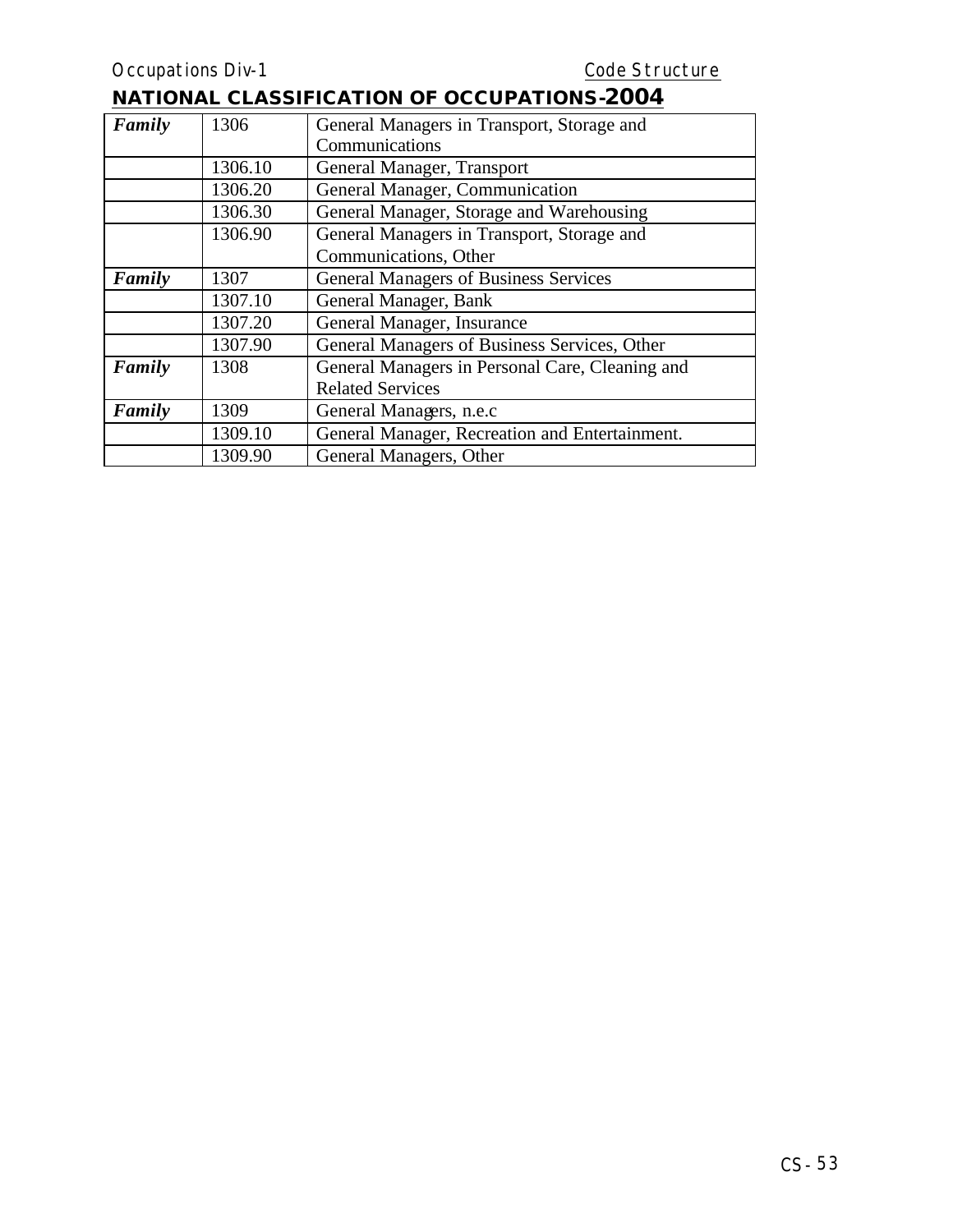# **DIVISION : 2**

#### **PROFESSIONALS**

| Level of              | <b>Revised Code</b> | <b>Description of Title</b>            |
|-----------------------|---------------------|----------------------------------------|
| <b>Classification</b> | No.                 |                                        |
| <b>Sub-Division</b>   | 21                  | Physical, Mathematical and Engineering |
|                       |                     | <b>Science Professionals</b>           |
| Group                 | 211                 | Physicists, Chemists and Related       |
|                       |                     | Professionals                          |
| Family                | 2111                | Physicists and Astronomers             |
|                       | 2111.10             | Physicist, General                     |
|                       | 2111.15             | Physicist, Mechanics                   |
|                       | 2111.20             | Physicist, Heat                        |
|                       | 2111.25             | Physicist, Light                       |
|                       | 2111.30             | Physicist, Sound                       |
|                       | 2111.35             | Physicist, Electricity and Magnetism   |
|                       | 2111.40             | Physicist, Electronics                 |
|                       | 2111.50             | Physicist, Nuclear                     |
|                       | 2111.60             | Astronomer                             |
|                       | 2111.90             | Physicists and Astronomers, Other      |
| Family                | 2112                | Meteorologists                         |
|                       | 2112.10             | Meteorologist                          |
|                       | 2112.90             | Meteorologists, Other                  |
| Family                | 2113                | Chemists                               |
|                       | 2113.10             | Chemist, General                       |
|                       | 2113.20             | Chemist, Organic                       |
|                       | 2113.30             | Chemist, Inorganic                     |
|                       | 2113.40             | Chemist, Physical                      |
|                       | 2113.50             | Chemist, Analytical                    |
|                       | 2113.60             | Chemist, Industrial                    |
|                       | 2113.70             | Chemist, Pharmaceuticals               |
|                       | 2113.80             | <b>Chemist, Forensic Science</b>       |
|                       | 2113.90             | Chemists, Other                        |
| Family                | 2114                | Geologists and Geophysicists           |
|                       | 2114.10             | Geologist                              |
|                       | 2114.15             | Geologist, Petroleum                   |
|                       | 2114.20             | Petrologists                           |
|                       | 2114.30             | Palaeontologist                        |
|                       | 2114.40             | Geophysicist                           |
|                       | 2114.50             | Hydrologist                            |
|                       | 2114.55             | Hydrographer, Waterworks               |
|                       | 2114.60             | Mineralogist                           |
|                       | 2114.70             | Seismologist                           |
|                       | 2114.80             | Oceanographer                          |
|                       | 2114.90             | Geologists and Geophysicists, Other    |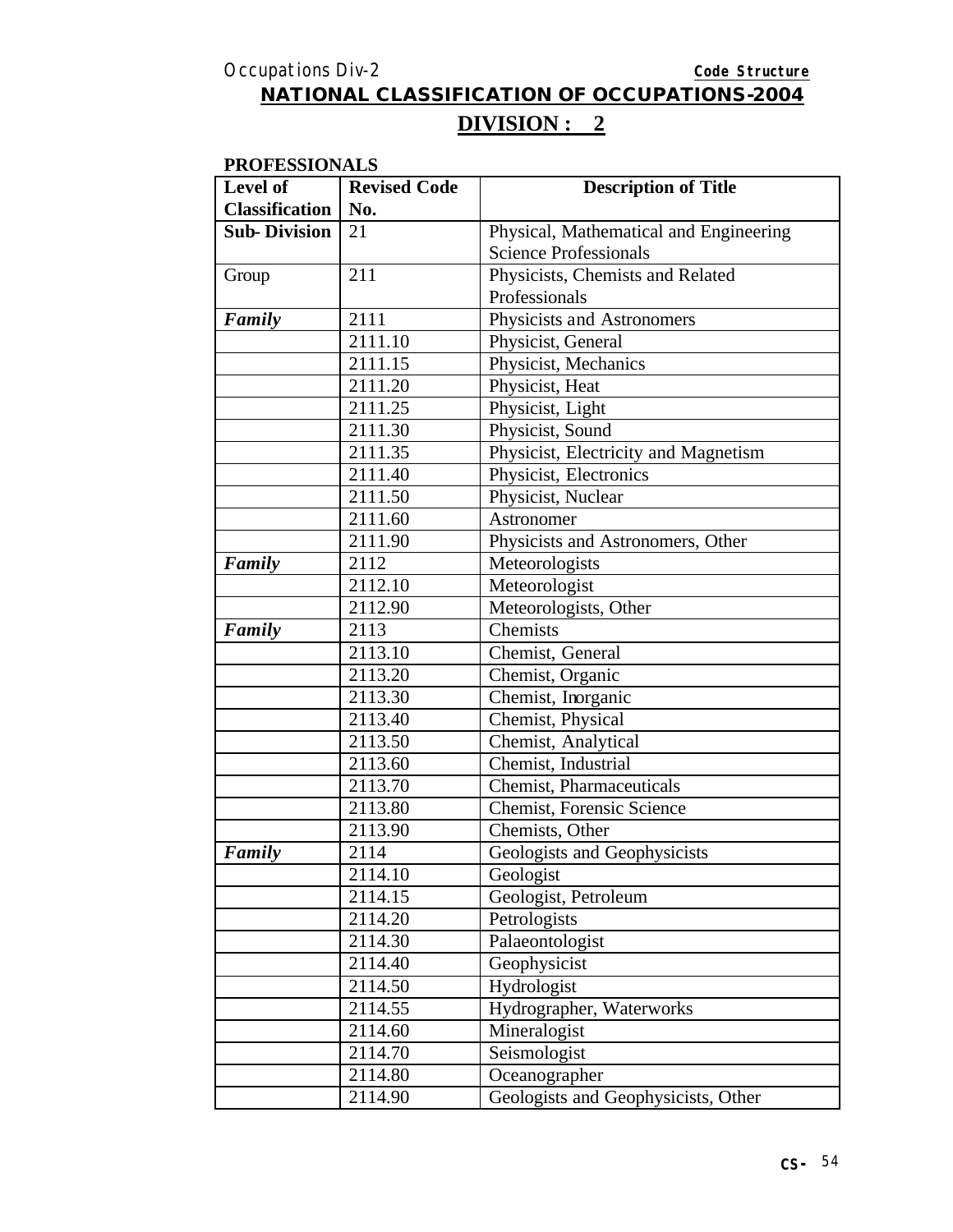| Family | 2119                 | Physical Scientists, n.e.c.                    |
|--------|----------------------|------------------------------------------------|
|        | 2119.10              | Metrologist                                    |
|        | 2119.20              | <b>Material Scientist</b>                      |
|        | 2119.90              | Physical Scientists, Other                     |
| Group  | 212                  | Mathematicians, Statisticians and Related      |
|        |                      | Professionals                                  |
| Family | 2121                 | Mathematicians and Related Professionals       |
|        | 2121.10              | Mathematician                                  |
|        | 2121.20              | Actuary                                        |
|        | 2121.90              | Mathematicians and Related Professionals,      |
|        |                      | Other                                          |
| Family | 2122                 | Statisticians                                  |
|        | 2122.10              | Statistician                                   |
|        | 2122.20              | Statistician, Applied                          |
|        | 2122.30              | <b>Operation Research Analyst</b>              |
|        | 2122.90              | Statisticians, Other                           |
| Family | 2129                 | Mathematicians, Statisticians and Related      |
|        |                      | Professionals, n.e.c.                          |
|        | 2129.90              | Mathematicians, Statisticians and Related      |
|        |                      | Professionals, Other                           |
| Group  | 213                  | <b>Computing Professionals</b>                 |
| Family | 2131                 | <b>Computer Systems Designers and Analysts</b> |
|        | 2131.10              | <b>System Analyst</b>                          |
|        | $\overline{2131.20}$ | <b>Data Communication Analyst</b>              |
|        | 2131.90              | Computer Systems Designers and Analysts,       |
|        |                      | Other                                          |
| Family | 2132                 | <b>Computer Programmers</b>                    |
|        | 2132.10              | <b>Computer Programmer</b>                     |
|        | 2132.20              | Software Engineer                              |
|        | 2132.30              | Programmer Analyst                             |
|        | 2132.40              | Programmer, Engineering and Scientific         |
|        | 2132.50              | System Programmer                              |
|        | 2132.90              | Computer Programmers, Other                    |
| Family | 2139                 | Computer Professionals, n.e.c.                 |
|        | 2139.10              | <b>Quality Assurance Analyst (Computers)</b>   |
|        | 2139.20              | Data Base Design Analyst                       |
|        | 2139.30              | Data Base Administrator                        |
|        | 2139.40              | <b>Computer System Hardware Analyst</b>        |
|        | 2139.90              | Computer Professionals, other                  |
| Group  | 214                  | Architects, Engineers and Related              |
|        |                      | Professionals                                  |
| Family | 2141                 | Architects, Town and Traffic Planners          |
|        | 2141.10              | Architect                                      |
|        | 2141.20              | <b>Town Planner</b>                            |
|        | 2141.30              | <b>Traffic Planner</b>                         |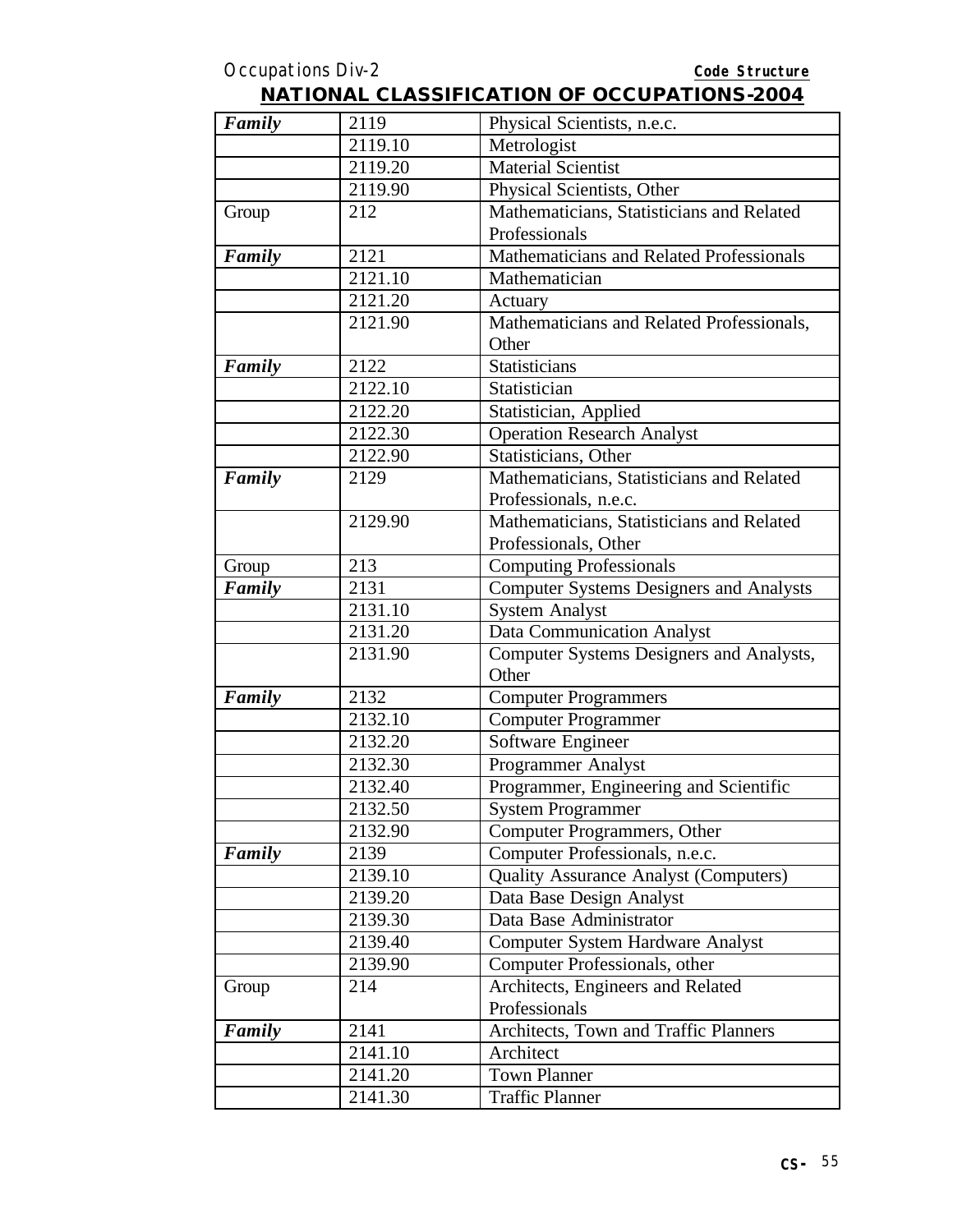|        | 2141.90 | Architects, Town and Traffic Planners, Other |
|--------|---------|----------------------------------------------|
| Family | 2142    | Civil Engineers                              |
|        | 2142.10 | Civil Engineer, General                      |
|        | 2142.20 | Civil Engineer, Building                     |
|        | 2142.30 | Civil Engineer, Structural                   |
|        | 2142.40 | Civil Engineer, Irrigation                   |
|        | 2142.45 | Hydraulic Engineer                           |
|        | 2142.50 | Civil Engineer, Highways and Roads           |
|        | 2142.60 | Civil Engineer, Railways                     |
|        | 2142.65 | <b>Airport Engineer</b>                      |
|        | 2142.70 | Civil Engineer, Public Health                |
|        | 2142.72 | Engineer, Waterworks                         |
|        | 2142.90 | Civil Engineers, other                       |
| Family | 2143    | <b>Electrical Engineers</b>                  |
|        | 2143.10 | Electrical Engineer, General                 |
|        | 2143.20 | Designer, Electrical Engineering             |
|        | 2143.30 | Electrical Engineer, Generation and Supply   |
|        | 2143.40 | <b>Illumination Engineer</b>                 |
|        | 2143.90 | Electrical Engineers, other                  |
| Family | 2144    | Electronics and Telecommunication            |
|        |         | Engineers                                    |
|        | 2144.10 | Telecommunication Engineer, General          |
|        | 2144.20 | Radio Engineer, Telecommunication            |
|        | 2144.30 | Microwave Engineer, Telecommunication        |
|        | 2144.40 | Line Communication Engineer, Tele-           |
|        |         | Communication                                |
|        | 2144.50 | Sound Engineer                               |
|        | 2144.60 | Electronic Engineer                          |
|        | 2144.65 | <b>Stress Analyst</b>                        |
|        | 2144.70 | Electro-Optical Engineer                     |
|        | 2144.90 | Electronics and Telecommunication            |
|        |         | Engineers, other                             |
| Family | 2145    | <b>Mechanical Engineers</b>                  |
|        | 2145.10 | Mechanical Engineer, General                 |
|        | 2145.15 | Designer, Machine                            |
|        | 2145.20 | Tool Engineer                                |
|        | 2145.25 | Mechanical Engineer, Production              |
|        | 2145.30 | Mechanical Engineer, Structural              |
|        | 2145.35 | Mechanical Engineer, Maintenance             |
|        | 2145.40 | Mechanical Engineer, Automobile              |
|        | 2145.42 | Automobile Designer                          |
|        | 2145.45 | Mechanical Engineer, Aeronautical            |
|        | 2145.50 | Mechanical Engineer, Marine                  |
|        | 2145.55 | Architect, Naval                             |
|        | 2145.60 | Mechanical Engineer, Air-conditioning        |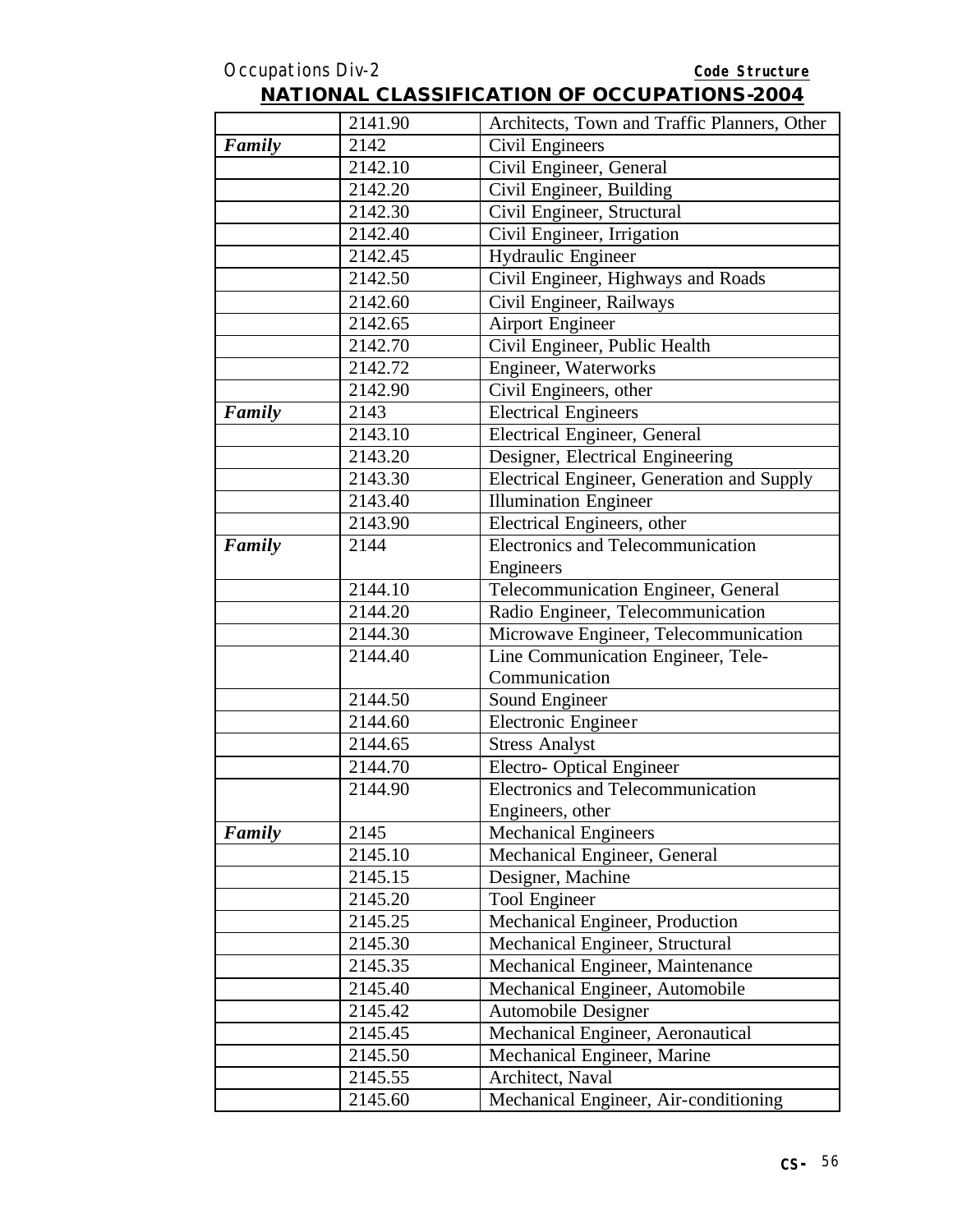|        | 2145.90 | Mechanical Engineers, Other                 |
|--------|---------|---------------------------------------------|
| Family | 2146    | <b>Chemical Engineers</b>                   |
|        | 2146.10 | Chemical Engineer, General                  |
|        | 2146.20 | Designer, Chemical Engineering              |
|        | 2146.30 | Chemical Engineer, Paints and Varnish       |
|        | 2146.35 | Chemical Engineer, Drugs and Acids          |
|        | 2146.40 | Chemical Engineer, Petroleum                |
|        | 2146.45 | <b>Chemical Engineer, Fertilizers</b>       |
|        | 2146.50 | Chemical Engineer, Food                     |
|        | 2146.55 | Technologist, Food                          |
|        | 2146.60 | Technologist, Fuel                          |
|        | 2146.62 | Oil Technologist                            |
|        | 2146.68 | Technologist, Paper                         |
|        | 2146.70 | Technologist, Alcohol                       |
|        | 2146.80 | Technologist, Rubber                        |
|        | 2146.85 | Technologist, Plastics                      |
|        | 2146.90 | Chemical Engineers and Technologists,       |
|        |         | Other                                       |
| Family | 2147    | Mining Engineers, Metallurgists and Related |
|        |         | Professionals, Other                        |
|        | 2147.10 | Mining Engineer, General                    |
|        | 2147.20 | Mining Engineer, Non-metals                 |
|        | 2147.25 | Mining Engineer, Metal                      |
|        | 2147.30 | Mining Engineer, Petroleum and Gas          |
|        | 2147.40 | Metallurgist, Extractive                    |
|        | 2147.50 | Metallurgists, Adaptive                     |
|        | 2147.90 | Mining Engineers, Metallurgists and Related |
|        |         | Professionals, other                        |
| Family | 2148    | <b>Cartographers and Surveyors</b>          |
|        | 2148.10 | Cartographer                                |
|        | 2148.20 | Surveyor, Topographical                     |
|        | 2148.25 | Aerial-Photograph Interpreter               |
|        | 2148.30 | Surveyor, Photogrammatric                   |
|        | 2148.40 | Surveyor, Mine                              |
|        | 2148.50 | Surveyor, Hydrographic                      |
|        | 2148.90 | Cartographers and Surveyors, Other          |
| Family | 2149    | Architects, Engineers and Related           |
|        |         | Professionals, n.e.c                        |
|        | 2149.05 | Solar Energy System Designer                |
|        | 2149.10 | Works Inspector, Engineering                |
|        | 2149.15 | <b>Instrument Engineer</b>                  |
|        | 2149.17 | Bio- Medical Engineer                       |
|        | 2149.18 | <b>Agricultural Engineer</b>                |
|        |         |                                             |
|        | 2149.20 | Textile Technologist                        |
|        |         |                                             |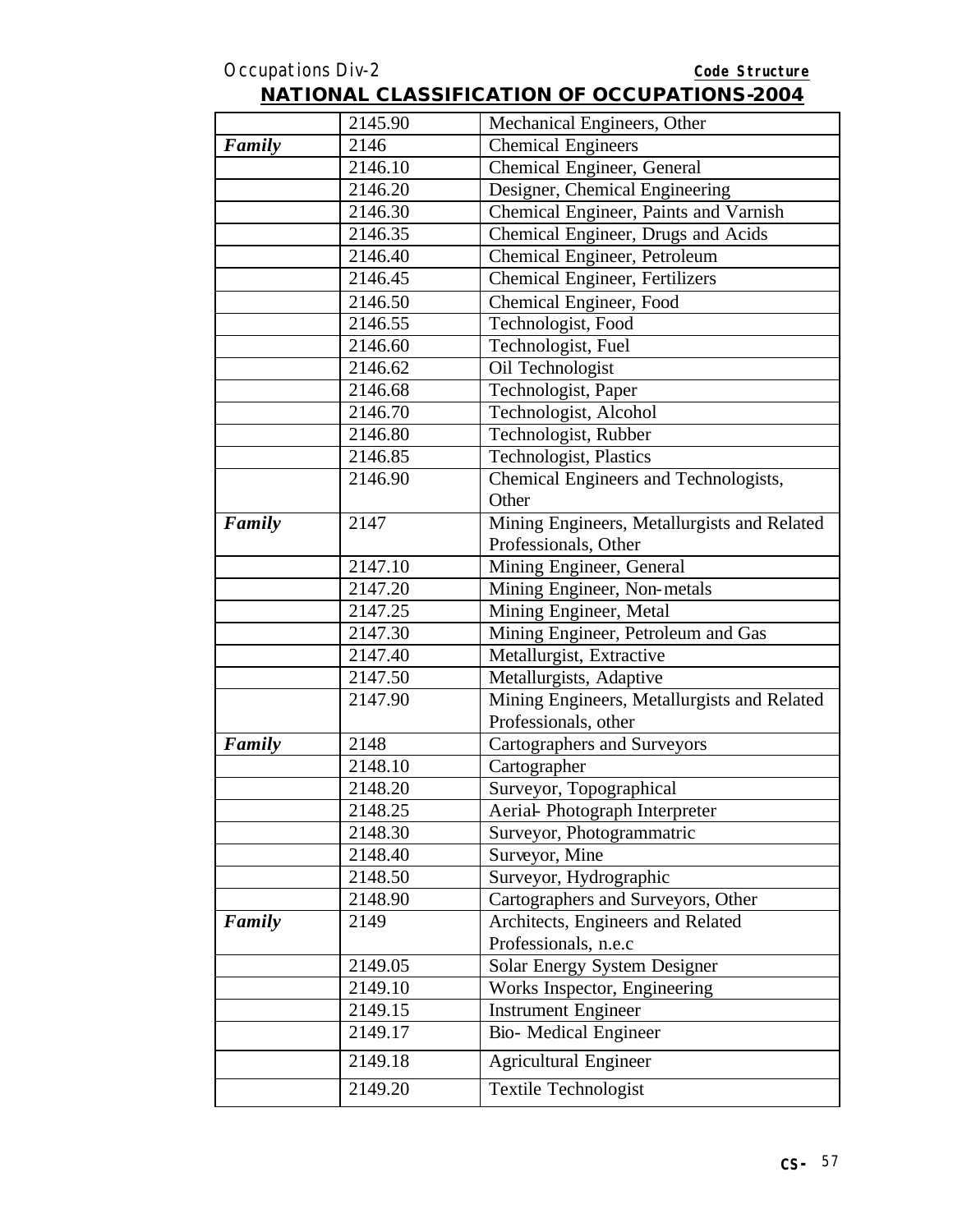|                     | 2149.22 | <b>Radiation Protection Engineer</b>            |
|---------------------|---------|-------------------------------------------------|
|                     | 2149.23 | Nuclear Engineer                                |
|                     | 2149.25 | Jute Technologist                               |
|                     | 2149.30 | Fiber Technologist                              |
|                     | 2149.35 | <b>Spinning Master</b>                          |
|                     | 2149.40 | <b>Weaving Master</b>                           |
|                     | 2149.45 | Dyeing and Bleaching Master                     |
|                     | 2149.50 | Printing Master (Textile)                       |
|                     | 2149.55 | <b>Sugar Technologist</b>                       |
|                     | 2149.57 | Dairy Technologist                              |
|                     | 2149.60 | Wood Technologist                               |
|                     | 2149.65 | Leather Technologist                            |
|                     | 2149.70 | Glass Technologist                              |
|                     | 2149.72 | Ceramic Technologist                            |
|                     | 2149.74 | <b>Printing Technologist</b>                    |
|                     | 2149.76 | <b>Industrial Engineer</b>                      |
|                     | 2149.77 | Packaging Engineer                              |
|                     | 2149.78 | <b>Planning Engineer</b>                        |
|                     | 2149.80 | Methods Engineer                                |
|                     | 2149.82 | Time and Motion Engineer                        |
|                     | 2149.84 | <b>Engineering Estimator</b>                    |
|                     | 2149.85 | <b>Safety Engineer</b>                          |
|                     | 2149.86 | Occupational Health and Safety Specialist       |
|                     | 2149.87 | Waste Management Engineer, Radio Active         |
|                     |         | Material                                        |
|                     | 2149.88 | <b>Pollution Control Engineer</b>               |
|                     | 2149.90 | Architects, Engineers and Related               |
|                     |         | Technologists, other                            |
| <b>Sub Division</b> | 22      | Life Science and Health Professionals           |
| Group               | 221     | <b>Life Science Professionals</b>               |
| Family              | 2211    | Biologists, Botanists, Zoologists and Related   |
|                     |         | Professionals                                   |
|                     | 2211.10 | Biologist, General                              |
|                     | 2211.15 | Marine Biologist                                |
|                     | 2211.20 | Cytologist                                      |
|                     | 2211.25 | Ecologist                                       |
|                     | 2211.27 | <b>Environment Scientist (Including Health)</b> |
|                     | 2211.30 | Taxonomist                                      |
|                     | 2211.35 | Botanist, General                               |
|                     | 2211.37 | Economic Botanist                               |
|                     | 2211.40 | Plant Breeder                                   |
|                     | 2211.45 | Paleobotanist                                   |
|                     | 2211.50 | Mycologist                                      |
|                     | 2211.55 | Algologist                                      |
|                     | 2211.60 | Zoologist, General                              |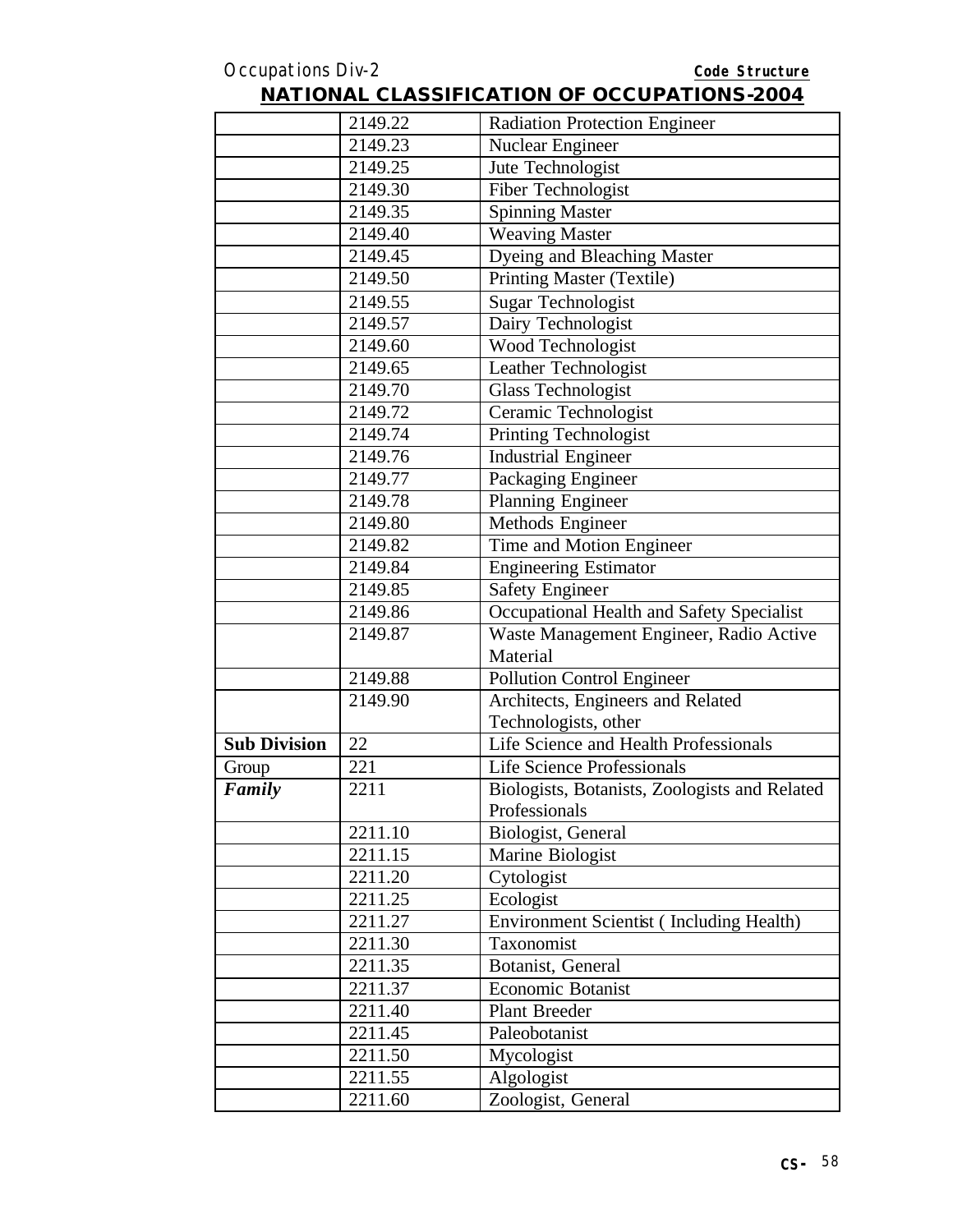|        | 2211.65 | Entomologist                                  |
|--------|---------|-----------------------------------------------|
|        | 2211.70 | Parasitologist                                |
|        | 2211.80 | Pisiculturist                                 |
|        | 2211.85 | Bacteriologist                                |
|        | 2211.90 | Biologists, Botanists, Zoologists and Related |
|        |         | Professionals, Other                          |
| Family | 2212    | Pharmacologists, Pathologists and Related     |
|        |         | Professionals                                 |
|        | 2212.10 | Chemist, Biological                           |
|        | 2212.20 | Chemist, Food                                 |
|        | 2212.30 | Pharmacologist                                |
|        | 2212.35 | Toxicologist (Pharmaceutical)                 |
|        | 2212.40 | Pathologist, Medical                          |
|        | 2212.45 | Malariologist, Medical                        |
|        | 2212.50 | Physiologist, Medical                         |
|        | 2212.60 | <b>Animal Pathologist</b>                     |
|        | 2212.70 | <b>Plant Pathologist</b>                      |
|        | 2212.80 | Plant Physiologist                            |
|        | 2212.90 | Pharmacologists, Pathologists and Related     |
|        |         | Professionals, other                          |
| Family | 2213    | <b>Agronomists and Related Professionals</b>  |
|        | 2213.10 | Agronomist                                    |
|        | 2213.20 | Horticulturist                                |
|        | 2213.30 | Soil Scientist                                |
|        | 2213.40 | Soil Conservationist                          |
|        | 2213.50 | Silviculturist                                |
|        | 2213.60 | <b>Wood Anatomist</b>                         |
|        | 2213.70 | Dairy Scientist                               |
|        | 2213.80 | <b>Poultry Scientist</b>                      |
|        | 2213.90 | Agronomists and Related Professionals,        |
|        |         | Other                                         |
| Family | 2219    | Life Science Professionals, n.e.c.            |
|        | 2219.90 | Life Science Professionals, Other             |
| Group  | 222     | Health Professionals (except nursing)         |
| Family | 2221    | Physicians and Surgeons, Allopathic           |
|        | 2221.10 | Physician, General                            |
|        | 2221.15 | Surgeon, General                              |
|        | 2221.20 | Anatomist, Medical                            |
|        | 2221.25 | Anaesthetist                                  |
|        | 2221.30 | Psychiatrist                                  |
|        | 2221.35 | Neurologist                                   |
|        | 2221.40 | Dermatologist                                 |
|        | 2221.42 | <b>Allergy Specialist</b>                     |
|        | 2221.45 | Ear, Nose and Throat Specialist               |
|        | 2221.50 | Cardiologist                                  |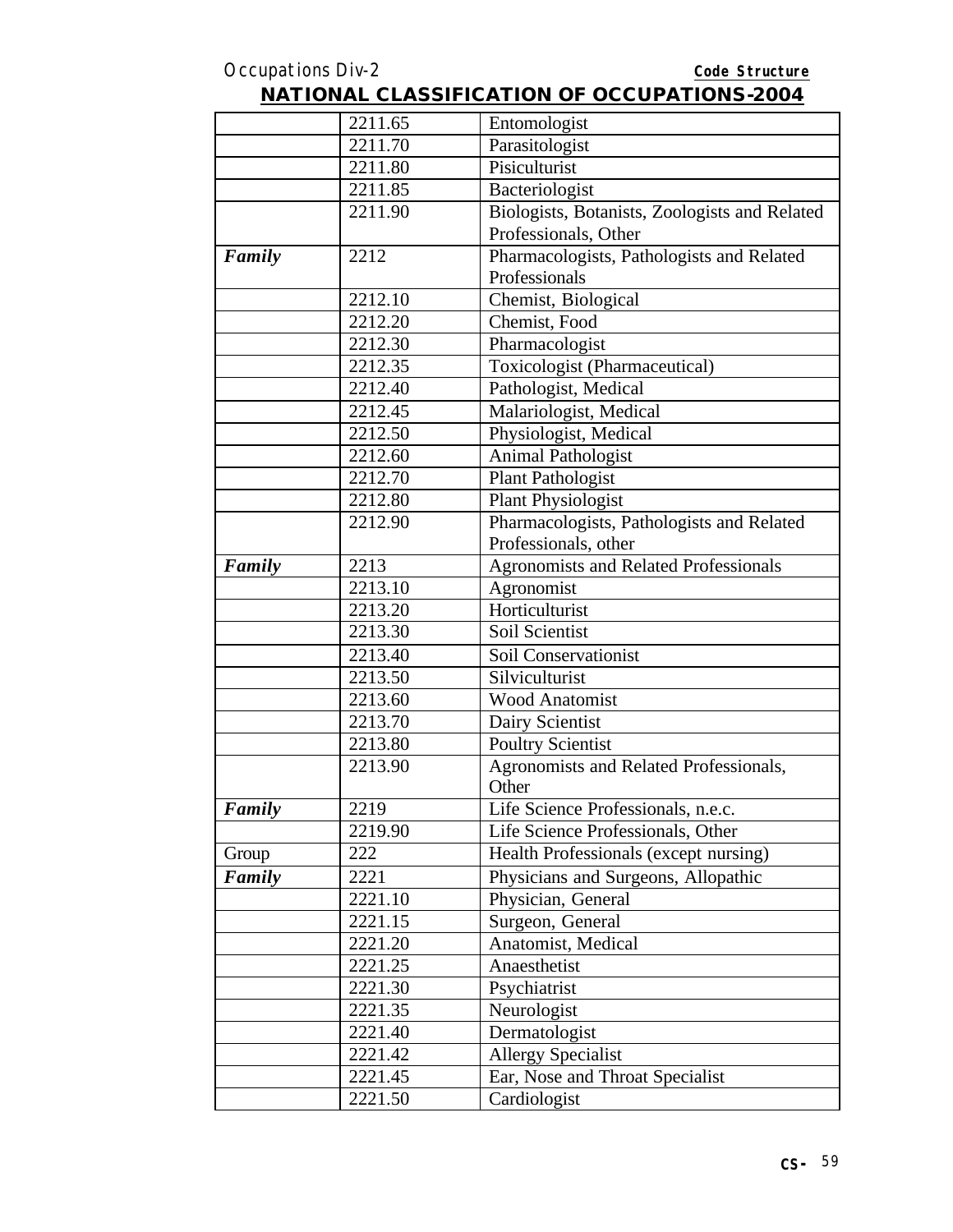|        | 2221.55 | Radiologist                                   |
|--------|---------|-----------------------------------------------|
|        | 2221.60 | Tuberculosis Specialist                       |
|        | 2221.65 | Ophthalmologist                               |
|        | 2221.68 | Urologist                                     |
|        | 2221.70 | Venereologist                                 |
|        | 2221.75 | Obstetrician                                  |
|        | 2221.78 | Gynaecologist                                 |
|        | 2221.80 | Paediatrician                                 |
|        | 2221.85 | Orthopaedist                                  |
|        | 2221.90 | Surgeons and Medical Specialists,             |
|        |         | Allopathic, Other                             |
| Family | 2222    | Physicians and Surgeons, Ayurvedic            |
|        | 2222.10 | Physician, Ayurvedic                          |
|        | 2222.90 | Physicians and Surgeons, Ayurvedic, Other     |
| Family | 2223    | Physicians and Surgeons, Homeopathic          |
|        | 2223.10 | Physician, Homeopathic                        |
|        | 2223.20 | Physician, Bio-Chemic                         |
|        | 2223.90 | Physicians and Surgeons, Homeopathic,         |
|        |         | Other                                         |
| Family | 2224    | Physicians and Surgeons, Unani                |
|        | 2224.10 | Physician, Unani                              |
|        | 2224.90 | Physicians and Surgeons, Unani, Other         |
| Family | 2225    | <b>Dental Specialists</b>                     |
|        | 2225.10 | Dentist                                       |
|        | 2225.20 | Oral and Maxillofacial Surgeon                |
|        | 2225.30 | Orthodontist                                  |
|        | 2225.40 | Periodontist                                  |
|        | 2225.50 | Prosthodontist                                |
|        | 2225.60 | Paediatric Dentist                            |
|        | 2225.90 | Dental Specialists, Other                     |
| Family | 2226    | Veterinarians                                 |
|        | 2226.10 | Veterinarian, General                         |
|        | 2226.20 | Veterinarian, Surgeon                         |
|        | 2226.30 | Animal Genetist                               |
|        | 2226.40 | Zoo Veterinarian                              |
|        | 2226.50 | Veterinarian, Poultry                         |
|        | 2226.90 | Veterinarians, Other                          |
| Family | 2229    | Health Professionals (Expect Nursing), n.e.c. |
|        | 2229.10 | Health Officer                                |
|        | 2229.15 | Administrator, Hospital                       |
|        | 2229.20 | Naturopath                                    |
|        | 2229.30 | Physician, Osteopathic                        |
|        | 2229.40 | Physician, Sidha                              |
|        | 2229.90 | Physicians and Surgeons, Other                |
| Group  | 223     | <b>Nursing Professionals</b>                  |
|        |         |                                               |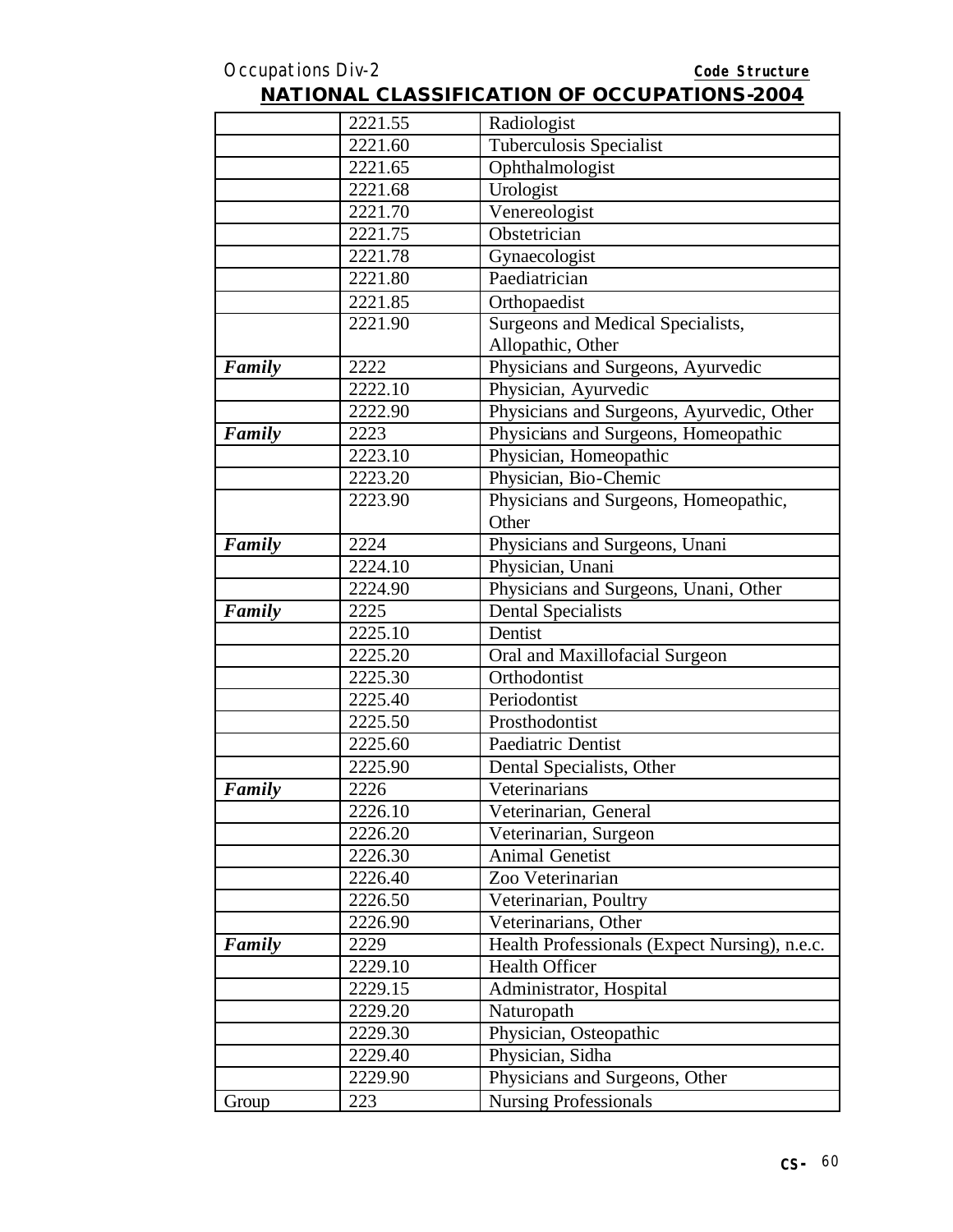| Family              | 2230    | <b>Nursing Professionals</b>                      |
|---------------------|---------|---------------------------------------------------|
|                     | 2230.10 | Nurse, Specialist                                 |
|                     | 2230.90 | Professional Nurses, Other                        |
| <b>Sub Division</b> | 23      | <b>Teaching Professionals</b>                     |
| Group               | 231     | College, University and Higher Education          |
|                     |         | <b>Teaching Professionals</b>                     |
| Family              | 2310    | College, University and Higher Education          |
|                     |         | <b>Teaching Professionals</b>                     |
|                     | 2310.10 | University and College Teacher, Arts              |
|                     |         | Subjects                                          |
|                     | 2310.15 | University and College Teacher, Commerce          |
|                     |         | Subjects                                          |
|                     | 2310.18 | University and College Teacher,                   |
|                     |         | <b>Management Subjects</b>                        |
|                     | 2310.20 | University and College Teacher, Education         |
|                     | 2310.30 | University and College Teacher, Law               |
|                     | 2310.40 | University and College Teacher, Science           |
|                     |         | Subjects                                          |
|                     | 2310.45 | University and College Teacher, Engineering       |
|                     | 2310.48 | University and College Teacher, Information       |
|                     |         | Technology                                        |
|                     | 2310.50 | University and College Teacher, Medicine          |
|                     |         | and Surgery                                       |
|                     | 2310.60 | University and College Teacher, Veterinary        |
|                     |         | Science                                           |
|                     | 2310.70 | University and College Teacher, Agricultural      |
|                     |         | Subjects                                          |
|                     | 2310.80 | University and College Teacher, Fine Arts         |
|                     | 2310.90 | University and College Teachers, Other            |
| Group               | 232     | <b>Secondary Education Teaching Professionals</b> |
| Family              | 2320    | Senior Secondary and Secondary School             |
|                     |         | <b>Teaching Professionals.</b>                    |
|                     | 2320.10 | Senior Secondary and Secondary School             |
|                     |         | Teacher, Arts                                     |
|                     | 2320.12 | Senior Secondary and Secondary School             |
|                     |         | Teacher, Science                                  |
|                     | 2320.15 | Senior Secondary and Secondary School             |
|                     |         | Teacher, Commerce                                 |
|                     | 2320.20 | Language Teacher, Senior Secondary and            |
|                     |         | <b>Secondary School</b>                           |
|                     | 2320.90 | Senior Secondary and Secondary School             |
|                     |         | Teachers, other                                   |
| Group               | 233     | <b>Other Teaching Professionals</b>               |
| Family              | 2331    | <b>Education Methods Specialists</b>              |
|                     | 2331.90 | <b>Education Methods Specialists, Other</b>       |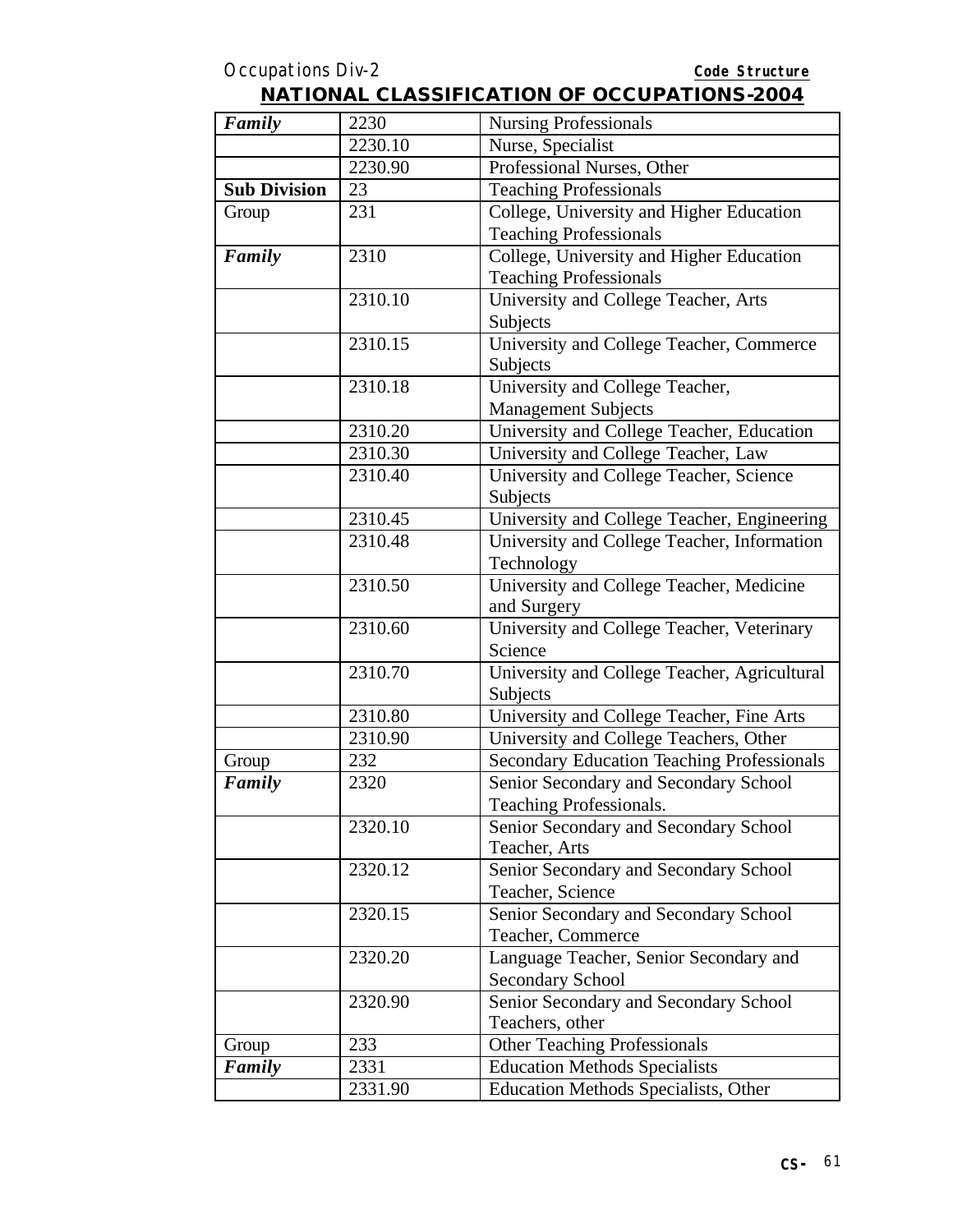| <b>NATIONAL CLASSIFICATION OF OCCUPATIONS-2004</b> |  |
|----------------------------------------------------|--|
|----------------------------------------------------|--|

| Family              | 2332    | School Inspectors                          |
|---------------------|---------|--------------------------------------------|
|                     | 2332.10 | School Inspector                           |
|                     | 2332.90 | School Inspectors, Other                   |
| Family              | 2339    | <b>Other Teaching Professionals</b>        |
|                     | 2339.10 | <b>Art Teacher</b>                         |
|                     | 2339.90 | Teaching Professionals, Other              |
| <b>Sub Division</b> | 24      | <b>Other Professionals</b>                 |
| Group               | 241     | <b>Business Professionals</b>              |
| Family              | 2411    | Accountants                                |
|                     | 2411.10 | Accountant                                 |
|                     | 2411.20 | Auditor                                    |
|                     | 2411.30 | <b>Cost Accountant</b>                     |
|                     | 2411.40 | <b>Financial Examiner</b>                  |
|                     | 2411.50 | <b>Financial Analyst</b>                   |
|                     | 2411.60 | <b>Budget Analyst</b>                      |
|                     | 2411.70 | <b>Risk Management Analyst</b>             |
|                     | 2411.90 | Accountants, Other                         |
| Family              | 2412    | <b>Personnel and Careers Professionals</b> |
|                     | 2412.10 | <b>Manpower Officer</b>                    |
|                     | 2412.20 | <b>Employment Officer</b>                  |
|                     | 2412.30 | Human Resource Manager                     |
|                     | 2412.40 | <b>Vocational Guidance Officer</b>         |
|                     | 2412.50 | Counsellor                                 |
|                     | 2412.60 | <b>Career Master</b>                       |
|                     | 2412.70 | <b>Job Evaluator</b>                       |
|                     | 2412.75 | Occupational Analyst                       |
|                     | 2412.90 | Personnel and Occupational Specialists,    |
|                     |         | Other                                      |
| Family              | 2419    | Business Professionals, n.e.c.             |
|                     | 2419.10 | <b>Publicity Officer</b>                   |
|                     | 2419.20 | <b>Public Relations Officer</b>            |
|                     | 2419.30 | <b>Information Officer</b>                 |
|                     | 2419.40 | <b>Market Research Analyst</b>             |
|                     | 2419.50 | <b>Brand Manager</b>                       |
|                     | 2419.90 | Business Professionals, other              |
| Group               | 242     | <b>Legal Professionals</b>                 |
| Family              | 2421    | Lawyers                                    |
|                     | 2421.10 | Attorney General of India                  |
|                     | 2421.20 | Solicitor General of India                 |
|                     | 2421.30 | <b>Advocate General</b>                    |
|                     | 2421.40 | Legal Remembrancer                         |
|                     | 2421.50 | <b>Government Advocate</b>                 |
|                     | 2421.60 | <b>Public Prosecutor</b>                   |
|                     | 2421.65 | <b>Police Prosecutor</b>                   |
|                     | 2421.70 | Attorney at Law                            |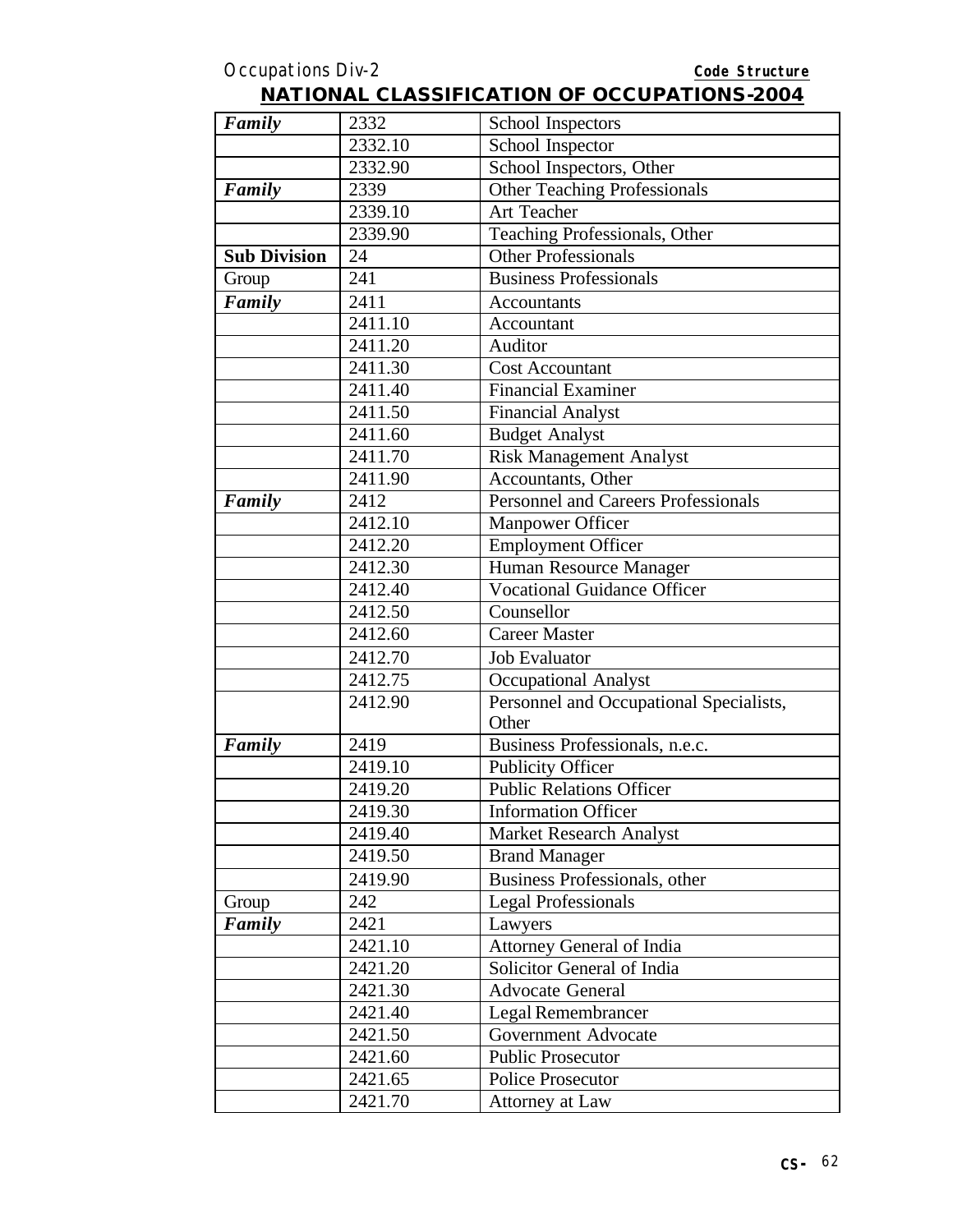|        | 2421.80 | Advocate                                 |
|--------|---------|------------------------------------------|
|        | 2421.90 | Lawyers, Other                           |
| Family | 2422    | <b>Judges and Magistrates</b>            |
|        | 2422.10 | Judge, Supreme Court                     |
|        | 2422.20 | Judge, High Court                        |
|        | 2422.30 | District and Session Judge               |
|        | 2422.40 | Munsif                                   |
|        | 2422.50 | Judge, Sub-ordinate Court                |
|        | 2422.60 | Magistrate                               |
|        | 2422.65 | Magistrate, Juvenile Court               |
|        | 2422.70 | Chairman, Administrative Tribunal        |
|        | 2422.72 | Member, Administrative Tribunal          |
|        | 2422.75 | President, Industrial Tribunal           |
|        | 2422.80 | Member, Industrial Tribunal              |
|        | 2422.85 | President, Consumer Redressal Forum      |
|        | 2422.87 | Member, Consumer Redressal Forum         |
|        | 2422.90 | Judges and Magistrates, Other            |
| Family | 2429    | Legal Professionals, n.e.c.              |
|        | 2429.10 | Prothonotary and Senior Master           |
|        | 2429.20 | Registrar (Appellate Side, High Court)   |
|        | 2429.25 | Registrar                                |
|        | 2429.30 | Master Official Referee and Registrar in |
|        |         | Equity etc.                              |
|        | 2429.40 | <b>Taxing Master</b>                     |
|        | 2429.45 | <b>Insolvency Registrar</b>              |
|        | 2429.50 | Official Assignee (High Court)           |
|        | 2429.55 | Court Receiver and Liquidator            |
|        | 2429.60 | Sheriff                                  |
|        | 2429.65 | Coroner                                  |
|        | 2429.90 | Legal Professionals, Other               |
| Group  | 243     | Archivists, Librarians and Related       |
|        |         | <b>Information Professionals</b>         |
| Family | 2431    | Archivists and Curators                  |
|        | 2431.10 | Archivist                                |
|        | 2431.20 | Curator (Museum)                         |
|        | 2431.30 | Restorer, Painting                       |
|        | 2431.40 | Restorer, Lace and Textile               |
|        | 2431.50 | Restorer, Ceramics                       |
|        | 2431.55 | Restorer, Paper and Paints               |
|        | 2431.60 | Restorer, Furniture                      |
|        | 2431.90 | Archivists and Curators, Other           |
| Family | 2432    | Librarians and Related Information       |
|        |         | Professionals                            |
|        | 2432.10 | Librarian                                |
|        | 2432.20 | Librarian (Film)                         |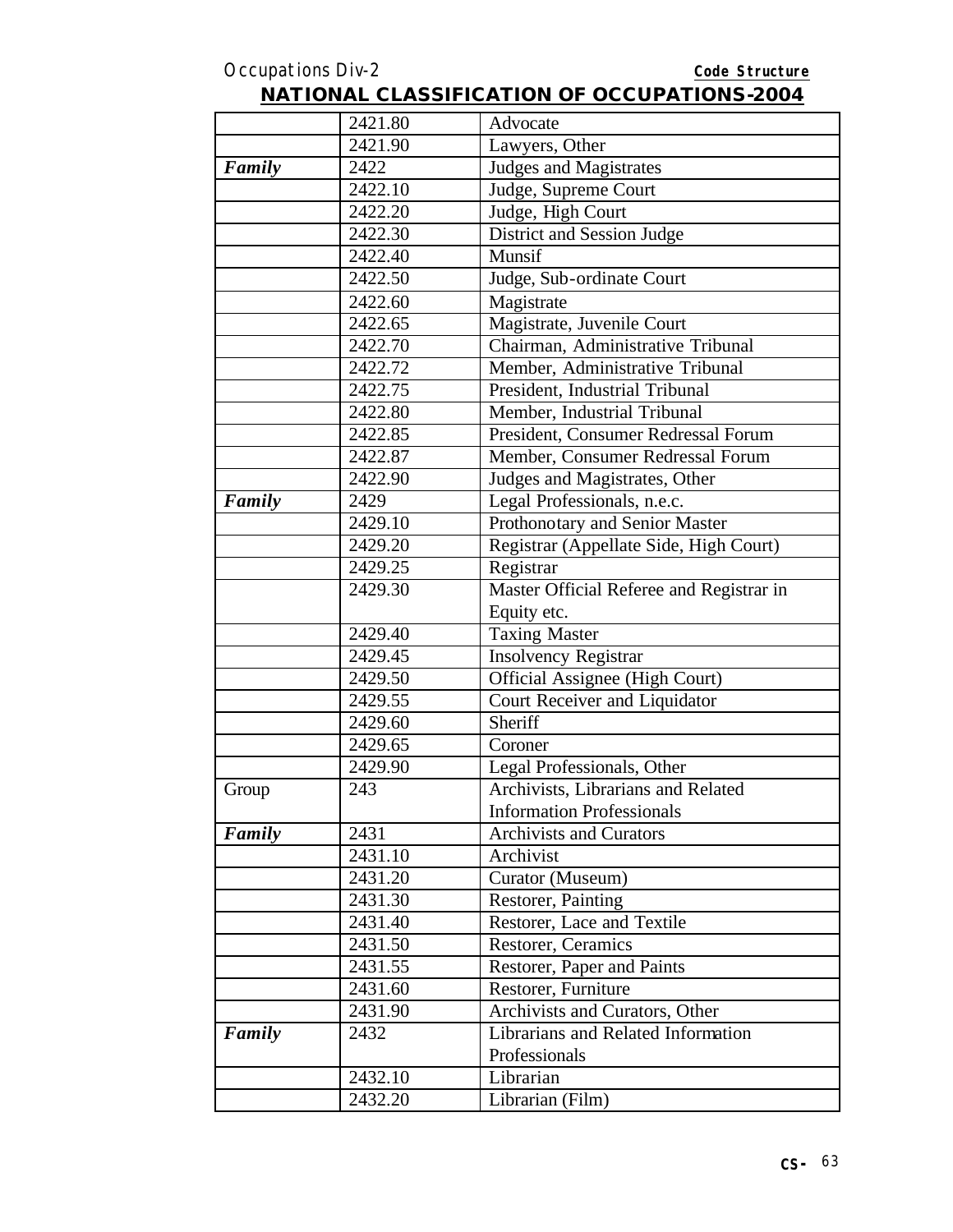|        | 2432.25 | Tape Librarian                              |
|--------|---------|---------------------------------------------|
|        | 2432.30 | Children Librarian                          |
|        | 2432.40 | News Librarian                              |
|        | 2432.90 | Librarians and Related Information          |
|        |         | Professionals, Other                        |
| Group  | 244     | Social Science and Related Professionals    |
| Family | 2441    | Economists                                  |
|        | 2441.10 | Economist                                   |
|        | 2441.20 | Energy Economist                            |
|        | 2441.30 | Home Economist                              |
|        | 2441.90 | Economists, Other                           |
| Family | 2442    | Sociologists, Anthropologists and Related   |
|        |         | Professionals                               |
|        | 2442.10 | Sociologist, General                        |
|        | 2442.20 | Social Ecologist                            |
|        | 2442.25 | <b>Clinical Sociologist</b>                 |
|        | 2442.30 | Demographer                                 |
|        | 2442.40 | Criminologists                              |
|        | 2442.50 | Penologist                                  |
|        | 2442.60 | Anthropologist, General                     |
|        | 2442.70 | Anthropologist, Physical                    |
|        | 2442.75 | Anthropologist, Cultural                    |
|        | 2442.77 | Geneologist                                 |
|        | 2442.80 | Archaeologist                               |
|        | 2442.85 | Geographer                                  |
|        | 2442.90 | Sociologists, Anthropologists and Related   |
|        |         | Professionals, Other                        |
| Family | 2443    | Philosophers, Historians and Political      |
|        |         | <b>Scientists</b>                           |
|        | 2443.10 | Historian                                   |
|        | 2443.20 | Biographer                                  |
|        | 2443.30 | Epigraphist                                 |
|        | 2443.40 | Numismatist                                 |
|        | 2443.50 | Philatelist                                 |
|        | 2443.60 | <b>Political Scientist</b>                  |
|        | 2443.90 | Philosophers, Historians and Political      |
|        |         | Scientists, Other                           |
| Family | 2444    | Philologists, Translators and Interpreters  |
|        | 2444.10 | Language Specialist                         |
|        | 2444.20 | Translator                                  |
|        | 2444.30 | Interpreter                                 |
|        | 2444.90 | Philologists, Translators and Interpreters, |
|        |         | Other                                       |
| Family | 2445    | Psychologists                               |
|        | 2445.10 | Psychologist                                |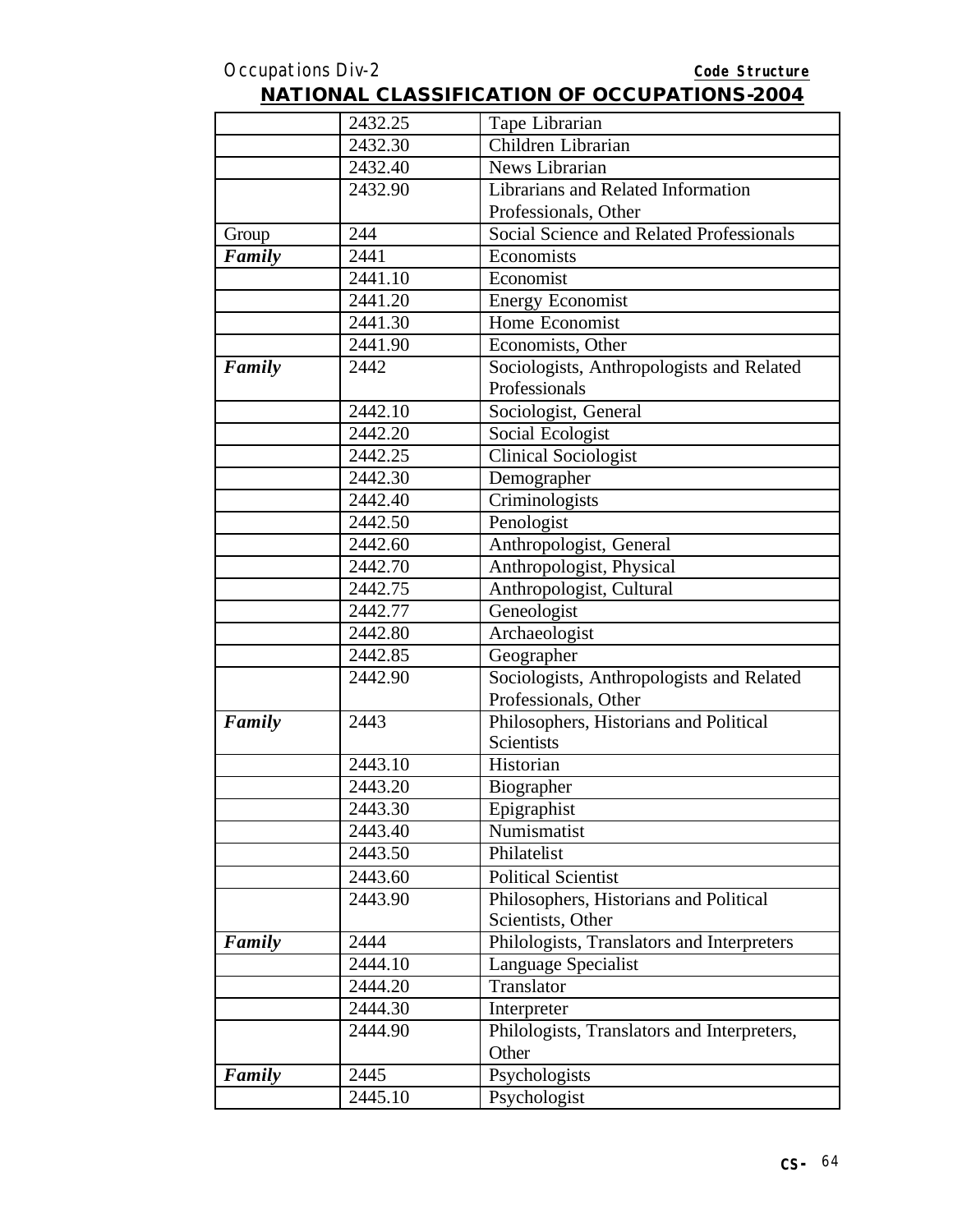|        | 2445.20 | Psychometrist                               |
|--------|---------|---------------------------------------------|
|        | 2445.30 | Psychologist, Engineering                   |
|        | 2445.40 | Psychologist, Educational                   |
|        | 2445.50 | Psychologist, Social                        |
|        | 2445.60 | <b>Clinical Psychologist</b>                |
|        | 2445.70 | Industrial – Organisational Psychologist    |
|        | 2445.80 | Psychologist, Counselling                   |
|        | 2445.90 | Psychologists, Other                        |
| Family | 2446    | <b>Social Work Professionals</b>            |
|        | 2446.10 | Labour Welfare Officer                      |
|        | 2446.20 | Women's Welfare Officer                     |
|        | 2446.30 | <b>Probation Officer</b>                    |
|        | 2446.40 | <b>Medical Social Worker</b>                |
|        | 2446.42 | Child and Family Social Worker              |
|        | 2446.45 | <b>Health Educator</b>                      |
|        | 2446.50 | Women's Welfare Organizer                   |
|        | 2446.55 | Child Welfare Organizer                     |
|        | 2446.60 | <b>Family Planning Organizer</b>            |
|        | 2446.80 | <b>Vocational Rehabilitation Counsellor</b> |
|        | 2446.85 | Counsellor, Marriage and Family             |
|        | 2446.90 | Social Work Professionals, Other            |
| Group  | 245     | Writers and Creative or Performing Artists. |
| Family | 2451    | Authors, Journalists and Other Writers      |
|        | 2451.10 | Author                                      |
|        | 2451.15 | Critic                                      |
|        | 2451.20 | Editor                                      |
|        | 2451.25 | Sub-editor                                  |
|        | 2451.30 | <b>News Reporter</b>                        |
|        | 2451.35 | Columnist                                   |
|        | 2451.40 | Freelance Journalist                        |
|        | 2451.45 | <b>Commentary Writer</b>                    |
|        | 2451.47 | <b>Caption Writer</b>                       |
|        | 2451.50 | <b>Advertisement Writer</b>                 |
|        | 2451.52 | <b>Creative Writer</b>                      |
|        | 2451.55 | Radio Commentator                           |
|        | 2451.60 | <b>Commentator</b> (Motion Picture)         |
|        | 2451.65 | Poet                                        |
|        | 2451.70 | Script Writer                               |
|        | 2451.90 | Authors, Journalists and Other Writers      |
| Family | 2452    | Sculptors, Painters and Related Artists     |
|        | 2452.10 | Sculptor                                    |
|        | 2452.20 | Modeller (Except Stone)                     |
|        | 2452.30 | Stone Modeller                              |
|        | 2452.40 | Painter, Fine Art                           |
|        | 2452.50 | Renovator, Paintings                        |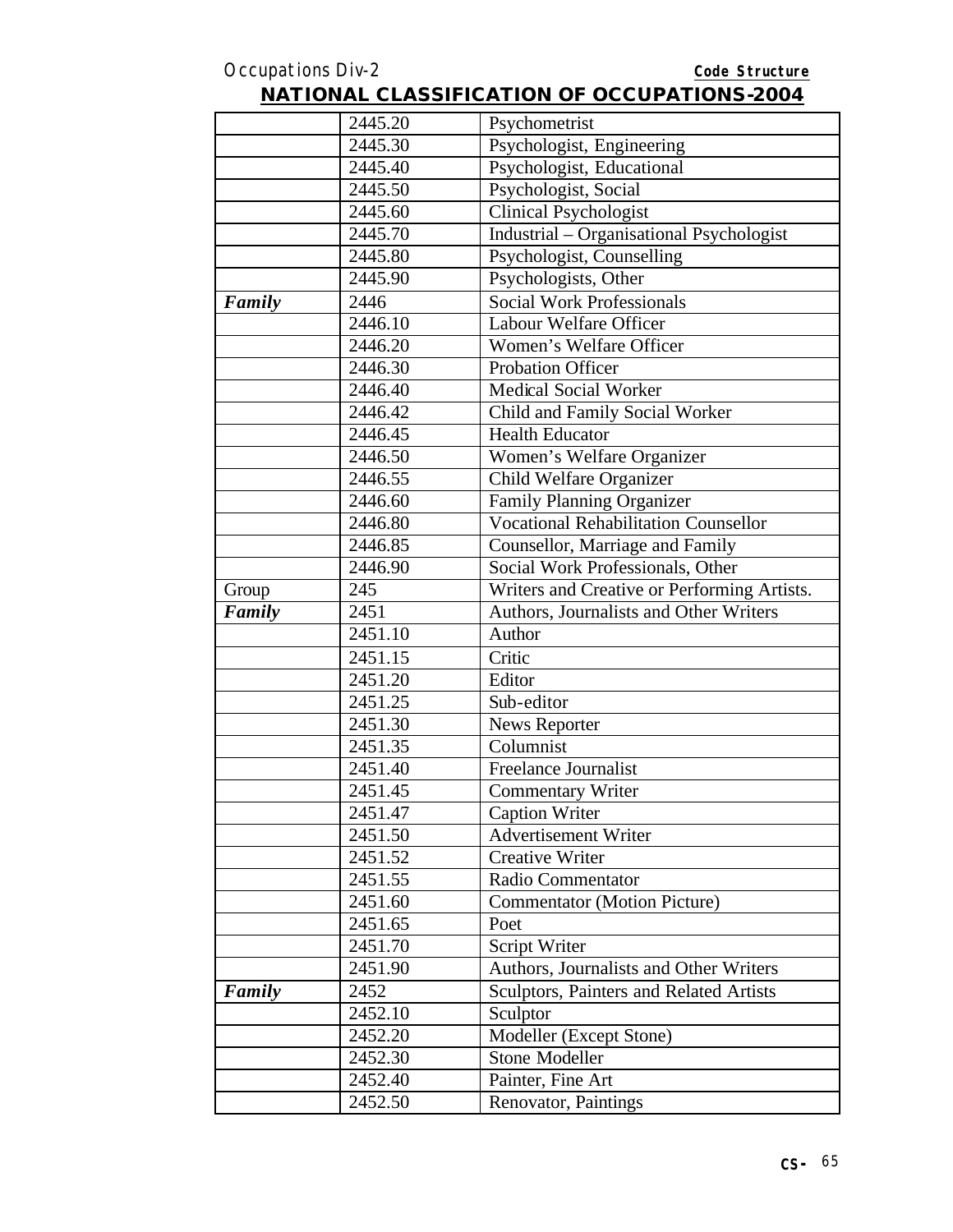| <b>NATIONAL CLASSIFICATION OF OCCUPATIONS-2004</b> |
|----------------------------------------------------|
|----------------------------------------------------|

|        | 2452.55 | Cartoonist                                         |
|--------|---------|----------------------------------------------------|
|        | 2452.60 | <b>Commercial Artist</b>                           |
|        | 2452.70 | Multi Media Artist and Animator                    |
|        | 2452.80 | Web Designer                                       |
|        | 2452.90 | Sculptors, Painters and Related Artists, Other     |
| Family | 2453    | Composers, Musicians and Singers                   |
|        | 2453.10 | Music Composer                                     |
|        | 2453.20 | <b>Orchestra Conductor</b>                         |
|        | 2453.30 | Singer                                             |
|        | 2453.40 | <b>Instrumental Musician, String Instrument</b>    |
|        | 2453.50 | <b>Instrumental Musician, Percussion</b>           |
|        |         | Instrument                                         |
|        | 2453.60 | <b>Instrumental Musician, Wind Instrument</b>      |
|        | 2453.90 | Composers, Musicians and Singers, Other            |
| Family | 2454    | <b>Choreographers and Dancers</b>                  |
|        | 2454.10 | Choreographer                                      |
|        | 2454.20 | Nattuvan                                           |
|        | 2454.30 | Dancer                                             |
|        | 2454.90 | Choreographers and Dancers, Other                  |
| Family | 2455    | Film, Stage and Related Actors and Directors       |
|        | 2455.10 | Director, Theatrical                               |
|        | 2455.20 | Director, Music                                    |
|        | 2455.30 | <b>Dance Director</b>                              |
|        | 2455.40 | Director, Research (Motion Picture, Radio &<br>TV) |
|        | 2455.50 | <b>Actor and Actress</b>                           |
|        | 2455.60 | Extra                                              |
|        | 2455.90 | Stage and Film Directors, Other                    |
| Group  | 246     | <b>Religious Professionals</b>                     |
| Family | 2461    | <b>Ordained Religious Workers</b>                  |
|        | 2461.10 | Priest                                             |
|        | 2461.90 | Ordained Religious Workers, Other                  |
| Family | 2462    | Non-Ordained Religious Workers                     |
|        | 2462.10 | Purohit                                            |
|        | 2462.90 | Non-Ordained Religious Workers, Other              |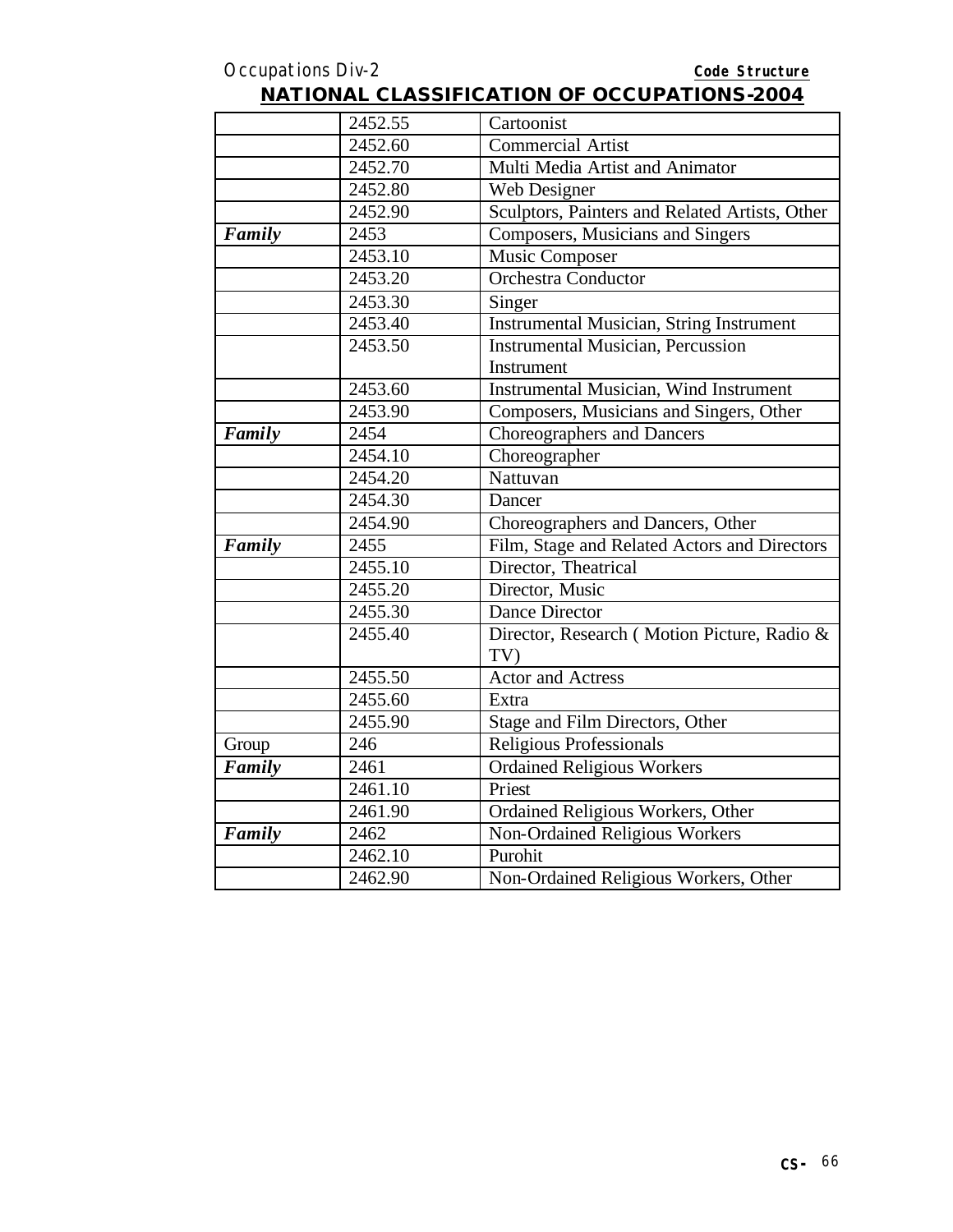#### **DIVISION: 3**

#### **TECHNICIANS & ASSOCIATE PROFESSIONALS**

| Level of              | <b>Revised</b> | <b>Description of Title</b>                  |
|-----------------------|----------------|----------------------------------------------|
| <b>Classification</b> | Code No.       |                                              |
| <b>Sub-Division</b>   | 31             | Physical and Engineering Science Associate   |
|                       |                | Professionals.                               |
| Group                 | 311            | Physical and Engineering Science Technicians |
| Family                | 3111           | Chemical and Physical Science Technicians    |
|                       | 3111.10        | Laboratory Assistant, Physical               |
|                       | 3111.20        | Laboratory Assistant, Soil                   |
|                       | 3111.30        | Laboratory Assistant, Chemical               |
|                       | 3111.35        | <b>Chemical Radiation Technician</b>         |
|                       | 3111.40        | Laboratory Assistant, Geological             |
|                       | 3111.50        | Slide Examiner, Petrology                    |
|                       | 3111.60        | Slide Examiner, Palaeontology                |
|                       | 3111.90        | Physical Science Technicians, Other          |
| Family                | 3112           | Civil Engineering Technicians                |
|                       | 3112.10        | Overseer, Civil Engineering                  |
|                       | 3112.20        | Permanent Way Inspector                      |
|                       | 3112.30        | Plane Tabler                                 |
|                       | 3112.40        | Topographical Auxilliary                     |
|                       | 3112.50        | Computer Topographical                       |
|                       | 3112.60        | Surveyor, Tidal                              |
|                       | 3112.90        | Civil Engineering Technicians, Other         |
| Family                | 3113           | <b>Electrical Engineering Technicians</b>    |
|                       | 3113.10        | Electrical Engineering, Technician           |
|                       | 3113.20        | Electrical Technician (High Voltage)         |
|                       | 3113.30        | <b>Energy Auditor</b>                        |
|                       | 3113.90        | Electrical Technicians, other                |
| Family                | 3114           | Electronics and Telecommunications           |
|                       |                | <b>Engineering Technicians</b>               |
|                       | 3114.10        | <b>Electronics Technician</b>                |
|                       | 3114.20        | Telecommunication, Technician                |
|                       | 3114.30        | Line Inspector, Telegraph and Telephone      |
|                       | 3114.40        | Telephone Inspector                          |
|                       | 3114.50        | Wireless Inspector                           |
|                       | 3114.90        | Electronics Technicians, Other               |
| Family                | 3115           | Mechanical Engineering Technicians           |
|                       | 3115.10        | Mechanical Engineering Technician            |
|                       | 3115.20        | Automotive Engineering Technic ian           |
|                       | 3115.30        | <b>Aeronautical Engineering Technician</b>   |
|                       | 3115.40        | Heating, Ventilation and Refrigeration       |
|                       |                | <b>Engineering Technician</b>                |
|                       | 3115.50        | Die Designer                                 |
|                       | 3115.60        | Loco Foreman                                 |
|                       | 3115.65        | Yard Foreman, Railway                        |
|                       | 3115.70        | <b>Train Examiner</b>                        |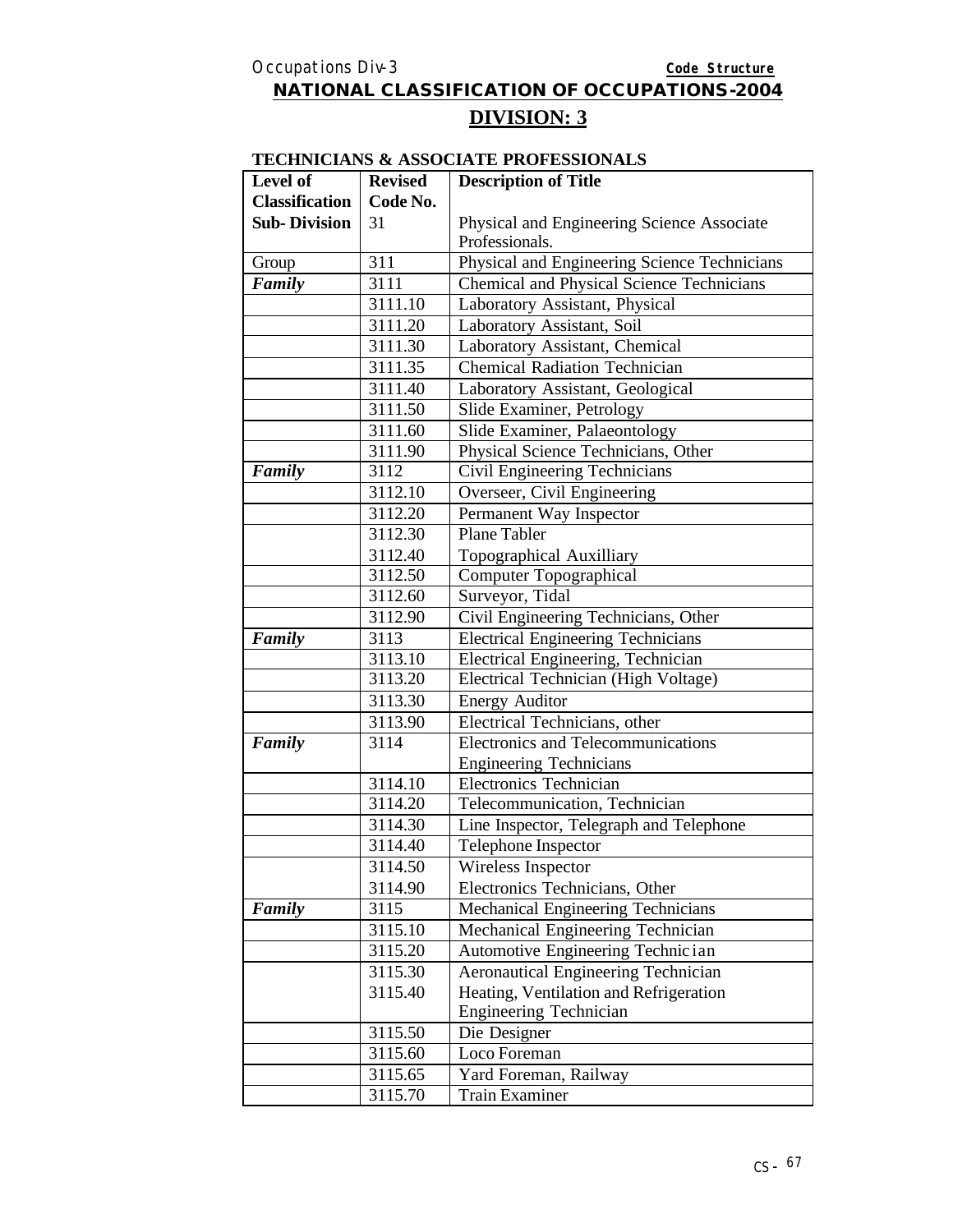#### Occupations Div-3 **Code Structure NATIONAL CLASSIFICATION OF OCCUPATIONS-2004**

|        | 3115.90 | Mechanical Engineering Technicians, Other      |
|--------|---------|------------------------------------------------|
| Family | 3116    | <b>Chemical Engineering Technicians</b>        |
|        | 3116.10 | Laboratory Assistant, Glass and Ceramics       |
|        | 3116.20 | Laboratory Assistant, Food & Beverages         |
|        | 3116.30 | Laboratory Assistant, Chemical Engineering     |
|        |         | General                                        |
|        | 3116.40 | Core Analyst, Petrol and Natural Gas           |
|        | 3116.50 | Laboratory Assistant, Petroleum and Lubricants |
|        | 3116.60 | <b>Chemist, Water Purification</b>             |
|        | 3116.90 | Chemical Engineering Technicians, Other        |
| Family | 3117    | Mining and Metallurgical Technicians           |
|        | 3117.10 | <b>Rock Slicer</b>                             |
|        | 3117.20 | Petroleum and Natural Gas Extraction           |
|        |         | Technician                                     |
|        | 3117.30 | Laboratory Assistant, Metallurgical            |
|        | 3117.90 | Mining and Metallurgical Technicians and Well  |
|        |         | Drillers, Other                                |
| Family | 3118    | Draughtpersons                                 |
|        | 3118.10 | Draughtperson, Architectural                   |
|        | 3118.20 | Draughtperson, Civil                           |
|        | 3118.30 | Draughtperson, Electrical                      |
|        | 3118.40 | Draughtperson, Mechanical                      |
|        | 3118.50 | Draughtperson, Structural                      |
|        | 3118.60 | Draughtperson, Topographical                   |
|        | 3118.70 | Lithographic Artist                            |
|        | 3118.80 | Tracer                                         |
|        | 3118.85 | <b>Blue Printer</b>                            |
|        | 3118.90 | Draughtpersons, Other                          |
| Family | 3119    | Physical and Engineering Science Technicians,  |
|        |         | n.e.c                                          |
|        | 3119.10 | Laboratory Assistant, Engineering              |
|        | 3119.20 | Forensic Science Technician                    |
|        | 3119.30 | <b>Fingerprint Expert</b>                      |
|        | 3119.35 | <b>Handwriting Expert</b>                      |
|        | 3119.37 | <b>Impression Taker</b>                        |
|        | 3119.40 | <b>Weather Observer</b>                        |
|        | 3119.50 | Methods and Time and Motion Study Technician   |
|        | 3119.90 | Engineering Technicians, Other                 |
| Group  | 312     | <b>Computer Associate Professionals</b>        |
| Family | 3121    | <b>Computer Assistant</b>                      |
|        | 3121.10 | <b>System Administration Assistant</b>         |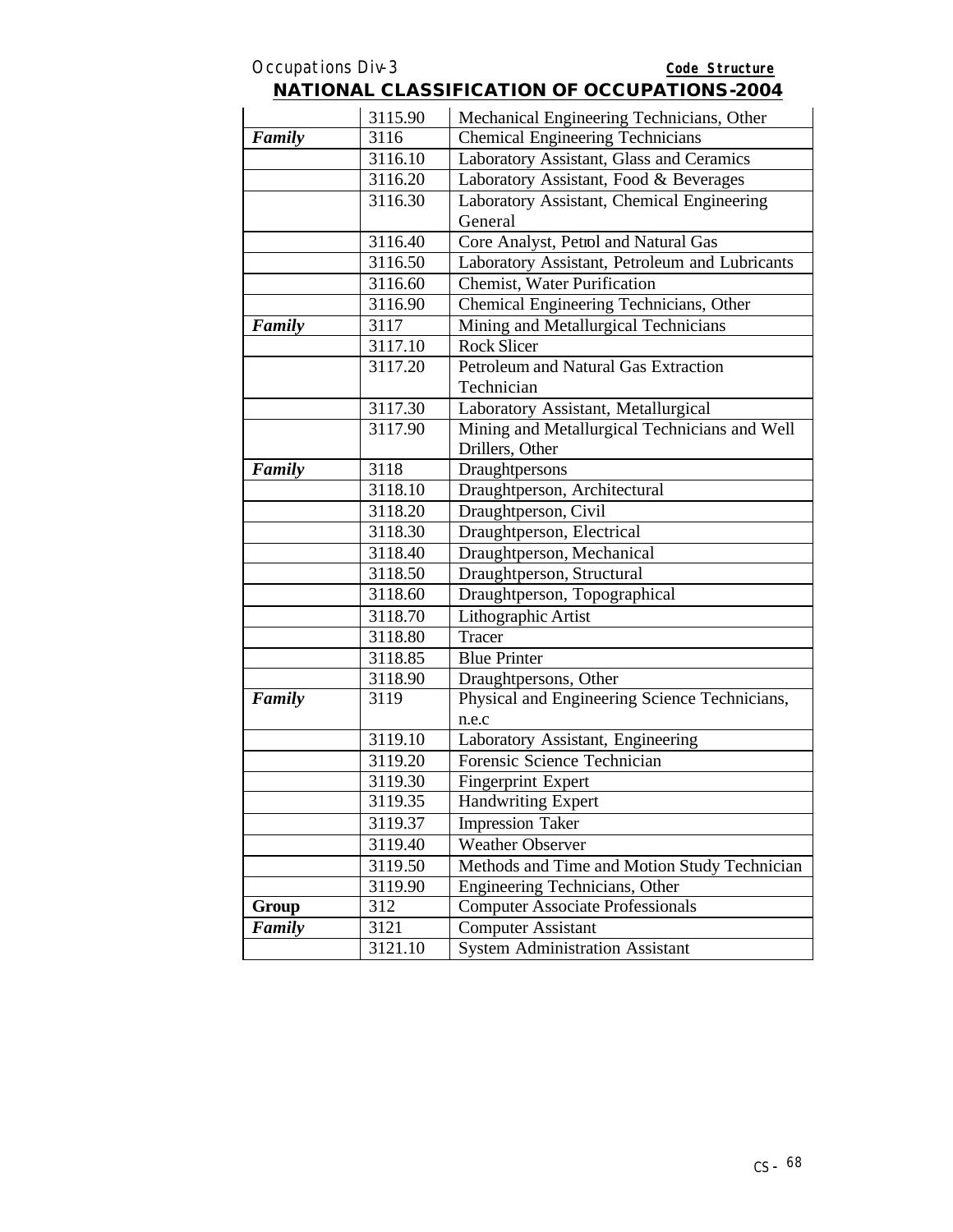|        | 3121.20 | <b>NATIONAL CLASSIFICATION OF OCCUPATIONS-2004</b><br>Programming Assistant |
|--------|---------|-----------------------------------------------------------------------------|
|        | 3121.30 | <b>Computer Security Specialist</b>                                         |
|        | 3121.35 |                                                                             |
|        |         | Data Recovery Planner                                                       |
|        | 3121.40 | <b>Medical Transcriptionist</b>                                             |
|        | 3121.50 | Desk Top Publishing Operator                                                |
|        | 3121.90 | Computer Assistants, Other                                                  |
| Family | 3122    | <b>Computer Equipment Operators</b>                                         |
| Family | 3123    | <b>Industrial Robort Controllers</b>                                        |
| Group  | 313     | <b>Optical and Electronic Equipment Operators</b>                           |
| Family | 3131    | Photographers and Image and Sound Recording<br><b>Equipment Operators</b>   |
|        | 3131.10 | Cinematographer                                                             |
|        | 3131.15 | Movie Cameraman                                                             |
|        | 3131.20 | Cameraman, Animation                                                        |
|        | 3131.25 | Photographer, General                                                       |
|        | 3131.30 | Photographer, News                                                          |
|        | 3131.35 | Photographer, Aerial                                                        |
|        | 3131.40 | Sound Recording Equipment Operator                                          |
|        | 3131.50 | Film Editor                                                                 |
|        | 3131.90 | Photographers and Image and Sound Recording                                 |
|        |         | <b>Equipment Operators, Other</b>                                           |
| Family | 3132    | Broadcasting and Telecommunication                                          |
|        |         | <b>Equipment Operators</b>                                                  |
|        | 3132.10 | Supervisor, Broadcasting Audio-Visual                                       |
|        |         | Projection and Sound Equipment Operations                                   |
|        | 3132.20 | <b>Television Broadcasting Station Operator</b>                             |
|        | 3132.30 | Radio Operator, Broadcasting Station                                        |
|        | 3132.40 | Cinematograph Operator                                                      |
|        | 3132.50 | Public Address Equipment Operator                                           |
|        | 3132.55 | <b>Station Officer, Overseas Communication</b>                              |
|        | 3132.60 | Station Technical Assistant, Overseas                                       |
|        |         | Communication                                                               |
|        | 3132.65 | <b>Wireless Operator</b>                                                    |
|        | 3132.70 | Radio Operator, Ship                                                        |
|        | 3132.75 | Radio Operator, Aircraft                                                    |
|        | 3132.76 | Control Tower Operator, Aerodrome                                           |
|        | 3132.80 | Radar Operator                                                              |
|        | 3132.81 | Telegraphist                                                                |
|        |         |                                                                             |
|        | 3132.82 | Telegraphist, Overseas<br>Signaller, Ship                                   |
|        | 3132.83 |                                                                             |
|        | 3132.84 | Light Keeper, Light House                                                   |
|        | 3132.90 | Broadcasting and Telecommunication                                          |
|        |         | <b>Equipment Operators, Other</b>                                           |
| Family | 3133    | <b>Medical Equipment Operators</b>                                          |
|        | 3133.10 | X-Ray Technician                                                            |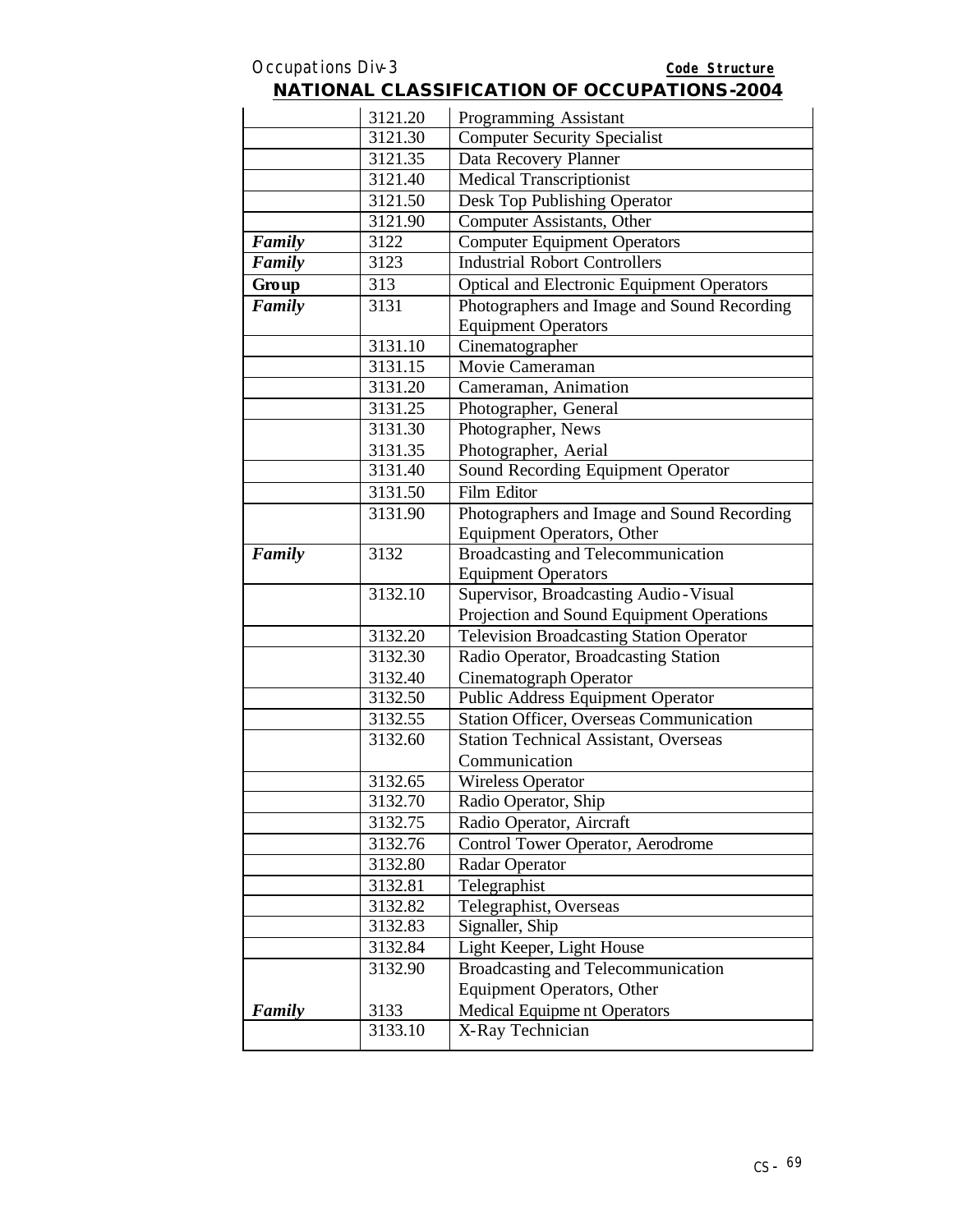|               | 3133.20 | Bio-Medical Equipment Technician              |
|---------------|---------|-----------------------------------------------|
|               | 3133.90 | Medical Equipment Operators, Other            |
| <b>FAMILY</b> | 3139    | Optical and Electronic Equipment Operators,   |
|               |         | n.e.c.                                        |
|               | 3139.10 | Laser Technician                              |
|               | 3139.90 | Optical and Electronic Equipment Controllers, |
|               |         | Other                                         |
| Group         | 314     | Ship and Aircraft Controllers and Technicians |
| Family        | 3141    | Ship's Engineers                              |
|               | 3141.10 | Chief Engineer, Ship                          |
|               | 3141.20 | Second Engineer, Ship                         |
|               | 3141.30 | Third Engineer, Ship                          |
|               | 3141.40 | Fourth Engineer, Ship                         |
|               | 3141.50 | Fifth Engineer, Ship                          |
|               | 3141.90 | Ship's Engineers, Other                       |
| Family        | 3142    | Ship's Deck Officers and Pilots               |
|               | 3142.10 | Captain, Ship                                 |
|               | 3142.20 | Chief Officer, Ship                           |
|               | 3142.30 | Second Officer, Ship                          |
|               | 3142.40 | Third Officer, Ship                           |
|               | 3142.50 | <b>Harbour Master</b>                         |
|               | 3142.60 | Pilot Ship                                    |
|               | 3142.70 | <b>Berthing Master</b>                        |
|               | 3142.80 | <b>Inland River Master</b>                    |
|               | 3142.85 | Ferry Officer                                 |
|               | 3142.90 | Ship's Deck Officers and Pilots, Other        |
| Family        | 3143    | <b>Aircraft Pilots and Related Associate</b>  |
|               |         | Professionals                                 |
|               | 3143.10 | Chief Pilot, Aircraft                         |
|               | 3143.20 | <b>Check Pilot</b>                            |
|               | 3143.30 | Pilot, General                                |
|               | 3143.40 | Aircraft Pilot, Specialised                   |
|               | 3143.50 | Pilot, Glider                                 |
|               | 3143.60 | Chief Navigator, Aircraft                     |
|               | 3143.65 | Check Navigator, Aircraft                     |
|               | 3143.70 | Navigator, Aircraft                           |
|               | 3143.80 | <b>Chief Flight Engineer</b>                  |
|               | 3143.82 | <b>Check Flight Engineer</b>                  |
|               | 3143.84 | <b>Flight Engineer</b>                        |
|               | 3143.90 | <b>Aircraft Pilots and Related Associate</b>  |
|               |         | Professionals, Other                          |
| Family        | 3144    | Air Traffic Controller                        |
|               | 3144.10 | Air Traffic Controller Specialist             |
|               | 3144.20 | Traffic Controller, Air Service               |
|               | 3144.90 | Air Traffic Controllers, Other                |
| Family        | 3145    | Air Traffic Safety Technicians                |
| Group         | 315     | Safety and Quality Inspectors                 |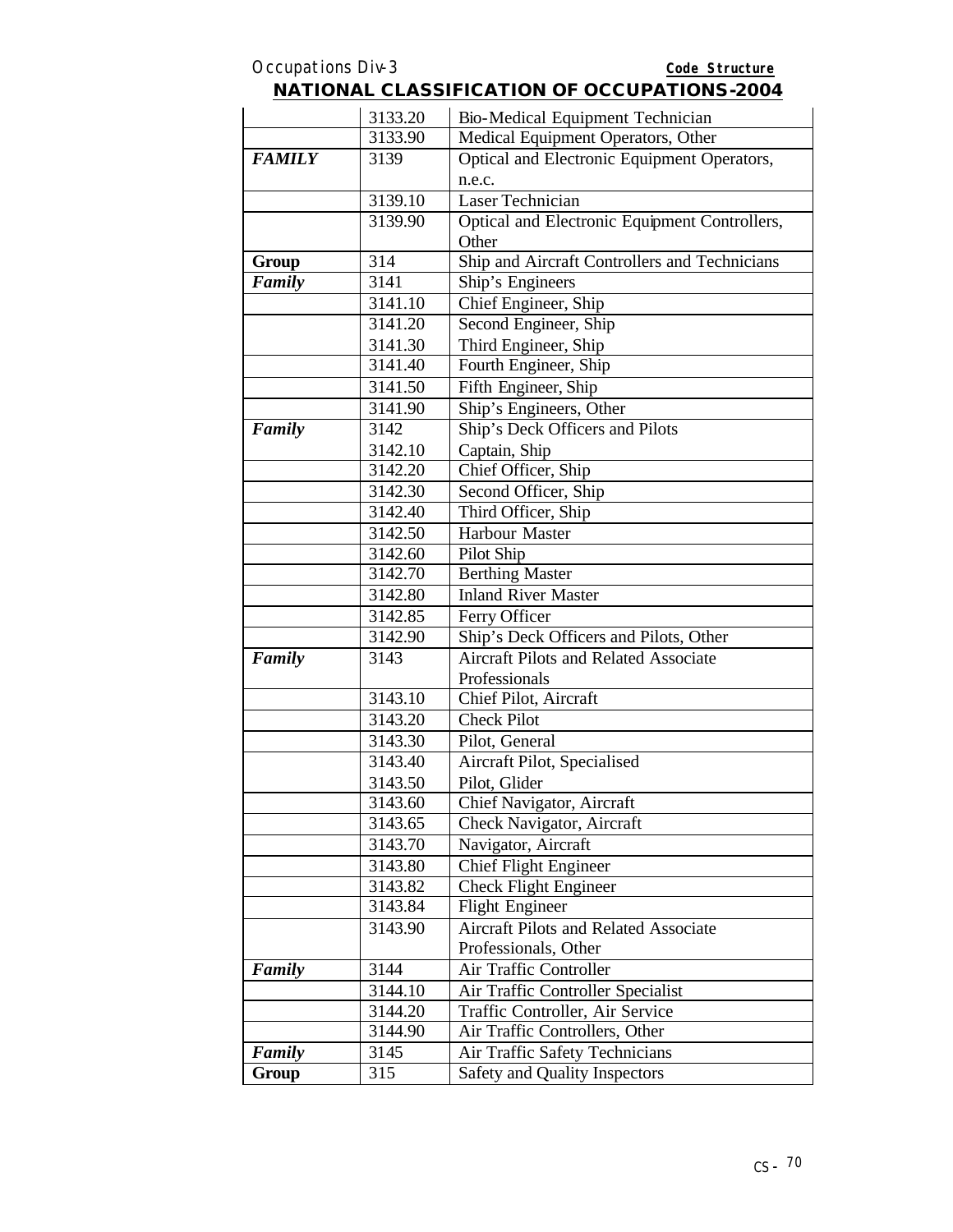| Family              | 3151    | Fire Inspectors                                       |
|---------------------|---------|-------------------------------------------------------|
|                     | 3151.10 | Fire Prevention Officer                               |
|                     | 3151.20 | Fire Officer                                          |
|                     | 3151.90 | Fire Inspectors, Other                                |
| Family              | 3152    | Safety, Health and Quality Inspectors                 |
|                     | 3152.10 | <b>Cloth Examiner</b>                                 |
|                     | 3152.20 | Examiner (Woollen Textile)                            |
|                     | 3152.30 | Examiner, (Footwear)                                  |
|                     | 3152.40 | Examiner, Dry Cleaning                                |
|                     | 3152.50 | Examiner, Wood Working                                |
|                     | 3152.60 | <b>Television Chassis Inspector</b>                   |
|                     | 3152.90 | Safety, Health and Quality Inspectors, Other          |
| <b>Sub-Division</b> | 32      | Life Science and Health Associate Professionals       |
| Group               | 321     | Life Science Technicians and Related Health           |
|                     |         | <b>Associate Professionals</b>                        |
| Family              | 3211    | Life Science Technicians                              |
|                     | 3211.10 | Laboratory Assistant, Zoological                      |
|                     | 3211.20 | Laboratory Assistant, Botanical                       |
|                     | 3211.30 | Taxidermist                                           |
|                     | 3211.40 | <b>Operation Theater Technician</b>                   |
|                     | 3211.50 | Dialysis Technician                                   |
|                     | 3211.90 | Life Science Technicians, Other                       |
| Family              | 3212    | <b>Agronomy and Forestry Technicians</b>              |
|                     | 3212.10 | <b>Agricultural Engineering Technician</b>            |
|                     | 3212.90 | Agronomy and Forestry Technicians, other              |
| Family              | 3213    | Farming and Forestry Advisers                         |
|                     | 3213.10 | Farm Overseer, Crop Production                        |
|                     | 3213.90 | Farming and Forestry Advisers, Other                  |
| Family              | 3214    | <b>Environment Science and Protection Technicians</b> |
|                     | 3214.10 | Environment Science and Protection Technician,        |
|                     |         | <b>Including Health</b>                               |
|                     | 3214.20 | <b>Environmental Compliance Inspector</b>             |
|                     | 3214.30 | Environmental Engineering Technician                  |
|                     | 3214.90 | <b>Environment Science and Protection</b>             |
|                     |         | Technicians, Other                                    |
| Group               | 322     | Modern Health Associate Professionals (Except         |
|                     |         | Nursing)                                              |
| Family              | 3221    | <b>Medical Assistants</b>                             |
|                     | 3221.10 | Laboratory Assistant, Clinical                        |
|                     | 3221.20 | Vaccinator                                            |
|                     | 3221.30 | Inoculator                                            |
|                     | 3221.40 | Dresser                                               |
|                     | 3221.90 | Medical Assistants, Other                             |
| Family              | 3222    | <b>Sanitarians</b>                                    |
|                     | 3222.10 | Sanitary Inspector                                    |
|                     | 3222.20 | Sanitary Darogha                                      |
|                     | 3222.90 | Sanitarians, Other                                    |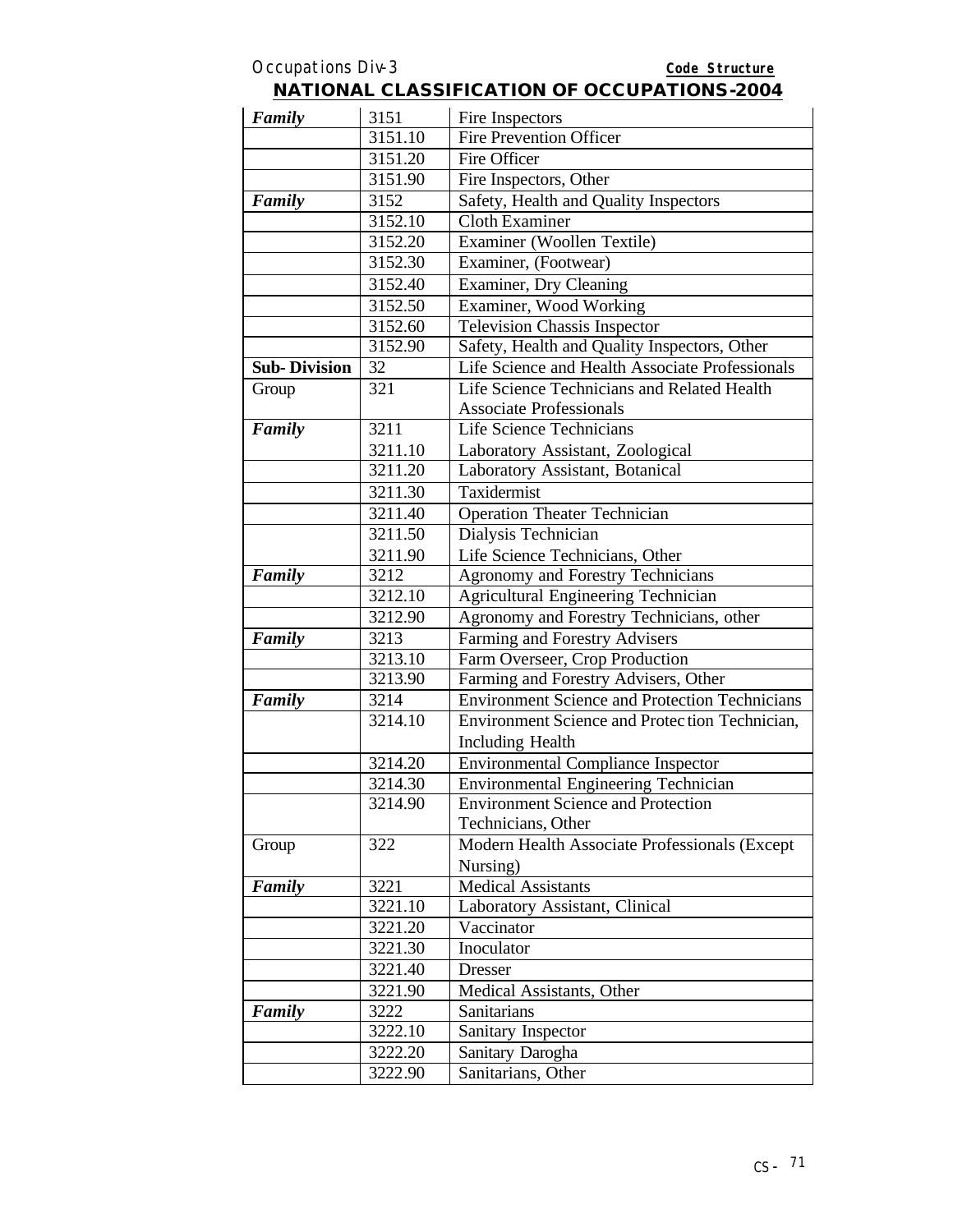#### Occupations Div-3 **Code Structure NATIONAL CLASSIFICATION OF OCCUPATIONS-2004** *Family* 3223 Dieticians and Nutritionists 3223.10 Nutritionist, General 3223.20 Dietician, General 3223.30 Animal Nutritionist 3223.90 Dieticians and Nutritionists, Other **Family** 3224 Optometrists and Opticians 3224.10 Optician, General 3224.20 Optician, Contact-Lens 3224.90 Optometrists and Opticians, Other **Family** 3225 Dental Assistants 3225.10 Dental Assistant 3225.90 Dental Assistants, Other **Family** 3226 Physiotherapists and Related Associate Professionals 3226.10 Physiotherapist 3226.20 Occupational Therapist 3226.30 Chiropodist 3226.40 Masseur 3226.90 Physiotherapists and Related Associate

| Family | 3226    | Physiotherapists and Related Associate        |
|--------|---------|-----------------------------------------------|
|        |         | Professionals                                 |
|        | 3226.10 | Physiotherapist                               |
|        | 3226.20 | Occupational Therapist                        |
|        | 3226.30 | Chiropodist                                   |
|        | 3226.40 | Masseur                                       |
|        | 3226.90 | Physiotherapists and Related Associate        |
|        |         | Professionals                                 |
| Family | 3227    | Veterinary Assistants                         |
|        | 3227.10 | Vaccinator, Veterinary                        |
|        | 3227.20 | Stockman                                      |
|        | 3227.30 | Animal Keeper                                 |
|        | 3227.40 | Laboratory Technician, Artificial Breeding    |
|        | 3227.90 | Veterinary Assistants, Other                  |
| Family | 3228    | <b>Pharmaceutical Assistants</b>              |
|        | 3228.10 | Pharmacist                                    |
|        | 3228.20 | Laboratory Assistant, Pharmaceutical          |
|        | 3228.90 | Pharmaceutical Assistants, Other              |
| Family | 3229    | Modern Health Associate Professionals (except |
|        |         | nursing) n.e.c.                               |
|        | 3229.10 | Speech Therapist and Audiologist              |
|        | 3229.20 | <b>Speech Pathologist</b>                     |
|        | 3229.30 | Voice Pathologist                             |
|        | 3229.40 | <b>Orthotist and Prosthetist</b>              |
|        | 3229.50 | Orientation & Mobility Instructor             |
|        | 3229.90 | Medical and Health Technicians, Other         |
| Group  | 323     | Nursing and Midwifery Associate Professionals |
| Family | 3231    | <b>Nursing Associate Professionals</b>        |
|        | 3231.10 | Nurse, General                                |
|        | 3231.20 | Nurse, Industrial                             |
|        | 3231.30 | <b>Nursing Attendant</b>                      |
|        | 3231.90 | Nurses, Other                                 |
| Family | 3232    | <b>Midwifery Associate Professionals</b>      |
|        | 3232.10 | Midwife                                       |
|        | 3232.20 | Midwifery Attendant                           |
|        | 3232.30 | Lady Health Visitor                           |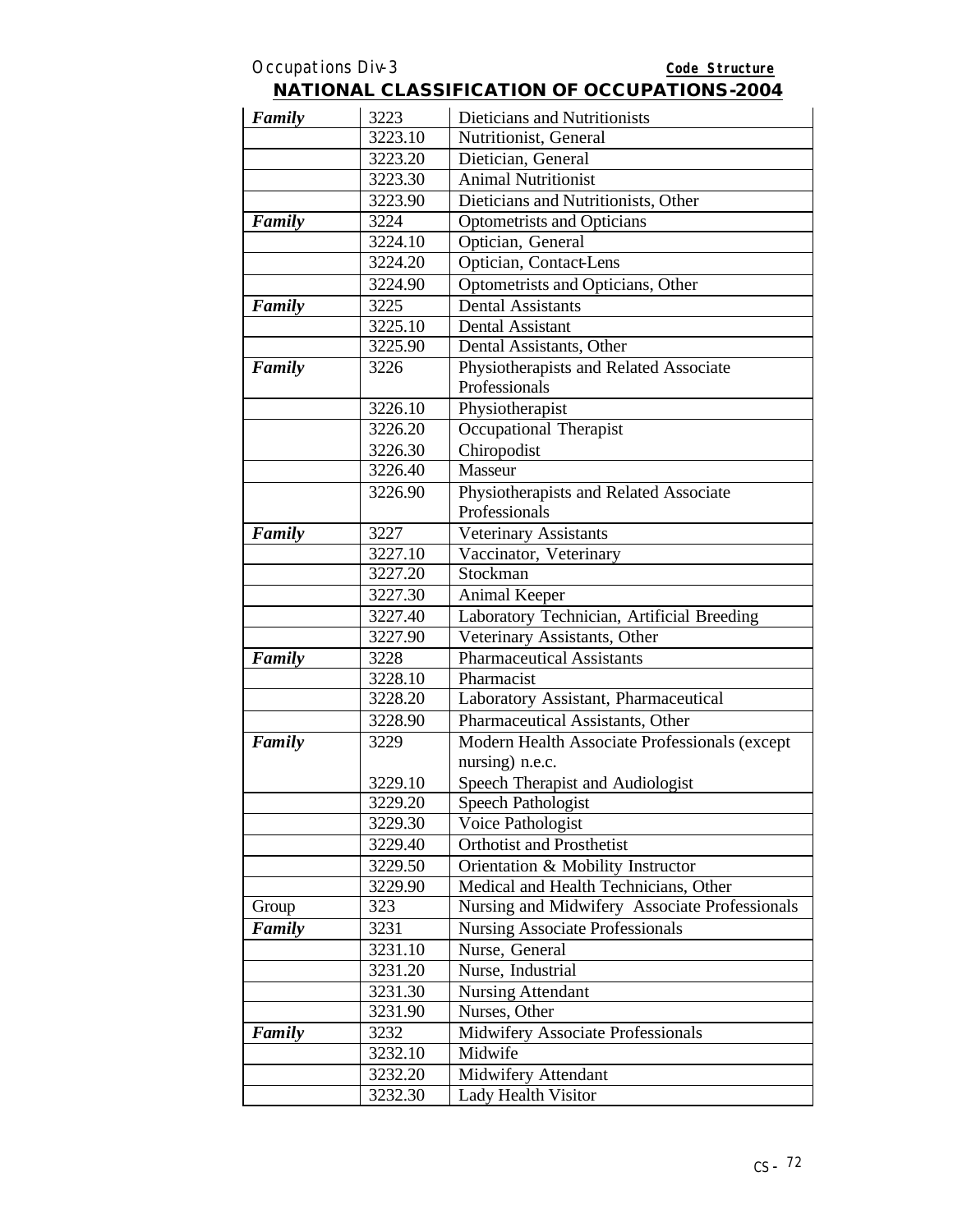|                     | 3232.90 | Midwifery Associate Professionals, Other            |
|---------------------|---------|-----------------------------------------------------|
| Group               | 324     | <b>Traditional Medicine Practitioners and Faith</b> |
|                     |         | Healers                                             |
| Family              | 3241    | <b>Traditional Medicine Practitioners</b>           |
|                     | 3241.90 | Traditional Medicine Practitioners, Other           |
| Family              | 3242    | <b>Faith Healers</b>                                |
| <b>Sub-Division</b> | 33      | <b>Teaching Associate Professionals</b>             |
| Group               | 331     | Middle& Primary Education Teaching Associate        |
|                     |         | Professionals                                       |
| Family              | 3311    | Middle School Teaching Associate Professionals      |
|                     | 3311.10 | Middle School Teacher                               |
|                     | 3311.20 | Language Teacher, Middle School                     |
|                     | 3311.90 | Middle School Teachers, Other                       |
| <b>Family</b>       | 3312    | Primary School Education Teaching Associate         |
|                     |         | Professionals                                       |
|                     | 3312.10 | Primary School Teacher                              |
|                     | 3312.90 | Primary School Teachers, Other                      |
| Group               | 332     | Pre-Primary Education Teaching Associate            |
|                     |         | Professionals                                       |
| Family              | 3320    | Pre-Primary Education Teaching Associate            |
|                     |         | Professionals                                       |
|                     | 3320.10 | Teacher, Infant School                              |
|                     | 3320.90 | Pre-Primary Education Teaching Associate            |
|                     |         | Professionals, Other                                |
| Group               | 333     | <b>Special Education Teaching Associate</b>         |
|                     |         | Professionals                                       |
| Family              | 3330    | Special Education Teaching Associate                |
|                     |         | Professionals                                       |
|                     | 3330.10 | Teacher, Blind                                      |
|                     | 3330.20 | Teacher, Deaf                                       |
|                     | 3330.30 | Teacher, Mentally Retarded                          |
|                     | 3330.40 | Teacher, Handicapped Children                       |
|                     | 3330.90 | Teachers of Handicapped, Other                      |
| Group               | 334     | <b>Other Teaching Associate Professionals</b>       |
| Family              | 3340    | <b>Other Teaching Associate Professionals</b>       |
|                     | 3340.10 | <b>Manual Training Teacher</b>                      |
|                     | 3340.20 | <b>Handwork Teacher</b>                             |
|                     | 3340.90 | Teaching Associate Professionals, Other             |
| <b>Sub-Division</b> | 34      | <b>Other Associate Professionals</b>                |
| Group               | 341     | Finance and Sales Associate Professionals           |
| Family              | 3411    | Securities and Finance Dealers and Brokers          |
|                     | 3411.10 | Broker, Share Market                                |
|                     | 3411.20 | Jobber, Share Market                                |
|                     | 3411.30 | Propagandist                                        |
|                     | 3411.40 | <b>Commission Agent</b>                             |
|                     | 3411.50 | Finance Agent                                       |
|                     | 3411.90 | Securities and Finance Dealers and Brokers,         |
|                     |         | Other                                               |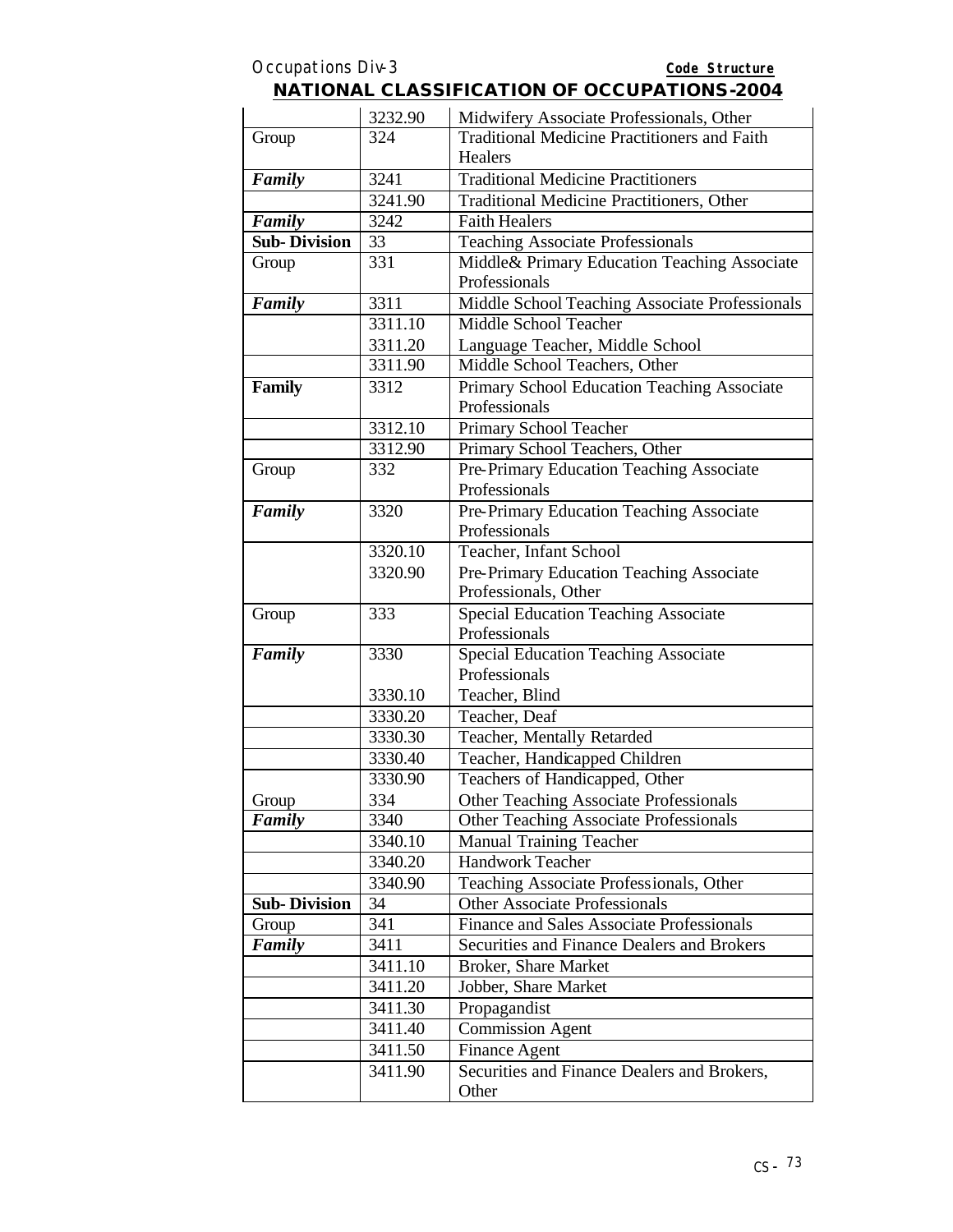| Family | 3412    | <b>Insurance Representatives</b>                      |
|--------|---------|-------------------------------------------------------|
|        | 3412.10 | <b>Insurance Agent</b>                                |
|        | 3412.20 | Insurance Adjuster, Examiner, Surveyor and            |
|        |         | Investigator                                          |
|        | 3412.90 | <b>Insurance Representatives, Other</b>               |
| Family | 3413    | <b>Estate Agent</b>                                   |
|        | 3413.10 | Property Dealer                                       |
|        | 3413.20 | House Agent                                           |
|        | 3413.90 | Estate Agents, Other                                  |
| Family | 3414    | Travel Consultants & Organisers                       |
| Family | 3415    | <b>Technical and Commercial Sales Representatives</b> |
|        | 3415.10 | Sales Representative, Technical                       |
|        | 3415.20 | Medical Representative                                |
|        | 3415.30 | Commercial Traveller, General                         |
|        | 3415.40 | Canvasser, Sales                                      |
|        | 3415.50 | Field Officer, Insurance                              |
|        | 3415.60 | Sales Supervisor, Wholesale Trade                     |
|        | 3415.70 | Sales Supervisor, Retail Trade                        |
|        | 3415.80 | Sales Supervisor, Other                               |
|        | 3415.85 | <b>Customer Service Analyst</b>                       |
|        | 3415.90 | Technical Salesmen and Commercial Travellers,         |
|        |         | Other                                                 |
| Family | 3416    | <b>Buyers</b>                                         |
|        | 3416.10 | <b>Buyer</b>                                          |
|        | 3416.20 | Purchasing Agent                                      |
|        | 3416.90 | Buyers, Other                                         |
| Family | 3417    | Appraisers, Valuers and Auctioneers                   |
|        | 3417.10 | Auctioneer                                            |
|        | 3417.20 | Crier, Auction                                        |
|        | 3417.30 | Conductor, Auction Sale                               |
|        | 3417.40 | Valuer                                                |
|        | 3417.50 | Claims Inspector, Railways                            |
|        | 3417.60 | Appraiser, Customs                                    |
|        | 3417.90 | Appraisers, Valuers and Auctioneers, Other            |
| Family | 3419    | Finance and Sales Associate Professionals, n.e.c.     |
| Group  | 342     | <b>Business Services Agents and Trade Brokers</b>     |
| Family | 3421    | <b>Trade Brokers</b>                                  |
| Family | 3422    | <b>Clearing and Forwarding Agents</b>                 |
| Family | 3423    | <b>Employment Agents and Labour Contractors</b>       |
| Family | 3429    | <b>Business Services Agents and Trade</b>             |
|        |         | Brokers, n.e.c                                        |
|        | 3429.10 | Call Centre Executive                                 |
| Group  | 343     | <b>Administrative Associate Professionals</b>         |
| Family | 3431    | Administrative Secretaries and Related Associate      |
|        |         | Professionals                                         |
|        | 3431.10 | <b>Section Officer</b>                                |
|        | 3431.20 | Inspectors and Supervisors, Other (Clerical)          |
|        | 3431.30 | Office Assistant                                      |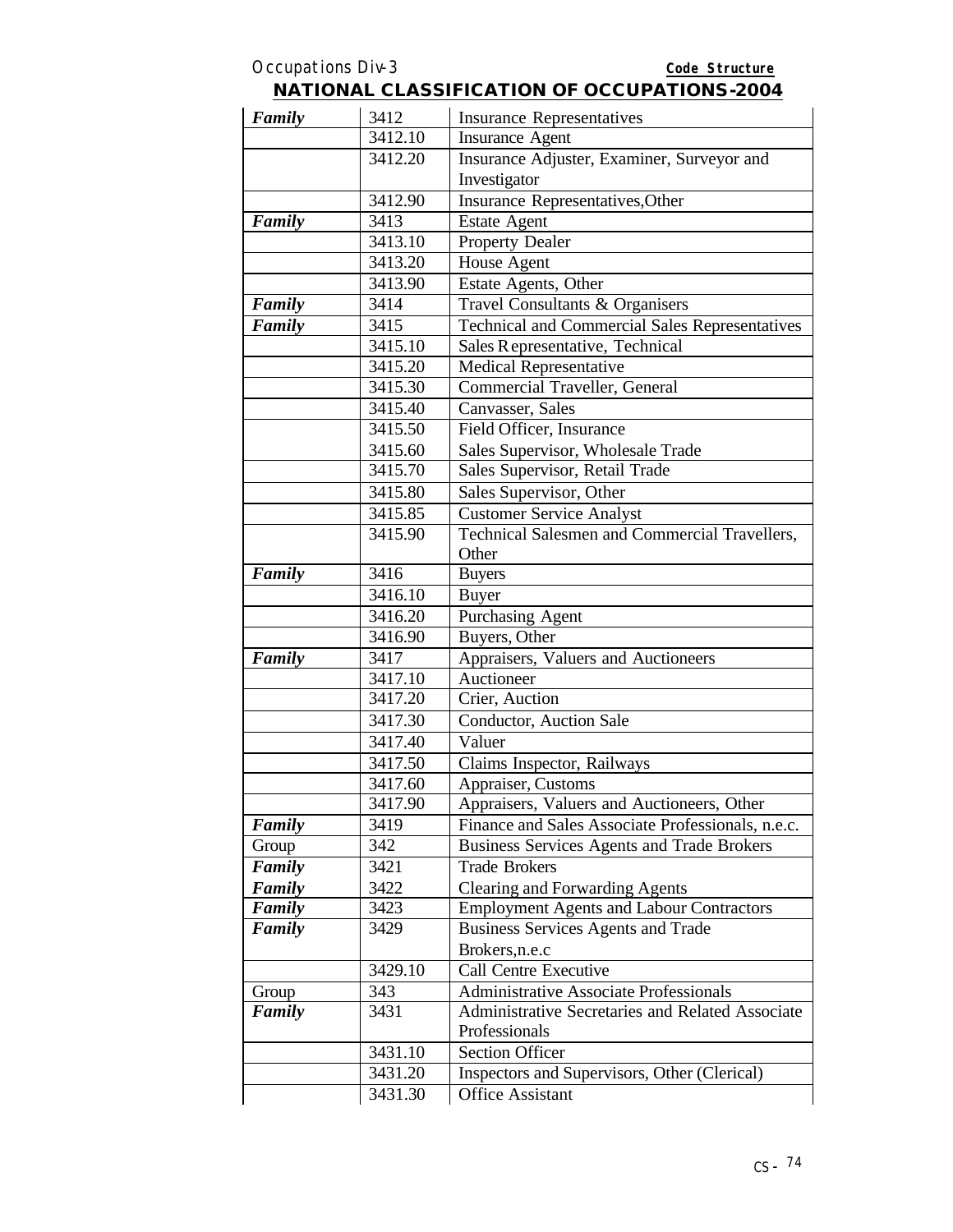| <b>NATIONAL CLASSIFICATION OF OCCUPATIONS-2004</b> |
|----------------------------------------------------|
|----------------------------------------------------|

|        | 3431.40 | <b>Briefing Assistant</b>                                               |
|--------|---------|-------------------------------------------------------------------------|
|        | 3431.90 | Administrative Secretaries and Related Associate                        |
|        |         | Professionals, Other                                                    |
| Family | 3432    | Legal and Related Business Associate                                    |
|        |         | Professionals                                                           |
|        | 3432.10 | <b>Legal Assistant</b>                                                  |
|        | 3432.20 | Shirestedar                                                             |
|        | 3432.30 | Petition Writer                                                         |
|        | 3432.90 | Legal and Related Associate Professionals, Other                        |
| Family | 3433    | Statistical, Mathematical and Related Associate                         |
|        |         | Professionals                                                           |
|        | 3433.10 | <b>Economic Investigator</b>                                            |
|        | 3433.20 | <b>Statistical Assistant</b>                                            |
|        | 3433.90 | Statistical, Mathematical and Related Associate                         |
|        |         | Professionals, Other                                                    |
| Family | 3439    | Administrative Associate Professionals, n.e.c.                          |
|        | 3439.10 | <b>Sub-Post Master</b>                                                  |
|        | 3439.90 | Administrative Associate Professionals, Other                           |
| Group  | 344     | Customs, Tax and Related Govt. Associate                                |
|        |         | Professionals                                                           |
| Family | 3441    | <b>Customs and Border Inspectors</b>                                    |
|        | 3441.10 | Inspector, Customs                                                      |
|        | 3441.20 | Supervisor, Customs                                                     |
|        | 3441.30 | Searcher, Customs                                                       |
|        | 3441.90 | Customs and Border Inspectors, Other                                    |
| Family | 3442    | Govt. Tax and Excise Officials                                          |
|        | 3442.10 | Inspector, Excise                                                       |
|        | 3442.90 | Govt. Tax and Excise Officials, Other                                   |
| Family | 3443    | Government Social Benefits Officials                                    |
|        | 3443.10 | Village Level Worker                                                    |
|        | 3443.20 | Patroller, Women                                                        |
|        | 3443.90 | Government Social Benefits Officials, Other                             |
| Family | 3444    | <b>Government Licensing Officials</b>                                   |
| Family | 3449    | Customs, Tax and Related Govt. Associate                                |
|        |         | Professionals n.e.c.                                                    |
| Group  | 345     | Police Inspectors and Detectives                                        |
| Family | 3450    | Police Inspectors and Detectives                                        |
|        | 3450.10 | Inspector, Police                                                       |
|        | 3450.20 | Sub-Inspector, Police                                                   |
|        | 3450.30 | Detective                                                               |
|        | 3450.90 | Police Inspectors and Detectives<br>Social Work Associate Professionals |
| Group  | 346     |                                                                         |
| Family | 3460    | Social Work Associate Professionals                                     |
|        | 3460.10 | <b>Blood Donor Unit Assistant</b>                                       |
|        | 3460.20 | <b>Equal Opportunity Officer</b>                                        |
|        | 3460.90 | Social Work Associate Professionals, Other                              |
| Group  | 347     | Artistic, Entertainment and Sports Associate<br>Professionals           |
|        |         |                                                                         |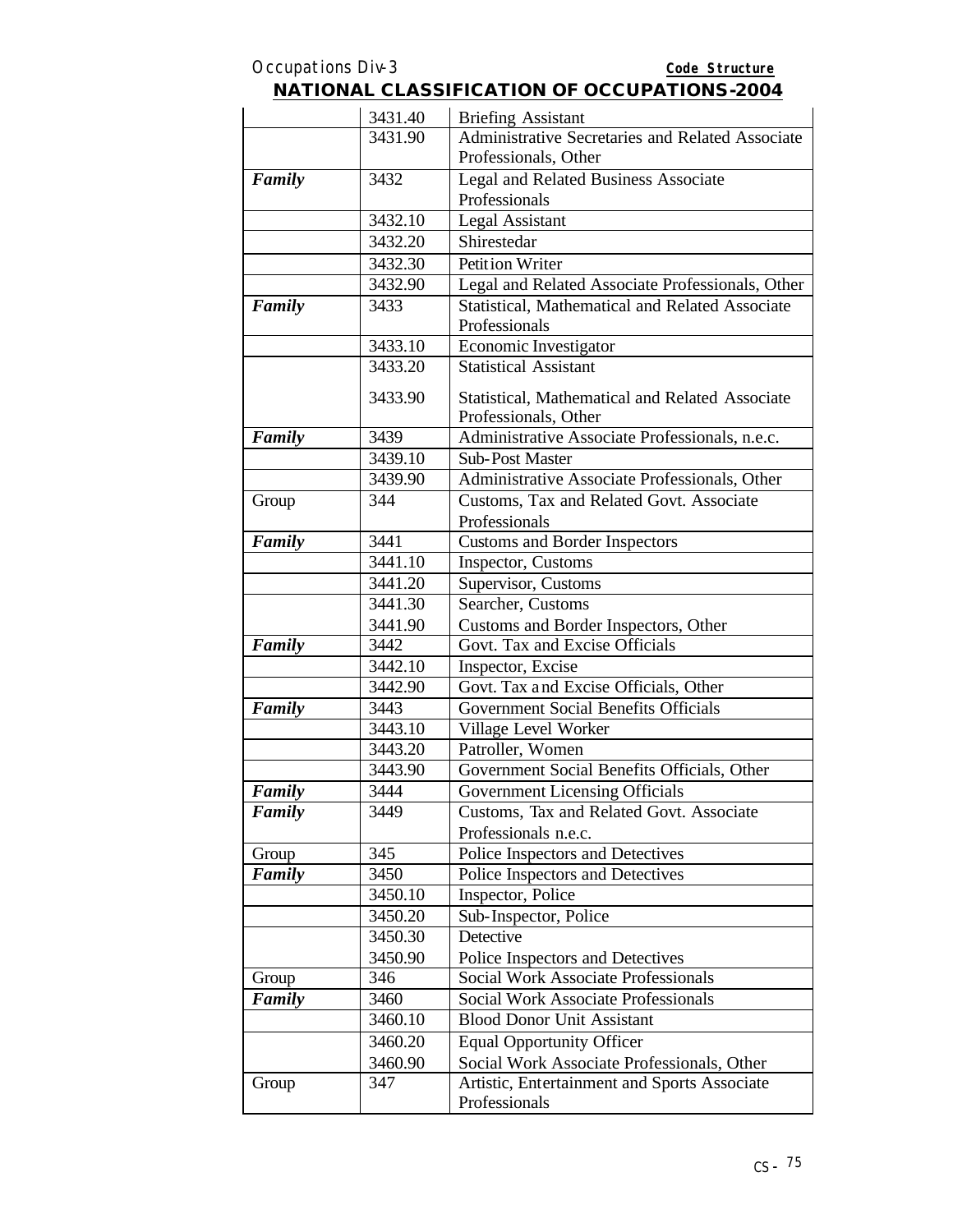| Family | 3471    | Decorators and Commercial Designers           |
|--------|---------|-----------------------------------------------|
|        | 3471.10 | Decorator                                     |
|        | 3471.20 | <b>Furniture Designer</b>                     |
|        | 3471.30 | <b>Tattoo Artist</b>                          |
|        | 3471.40 | <b>Fashion Designer</b>                       |
|        | 3471.45 | <b>Textile Designer</b>                       |
|        | 3471.50 | <b>Interior Designer</b>                      |
|        | 3471.60 | <b>Floral Designer</b>                        |
|        | 3471.70 | <b>Graphic Designer</b>                       |
|        | 3471.80 | Package Designer                              |
|        | 3471.90 | Decorators and Commercial Designers, Other    |
| Family | 3472    | Radio, Television and Other Announcers        |
|        | 3472.10 | Programme Announcer                           |
|        | 3472.20 | Disc Jockey                                   |
|        | 3472.90 | Radio, Television and Other Announcers, Other |
| Family | 3473    | Street, Night-club and Related Musicians,     |
|        |         | <b>Singers and Dancers</b>                    |
|        | 3473.90 | Musicians and Singers, Other                  |
| Family | 3474    | Clowns, Magicians, Acrobats and Related       |
|        |         | <b>Associate Professionals</b>                |
|        | 3474.10 | <b>Rope Dancer</b>                            |
|        | 3474.15 | Acrobat                                       |
|        | 3474.20 | Equestrian                                    |
|        | 3474.25 | Stuntman                                      |
|        | 3474.30 | Contortionist                                 |
|        | 3474.35 | Circus Performers, Other                      |
|        | 3474.40 | Ventriloquist                                 |
|        | 3474.42 | Buffon; Clown                                 |
|        | 3474.45 | Mimic                                         |
|        | 3474.47 | Promptor                                      |
|        | 3474.50 | Magician                                      |
|        | 3474.55 | Juggler                                       |
|        | 3474.60 | Trainer, Animal                               |
|        | 3474.65 | Race Horse Trainer                            |
|        | 3474.70 | <b>Snake Charmer</b>                          |
|        | 3474.75 | Puppeteer                                     |
|        | 3474.80 | Merry go-Round Operator                       |
|        | 3474.90 | Performing Artists, other                     |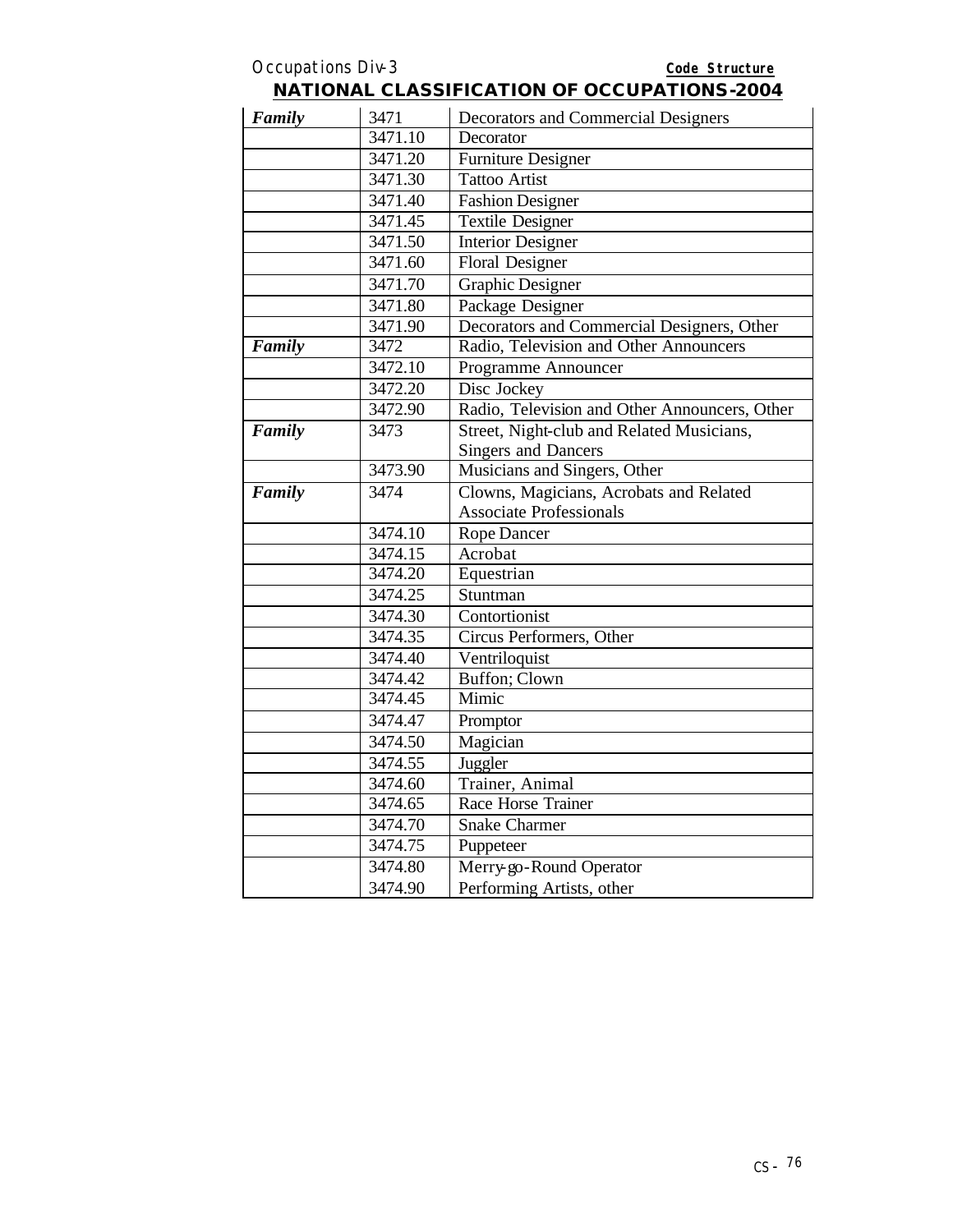| <b>Occupations Div-3</b> |         | Code Structure                                                  |
|--------------------------|---------|-----------------------------------------------------------------|
|                          |         | <b>NATIONAL CLASSIFICATION OF OCCUPATIONS-2004</b>              |
| Family                   | 3475    | Athletes, Sports Persons and Related Associate<br>Professionals |
|                          | 3475.10 | Fitness Trainer and Aerobic Instructor                          |
|                          | 3475.15 | Physical Training Instructor                                    |
|                          | 3475.20 | Professional Sportsman                                          |
|                          | 3475.30 | Jockey                                                          |
|                          | 3475.40 | <b>Athletic Coach</b>                                           |
|                          | 3475.45 | Sports Coach                                                    |
|                          | 3475.50 | Riding Instructor                                               |
|                          | 3475.60 | Umpire                                                          |
|                          | 3475.70 | Marker                                                          |
|                          | 3475.90 | Athletes, Sportsmen and Related Workers, Other                  |
| Group                    | 348     | Religious Associate Professionals                               |
| Family                   | 3480    | Religious Associate Professionals                               |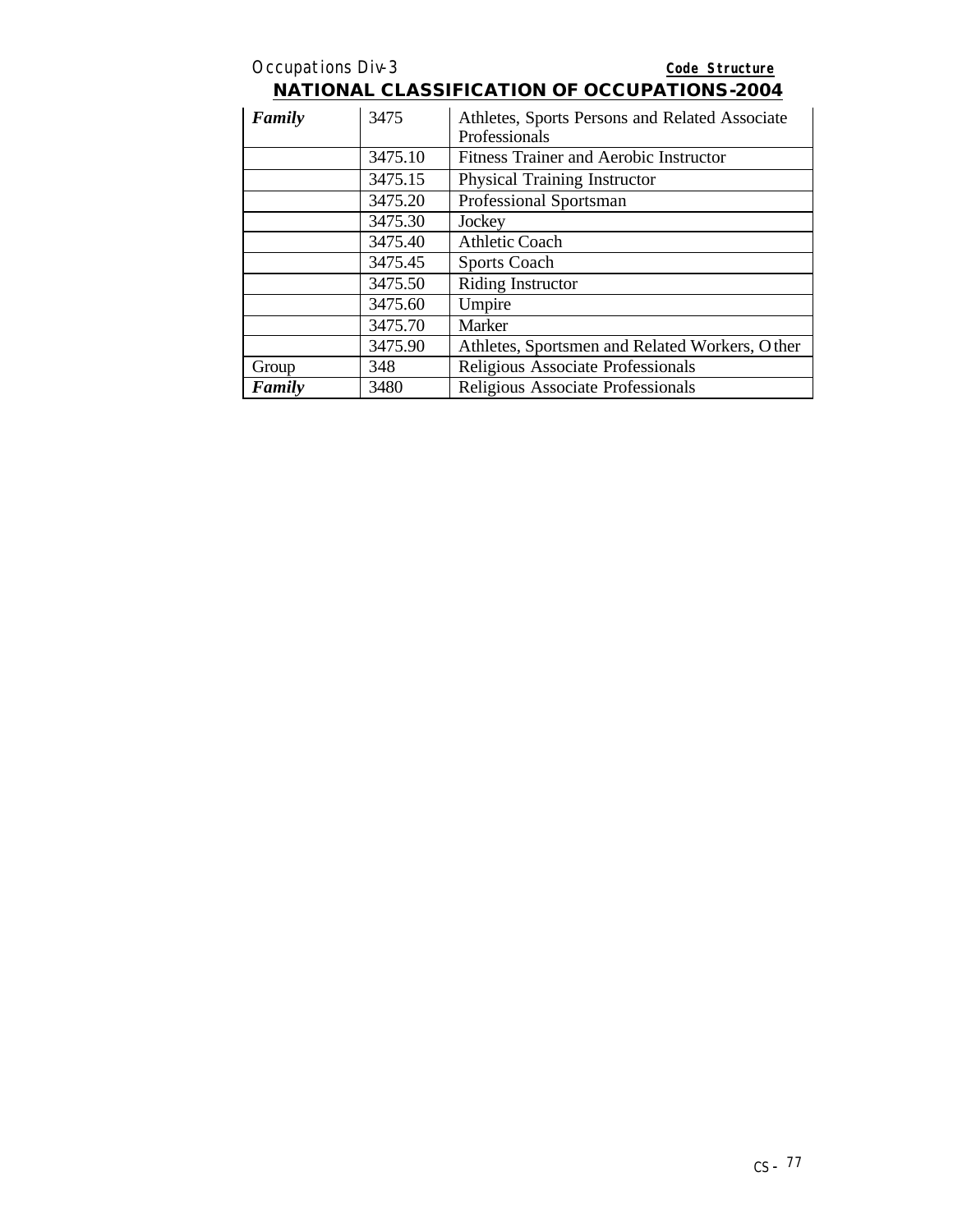# **DIVISION: 4**

| <b>Clerks</b>         |                |                                               |
|-----------------------|----------------|-----------------------------------------------|
| Level of              | <b>Revised</b> | <b>Description of Title</b>                   |
| <b>Classification</b> | Code No.       |                                               |
| <b>Sub Division</b>   | 41             | <b>Office Clerks</b>                          |
| Group                 | 411            | Secretaries and Key Board- Operating Clerks   |
| Family                | 4111           | Stenographers and Typists                     |
|                       | 4111.10        | Stenographer                                  |
|                       | 4111.20        | Reporter                                      |
|                       | 4111.30        | Typist                                        |
|                       | 4111.40        | <b>Braille Typist</b>                         |
|                       | 4111.90        | Stenographers and Typists, Other              |
| Family                | 4112           | Word Processor and Related Operators          |
|                       | 4112.10        | <b>Teleprinter Operator</b>                   |
|                       | 4112.20        | <b>Computer Operator</b>                      |
|                       | 4112.90        | Word Processor and Related Operators          |
| Family                | 4113           | Data Entry Operators                          |
|                       | 4113.10        | <b>Keypunch Operator</b>                      |
|                       | 4113.20        | Verifying Machine Operator                    |
|                       | 4113.30        | Machine Supervisor, Data Processing           |
|                       | 4113.35        | Data Entry Machine Operator                   |
|                       | 4113.40        | <b>Sorting Machine Operator</b>               |
|                       | 4113.50        | <b>Coding Machine Operator</b>                |
|                       |                |                                               |
|                       | 4113.60        | <b>Tabulating Machine Operator</b>            |
|                       | 4113.65        | <b>Duplicating Machine Operator</b>           |
|                       | 4113.70        | <b>Embossing Machine Operator</b>             |
|                       | 4113.80        | <b>Addressing Machine Operator</b>            |
|                       | 4113.90        | Computing Machine Operators and Card and Tape |
|                       |                | Punching Operators, Other                     |
| Family                | 4114           | <b>Computing Machine Operators</b>            |
|                       | 4114.10        | Computor                                      |
|                       | 4114.20        | Calculating Machine Operator                  |
|                       | 4114.30        | <b>Book Keeping Machine Operator</b>          |
|                       | 4114.40        | <b>Bill Processing Clerk</b>                  |
|                       | 4114.90        | Calculating Machine Operators, Other          |
| Family                | 4115           | Secretaries                                   |
|                       | 4115.10        | Private Secretary                             |
|                       | 4115.20        | <b>Personal Secretary</b>                     |
|                       | 4115.30        | Panchayat Secretary                           |
|                       | 4115.90        | Secretaries, Other                            |
| Group                 | 412            | <b>Numerical Clerks</b>                       |
| Family                | 4121           | <b>Accounting and Book Keeping Clerks</b>     |
|                       | 4121.10        | <b>Book Keeper General</b>                    |
|                       | 4121.20        | <b>Accounts Clerk</b>                         |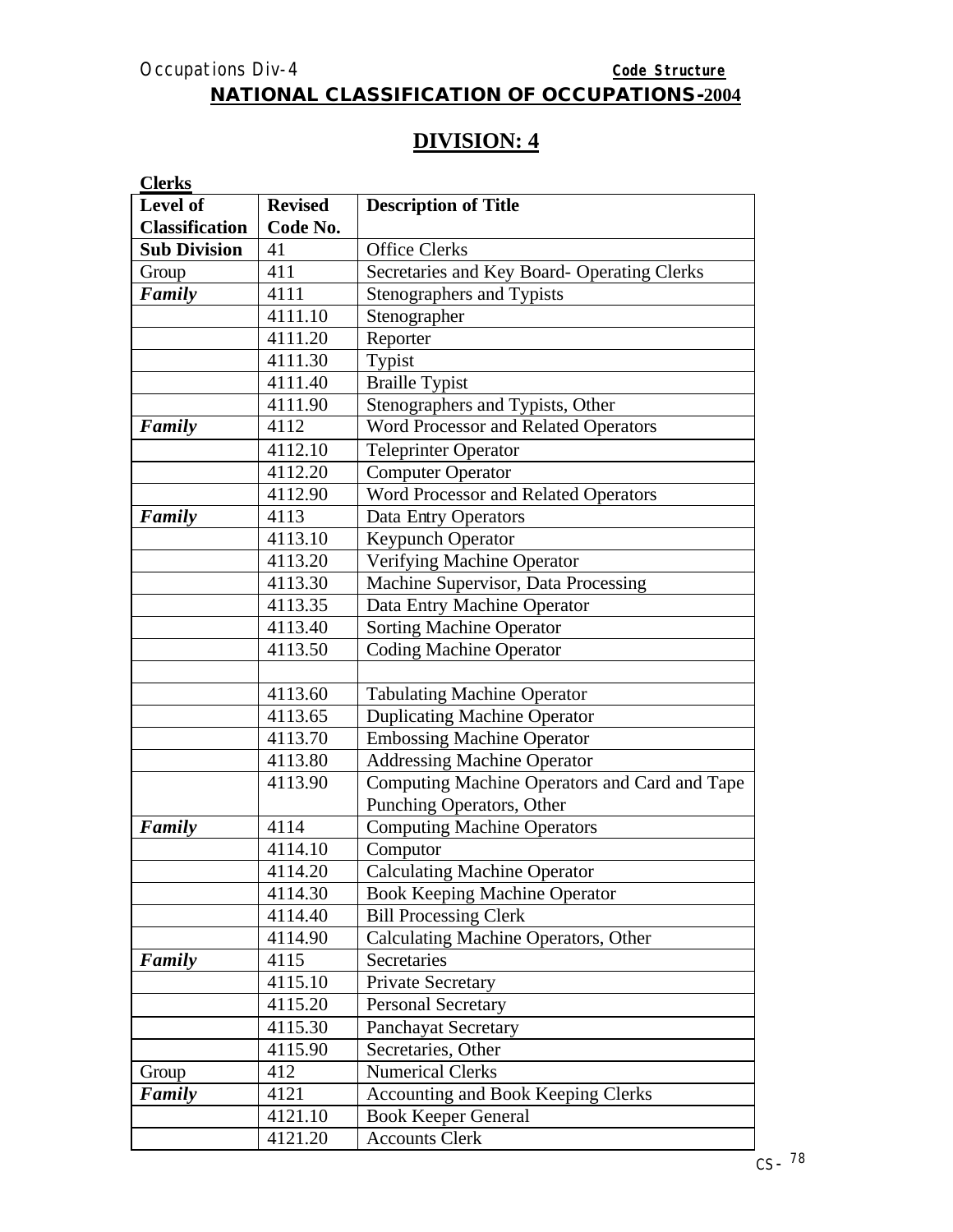|        | 4121.30 | <b>Bank Clerk</b>                            |
|--------|---------|----------------------------------------------|
|        | 4121.40 | Ledger Clerk                                 |
|        | 4121.50 | Audit, Clerk                                 |
|        | 4121.60 | Clerk, Cost Accounting                       |
|        | 4121.70 | <b>Bill and Accounts Collector</b>           |
|        | 4121.90 | Book Keepers and Accounting Clerks, Other    |
| Family | 4122    | <b>Statistical and Finance Clerks</b>        |
|        | 4122.10 | <b>Statistical Clerks</b>                    |
|        | 4122.90 | <b>Statistical and Finance Clerks, Other</b> |
| Group  | 413     | Material Recording and Transport Clerks      |
| Family | 4131    | <b>Stock Clerks</b>                          |
|        | 4131.10 | <b>Store Keeper</b>                          |
|        | 4131.20 | <b>Store Distributor</b>                     |
|        | 4131.30 | <b>Stock Verifier</b>                        |
|        | 4131.90 | <b>Stock Clerks, Other</b>                   |
| Family | 4132    | <b>Production Clerks</b>                     |
| Family | 4133    | <b>Transport Clerks</b>                      |
|        | 4133.10 | Yard Master, Railway                         |
|        | 4133.20 | <b>Head Train Recorder</b>                   |
|        | 4133.27 | Traffic Regulator, Tram                      |
|        | 4133.30 | Controller, Tram                             |
|        | 4133.40 | Traffic Time Table Inspector, Tram           |
|        | 4133.90 | <b>Transport Clerks, Other</b>               |
| Group  | 414     | Library, Mail and Related Clerks             |
| Family | 4141    | Library and Filing Clerks                    |
|        | 4141.10 | <b>Library Clerk</b>                         |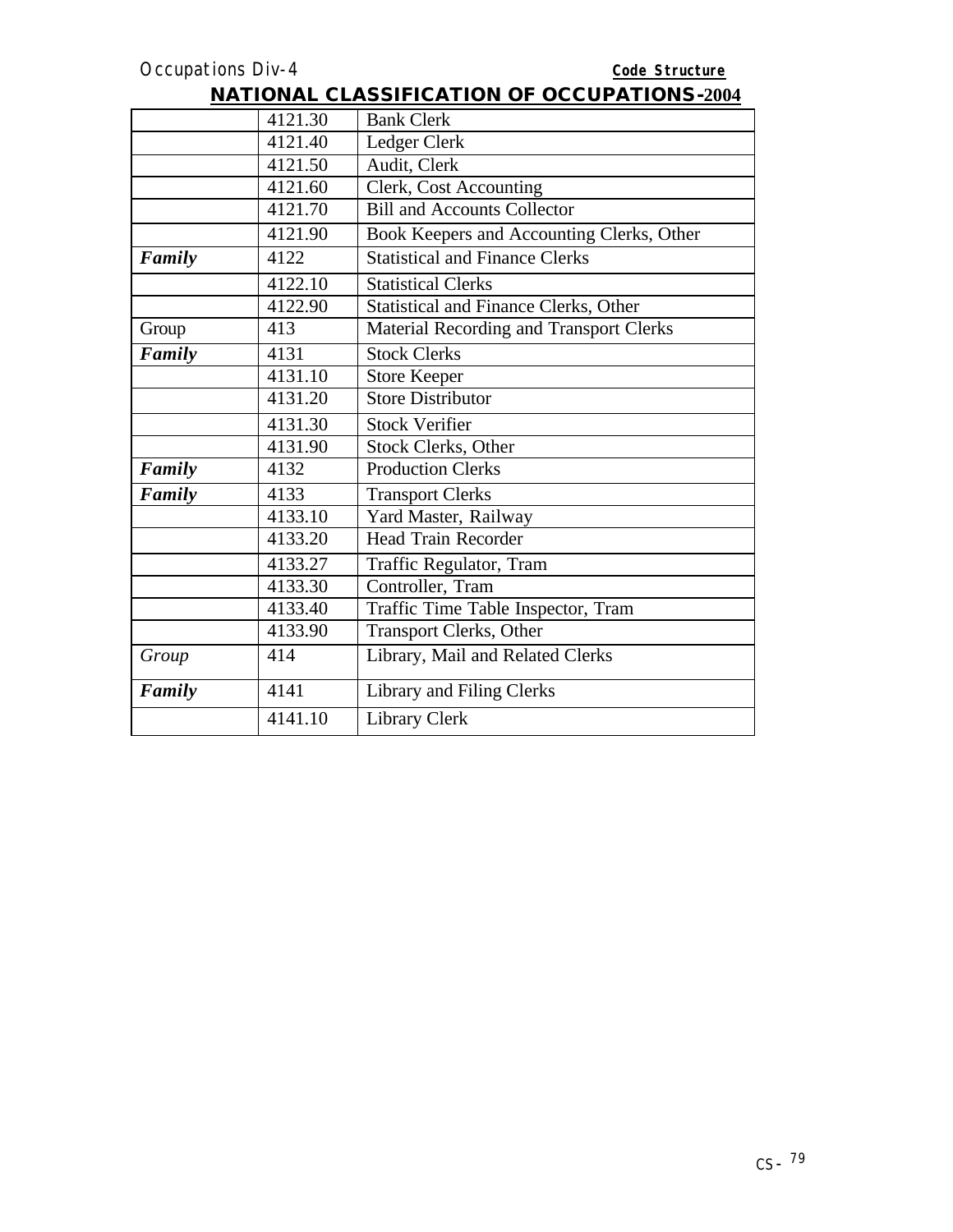|                     |         | <b>INATIONAL CLASSIFICATION OF OCCUPATIONS-2004</b> |
|---------------------|---------|-----------------------------------------------------|
|                     | 4141.20 | <b>Braille and Talking Books Clerk</b>              |
|                     | 4141.30 | Preservation Assistant, Archives                    |
|                     | 4141.90 | Library and Filing Clerks, Other                    |
| Family              | 4142    | Mail Carriers and Sorting Clerks                    |
|                     | 4142.10 | Overseer, Postmen                                   |
|                     | 4142.15 | Inspector, Te legraph Messengers                    |
|                     | 4142.20 | Supervisor, Telephone                               |
|                     | 4142.25 | Monitor, Telephone                                  |
|                     | 4142.30 | Supervisor, Wireless                                |
|                     | 4142.35 | Headlight Keeper                                    |
|                     | 4142.40 | Mail Guard                                          |
|                     | 4142.45 | Postman                                             |
|                     | 4142.47 | Village Postman                                     |
|                     | 4142.90 | Mail Carriers and Sorting Clerks, Other             |
| Family              | 4143    | Coding, Proof-Reading and Related Clerks            |
|                     | 4143.10 | <b>Coding Clerk</b>                                 |
|                     | 4143.20 | Proof-Reader                                        |
|                     | 4143.90 | Coding, Proof-Reading and Related Clerks            |
| Family              | 4144    | <b>Scribes and Related Clerks</b>                   |
|                     | 4144.10 | <b>Braille Transcriber</b>                          |
|                     | 4144.90 | Scribes and Related Clerks, Other                   |
| Group               | 419     | <b>Other Office Clerks</b>                          |
| Family              | 4190    | <b>Other Office Clerks</b>                          |
|                     | 4190.10 | Clerk, General                                      |
|                     | 4190.20 | Clerk, Enquiry                                      |
|                     | 4190.25 | <b>Publicity Assistant</b>                          |
|                     | 4190.30 | Copyright Clerk                                     |
|                     | 4190.35 | Copy Holder                                         |
|                     | 4190.40 | Patwari                                             |
|                     | 4190.50 | Patrol, Irrigation                                  |
|                     | 4190.55 | <b>Bailiff</b>                                      |
|                     | 4190.60 | Time Keeper                                         |
|                     | 4190.70 | Time Keeper, Motor Transport                        |
|                     | 4190.80 | <b>Office Machine Operator</b>                      |
|                     | 4190.90 | Office Clerks, Other                                |
| <b>Sub Division</b> | 42      | <b>Customer Services Clerks</b>                     |
| Group               | 421     | <b>Cashiers, Tellers and Related Clerks</b>         |
| Family              | 4211    | Cashiers and Ticket Clerks                          |
|                     | 4211.10 | Cashier, General                                    |
|                     | 4211.20 | Cashier, Bank                                       |
|                     | 4211.30 | Cashier, Cash Counter                               |
|                     |         |                                                     |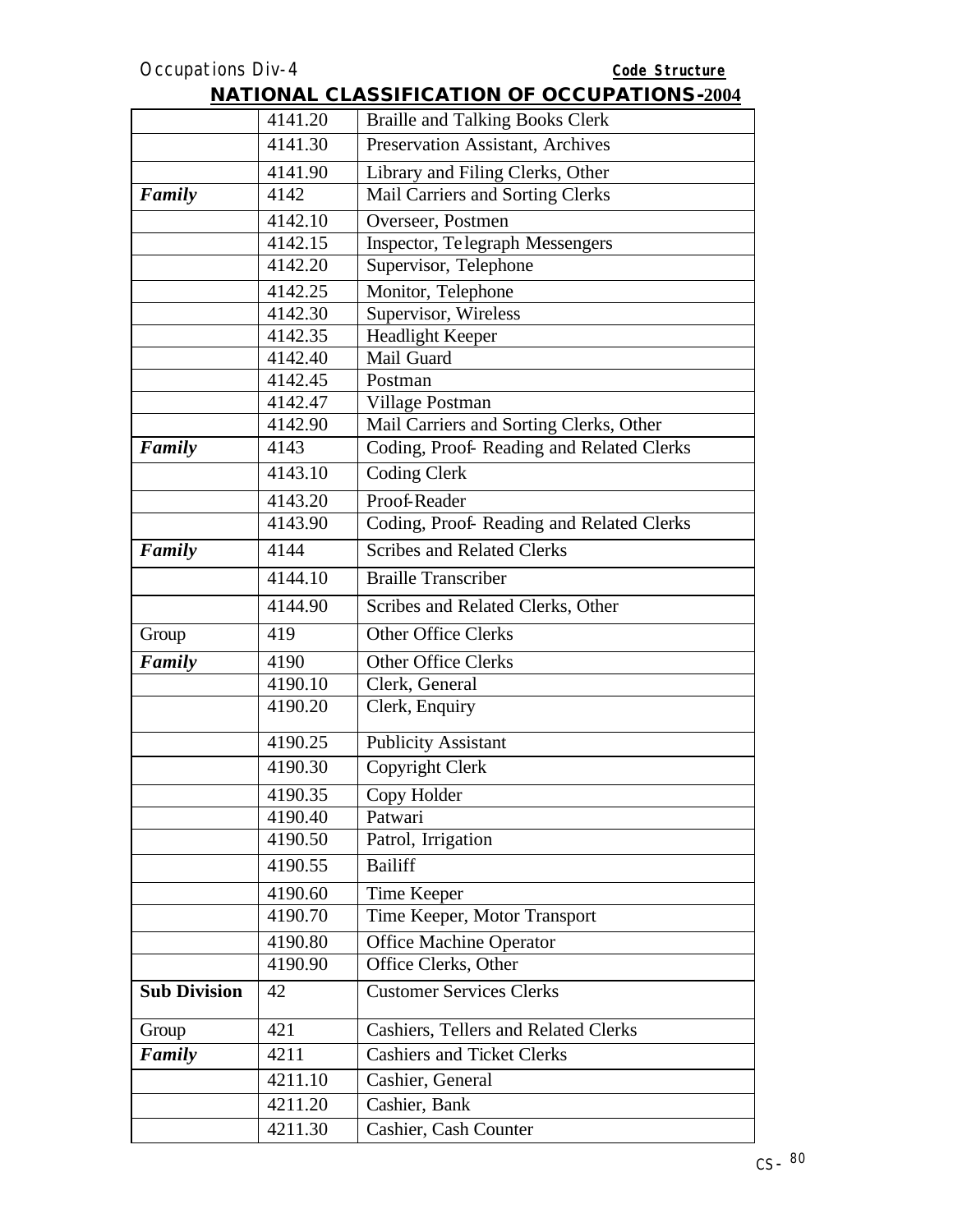|        | 4211.40 | Reservation Clerk, Transport                |
|--------|---------|---------------------------------------------|
|        | 4211.50 | <b>Booking Clerk, Transport</b>             |
|        | 4211.60 | Booking Clerk, Recreation                   |
|        | 4211.90 | Cashiers and Ticket Clerks, Other           |
| Family | 4212    | <b>Tellers and Other Counter Clerks</b>     |
|        | 4212.10 | Teller, Bank                                |
|        | 4212.20 | <b>Money Tester</b>                         |
|        | 4212.90 | Tellers and Other Counter Clerks, Other     |
| Family | 4213    | <b>Book Makers</b>                          |
|        | 4213.10 | <b>Book Maker</b>                           |
|        | 4213.90 | Book Makers, Other                          |
| Family | 4214    | Pawnbrokers and Money Lenders               |
|        | 4214.10 | Money Lender                                |
|        | 4214.20 | Pawn Broker                                 |
|        | 4214.90 | Money Lenders and Pawnbrokers, Other        |
| Family | 4215    | Debt Collectors and Related Workers         |
|        | 4215.10 | <b>Bill Collector</b>                       |
|        | 4215.90 | Debt Collectors and Related Workers         |
| Group  | 422     | <b>Client Information Clerks</b>            |
| Family | 4221    | Receptionists and Information Clerks        |
|        | 4221.10 | Receptionist (Hotel)                        |
|        | 4221.20 | <b>Reception Clerk</b>                      |
|        | 4221.30 | <b>Complaint Attending Clerk</b>            |
|        | 4221.90 | Receptionists and Information Clerks, Other |
| Family | 4222    | <b>Telephone Switch Board Operators</b>     |
|        | 4222.10 | Telephone Operator, Trunk                   |
|        | 4222.20 | Telephone Operator, Local                   |
|        | 4222.30 | Telephone Operator, PBX                     |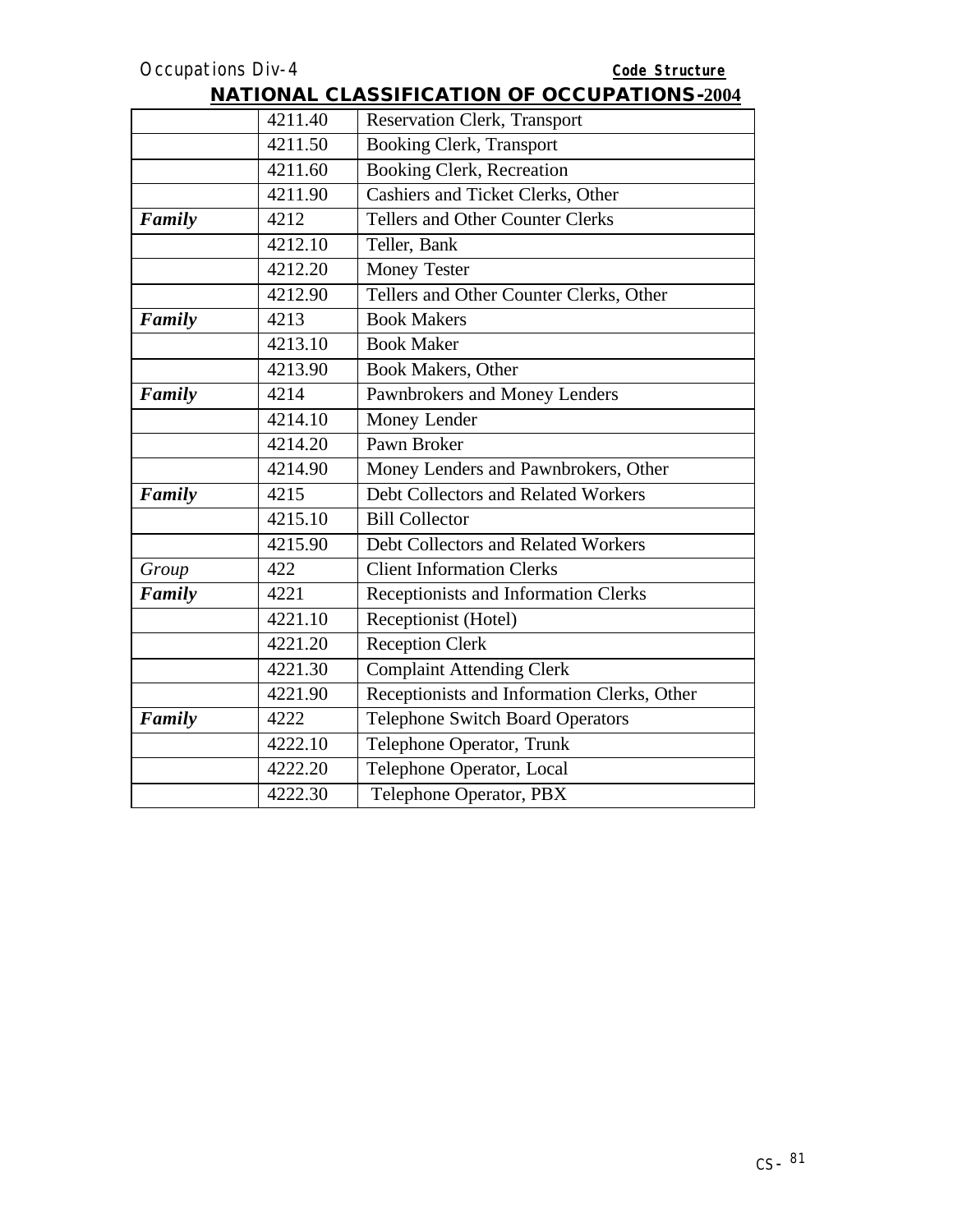# **NATIONAL CLASSIFICATION OF OCCUPATIONS-2004 DIVISION: 5**

#### **SERVICE WORKERS AND SHOP & MARKET SALES WORKERS**

| Level of              | <b>Revised</b> | <b>Description of Title</b>                  |
|-----------------------|----------------|----------------------------------------------|
| <b>Classification</b> | Code           |                                              |
|                       | No.            |                                              |
| <b>Sub Division</b>   | 51             | Personal and Protective Service Workers      |
| Group                 | 511            | Travel Attendants, Guides and Related        |
|                       |                | Workers                                      |
| Family                | 5111           | <b>Flight Attendants and Travel Stewards</b> |
|                       | 5111.10        | Chief Steward, Ship                          |
|                       | 5111.20        | Steward, Ship                                |
|                       | 5111.30        | <b>Air Hostess</b>                           |
|                       | 5111.40        | <b>Flight Steward</b>                        |
|                       | 5111.50        | <b>Aircraft Cargo Handling Supervisor</b>    |
|                       | 5111.60        | <b>Air Crew Member</b>                       |
|                       | 5111.90        | Flight Attendants and Travel Stewards,       |
|                       |                | Other                                        |
| Family                | 5112           | <b>Transport Conductors</b>                  |
|                       | 5112.10        | Guard, Passenger Train                       |
|                       | 5112.20        | Guard, Goods Train                           |
|                       | 5112.30        | Brakesman, Railway                           |
|                       | 5112.40        | Conductor Guard, Railway                     |
|                       | 5112.42        | Ticket Collector, Railway                    |
|                       | 5112.44        | Travelling Ticket Examiner, Railway          |
|                       | 5112.46        | Ticket Examiner, Motor Transport             |
|                       | 5112.50        | Passenger Guide, Railway                     |
|                       | 5112.60        | Conductor, Tram                              |
|                       | 5112.70        | <b>Bus Conductor</b>                         |
|                       | 5112.90        | Transport Conductors and Guides, Other       |
| Family                | 5113           | <b>Travel Guides and Ground Hosts</b>        |
|                       | 5113.10        | <b>Travel Agent</b>                          |
|                       | 5113.20        | <b>Tourist Guide</b>                         |
|                       | 5113.90        | Guides, Other                                |
| Group                 | 512            | House Keeping and Restaurant Services        |
|                       |                | Workers                                      |
| Family                | 5121           | House Keepers and Related Workers            |
|                       | 5121.10        | House Keeper (Institutional)                 |
|                       | 5121.15        | Janitor                                      |
|                       | 5121.20        | House Keeper (Domestic)                      |
|                       | 5121.25        | Supervisor, Front Office                     |
|                       | 5121.30        | <b>House Stewards</b>                        |
|                       | 5121.35        | Matron, House Keeping                        |
|                       | 5121.40        | Governess                                    |
|                       | 5121.50        | Linen Keeper                                 |
|                       | 5121.60        | <b>Hotel and Restaurant Keeper</b>           |
|                       | 5121.70        | Room Bearer                                  |
|                       | 5121.90        | House Keeper and Restaurant Service          |
|                       |                |                                              |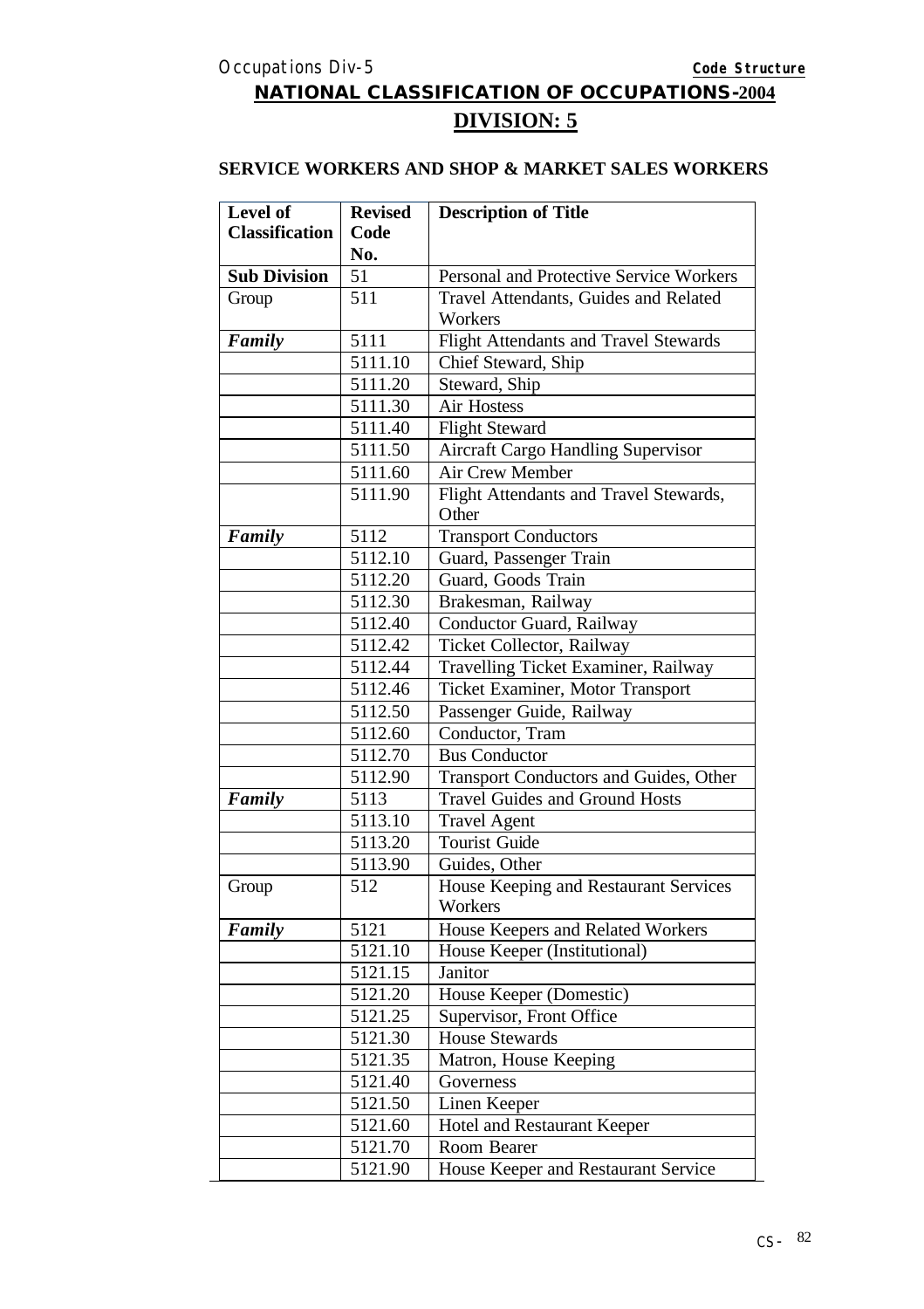|        |         | Workers, Other                                  |
|--------|---------|-------------------------------------------------|
| Family | 5122    | Cooks                                           |
|        | 5122.10 | <b>Head Cook</b>                                |
|        | 5122.20 | Cook, Institutional                             |
|        | 5122.30 | Cook, Domestic                                  |
|        | 5122.40 | Cook, Ship                                      |
|        | 5122.50 | Kitchen Porter                                  |
|        | 5122.60 | Pantry man                                      |
|        | 5122.90 | Cooks, other                                    |
| Family | 5123    | <b>Waiters and Bartenders</b>                   |
|        | 5123.10 | <b>Butler</b>                                   |
|        | 5123.20 | Steward, Hotel                                  |
|        | 5123.30 | Bearer, Domestic                                |
|        | 5123.40 | Waiter, Institutional                           |
|        | 5123.50 | Wine Waiter                                     |
|        | 5123.60 | Barman                                          |
|        | 5123.90 | Waiters and Bartenders and Related              |
|        |         | Workers, Other                                  |
| Group  | 513     | Personal Care and Related Workers               |
| Family | 5131    | <b>Child Care Workers</b>                       |
|        | 5131.10 | Ayah, Institutional                             |
|        | 5131.20 | Ayah, Do mestic                                 |
|        | 5131.30 | <b>Child Care Worker</b>                        |
|        | 5131.90 | Child Care Workers, Other                       |
| Family | 5132    | <b>Institution Based Personal Care Workers</b>  |
|        | 5132.10 | Daftry                                          |
|        | 5132.20 | Peon                                            |
|        | 5132.30 | <b>Process Server</b>                           |
|        | 5132.90 | <b>Institution Based Personal Care Workers,</b> |
|        |         | Other                                           |
| Family | 5133    | Home Based Personal Care Workers                |
|        | 5133.90 | Home Based Personal Care Workers,<br>Other      |
|        |         |                                                 |
| Family | 5139    | Personal Care and Related Workers, n.e.c        |
| Group  | 514     | <b>Other Personal Services Workers</b>          |
| Family | 5141    | Hair Dressers, Barbers, Beauticians and         |
|        |         | <b>Related workers</b>                          |
|        | 5141.10 | Hair Dresser (Ladies)                           |
|        | 5141.15 | Hair Stylist                                    |
|        | 5141.20 | <b>Barber</b>                                   |
|        | 5141.30 | Beautician                                      |
|        | 5141.40 | Manicurist                                      |
|        | 5141.45 | <b>Skin Care Specialist</b>                     |
|        | 5141.50 | Make-up-Man                                     |
|        | 5141.60 | Dresser, Stage & Studio                         |
|        | 5141.70 | Wigman                                          |
|        | 5141.80 | <b>Bath Attendant</b>                           |
|        | 5141.90 | Hair Dressers, Barbers, Beauticians and         |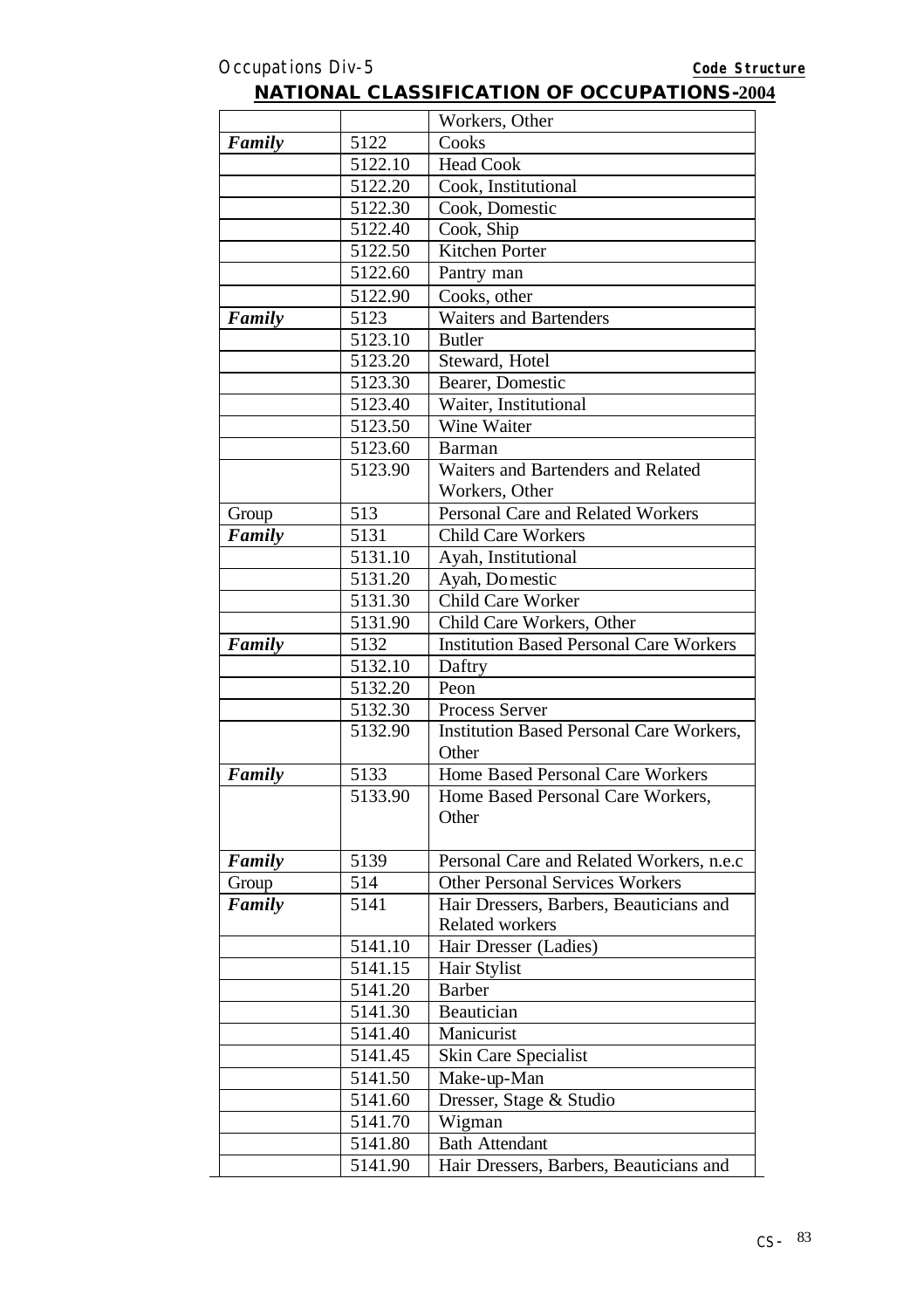|                     |                 | Related Workers, Other                         |
|---------------------|-----------------|------------------------------------------------|
| Family              | 5142            | <b>Companions and Valets</b>                   |
| Family              | 5143            | <b>Undertakers and Embalmers</b>               |
|                     | 5143.10         | Undertaker                                     |
|                     | 5143.20         | Embalmer                                       |
|                     | 5143.30         | Grave Digger                                   |
|                     | 5143.90         | Undertakers and Embalmers, Other               |
| Family              | 5149            | Other Personal Services Workers, n.e.c.        |
| Group               | 515             | Astrologers, Fortune-Tellers and Related       |
|                     |                 | Workers                                        |
| Family              | 5151            | <b>Astrologers and Related Workers</b>         |
|                     | 5151.10         | Astrologer                                     |
|                     | 5151.90         | Astrologers and Related Workers, Other         |
| Family              | 5152            | Fortune-Tellers, Palmists and Related          |
|                     |                 | Workers                                        |
|                     | 5152.10         | Palmist                                        |
|                     | 5152.90         | Palmists and Related Workers, other            |
| Group               | 516             | <b>Protective Services Workers</b>             |
| Family              | 5161            | Fire Fighters                                  |
|                     | 5161.10         | Fire Fighter                                   |
|                     | 5161.90         | Fire Fighters, Other                           |
| Family              | 5162            | <b>Police Officers</b>                         |
|                     | 5162.10         | <b>Police Constable</b>                        |
|                     | 5162.20         | Sepoy, Customs                                 |
|                     | 5162.30         | Constable, Excise                              |
|                     | 5162.90<br>5163 | Police Officers, Other<br><b>Prison Guards</b> |
| Family              | 5163.10         |                                                |
|                     | 5163.90         | Warder, Jail<br>Prison Guards, Other           |
|                     | 5169            |                                                |
| Family              | 5169.10         | Protective Services Workers, n.e.c.            |
|                     | 5169.20         | <b>Security Officer</b><br>Home Guard          |
|                     | 5169.90         | Protective Services Workers, Other             |
| <b>Sub-Division</b> | 52              | Models, Sales Persons and Demonstrators        |
| Group               | 521             | <b>Fashion and Other Models</b>                |
| Family              | 5210            | <b>Fashion and Other Models</b>                |
|                     | 5210.10         | Model, Fashion                                 |
|                     | 5210.20         | Model                                          |
|                     | 5210.90         | Fashion and Models, Other                      |
| <b>Group</b>        | 522             | <b>Shop Salespersons and Demonstrators</b>     |
| Family              | 5220            | Shop Salespersons and Demonstrators            |
|                     | 5220.10         | Sales Supervisor, Wholesale Trade              |
|                     | 5220.15         | Sales Supervisor, Retail Trade                 |
|                     | 5220.20         | Supervisor, Customer Technical Service         |
|                     | 5220.22         | Operator, Call Centre                          |
|                     | 5220.25         | <b>Technical Demonstrator (Sale)</b>           |
|                     | 5220.30         | Salesman, Wholesale Trade                      |
|                     | 5220.35         | Salesman, Retail Trade                         |
|                     | 5220.40         | <b>Shop Assistant</b>                          |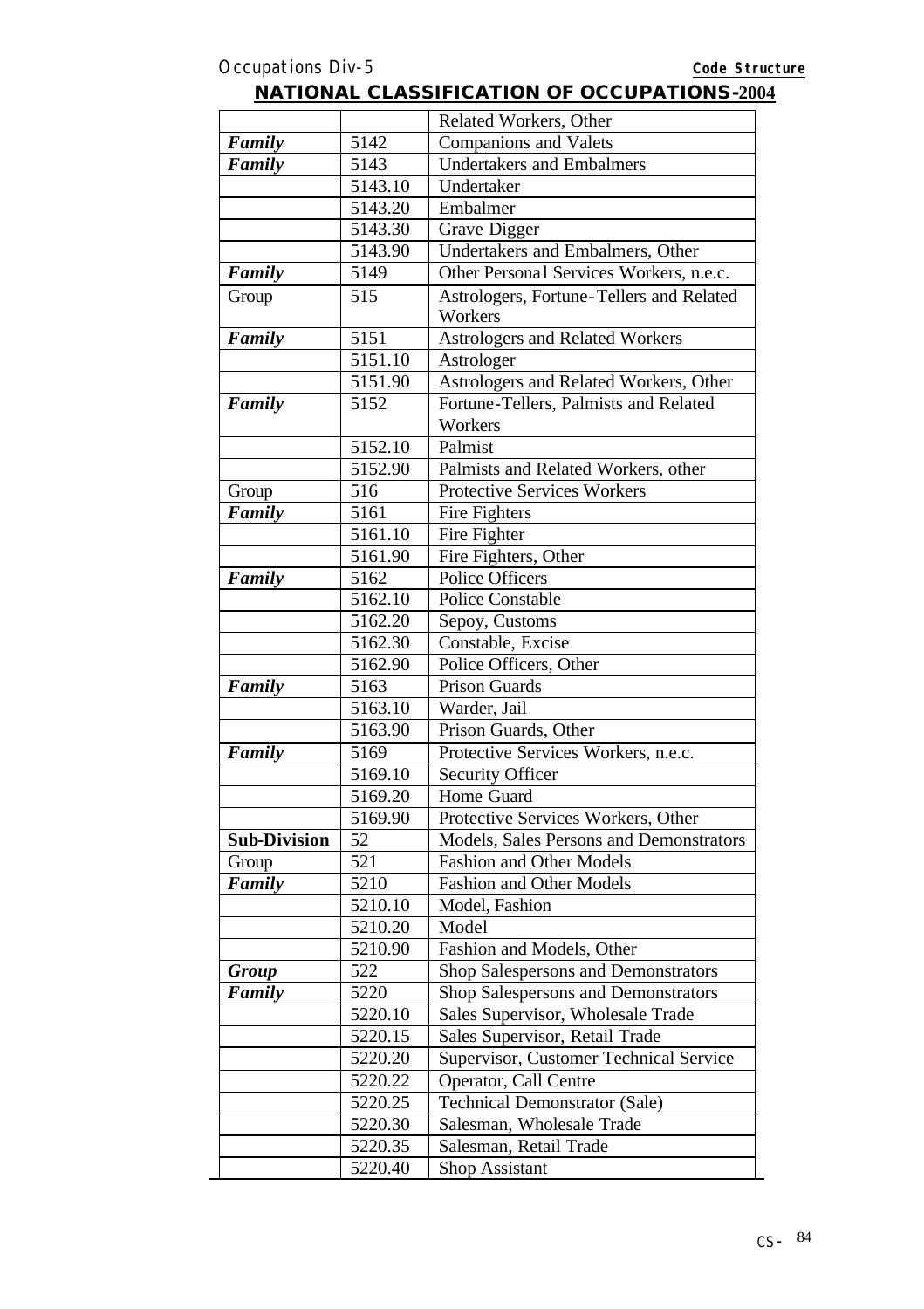|        | 5220.45 | Petrol Pump Salesman                  |
|--------|---------|---------------------------------------|
|        | 5220.50 | <b>Wholesale Dealer</b>               |
|        | 5220.55 | <b>Retail Dealer</b>                  |
|        | 5220.60 | Selling Agent                         |
|        | 5220.65 | Stockist                              |
|        | 5220.90 | Salesmen, Shop Assistants and Related |
|        |         | Workers, Other                        |
| Group  | 523     | <b>Stall and Market Salespersons</b>  |
| Family | 5230    | <b>Stall and Market Salespersons</b>  |
|        | 5230.10 | <b>Advertising Sales Agent</b>        |
|        | 5230.20 | Shop Attendant                        |
|        | 5230.30 | <b>Telemarketing Sales Person</b>     |
|        | 5230.90 | Stall and Market Salespersons, Other  |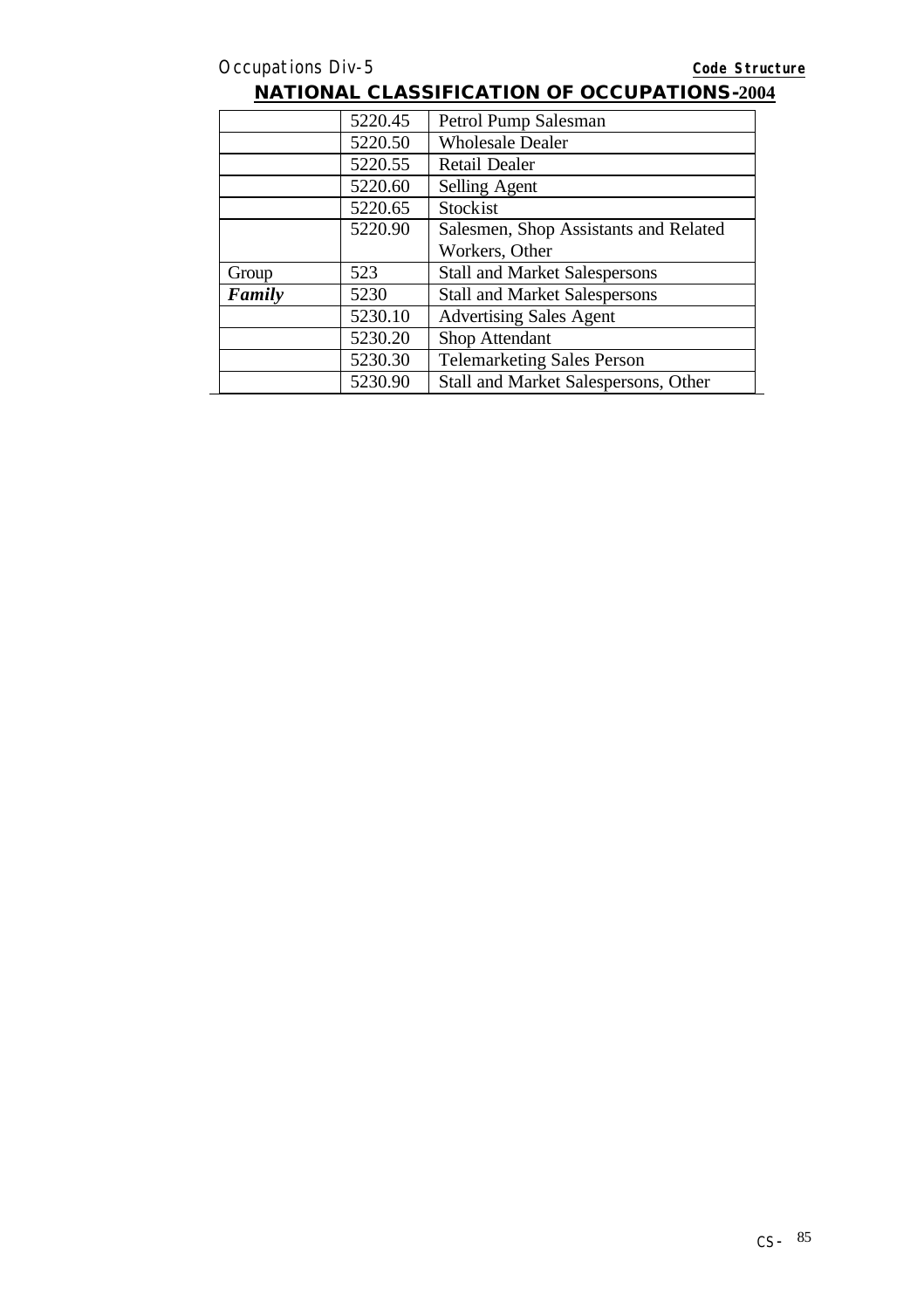# **NATIONAL CLASSIFICATION OF OCCUPATIONS-2004 DIVISION: 6**

### **SKILLED AGRICULTURAL AND FISHERY WORKERS**

| Level of              | <b>Revised</b> | <b>Description of Title</b>                      |
|-----------------------|----------------|--------------------------------------------------|
| <b>Classification</b> | Code No.       |                                                  |
| <b>Sub Division</b>   | 61             | Market Oriented Skilled Agricultural and Fishery |
|                       |                | Workers                                          |
| Group                 | 611            | Market Gardners & Crop Growers                   |
| Family                | 6111           | Field Crop and Vegetable Growers                 |
|                       | 6111.10        | Cultivator, General                              |
|                       | 6111.20        | Cultivator, Crop                                 |
|                       | 6111.30        | Cultivator, Vegetables                           |
|                       | 6111.40        | Cultivator, Tenants                              |
|                       | 6111.50        | Fieldman, Agriculture                            |
|                       | 6111.90        | Field Crop and Vegetable Growers, Other          |
| Family                | 6112           | Tree and Shrub Crop Growers                      |
|                       | 6112.10        | Cultivator, Fruit                                |
|                       | 6112.20        | Viniculturist                                    |
|                       | 6112.30        | Pruner, Tea Gardens                              |
|                       | 6112.40        | Trapper, Palm Juice                              |
|                       | 6112.50        | Trapper, Rubber                                  |
|                       | 6112.60        | <b>Seed Grower</b>                               |
|                       | 6112.65        | <b>Budder</b>                                    |
|                       | 6112.90        | Tree and Shrub Crop Grower, Other                |
| Family                | 6113           | Gardeners, Horticultural and Nursery Growers     |
|                       | 6113.10        | Planter                                          |
|                       | 6113.20        | Nurseryman                                       |
|                       | 6113.30        | Gardener, General                                |
|                       | 6113.40        | Groundsman                                       |
|                       | 6113.90        | Nursery Workers and Gardeners, Other             |
| Family                | 6114           | <b>Mixed Crop Growers</b>                        |
|                       | 6114.90        | Mixed Crop Growers, Other                        |
| Group                 | 612            | Market-Oriented Animal Producers and Related     |
|                       |                | Workers                                          |
| Family                | 6121           | Dairy and Livestock Producers                    |
|                       | 6121.10        | Farmer, Livestock                                |
|                       | 6121.15        | Farmer, Dairy                                    |
|                       | 6121.20        | Livestock Worker, General                        |
|                       | 6121.25        | Herdsman                                         |
|                       | 6121.30        | Livestock Workers, Other                         |
|                       | 6121.35        | Dairy Farm Worker, General                       |
|                       | 6121.40        | Milker                                           |
|                       | 6121.45        | Milker, Machine                                  |
|                       | 6121.50        | Dairy Farm Workers, Other                        |
|                       | 6121.55        | Stableman                                        |
|                       | 6121.60        | <b>Elephant Keeper</b>                           |
|                       | 6121.65        | Shearer, Sheep                                   |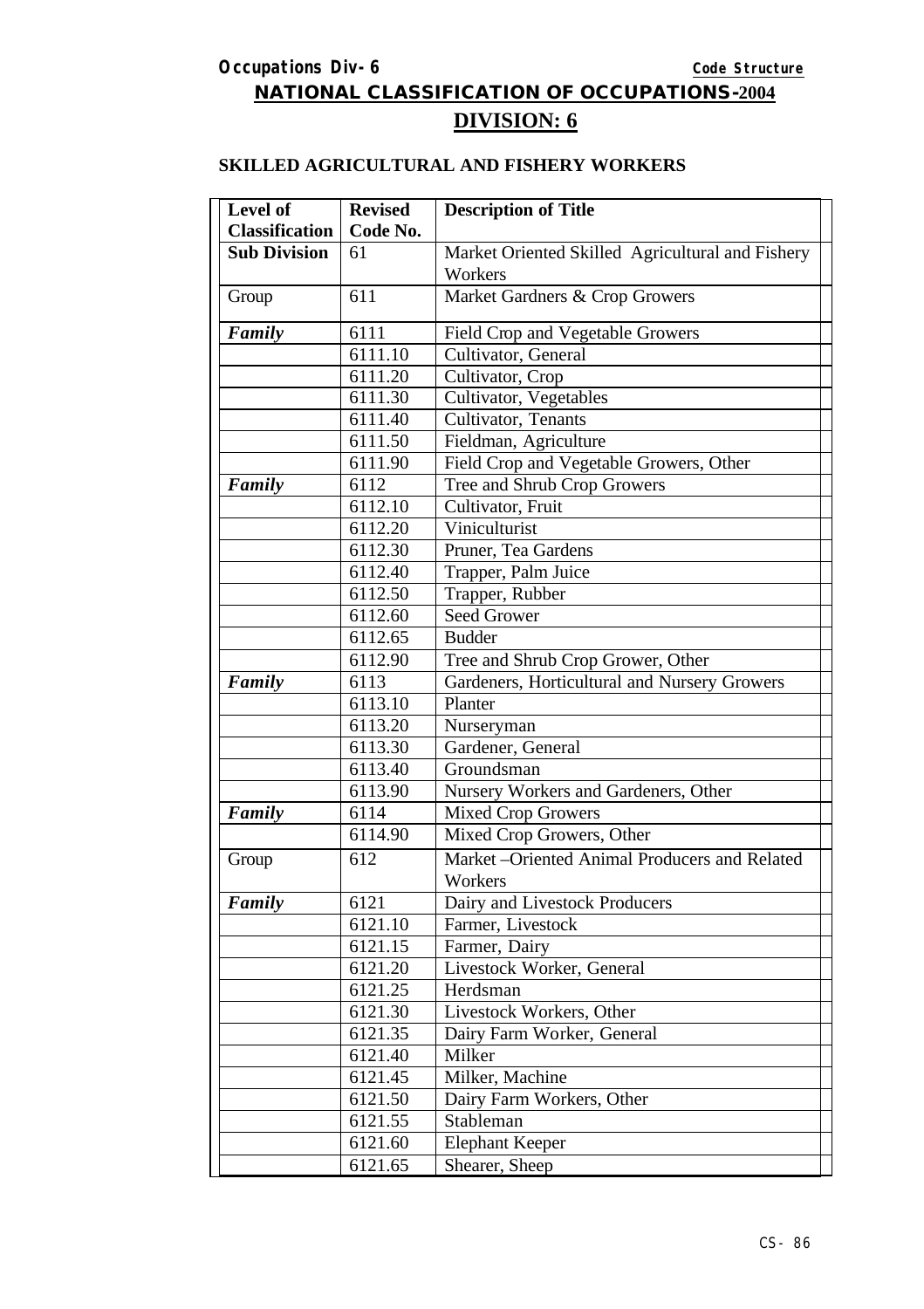|        | 6121.70            | Shearer, Animal, Other                                           |
|--------|--------------------|------------------------------------------------------------------|
|        | 6121.75            | <b>Grass Cutter</b>                                              |
|        | 6121.90            | Dairy and Livestock Producers, Other                             |
| Family | 6122               | <b>Poultry Producers</b>                                         |
|        | 6122.10            | Farmer, Poultry                                                  |
|        | 6122.20            | Farmer, Poultry Breeding                                         |
|        | 6122.30            | Poultry Farm Worker, General                                     |
|        | 6122.40            | <b>Hatchery Operator</b>                                         |
|        | 6122.90            | Poultry Farm Workers, Other                                      |
| Family | 6123               | Apiarists and Sericulturists                                     |
|        | 6123.10            | Bee-keeper                                                       |
|        | 6123.20            | Rearer, Silkworm                                                 |
|        | 6123.90            | Apiarists and Sericulturists, Other                              |
| Family | 6124               | Mixed Animal Producers                                           |
| Family | 6129               | Market- Oriented Animal Producers and Related<br>Workers, n.e.c. |
|        | 6129.10            | Farmer, Fur- Bearing Animals                                     |
|        | 6129.90            | Market- Oriented Animal Producers and Related                    |
|        |                    | Workers, Other                                                   |
| Group  | 613                | Market- Oriented Crop and Animal Producers                       |
| Family | 6130               | Market- Oriented Crop and Animal Producers                       |
|        | 6130.10            | Artificial Breeding Technician                                   |
|        | 6130.90            | Market- Oriented Crop and Animal Producers,                      |
|        |                    | Other                                                            |
| Group  | 614                | Forestry and Related Workers                                     |
| Family | 6141               | Forestry Workers and Loggers                                     |
|        | 6141.10            | Forester                                                         |
|        | 6141.15            | <b>Forest Guard</b>                                              |
|        | 6141.20            | <b>Forest Fire Watcher</b>                                       |
|        | 6141.25            | Foresters and Related Workers, Other<br>Gatherer Lac             |
|        | 6141.30            |                                                                  |
|        | 6141.35<br>6141.40 | Gatherer, Medicinal Herbs                                        |
|        | 6141.45            | Gatherer, Firewood<br><b>Cane Cutter</b>                         |
|        | 6141.50            | <b>Thatch Cutter</b>                                             |
|        | 6141.55            | Log Feller                                                       |
|        | 6141.60            | <b>Wood Cutter</b>                                               |
|        | 6141.65            | Marker, Log                                                      |
|        | 6141.70            | Sandal Wood Extractor                                            |
|        | 6141.75            | Estimator, Timber                                                |
|        | 6141.80            | Sorter, Timber                                                   |
|        | 6141.85            | Log Driver                                                       |
|        | 6141.90            | Loggers and Forestry Workers, Other                              |
| Family | 6142               | <b>Charcoal Burners and Related Workers</b>                      |
|        | 6142.10            | Charcoal Burner, Wood                                            |
|        | 6142.20            | Digester Operator, Wood                                          |
|        | 6142.30            | Distiller, Turpentine and Eucalyptus                             |
|        | 6142.40            | Lac Treater                                                      |
|        | 6142.90            | <b>Charcoal Burners and Forest Product Processors,</b>           |
|        |                    |                                                                  |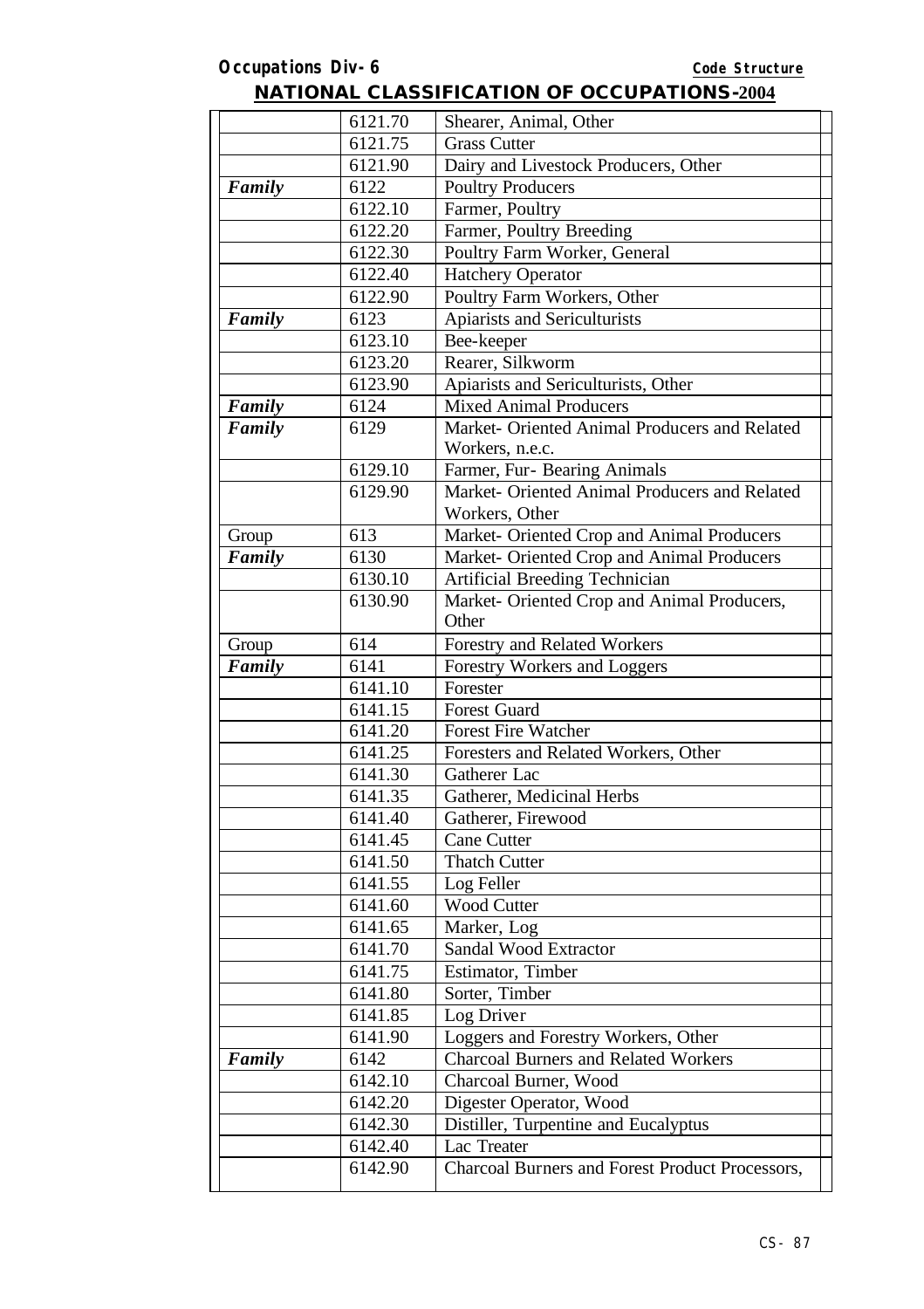|                     |         | Other                                                  |
|---------------------|---------|--------------------------------------------------------|
| Group               | 615     | Fishery Workers, Hunters and Trappers                  |
| Family              | 6151    | <b>Aquatic- Life Cultivation Workers</b>               |
| Family              | 6152    | Inland and Coastal Water Fishery Workers               |
|                     | 6152.10 | Fisherman, Inland Water                                |
|                     | 6152.20 | Fisherman, Estuaries, Coastal and Back Water           |
|                     | 6152.30 | Diver, Pearl                                           |
|                     | 6152.40 | Diver, Chank                                           |
|                     | 6152.50 | <b>Coral Breaker</b>                                   |
|                     | 6152.60 | <b>Shell Gatherer</b>                                  |
|                     | 6152.70 | <b>Seaweed Gatherer</b>                                |
|                     | 6152.90 | Inland and Coastal Water Fishery Workers, Other        |
| Family              | 6153    | Deep Sea Fishery Workers                               |
|                     | 6153.10 | Fisherman, Deep Sea                                    |
|                     | 6153.90 | Deep Sea Fishery Workers, Other                        |
| Family              | 6154    | <b>Hunters and Trappers</b>                            |
|                     | 6154.10 | Hunter                                                 |
|                     | 6154.20 | Guide, Hunting                                         |
|                     | 6154.30 | Trapper                                                |
|                     | 6154.40 | Tracker                                                |
|                     | 6154.90 | Hunters and Trappers, Other                            |
| Family              | 6159    | Fishermen, Hunters, Trappers and Related               |
|                     |         | Workers, n.e.c.                                        |
|                     | 6159.10 | <b>Fish Overseer</b>                                   |
|                     | 6159.20 | <b>Fisheries Inspector</b>                             |
|                     | 6159.25 | Fieldman, Fish                                         |
|                     | 6159.30 | <b>Yard Officer</b>                                    |
|                     | 6159.35 | <b>Fish Hatcher</b>                                    |
|                     | 6159.40 | <b>Fish Curer</b>                                      |
|                     | 6159.45 | <b>Fish Meal Maker</b>                                 |
|                     | 6159.50 | <b>Rock Pilot</b>                                      |
|                     | 6159.55 | Man Duck                                               |
|                     | 6159.60 | Net Maker                                              |
|                     | 6159.90 | Fishermen, Hunters, Trappers and Related               |
|                     |         | Workers, Other                                         |
| <b>Sub-Division</b> | 62      | Subsistence Agricultural and Fishery Workers           |
| Group               | 620     | Subsistence Agricultural and Fishery Workers           |
| Family              | 6200    | Subsistence Agricultural and Fishery Workers           |
|                     | 6200.10 | <b>Tree Trimmer and Pruner</b>                         |
|                     | 6200.90 | Subsistence Agricultural and Fishery Workers,<br>Other |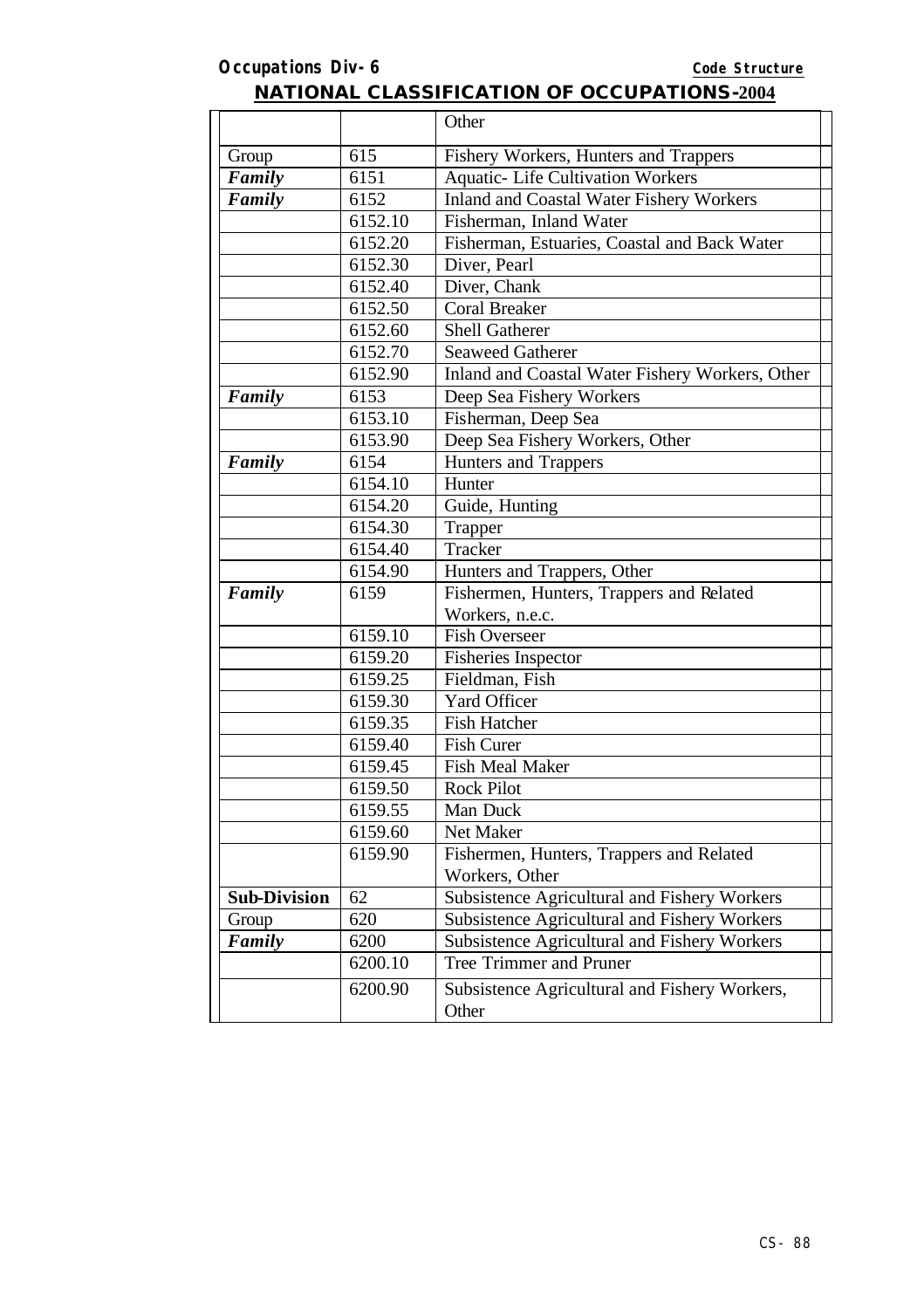### **DIVISION: 7**

#### **CRAFT AND RELATED TRADES WORKERS**

| Level of             | <b>Revised</b> | <b>Description of Title</b>                   |
|----------------------|----------------|-----------------------------------------------|
| <b>Classificatio</b> | Code           |                                               |
| $\mathbf n$          | No.            |                                               |
| Sub-                 | 71             | <b>Extraction and Building Trades Workers</b> |
| <b>Division</b>      |                |                                               |
| Group                | 711            | Miners, Shotfirers, Stone Cutters and Carvers |
| Family               | 7111           | Mines and Quarry Workers                      |
|                      | 7111.10        | <b>Pick Miners</b>                            |
|                      | 7111.15        | Miner, Metal                                  |
|                      | 7111.20        | Miner, Mica                                   |
|                      | 7111.25        | Miner, Coal                                   |
|                      | 7111.30        | Quarryman, Stone                              |
|                      | 7111.35        | Quarryman, other                              |
|                      | 7111.40        | Main Header Colliery                          |
|                      | 7111.45        | <b>Stone Cutter, Mines</b>                    |
|                      | 7111.47        | Roof Bolter, Mining                           |
|                      | 7111.49        | Mine Cutting and Channeling Machine           |
|                      |                | Operator                                      |
|                      | 7111.50        | Timberman, Mines                              |
|                      | 7111.55        | Creeperman, Colliery                          |
|                      | 7111.60        | <b>Stowing Mistry</b>                         |
|                      | 7111.65        | Packer, Rock                                  |
|                      | 7111.68        | Sampler, Mining                               |
|                      | 7111.70        | Groove Cutter, Mining                         |
|                      | 7111.72        | <b>Bratticeman</b>                            |
|                      | 7111.74        | Driller, Hand                                 |
|                      | 7111.75        | <b>Shaft Mistry</b>                           |
|                      | 7111.76        | <b>Banksman</b>                               |
|                      | 7111.77        | Jackman                                       |
|                      | 7111.78        | Scraper Driver, Mines                         |
|                      | 7111.80        | Shovel Operator, Mines                        |
|                      | 7111.85        | Trammer, Mines                                |
|                      | 7111.90        | Mines, Quarrymen and Related Workers,         |
|                      |                | Other                                         |
| Family               | 7112           | <b>Shot Firers and Blasters</b>               |
|                      | 7112.10        | Shot Firer                                    |
|                      | 7112.90        | Shot Firers and Blasters, Other               |
| Family               | 7113           | Stone Splitters, Cutters and Carvers          |
|                      | 7113.10        | Stone Sawyer, Hand                            |
|                      | 7113.20        | Stone Cutter, Hand                            |
|                      | 7113.30        | Stone Dresser, Hand                           |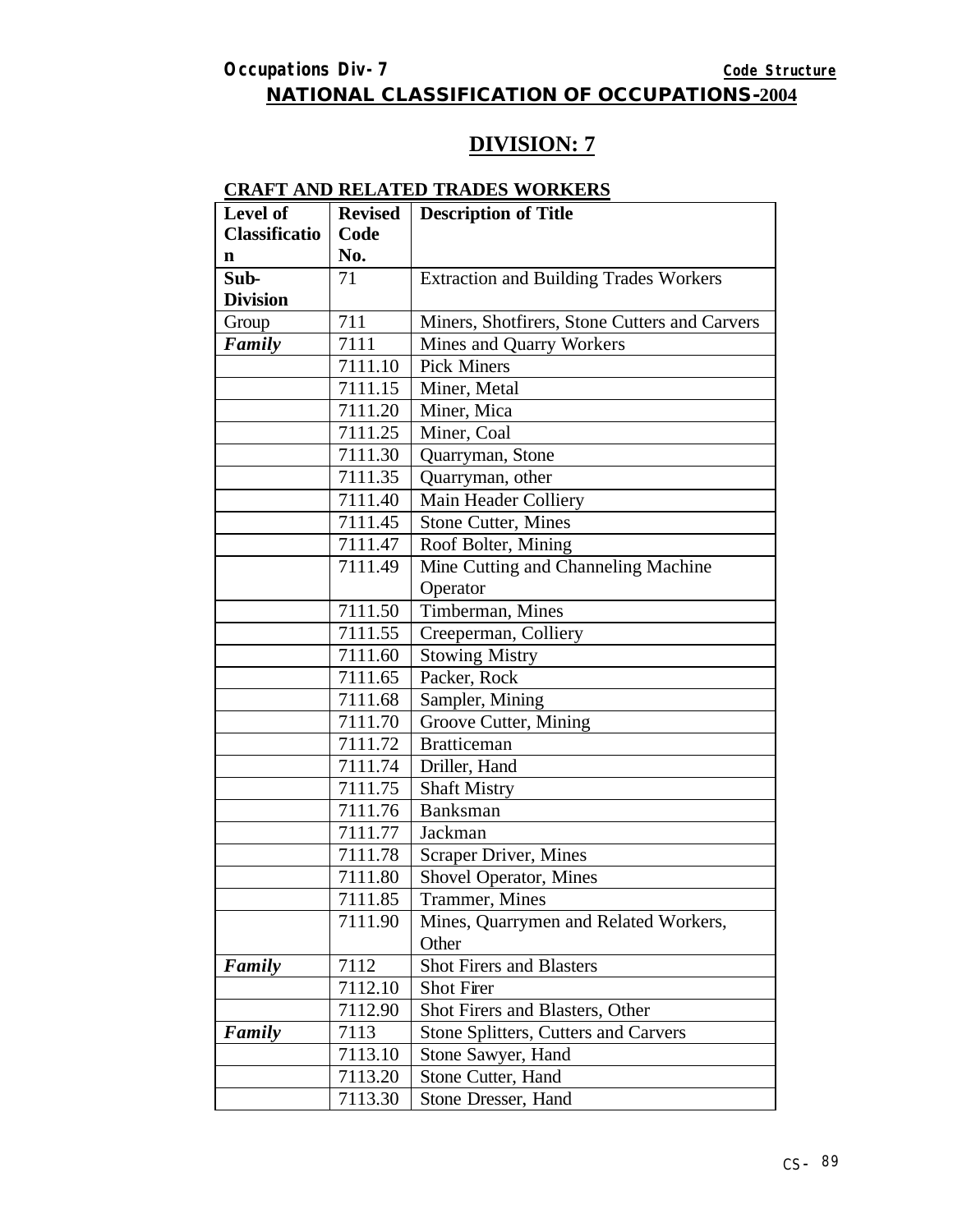|        | 7113.40 | <b>Stone Carver</b>                            |
|--------|---------|------------------------------------------------|
|        | 7113.50 | Stone Polisher, Hand                           |
|        | 7113.90 | Stone Splitters, Cutters and Carvers, Other    |
| Family | 7119    | Miners, Quarry Workers, Shotfirers and         |
|        |         | Blasters Stone Splitters, Cutters and Carvers, |
|        |         | n.e.c.                                         |
|        | 7119.10 | Safety Lamp Checker                            |
|        | 7119.20 | Cobber, Mica                                   |
|        | 7119.30 | Sickle Dresser, Mica                           |
|        | 7119.40 | Screener, Mica                                 |
|        | 7119.50 | Knife Dresser, Mica                            |
|        | 7119.60 | Film Splitter, Mica                            |
|        | 7119.70 | Deep Cell Attendant                            |
| Group  | 712     | Building Frame and Related Trades Workers      |
| Family | 7121    | <b>Builders</b> , Traditional Materials        |
|        | 7121.10 | Hut Maker                                      |
|        | 7121.20 | Thatcher                                       |
|        | 7121.90 | Builders, Traditional Materials, Other         |
| Family | 7122    | <b>Bricklayerers and Stone Masons</b>          |
|        | 7122.10 | <b>Stone Mason</b>                             |
|        | 7122.20 | Bricklayerer, Construction                     |
|        | 7122.30 | Bricklayer, Refractory                         |
|        | 7122.40 | Pavior                                         |
|        | 7122.50 | <b>Tar Mistry</b>                              |
|        | 7122.90 | Bricklayerers and Stone Masons, Other          |
| Family | 7123    | Concrete Placers, Concrete Finishers and       |
|        |         | <b>Related Workers</b>                         |
|        | 7123.10 | <b>Concrete Moulder</b>                        |
|        | 7123.20 | <b>Cement Finisher</b>                         |
|        | 7123.90 | Concrete Placers, Concrete Finishers and       |
|        |         | Related Workers, Other                         |
| Family | 7124    | Carpenters and Joiners                         |
|        | 7124.10 | Carpenter, General                             |
|        | 7124.20 | Carpenter, Construction                        |
|        | 7124.25 | Carpenter, Structural                          |
|        | 7124.30 | Carpenter, Village                             |
|        | 7124.35 | Joiner, Wood                                   |
|        | 7124.40 | Loftsman, Ship Building                        |
|        | 7124.45 | Shipwright                                     |
|        | 7124.50 | Lascar Stager, Ship Building                   |
|        | 7124.55 | Carpenter, Ship                                |
|        | 7124.60 | Joiner, Ship                                   |
|        | 7124.65 | Carpenter Mistry, Boat Building                |
|        | 7124.70 | Carpenter, Boat Building                       |
|        | 7124.75 | Caulker, Boat Building                         |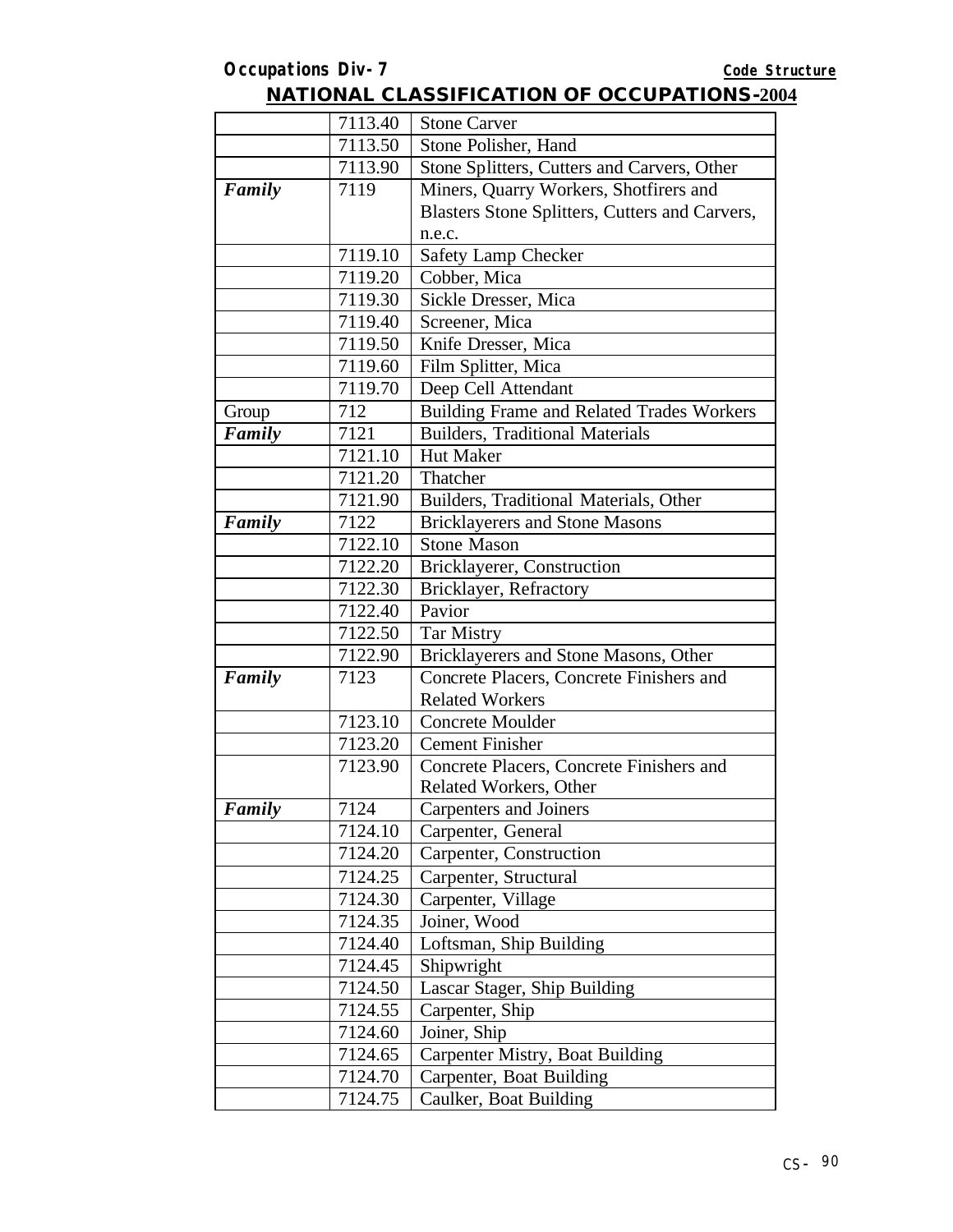|        | 7124.80 | Carpenter, Small Arms                         |
|--------|---------|-----------------------------------------------|
|        | 7124.90 | Carpenters and Joiners Operatives, Other      |
| Family | 7129    | Building Frame and Related Traders Workers,   |
|        |         | n.e.c.                                        |
|        | 7129.10 | Well Digger                                   |
|        | 7129.20 | White Washer                                  |
|        | 7129.90 | Building Frame and Related Trades Workers,    |
|        |         | other                                         |
| Group  | 713     | <b>Building Finishers and Related Trades</b>  |
|        |         | Workers                                       |
| Family | 7131    | Roofers                                       |
|        | 7131.10 | Tile Layer, Roof                              |
|        | 7131.90 | Roofers, Other                                |
| Family | 7132    | Floor Layers and Tile Setters                 |
|        | 7132.10 | <b>Tile Setter</b>                            |
|        | 7132.20 | Concrete Mixer (Mosaic Tile)                  |
|        | 7132.30 | Tile Presser (Mosaic)                         |
|        | 7132.40 | Planer (Mosaic Tile)                          |
|        | 7132.50 | Mosaic Layer                                  |
|        | 7132.60 | Parquetry Floor Layer                         |
|        | 7132.90 | Floor Layers and Tile Setters, Other          |
| Family | 7133    | Plasterers                                    |
|        | 7133.10 | Plasterer                                     |
|        | 7133.90 | Plasterers, Other                             |
| Family | 7134    | <b>Insulation Workers</b>                     |
|        | 7134.10 | Building Insulator, Hand                      |
|        | 7134.20 | <b>Acoustical Insulator</b>                   |
|        | 7134.30 | Insulator, Boilers and Pipes                  |
|        | 7134.40 | Insulator, Refrigeration and Air Conditioning |
|        |         | Equipment                                     |
|        | 7134.90 | Insulators, Other                             |
| Family | 7135    | Glaziers                                      |
|        | 7135.10 | Glazier, (Construction)                       |
|        | 7135.20 | Glazier, Vehicle                              |
|        | 7135.30 | <b>Picture Framer</b>                         |
|        | 7135.90 | Glaziers, Other                               |
| Family | 7136    | Plumbers and Pipe Fitters                     |
|        | 7136.10 | Plumber, General                              |
|        | 7136.20 | Pipe Layer                                    |
|        | 7136.30 | Pipe Fitter                                   |
|        | 7136.40 | Straightening Machine Operator (Iron &        |
|        |         | Steel)                                        |
|        | 7136.50 | Puncher, Metal                                |
|        | 7136.60 | Pneumatic Chipper                             |
|        | 7136.90 | Plumbers and Pipe Fitters, Other              |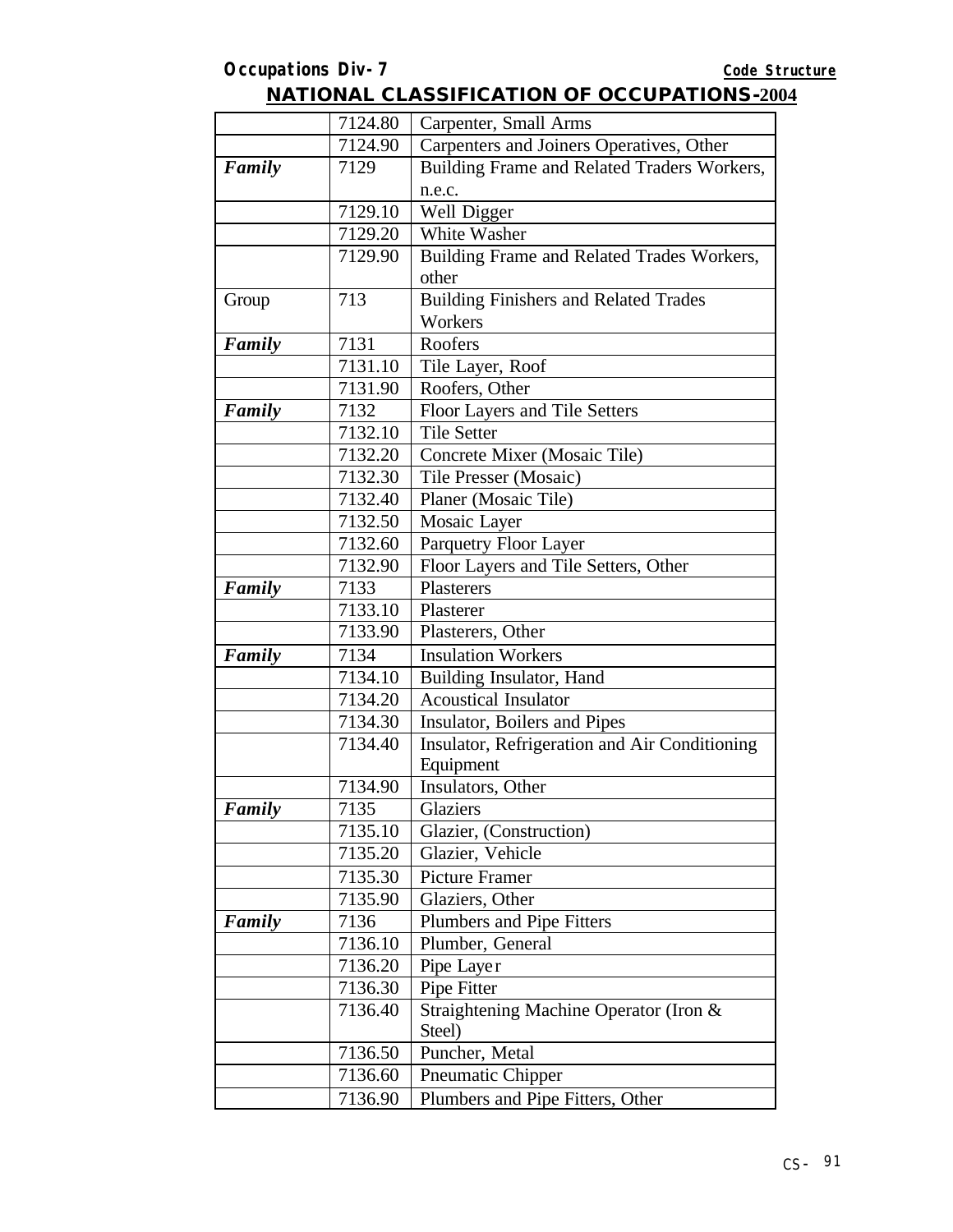| Family | 7137    | <b>Building and Related Electricians</b>      |
|--------|---------|-----------------------------------------------|
|        | 7137.10 | Electrician, General                          |
|        | 7137.15 | Electrician (Mines)                           |
|        | 7137.20 | Wireman, Light and Power                      |
|        | 7137.   | Fuse Man                                      |
|        | 30      |                                               |
|        | 7137.35 | Meter Sealer, Electrical                      |
|        | 7137.40 | Electrician, Stage and Studio                 |
|        | 7137.90 | Building and Related Electricians, Other      |
| Family | 7138    | Supervisors in Building Finishing and Related |
|        |         | <b>Trades Workers</b>                         |
|        | 7138.10 | Work Supervisor, Construction                 |
|        | 7138.20 | Supervisor and Foreman, Insulation            |
|        | 7138.30 | Supervisor and Foreman, Plumbing and Pipe     |
|        |         | Fitting                                       |
|        | 7138.40 | Electrical Supervisor, Wiring,                |
|        | 7138.90 | Supervisors in Building Finishing and Related |
|        |         | Trades Workers, Other                         |
| Group  | 714     | Painters, Building Structure Cleaners and     |
|        |         | <b>Related Trades Workers</b>                 |
| Family | 7141    | Painters and Related Workers                  |
|        | 7141.10 | Painter, Building                             |
|        | 7141.20 | Painter, Steel Structure                      |
|        | 7141.25 | Painter, Industrial                           |
|        | 7141.30 | Distemperer, Building                         |
|        | 7141.40 | Paper Hanger                                  |
|        | 7141.90 | Painters and Related Workers, Other           |
| Family | 7142    | Varnishers and Related Painters               |
|        | 7142.10 | Painter, General                              |
|        | 7142.20 | Painter, Spray                                |
|        | 7142.25 | Metal Sprayer                                 |
|        | 7142.30 | Painter, Sign and Letter                      |
|        | 7142.40 | Painter, Brush                                |
|        | 7142.50 | Painter, Wood Work and Furniture              |
|        | 7142.60 | Painter, Glass                                |
|        | 7142.70 | Painter, Mixer                                |
|        | 7142.80 | Painter, Mate                                 |
|        | 7142.90 | Varnishers and Related Workers, Other         |
| Family | 7143    | <b>Building Structure Cleaners</b>            |
| Family | 7148    | Supervisors and Foremen and Related Trades    |
|        |         | Workers in Painting, Building Structure       |
|        |         | Cleaning, Other                               |
|        | 7148.10 | Supervisor and Foreman, Painting              |
|        | 7148.90 | Supervisors and Foremen and Related Trades    |
|        |         | Workers in Painting, Building Structure       |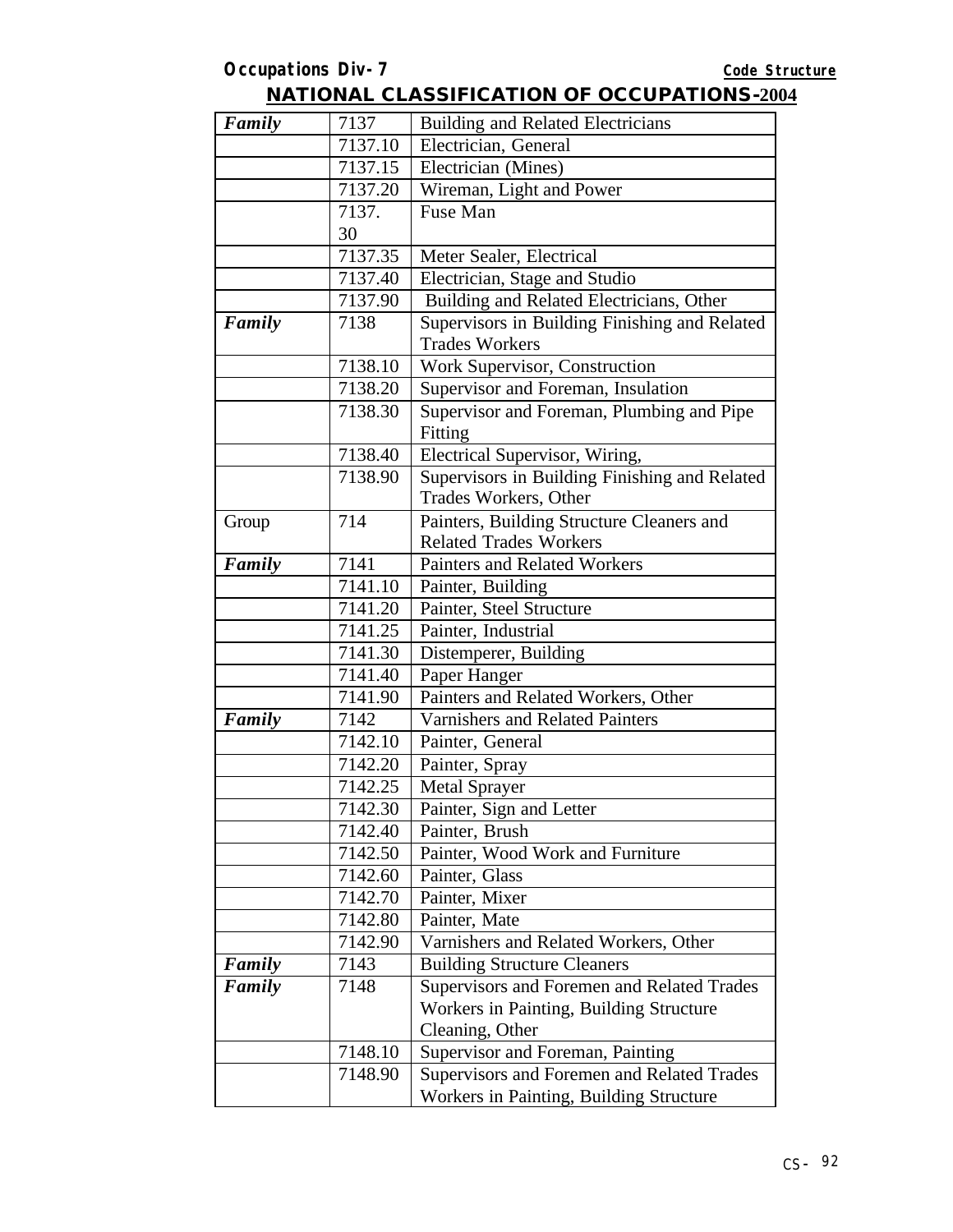|                 |         | Cleaning, Other                                |
|-----------------|---------|------------------------------------------------|
| Sub-            | 72      | Metal, Machinery and Related Trades            |
| <b>Division</b> |         | Workers                                        |
| Group           | 721     | Metal Moulders, Welders, Sheet Metal           |
|                 |         | Workers, Structural Metal Prepares and         |
|                 |         | <b>Related Trades Workers</b>                  |
| Family          | 7211    | <b>Metal Moulders and Core Makers</b>          |
|                 | 7211.10 | Moulder, General                               |
|                 | 7211.20 | Moulder, Machine                               |
|                 | 7211.30 | Moulder, Vertical Pipe                         |
|                 | 7211.40 | Rammer, Vertical Pipe Moulding                 |
|                 | 7211.50 | Core Maker, Moulding (Hand)                    |
|                 | 7211.60 | Core Maker, Vertical Pipe                      |
|                 | 7211.90 | Metal Moulders and Core Makers, Other          |
| Family          | 7212    | <b>Welders and Flame Cutters</b>               |
|                 | 7212.10 | Welder, Gas                                    |
|                 | 7212.20 | Welder, Electric                               |
|                 | 7212.30 | Welder, Machine                                |
|                 | 7212.40 | <b>Gas Cutter</b>                              |
|                 | 7212.50 | <b>Brazer</b>                                  |
|                 | 7212.60 | Lead Burner                                    |
|                 | 7212.65 | Welder, Resistance                             |
|                 | 7212.90 | Welders and Flame Cutters, Other               |
| Family          | 7213    | <b>Sheet Metal Workers</b>                     |
|                 | 7213.10 | Sheet Metal Worker, General                    |
|                 | 7213.20 | Sheet Metal Worker, Structural                 |
|                 | 7213.30 | Dent Remover                                   |
|                 | 7213.40 | Tinsmith                                       |
|                 | 7213.50 | <b>Tin Coater</b>                              |
|                 | 7213.60 | Machine Feeder and Offbearer                   |
|                 | 7213.90 | Sheet Metal Workers, Other                     |
| Family          | 7214    | <b>Structural Metal Preparers and Erectors</b> |
|                 | 7214.10 | Plater                                         |
|                 | 7214.20 | <b>Plate Setter</b>                            |
|                 | 7214.30 | <b>Boiler Fitter</b>                           |
|                 | 7214.40 | Tubesmith, Boiler                              |
|                 | 7214.50 | <b>Boiler Maker</b>                            |
|                 | 7214.60 | Erector, Structural                            |
|                 | 7214.65 | Fitter, Structural                             |
|                 | 7214.70 | Fitter, Construction                           |
|                 | 7214.80 | Riveter                                        |
|                 | 7214.82 | Riveter (Railroad Equipment)                   |
|                 | 7214.90 | Structural Metal Prepares and Erectors, Other  |
| Family          | 7215    | <b>Riggers and Cable Splicers</b>              |
|                 | 7215.10 | Rigger                                         |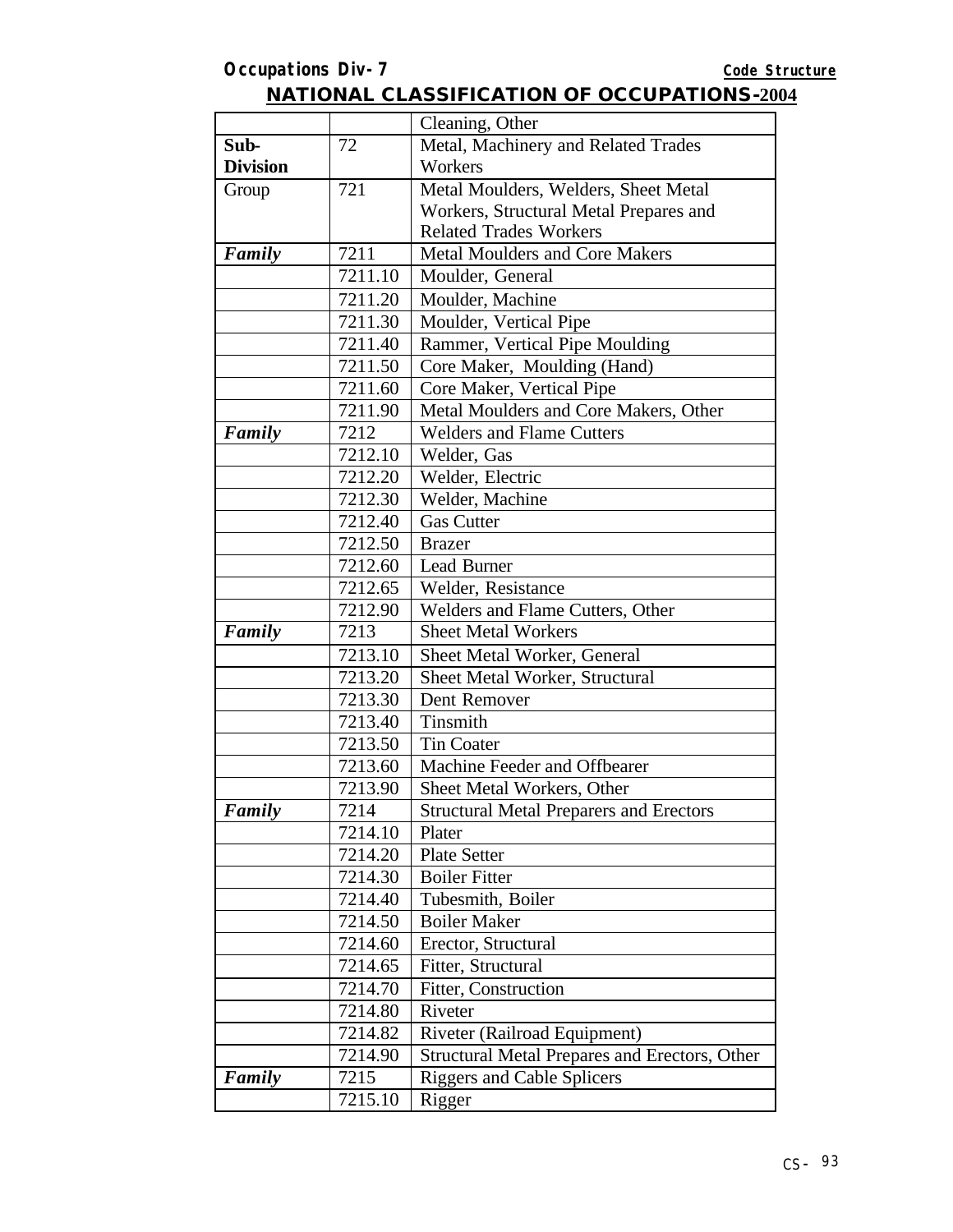#### 7215.20 Slinger  $7215.30$  Splicer (Rope and Cables) 7215.90 Riggers and Cable Splicers, Other *Family* 7216 Underwater Workers  $7216.10$  Dress Diver  $7216.20$  Skin Diver 7216.90 Underwater Workers, Other **Family** 7218 Supervisors, Foremen and Related Workers in Metal Moulding, Welding, Sheet Metal Work, Structural Metal Preparation and Related Trades 7218.10 Supervisor and Foreman, Welding and Flame **Cutting** 7218.20 Supervisor and Foreman, Sheet and Structural Metal Working 7218.90 Supervisors, Foremen and Related Workers in Metal Moulding, Welding, Sheet Metal Work, Structural Metal Preparation, Other Group 722 Blacksmiths, Tool Makers and Related Trades Workers **Family** 7221 Blacksmiths, Hammersmiths and Forging Press Workers 7221.10 Blacksmith 7221.20 Village Blacksmith 7221.30 Power Hammer Operator 7221.40 Hammer Man 7221.50 Stamper 7221.60 Farrier 7221.70 Wire Drawer 7221.80 Metal Spinner 7221.90 Blacksmiths, Hammersmiths and Forging Press Workers, Other **Family** 7222 Tool Makers and Related Workers 7222.10 Marker, Metal 7222.20 Tool Maker  $7222.30$  Jig and Fixture Marker 7222.40 Jig Borer 7222.50 Die Maker 7222.60 Die Sinker, Hand 7222.70 Locksmith 7222.80 Pattern Marker, Metal Foundry 7222.85 Armourer 7222.90 Tool Makers and Related Workers, Other **Family** 7223 | Machine Tool Setters and Setter Operators 7223.10 Tool Setter, General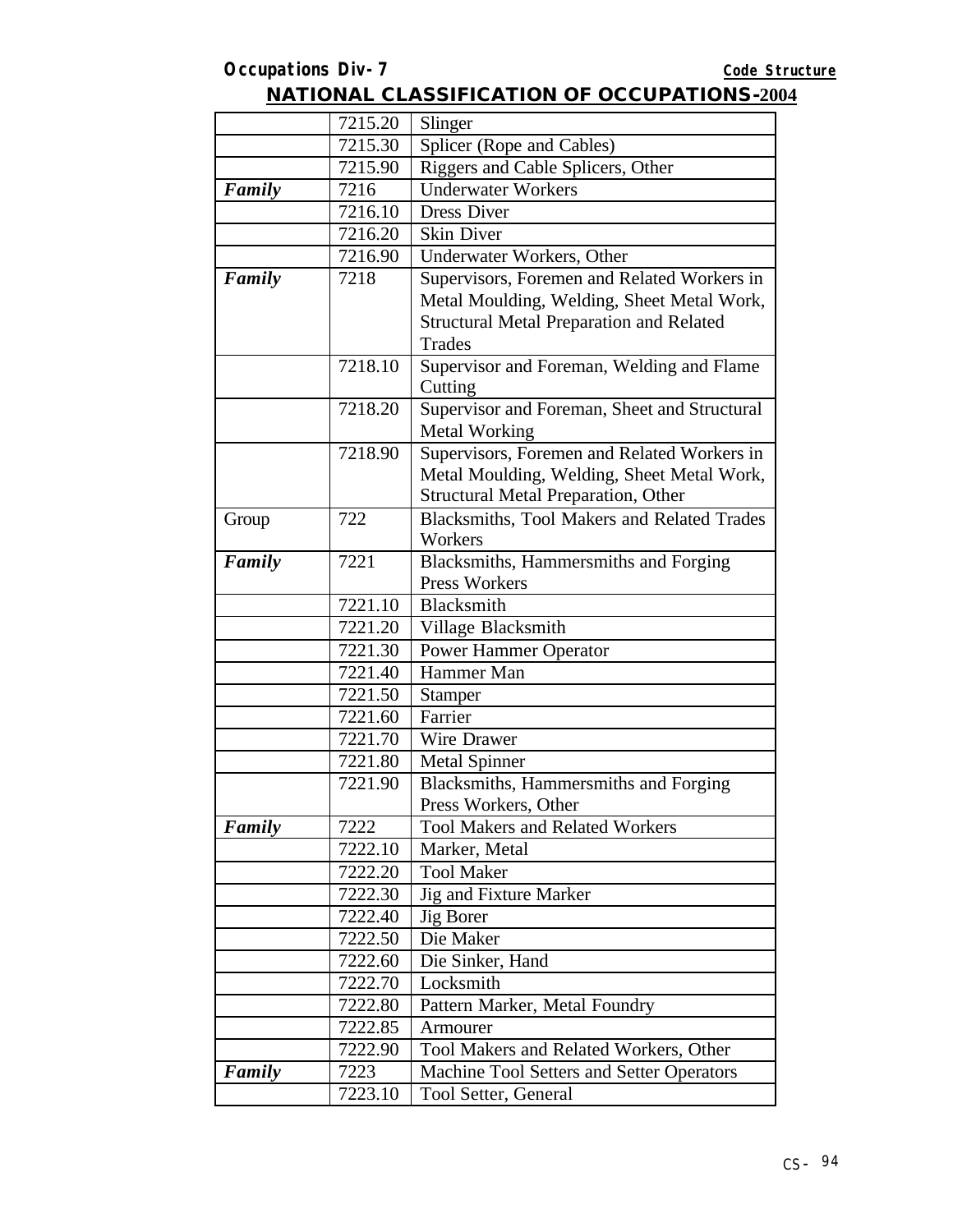|        | 7223.20            | <b>Tool Setter, Press</b>                                      |
|--------|--------------------|----------------------------------------------------------------|
|        | 7223.30            | Setter, Drop Forging Machine                                   |
|        | 7223.40            | Setter, Automatic Machine                                      |
|        | 7223.90            | Machine Tool Setters and Setter Operators,                     |
|        |                    | Other                                                          |
| Family | 7224               | Metal Wheel Grinders, Polishers and Tool                       |
|        |                    | <b>Sharpeners</b>                                              |
|        | 7224.10            | Grinder, General                                               |
|        | 7224.20            | Grinder, Crankshaft                                            |
|        | 7224.25            | Roll Grinder                                                   |
|        | 7224.30            | <b>Surface Grinder</b>                                         |
|        | 7224.35            | <b>Thread Grinder</b>                                          |
|        | 7224.40            | Honer                                                          |
|        | 7224.45            | Lapper                                                         |
|        | 7224.55            | Polisher                                                       |
|        | 7224.65            | Saw Grinder, Hand                                              |
|        | 7224.70            | Card Grinder (Textile)                                         |
|        | 7224.80            | <b>Metal Bluer</b>                                             |
|        | 7224.90            | Metal Wheel Grinder, Polishing and Tool                        |
|        |                    | Sharpeners, Other                                              |
| Family | 7228               | Supervisors, Foremen and Related Workers in                    |
|        |                    | Black smithy, Tool making & Related Trades                     |
|        | 7228.10            | Supervisor and Foreman, Blacksmithy                            |
|        | 7228.20            | Supervisor and Foreman, Tool Making                            |
|        | 7228.90            | Supervisors, Foremen and Related Workers in                    |
|        |                    | Black smithy, Tool making & Related Trades,                    |
|        |                    | Other                                                          |
| Family | 7229               | Blacksmiths, Tool Makers and Related                           |
|        |                    | Workers, n.e.c.                                                |
|        | 7229.90            | Blacksmiths, Tool Makers and Related                           |
|        |                    | Workers, other                                                 |
| Group  | 723                | Machinery Mechanics and Fitters                                |
| Family | 7231               | Motor Vehicle Mechanics and Fitters                            |
|        | 7231.10            | Mechanic, Automobile                                           |
|        | 7231.20            | <b>Engine Tester</b>                                           |
|        | 7231.30            | <b>Tractor Mechanic</b>                                        |
|        | 7231.40            | <b>Fitter Automobile</b>                                       |
|        | 7231.50            | Mechanic, Motor Cycle                                          |
|        | 7231.60            | <b>Cleaner Motor Vehicle</b><br>Motor Vehicle Mechanics, Other |
| Family | 7231.90<br>7232    | <b>Aircraft Engine Mechanics and Fitters</b>                   |
|        |                    |                                                                |
|        | 7232.10<br>7232.20 | Airframe Erector<br>Mechanic Aircraft, Propeller               |
|        |                    |                                                                |
|        | 7232.30            | Engine Tester, Aircraft                                        |
|        | 7232.40            | Engine Tester, Helper, Aircraft                                |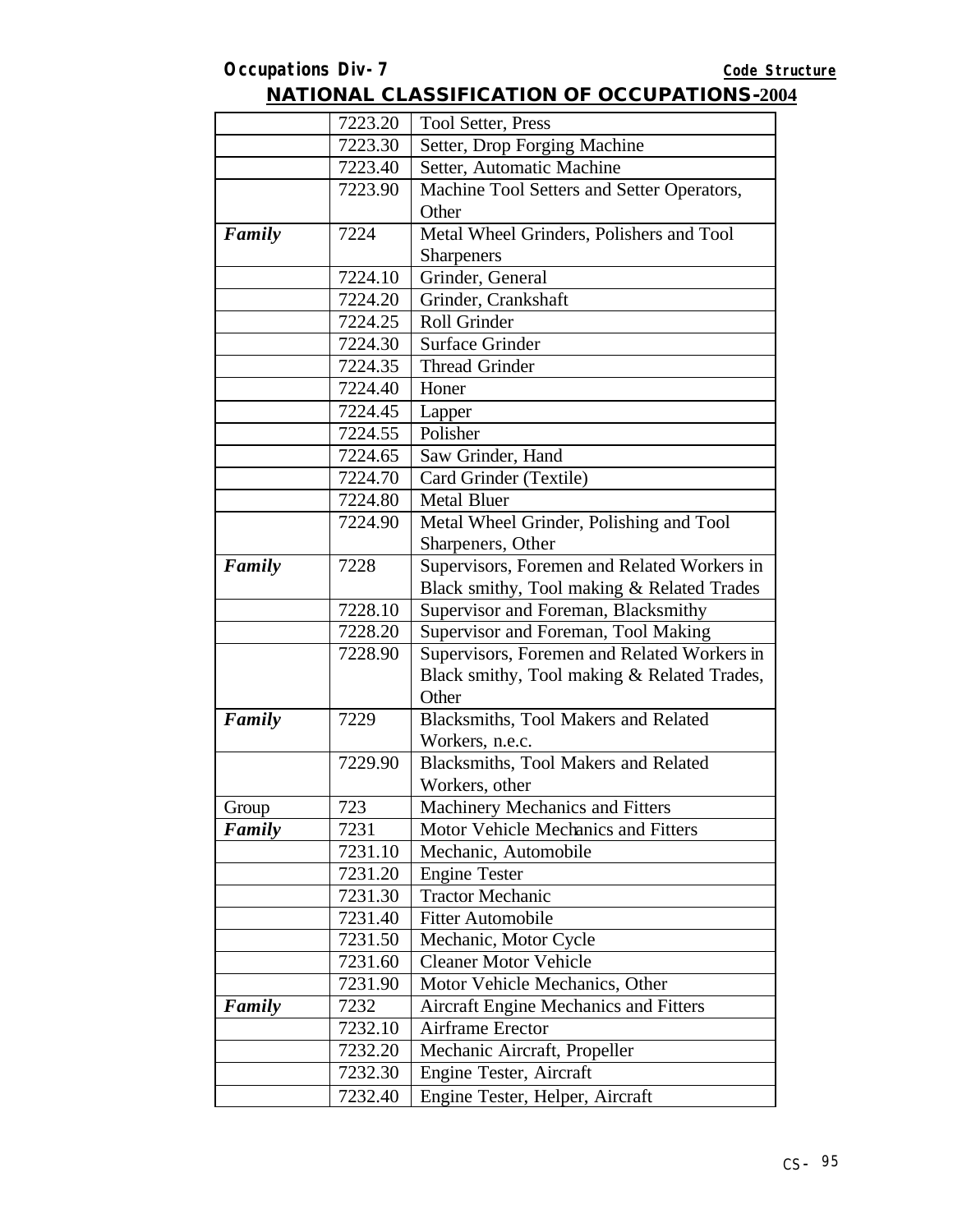|        | 7232.50 | Mechanic Aircraft Engine, Field Service      |
|--------|---------|----------------------------------------------|
|        | 7232.60 | Mechanic Aircraft, Engine Overhauling        |
|        | 7232.70 | <b>Filed Mechanic Aircraft</b>               |
|        | 7232.90 | Aircraft Mechanics, Other                    |
| Family | 7233    | <b>Agricultural or Industrial Machinery</b>  |
|        |         | <b>Mechanics and Fitters</b>                 |
|        | 7233.10 | Fitter, General                              |
|        | 7233.20 | Fitter, Bench                                |
|        | 7233.22 | Mechanic, Petrol Engine                      |
|        | 7233.24 | Mechanic, Diesel Engine                      |
|        | 7233.25 | Mechanic, Marine (Diesel Engine)             |
|        | 7233.26 | Mechanic, Gas Engine                         |
|        | 7233.28 | Mechanic, Earth Moving Machinery             |
|        | 7233.30 | Mechanic, Road Roller                        |
|        | 7233.32 | Mechanic, Turbine                            |
|        | 7233.34 | Mechanic, Stationery Steam Engine            |
|        | 7233.36 | Mechanic, Maintenance, Chemical Plant        |
|        | 7233.38 | Millwright                                   |
|        | 7233.40 | Mechanic, Pump                               |
|        | 7233.42 | Mechanic, Dairy Maintenance                  |
|        | 7233.44 | Mechanic, Mining Machinery                   |
|        | 7233.46 | Mechanic, Textile Machinery                  |
|        | 7233.48 | Mechanic, Printing Machinery                 |
|        | 7233.50 | Mechanic, Refrigeration and Air Conditioning |
|        | 7233.52 | Mechanic, Sewing Machine                     |
|        | 7233.55 | Lamp Repairman, Mines                        |
|        | 7233.58 | Mechanic, Repairman (Domestic Appliances)    |
|        | 7233.60 | Fitter, Stationery Steam Engine              |
|        | 7233.62 | Fitter, Marine                               |
|        | 7233.63 | Fitter, Railway Carriage and Wagon           |
|        | 7233.64 | Fitter, Loco                                 |
|        | 7233.65 | Loco Cleaner                                 |
|        | 7233.66 | Fitter, Bicycle                              |
|        | 7233.70 | Fitter, Signal                               |
|        | 7233.80 | Agriculture Engineering Technician           |
|        | 7233.90 | Machinery Mechanics and Fitters, Other       |
| Family | 7238    | Supervisors and Foremen and Related          |
|        |         | Workers in Machinery Repair and Fitting      |
|        | 7238.10 | Supervisor and Foreman, Machinery Fitting    |
|        |         | and Repairing                                |
|        | 7238.20 | Supervisor and Foreman, Motor Vehicle        |
|        |         | Repairing                                    |
|        | 7238.30 | Supervisor and Foreman, Aircraft Repairing   |
|        | 7238.90 | Supervisors and Foremen and Related          |
|        |         | Workers in Machinery Repair and Fitting,     |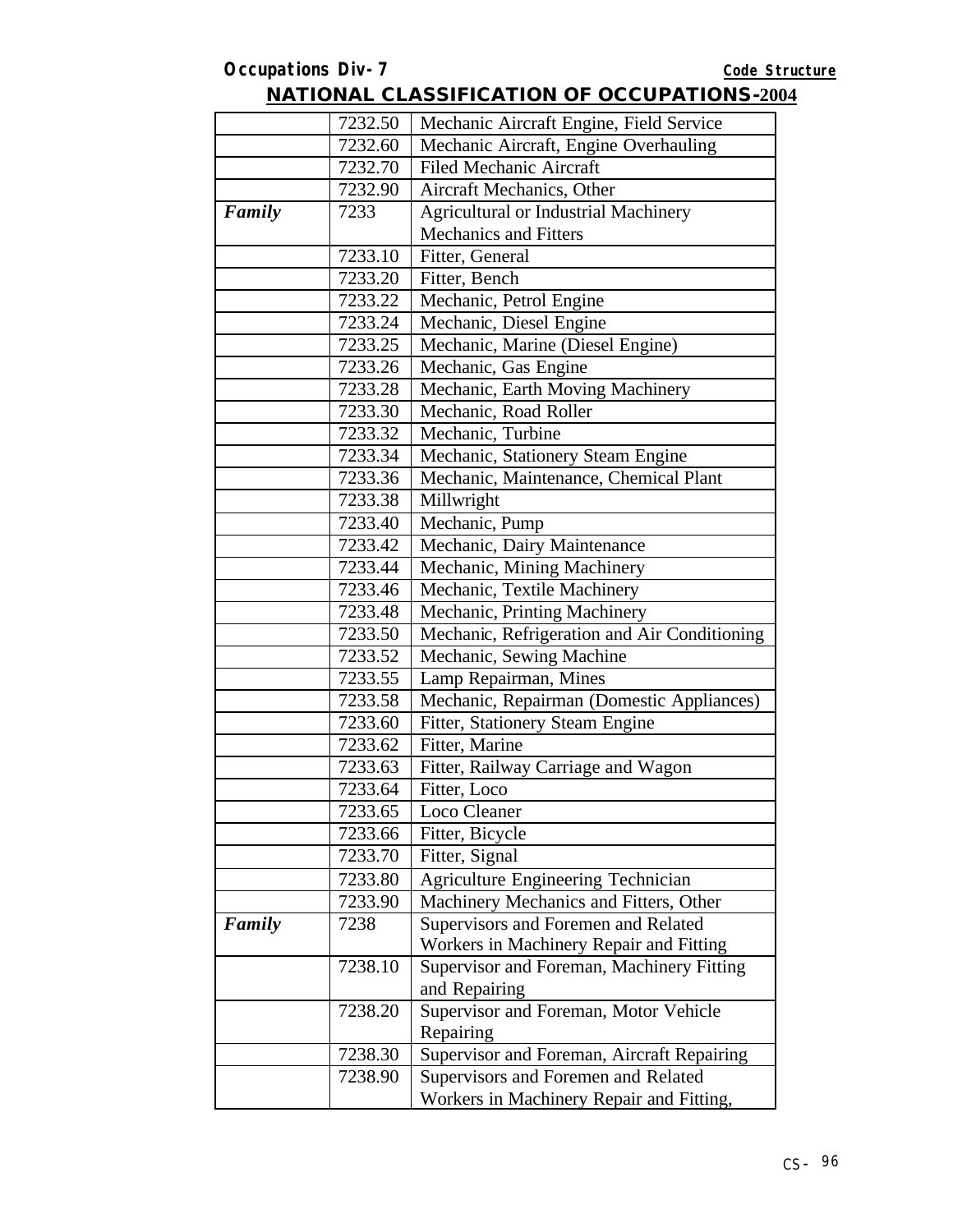### **Occupations Div-7** *Code Structure* **NATIONAL CLASSIFICATION OF OCCUPATIONS-2004**

|        |         | Other                                           |
|--------|---------|-------------------------------------------------|
| Group  | 724     | <b>Electrical and Electronic Equipment</b>      |
|        |         | <b>Mechanics and Fitters</b>                    |
| Family | 7241    | <b>Electrical Mechanics and Fitters</b>         |
|        | 7241.10 | Mechanic, Precision Instrument, Electrical      |
|        | 7241.20 | <b>Electrical Fitter</b>                        |
|        | 7241.30 | Adjuster, Relays                                |
|        | 7241.40 | <b>Armature Winder</b>                          |
|        | 7241.50 | Coil Winder, Machine                            |
|        | 7241.60 | Electrician, Aircraft                           |
|        | 7241.70 | Electrician, Automobile                         |
|        | 7241.90 | Electrical Mechanics and Fitters, Other         |
| Family | 7242    | <b>Electronics Fitters</b>                      |
|        | 7242.10 | Electronics Fitter, General                     |
|        | 7242.90 | Electronics Fitters, Other                      |
| Family | 7243    | <b>Electronic Mechanics and Servicers</b>       |
|        | 7243.10 | <b>Electronic Mechanic</b>                      |
|        | 7243.20 | Radar Mechanic                                  |
|        | 7243.30 | X-Ray Mechanic                                  |
|        | 7243.40 | <b>Television Installation Man</b>              |
|        | 7243.45 | <b>Cable Television Installer</b>               |
|        | 7243.50 | Television Service and Repairman                |
|        | 7243.60 | Radio Technician (Radio Manufacturing)          |
|        | 7243.70 | Radio Mechanic                                  |
|        | 7243.75 | Radio Craftsman, Installation                   |
|        | 7243.80 | Radio Craftsman, Maintenance                    |
|        | 7243.90 | Electronic Mechanics and Services, Other        |
| Family | 7244    | Telegraph and Telephone Installers and          |
|        |         | Servicers                                       |
|        | 7244.10 | <b>Installation Mechanic</b>                    |
|        | 7244.20 | Maintenance Mechanic                            |
|        | 7244.30 | Teleprinter Mechanic                            |
|        | 7244.40 | Lineman, Telephone and Telegraph                |
|        | 7244.50 | <b>Testing Telegraphist</b>                     |
|        | 7244.60 | Fault Controller, Telephones                    |
|        | 7244.70 | Carrier Attendant (Telephone and Telegraph)     |
|        | 7244.90 | Mechanics, Telegraph and Telephone              |
|        |         | Installing and Repairing, Other                 |
| Family | 7245    | Electrical Line Installers, Repairers and Cable |
|        |         | Jointers                                        |
|        | 7245.10 | Lineman, Light and Power                        |
|        | 7245.20 | Cable Jointer                                   |
|        | 7245.90 | Electrical Line Installers, Repairers and Cable |
|        |         | Jointers, Other                                 |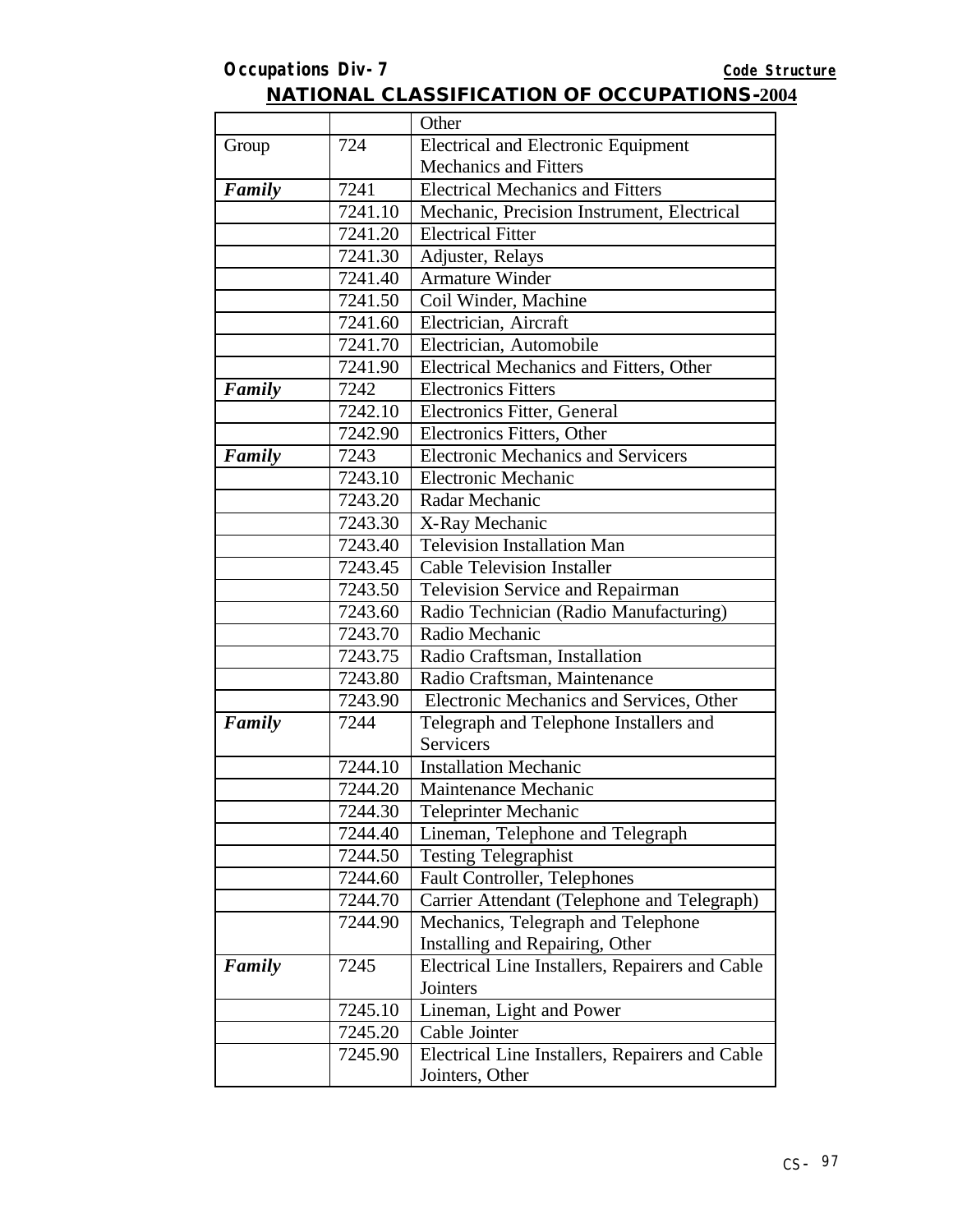| Family          | 7248    | Supervisors and Foremen, Electrical and           |
|-----------------|---------|---------------------------------------------------|
|                 |         | <b>Electronic Equipment Mechanics and Fitters</b> |
|                 | 7248.10 | Supervisor and Foreman, Electrical and            |
|                 |         | <b>Electronic Equipment</b>                       |
|                 | 7248.20 | Engineering Supervisor, Telephone and             |
|                 |         | Telegraph                                         |
|                 | 7248.30 | Sub-Inspector, Telephone and Telegraph            |
|                 | 7248.40 | Charge Hand, Rack Wiring (Telephone and           |
|                 |         | Telegraph Equipment) Manufacturing                |
|                 | 7248.50 | Line Supervisor, Electrical                       |
|                 | 7248.90 | Supervisors and Foremen, Electrical and           |
|                 |         | Electronic Equipment Mechanics and Fitters,       |
|                 |         | Other                                             |
| Family          | 7249    | <b>Electrical and Electronic Equipment</b>        |
|                 |         | Mechanics and Fitters and Related Workers,        |
|                 |         | n.e.c.                                            |
|                 | 7249.10 | Senior Functioner (Telephone Equipment            |
|                 |         | Manufacturing)                                    |
|                 | 7249.20 | Junior Functioner (Telephone Equipment            |
|                 |         | Manufacturing)                                    |
|                 | 7249.30 | Wiring Inspector and Bank Tester (Telephone       |
|                 |         | <b>Equipment Manufacturing)</b>                   |
|                 | 7249.40 | Inspector, Assembly (Telephone Equipment          |
|                 |         | Manufacturing)                                    |
|                 | 7249.50 | <b>Battery Servicing Man</b>                      |
|                 | 7249.60 | Operator, Impregnation Plant (Telephone           |
|                 |         | <b>Equipment Manufacturing)</b>                   |
|                 | 7249.90 | <b>Electrical and Electronic Equipment</b>        |
|                 |         | Mechanics and Fitters and Related Workers,        |
|                 |         | Other                                             |
| Sub-            | 73      | Precision, Handicraft, Printing and Related       |
| <b>Division</b> |         | <b>Trades Workers</b>                             |
| Group           | 731     | Precision Workers in Metal and Related            |
|                 |         | <b>Materials</b>                                  |
| Family          | 7311    | Precision Instrument Makers and Repairers         |
|                 | 7311.10 | Mechanic Precision Instrument, General            |
|                 | 7311.20 | <b>Watch Repairer</b>                             |
|                 | 7311.25 | Assembler (Clock & Watch)                         |
|                 | 7311.30 | Mechanic Precision Instrument, Mechanical         |
|                 | 7311.35 | Viewer, Workshop                                  |
|                 | 7311.40 | Mechanic, Atomizer and Fuel Pump (Diesel)         |
|                 | 7311.50 | Mechanic, Typewriter and Calculating              |
|                 |         | Machine                                           |
|                 | 7311.60 | Mechanic, Optical Instrument                      |
|                 | 7311.65 | Calibrator, Glass                                 |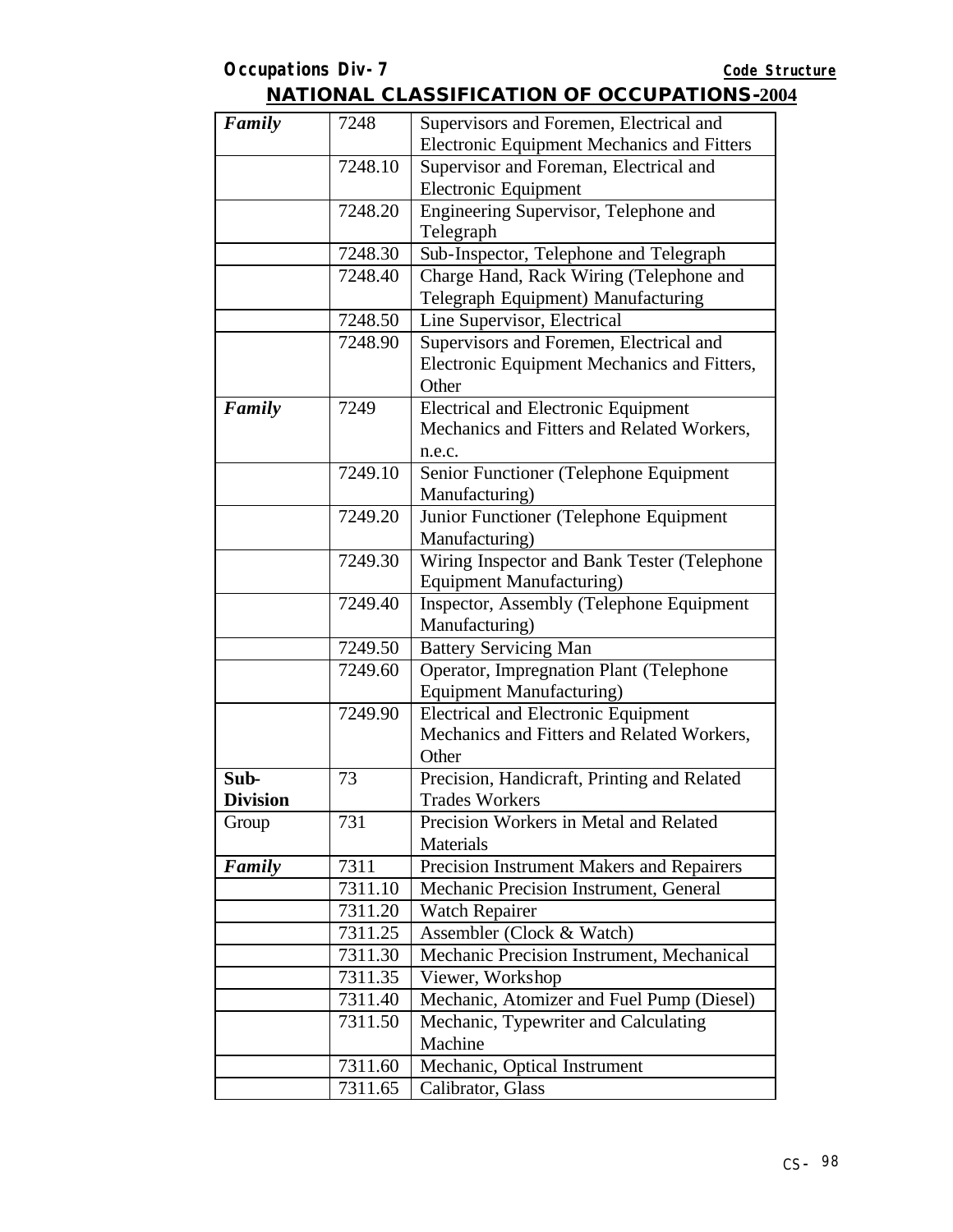|        | 7311.67 | Calibrator (Instrument & Apparatus)         |
|--------|---------|---------------------------------------------|
|        | 7311.70 | Calibrator, Other                           |
|        | 7311.75 | Orthopaedic Appliances and Limb Technician  |
|        | 7311.80 | Mechanic, Dental                            |
|        | 7311.85 | Instrument Maker, Other                     |
|        | 7311.90 | Precision Instrument Makers and Repairers,  |
|        |         | Other                                       |
| Family | 7312    | <b>Musical Instrument Makers and Tuners</b> |
|        | 7312.10 | Musical Instrument Maker (String)           |
|        | 7312.15 | Harmonium Maker                             |
|        | 7312.18 | Harmonium Key Maker                         |
|        | 7312.20 | Harmonium Fitter                            |
|        | 7312.22 | Bellow Man (Harmonium)                      |
|        | 7312.25 | Reed Fitter (Harmonium)                     |
|        | 7312.28 | Tuner (Harmonium)                           |
|        | 7312.30 | Finisher (Harmonium)                        |
|        | 7312.32 | Organ Maker                                 |
|        | 7312.35 | Organ Tuner                                 |
|        | 7312.40 | Piano Maker                                 |
|        | 7312.43 | Piano Tuner                                 |
|        | 7312.45 | Tabla Maker (Musical Instrument)            |
|        | 7312.50 | Drum Maker, Musical                         |
|        | 7312.55 | <b>Clarionet Assembler</b>                  |
|        | 7312.58 | <b>Bag Pipe Maker</b>                       |
|        | 7312.60 | <b>Brass Musical Instruments Assembler</b>  |
|        | 7312.65 | <b>Musical Instrument Repairer</b>          |
|        | 7312.90 | Musical Instrument Makers and Tuners, Other |
| Family | 7313    | Jewellery and Precision Metal Workers       |
|        | 7313.10 | Roller, Gold and Silver                     |
|        | 7313.15 | Wire Maker, Gold and Silver                 |
|        | 7313.18 | Gold Curer, General                         |
|        | 7313.20 | Gold Curer, Mint                            |
|        | 7313.22 | <b>Gold Foil Maker</b>                      |
|        | 7313.25 | Leaf Maker, Gold and Silver                 |
|        | 7313.28 | Goldsmith                                   |
|        | 7313.30 | <b>Jewel Setter</b>                         |
|        | 7313.35 | Gem Sorter                                  |
|        | 7313.45 | Gem Slicer                                  |
|        | 7313.50 | Gem Cleaver                                 |
|        | 7313.55 | Gem Grinder, Hand                           |
|        | 7313.60 | Gem Polisher, Hand                          |
|        | 7313.68 | Gem Driller                                 |
|        | 7313.70 | Jewellery Engraver                          |
|        | 7313.71 | Engraver                                    |
|        | 7313.72 | Pantograph Machine Operator                 |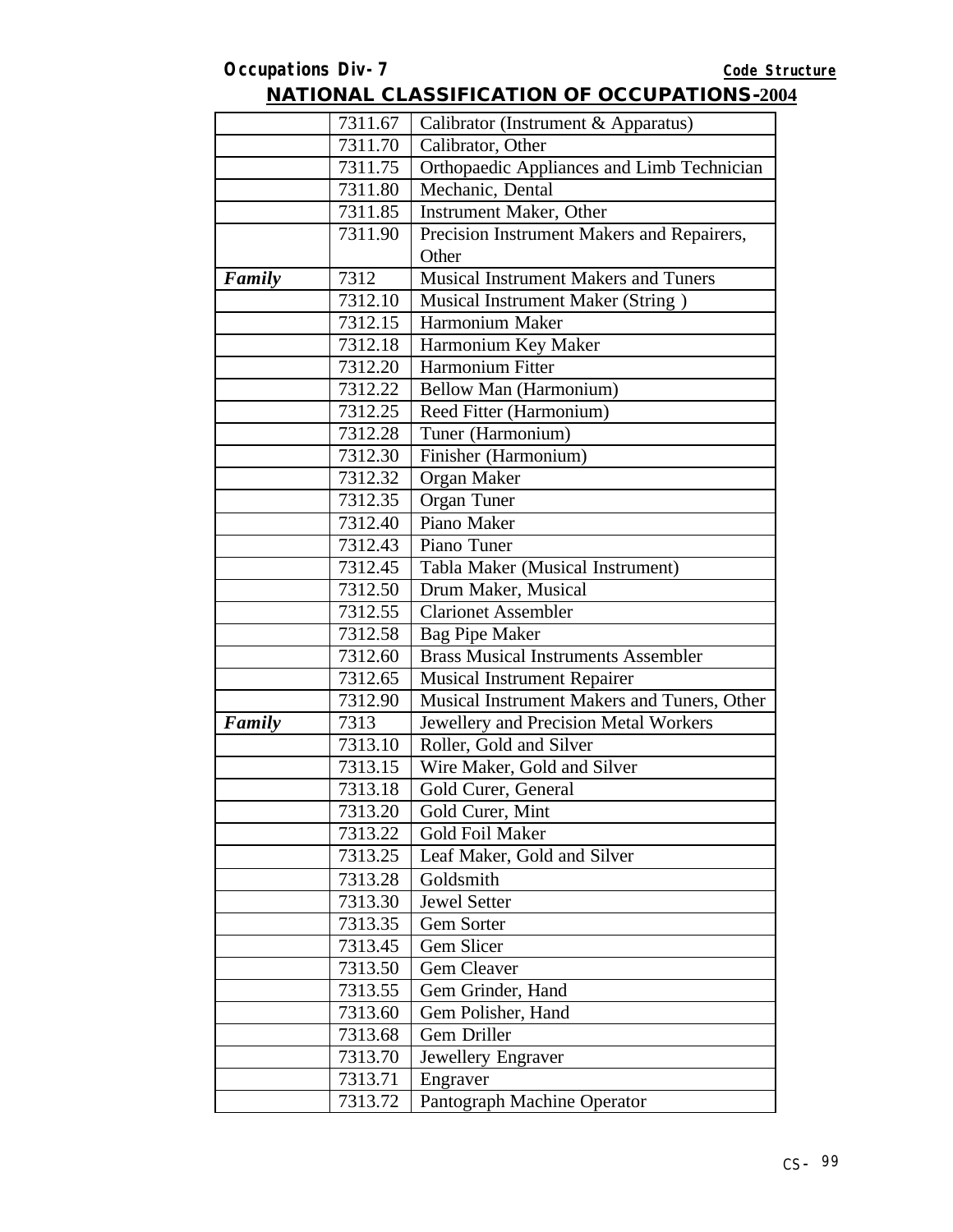|        | 7313.73 | Embosser, Block                               |
|--------|---------|-----------------------------------------------|
|        | 7313.75 | Embosser, Sheet                               |
|        | 7313.78 | Inlayer, Metal                                |
|        | 7313.90 | Jewellery, Goldsmith and Silversmith          |
|        |         | Workers, Other                                |
| Family | 7318    | Supervisors and Foremen and Related           |
|        |         | Workers in Precision Work in Metal and        |
|        |         | <b>Related Materials</b>                      |
|        | 7318.10 | Supervisor and Foreman, Precision Instrument  |
|        |         | Making (except electrical)                    |
|        | 7318.20 | Supervisor and Foreman, Musical Instrument    |
|        |         | Making                                        |
|        | 7318.30 | Supervisor, Jewellery, Engraving and          |
|        |         | <b>Precision Metal Workers</b>                |
|        | 7318.90 | Supervisors and Foremen and Related           |
|        |         | Workers in Precision Work in Metal and        |
|        |         | <b>Related Materials, Other</b>               |
| Group  | 732     | Potters, Glass Makers and Related Trades      |
|        |         | Workers                                       |
| Family | 7321    | Abrasive Wheel Formers, Potters and Related   |
|        |         | Workers                                       |
|        | 7321.10 | Mould Maker, Pottery and Porcelain            |
|        | 7321.15 | Caster, Pottery and Porcelain                 |
|        | 7321.20 | Clay Toy Maker                                |
|        | 7321.25 | Moulder, Hand (Ceramics)                      |
|        | 7321.30 | Maker (Pottery and Porcelain)                 |
|        | 7321.35 | <b>Turner Pottery and Porcelain</b>           |
|        | 7321.40 | Bricks and Tile Moulder, Hand                 |
|        | 7321.50 | <b>Abrasive Wheel Moulder</b>                 |
|        | 7321.60 | Potter (Pottery and _Porcelain)               |
|        | 7321.90 | Abrasive Wheel Formers, Potters and Related   |
|        |         | Workers, Other                                |
| Family | 7322    | Glass Makers, Cutters, Grinders and Finishers |
|        | 7322.10 | Blower, Glass                                 |
|        | 7322.12 | <b>Blower, Laboratory Apparatus</b>           |
|        | 7322.14 | <b>Blower Helper (Glass)</b>                  |
|        | 7322.16 | <b>Bubble Maker (Glass)</b>                   |
|        | 7322.18 | <b>Bubble Cooler (Glass)</b>                  |
|        | 7322.20 | Mouldman (Glass)                              |
|        | 7322.22 | Bender (Glass)                                |
|        | 7322.24 | Gatherer (Glass)                              |
|        | 7322.26 | Drawer (Glass)                                |
|        | 7322.28 | Bead Maker (Glass)                            |
|        | 7322.29 | <b>Optical Worker</b>                         |
|        | 7322.30 | Lens Grinder                                  |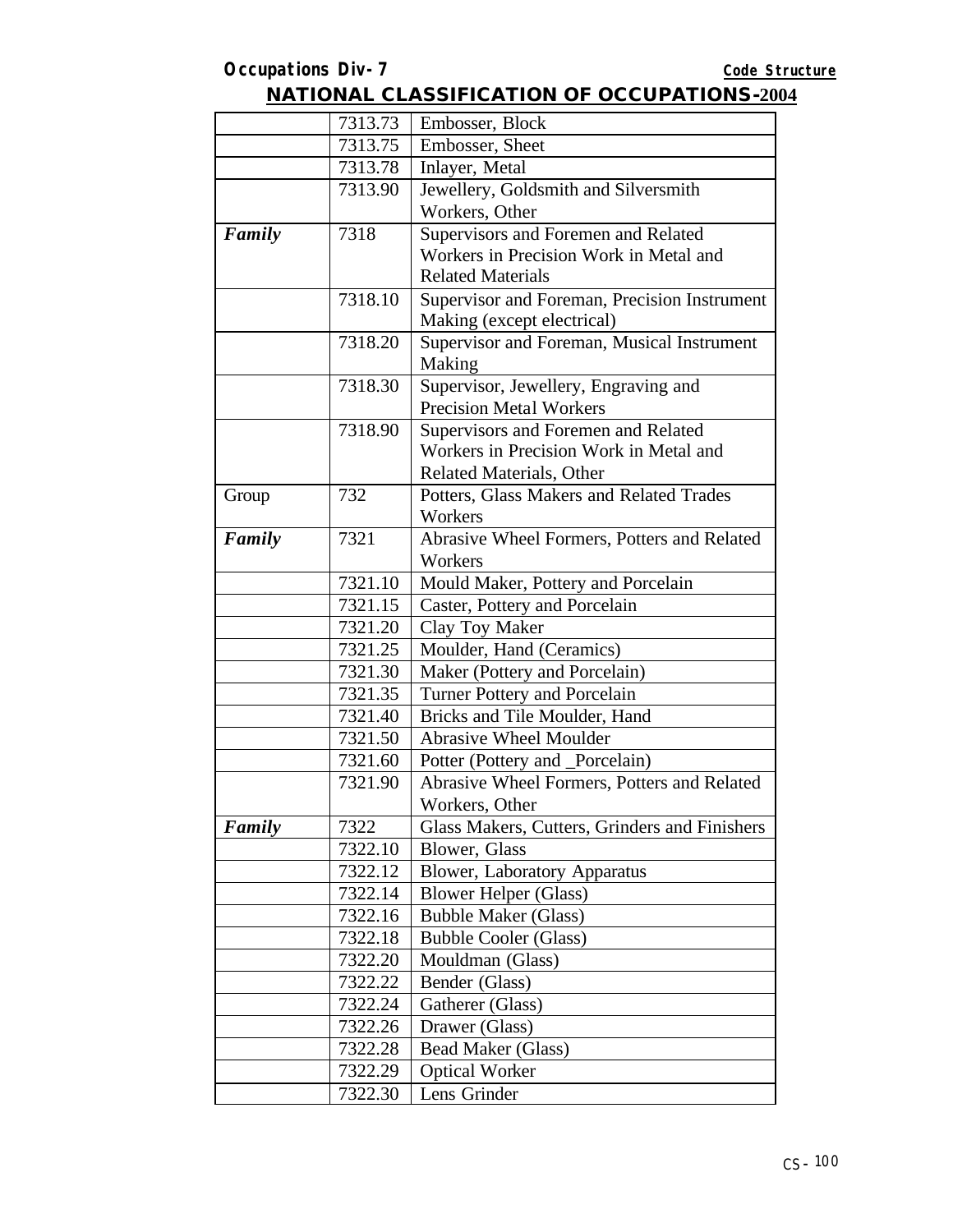|        | 7322.32 | Edger (Optical glass)                        |
|--------|---------|----------------------------------------------|
|        | 7322.34 | Lens Polisher (Optical)                      |
|        | 7322.35 | Lens Centerer and Edger (Optical Glass)      |
|        | 7322.38 | Wheel Grinder (Glass)                        |
|        | 7322.40 | Edge Finisher (Glass)                        |
|        | 7322.45 | <b>Cutter, Glass Bangles</b>                 |
|        | 7322.50 | Cooling Man (Glass)                          |
|        | 7322.55 | Glass Cutter, Other                          |
|        | 7322.60 | Joiner, Glass Bangles                        |
|        | 7322.90 | Glass Makers, Cutters, Grinders and          |
|        |         | Finishers, Other                             |
| Family | 7323    | <b>Glass Engravers and Etchers</b>           |
|        | 7323.10 | Engraver, Glass                              |
|        | 7323.20 | <b>Glass Etcher</b>                          |
|        | 7323.30 | Sand Blaster (Glass)                         |
|        | 7323.40 | Volume Man                                   |
|        | 7323.50 | <b>Waxing Man (Glass)</b>                    |
|        | 7323.90 | Glass Engravers and Etchers, Other           |
| Family | 7324    | Glass, Ceramics and Related Decorative       |
|        |         | Painters                                     |
|        | 7324.10 | <b>Glass Enameller</b>                       |
|        | 7324.20 | Hand Painter (Ceramics)                      |
|        | 7324.30 | Decorator (Ceramics)                         |
|        | 7324.40 | Spray Painter, (Ceramics)                    |
|        | 7324.50 | Glazer, Pottery and Porcelain                |
|        | 7324.60 | Mirror Silverer                              |
|        | 7324.90 | Glass, Ceramics and Related Decorators and   |
|        |         | Painters, Other                              |
| Family | 7329    | Glass Makers, Potters and Related Workers,   |
|        |         | n.e.c                                        |
|        | 7329.10 | Crusher Attendant, Stone                     |
|        | 7329.15 | Grinder (Stone and Clay)                     |
|        | 7329.20 | Granulator Attendant (Cement)                |
|        | 7329.25 | Clay Maker (Pottery)                         |
|        | 7329.30 | Sorter, Glass Products                       |
|        | 7329.35 | Checker (Ceramics)                           |
|        | 7329.40 | Sorter, Brick and Tile                       |
|        | 7329.90 | Glass Makers, Potters and Related Workers,   |
|        |         | Other                                        |
| Group  | 733     | Handicraft Workers in Wood, Textile, Leather |
|        |         | and Related Materials                        |
| Family | 7331    | Handicraft Workers in Wood and Related       |
|        |         | Materials                                    |
|        | 7331.10 | Lamp Shade Maker                             |
|        | 7331.90 | Handicraft Workers in Wood and Related       |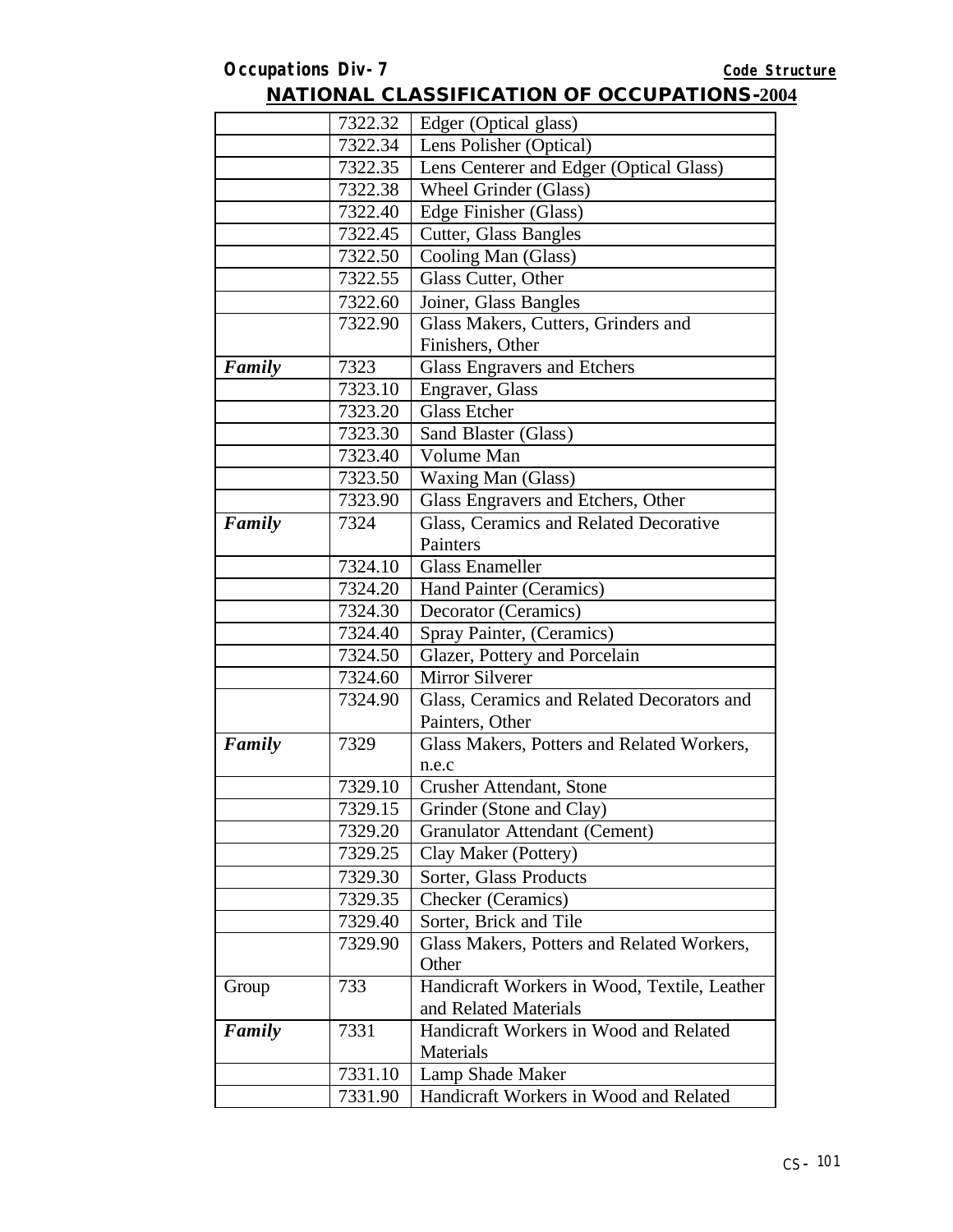|        |         | Materials, Other                             |
|--------|---------|----------------------------------------------|
| Family | 7332    | Handicraft Workers in Textiles, Leather and  |
|        |         | <b>Related Materials</b>                     |
|        | 7332.10 | <b>Candle Maker</b>                          |
|        | 7332.20 | <b>Candle Moulder</b>                        |
|        | 7332.30 | Carpet Weaver (Carpet & Rug)                 |
|        | 7332.40 | Knitting- Machine Operator, Automatic        |
|        | 7332.50 | Hand Printer, Textile                        |
|        | 7332.60 | Hand Dyer                                    |
|        | 7332.70 | Penciller (Woollen Textile)                  |
|        | 7332.80 | Repairer, Fabrics                            |
|        | 7332.90 | Handicraft Workers in Textiles, Leather and  |
|        |         | Related Materials, Other                     |
| Group  | 734     | Printing and Related Trades Workers          |
| Family | 7341    | Compositors, Type Setters and Related        |
|        |         | Workers                                      |
|        | 7341.10 | <b>Job Printer</b>                           |
|        | 7341.15 | Compositor, Hand                             |
|        | 7341.20 | Impositor                                    |
|        | 7341.25 | Distributor (letter press)                   |
|        | 7341.30 | <b>Composing Room Operatives</b>             |
|        | 7341.35 | Lino Operator                                |
|        | 7341.40 | Mono Operator                                |
|        | 7341.45 | <b>Mono Caster</b>                           |
|        | 7341.50 | <b>Type Caster</b>                           |
|        | 7341.55 | Maker-up, Photo Type Setting                 |
|        | 7341.60 | Photo Type Setting Machine Operator          |
|        | 7341.65 | <b>Type Dresser</b>                          |
|        | 7341.70 | <b>Roller Maker</b>                          |
|        | 7341.80 | Braille- Duplicating- Machine Operator       |
|        |         | (Printing & Publishing)                      |
|        | 7341.90 | Compositors, Type -Setters and Related       |
|        |         | Workers, Other                               |
| Family | 7342    | Stereotypers and Electrotypers               |
|        | 7342.10 | <b>Stereo Matrix Moulder</b>                 |
|        | 7342.20 | <b>Stereotype Caster</b>                     |
|        | 7342.30 | Electrotyper                                 |
|        | 7342.90 | Stereotype and Electrotype Operatives, Other |
| Family | 7343    | Printing Engravers and Etchers               |
|        | 7343.10 | Lithographic Artist                          |
|        | 7343.15 | Retoucher, Lithographic                      |
|        | 7343.20 | Mounter                                      |
|        | 7343.25 | Router                                       |
|        | 7343.30 | Cameraman, Photomechanical                   |
|        | 7343.35 | Microstat Cameraman                          |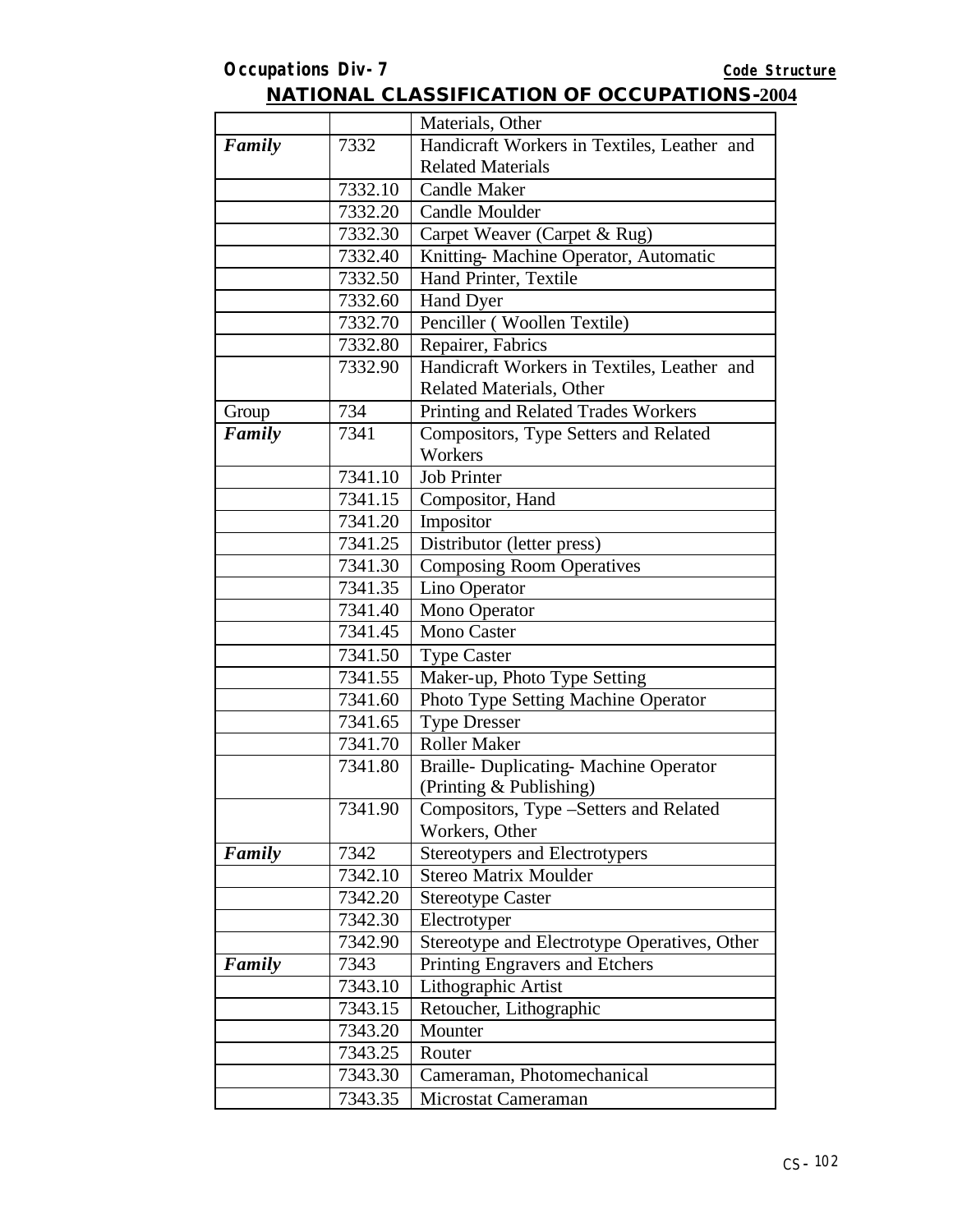|                 | 7343.40 | Photostat Camera Operator                      |
|-----------------|---------|------------------------------------------------|
|                 | 7343.45 | Transferor, Photomechanical                    |
|                 | 7343.50 | <b>Etcher Photo Engraving</b>                  |
|                 | 7343.60 | <b>Barman Lino Machine</b>                     |
|                 | 7343.90 | Photographic, Photo Mechanical and Photo       |
|                 |         | <b>Engraving Operators, Other</b>              |
| Family          | 7344    | Photographic and Related Workers               |
|                 | 7344.10 | Printer Photographic                           |
|                 | 7344.20 | Developer, Photographic                        |
|                 | 7344.25 | Developer, Automatic (Photofinishing)          |
|                 | 7344.30 | Enlarger, Photographic                         |
|                 | 7344.40 | Retoucher, Photographic                        |
|                 | 7344.50 | Photographic Dark Room Operatives              |
|                 | 7344.90 | Photographic and Related Workers, Other        |
| Family          | 7345    | <b>Book Binders and Related Workers</b>        |
|                 | 7345.10 | <b>Book Binder</b>                             |
|                 | 7345.20 | Map and Chart Mounter                          |
|                 | 7345.30 | <b>Book Mender</b>                             |
|                 | 7345.40 | <b>Book Binding Workers</b>                    |
|                 | 7345.50 | <b>Book Binding Operatives</b>                 |
|                 | 7345.90 | Book Binders and Related Workers, Other        |
| Family          | 7346    | Silk Screen, Block and Textile Printers        |
|                 | 7346.10 | Stencil Cutter, Silk Screen Printing           |
|                 | 7346.20 | <b>Silk Screen Printer</b>                     |
|                 | 7346.30 | Printing Jobber                                |
|                 | 7346.40 | <b>Colour Maker (Textile Product)</b>          |
|                 | 7346.50 | Precision Printing Worker                      |
|                 | 7346.60 | Frontman                                       |
|                 | 7346.90 | Silk Screen, Block and Textile Printers, Other |
| Family          | 7348    | Supervisors and Foremen in Printing and        |
|                 |         | <b>Related Trades</b>                          |
|                 | 7348.10 | Supervisor and Foreman, Photo Litho, Photo     |
|                 |         | <b>Engraving and Dark Room Operations</b>      |
|                 | 7348.20 | Supervisor and Foreman, Printing and Related   |
|                 |         | Work                                           |
|                 | 7348.90 | Supervisors and Foremen in Printing and        |
|                 |         | Related Trades, Other                          |
| Sub-            | 74      | Other Craft and Related Trades Workers         |
| <b>Division</b> |         |                                                |
| Group           | 741     | Food Processing and Related Trades Workers     |
| Family          | 7411    | Butchers, Fishmongers and Related Food         |
|                 |         | Preparers                                      |
|                 | 7411.10 | <b>Butcher</b>                                 |
|                 | 7411.20 | Slaughterer                                    |
|                 | 7411.30 | Sausage Maker                                  |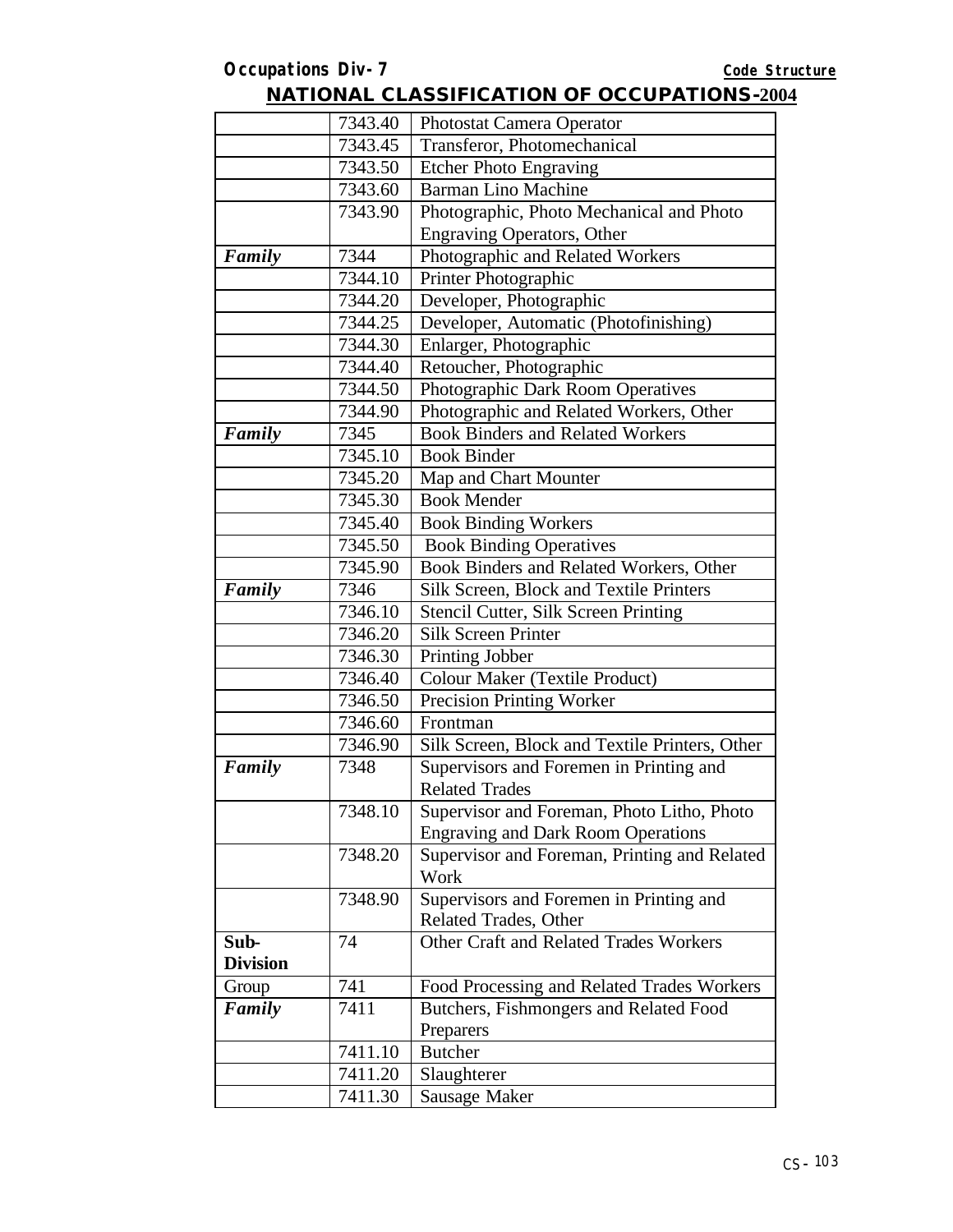|        | 7411.40 | <b>Briner</b>                                           |
|--------|---------|---------------------------------------------------------|
|        | 7411.45 | Pickler (Meat Product)                                  |
|        | 7411.50 | <b>Shactor</b>                                          |
|        | 7411.90 | Butchers, Fishmongers and Related Food                  |
|        |         | Preparers, Other                                        |
| Family | 7412    | Bakers, Pastry-Cooks and Confectionery<br><b>Makers</b> |
|        | 7412.10 | <b>Baker</b> (Baking Products)                          |
|        | 7412.15 | <b>Mixing Machine Attendant</b>                         |
|        | 7412.20 | Ovenman (Bakery Products)                               |
|        | 7412.25 | <b>Sweet Meat Maker</b>                                 |
|        | 7412.30 | <b>Candy Maker</b>                                      |
|        | 7412.35 | Panman (Confectionery)                                  |
|        | 7412.40 | Plate Worker, Confectionery                             |
|        | 7412.50 | <b>Chocolate Maker</b>                                  |
|        | 7412.60 | Conch Operator (Sugar & Confectionery)                  |
|        | 7412.70 | Yeast Maker (Beverage)                                  |
|        | 7412.90 | Bakers, Pastry Cooks and Confectionery                  |
|        |         | Makers, Other                                           |
| Family | 7413    | Dairy Products Makers                                   |
|        | 7413.10 | Dairy Worker, General                                   |
|        | 7413.20 | Separator Man                                           |
|        | 7413.30 | <b>Butter Maker</b>                                     |
|        | 7413.40 | <b>Cheese Maker</b>                                     |
|        | 7413.50 | <b>Ice Cream Maker</b>                                  |
|        | 7413.90 | Dairy Workers (Non Farm), Other                         |
| Family | 7414    | Fruits, Vegetables and Related Preservers               |
|        | 7414.10 | Oil Expeller Man                                        |
|        | 7414.20 | Oil Crusher Operator, Animal Driven                     |
|        | 7414.30 | Grinder, Hand (Food Grain)                              |
|        | 7414.35 | Pounder, Hand (Food Grain)                              |
|        | 7414.36 | Parcher (Food Grain)                                    |
|        | 7414.38 | Wasting Machine Attendant, Cleaner (Food<br>Grain)      |
|        | 7414.40 | Cook, General (Food Canning and<br>Preserving)          |
|        | 7414.50 | Condiment Maker (Food Canning &<br>Preserving)          |
|        | 7414.52 | Cannery Worker (Can & Preservation)                     |
|        | 7414.54 | Pickler (Can & Preservation)                            |
|        | 7414.56 | Preservative Filler, Machine (Can &                     |
|        |         | Preservation)                                           |
|        | 7414.90 | Fruit & Vegetable Preservers, Other                     |
| Family | 7415    | Food and Beverage Tasters and Graders                   |
|        | 7415.10 | Tea Taster                                              |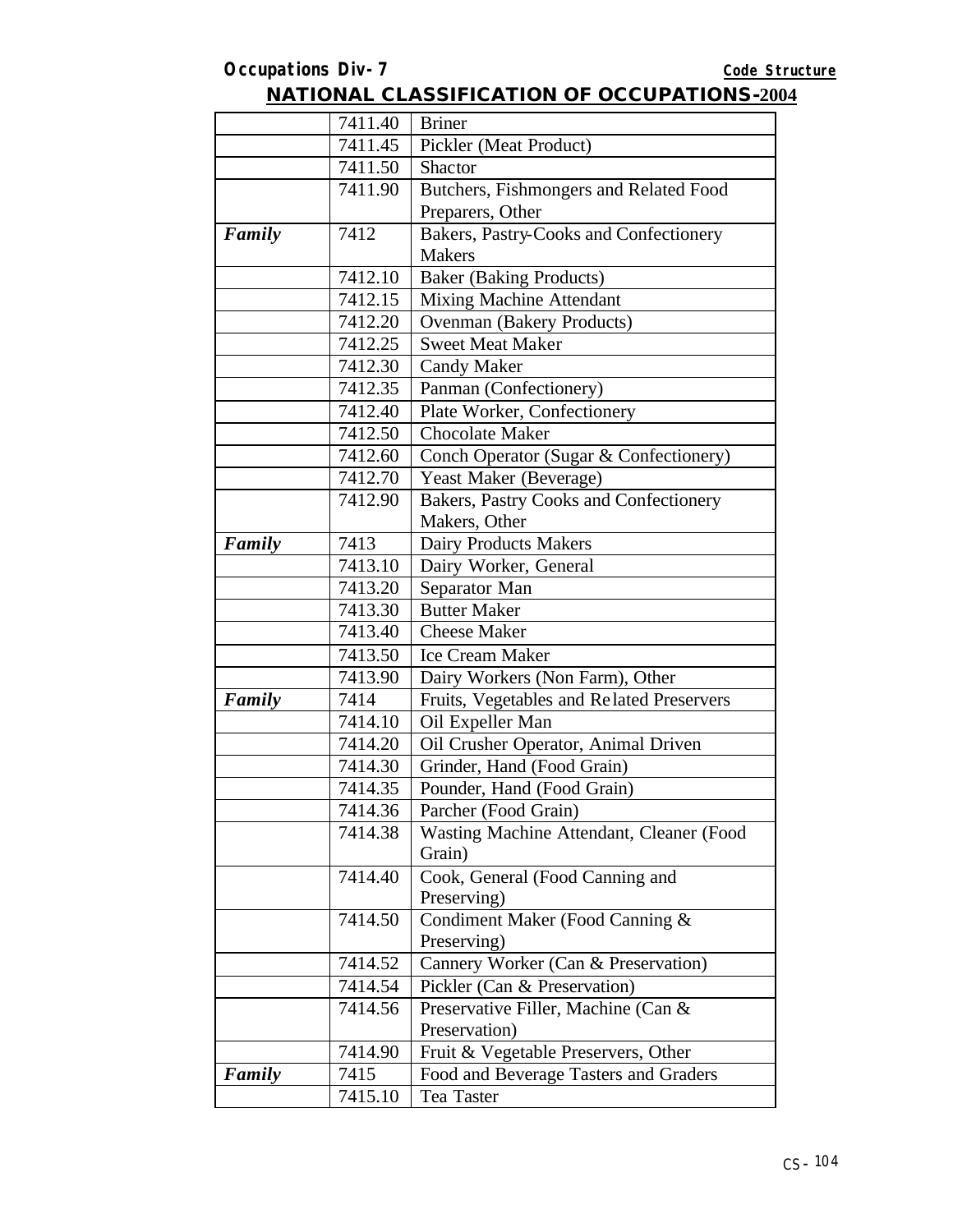|        | 7415.20 | <b>Liquor Taster</b>                          |
|--------|---------|-----------------------------------------------|
|        | 7415.30 | Taster (Food)                                 |
|        | 7415.40 | Grader, Meat                                  |
|        | 7415.90 | Food and Beverage Tasters and Graders,        |
|        |         | Other                                         |
| Family | 7416    | <b>Tobacco Preparers and Tobacco Products</b> |
|        |         | <b>Makers</b>                                 |
|        | 7416.10 | <b>Tobacco Curer</b>                          |
|        | 7416.15 | <b>Tobacco Grader</b>                         |
|        | 7416.20 | Blender, Tobacco                              |
|        | 7416.25 | Conditioner, Tobacco                          |
|        | 7416.30 | Cigar or Cheroot Roller                       |
|        | 7416.35 | Cigar or Cheroot Roller Helper                |
|        | 7416.40 | <b>Bidi Maker</b>                             |
|        | 7416.45 | Furnance Man, Bidi                            |
|        | 7416.50 | <b>Bidi</b> Checker                           |
|        | 7416.55 | <b>Snuff Maker</b>                            |
|        | 7416.60 | Chewing Tobacco Maker                         |
|        | 7416.90 | Tobacco Preparers and Tobacco Products        |
|        |         | Makers, Other                                 |
| Family | 7418    | Supervisors and Foremen in Food Processing    |
|        |         | and Related Trades                            |
|        | 7418.10 | Supervisor and Foreman, Food Processing       |
|        | 7418.20 | Juice Clarification Supervisor                |
|        | 7418.30 | Supervisor and Foreman, Brewing, Aerated      |
|        |         | Water and Beverage Making                     |
|        | 7418.40 | Supervisor and Foreman, Dairy Products        |
|        | 7418.90 | Supervisors and Foremen, Food Beverage        |
|        |         | Processing, Other                             |
| Group  | 742     | Wood Treaters, Cabinet Makers and Related     |
|        |         | <b>Trades Workers</b>                         |
| Family | 7421    | <b>Wood Treaters</b>                          |
|        | 7421.10 | Kiln Operator, Wood                           |
|        | 7421.20 | Impregnator, Wood                             |
|        | 7421.30 | Wood Bender                                   |
|        | 7421.40 | <b>Wood Treater</b>                           |
|        | 7421.50 | Grader (Wood Working)                         |
|        | 7421.90 | Wood Treaters, Other                          |
| Family | 7422    | <b>Cabinet Makers and Related Workers</b>     |
|        | 7422.10 | Furniture Maker, Wood                         |
|        | 7422.15 | <b>Cabinet Maker</b>                          |
|        | 7422.18 | Cart Builder, Wood                            |
|        | 7422.20 | <b>Bullock Cart Builder</b>                   |
|        | 7422.22 | Wheel Wright                                  |
|        | 7422.25 | Body Builder, Automobile                      |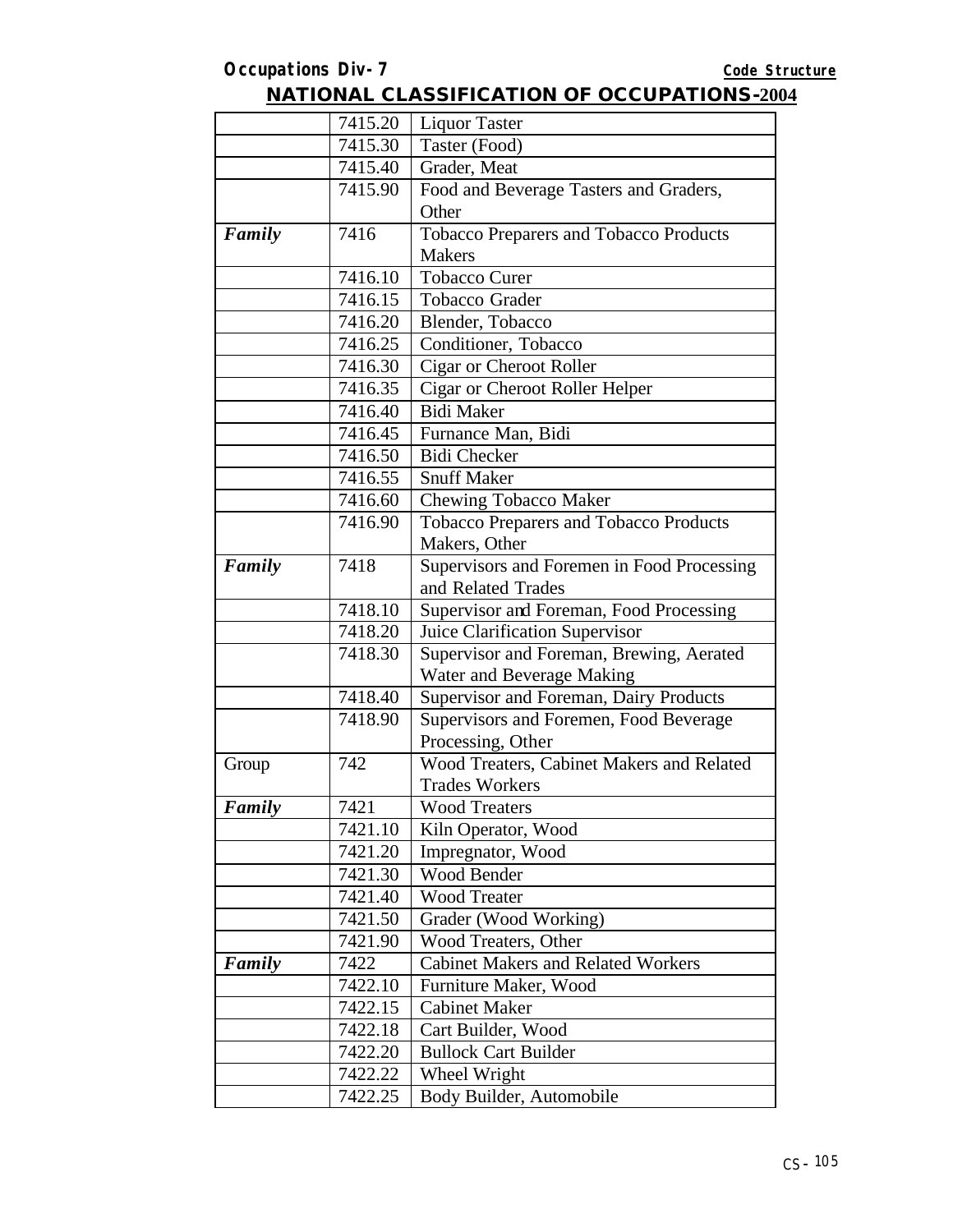| 7422.28<br>Coach Builder, Railway<br>Body Builder, Other Vehicles<br>7422.30<br><b>Wood Maker</b><br>7422.35<br>Pattern Maker, Wood<br>7422.38<br>7422.40<br>Cooper<br>Wood Carver, Hand<br>7422.42<br>Inlayer, Wood<br>7422.45<br>Toy Marker, Wood<br>7422.48<br>Pith Worker, Wood<br>7422.50<br><b>Picture Frame Maker</b><br>7422.52<br><b>Smoking Pipe Maker</b><br>7422.55<br>Sports Goods Maker, Wood<br>7422.58<br><b>Wood Lacquerer</b><br>7422.60<br><b>Wood Polisher</b><br>7422.62<br>7422.65<br>Paper Board Maker<br>Cabinet Makers and Related Workers, Other<br>7422.90<br>Wood Working Machine Setters and Setter<br>Family<br>7423<br>Operators<br>7423.10<br>Wood Machinist, General<br>7423.15<br>Wood Turner, Machine<br>Wood, Turner Hand<br>7423.20<br>Shaper Wood<br>7423.25<br>Router, Wood<br>7423.30<br>Planer, Wood<br>7423.35<br>7423.40<br>Four Cutter<br>7423.42<br>Wood Sawyer, Hand<br>Moulder, Wood<br>7423.45<br>7423.50<br><b>Mortiner Operator</b><br><b>Tennoning Machine Operator</b><br>7423.55<br>7423.60<br>Jointer Machine Operator<br>7423.65<br>Driller Wood<br><b>Dowell Machine Operator</b><br>7423.70<br>7423.80<br>Wood Wool Machine Operator<br>Wood Working Machine Operatives, Other<br>7423.90<br>Basketry Weavers, Brush Makers and Related<br>Family<br>7424<br>Workers<br>7424.05<br>Supervisor and Foreman, Brush Making<br>Furniture Maker, Bamboo<br>7424.10<br>7424.15<br>Furniture Maker, Reed<br>7424.20<br>Furniture Maker, Cane<br>7424.25<br>Caner<br><b>Basket Maker</b><br>7424.30 |         |                    |
|------------------------------------------------------------------------------------------------------------------------------------------------------------------------------------------------------------------------------------------------------------------------------------------------------------------------------------------------------------------------------------------------------------------------------------------------------------------------------------------------------------------------------------------------------------------------------------------------------------------------------------------------------------------------------------------------------------------------------------------------------------------------------------------------------------------------------------------------------------------------------------------------------------------------------------------------------------------------------------------------------------------------------------------------------------------------------------------------------------------------------------------------------------------------------------------------------------------------------------------------------------------------------------------------------------------------------------------------------------------------------------------------------------------------------------------------------------------------------------------------------------------------------------------------------|---------|--------------------|
|                                                                                                                                                                                                                                                                                                                                                                                                                                                                                                                                                                                                                                                                                                                                                                                                                                                                                                                                                                                                                                                                                                                                                                                                                                                                                                                                                                                                                                                                                                                                                      |         |                    |
|                                                                                                                                                                                                                                                                                                                                                                                                                                                                                                                                                                                                                                                                                                                                                                                                                                                                                                                                                                                                                                                                                                                                                                                                                                                                                                                                                                                                                                                                                                                                                      |         |                    |
|                                                                                                                                                                                                                                                                                                                                                                                                                                                                                                                                                                                                                                                                                                                                                                                                                                                                                                                                                                                                                                                                                                                                                                                                                                                                                                                                                                                                                                                                                                                                                      |         |                    |
|                                                                                                                                                                                                                                                                                                                                                                                                                                                                                                                                                                                                                                                                                                                                                                                                                                                                                                                                                                                                                                                                                                                                                                                                                                                                                                                                                                                                                                                                                                                                                      |         |                    |
|                                                                                                                                                                                                                                                                                                                                                                                                                                                                                                                                                                                                                                                                                                                                                                                                                                                                                                                                                                                                                                                                                                                                                                                                                                                                                                                                                                                                                                                                                                                                                      |         |                    |
|                                                                                                                                                                                                                                                                                                                                                                                                                                                                                                                                                                                                                                                                                                                                                                                                                                                                                                                                                                                                                                                                                                                                                                                                                                                                                                                                                                                                                                                                                                                                                      |         |                    |
|                                                                                                                                                                                                                                                                                                                                                                                                                                                                                                                                                                                                                                                                                                                                                                                                                                                                                                                                                                                                                                                                                                                                                                                                                                                                                                                                                                                                                                                                                                                                                      |         |                    |
|                                                                                                                                                                                                                                                                                                                                                                                                                                                                                                                                                                                                                                                                                                                                                                                                                                                                                                                                                                                                                                                                                                                                                                                                                                                                                                                                                                                                                                                                                                                                                      |         |                    |
|                                                                                                                                                                                                                                                                                                                                                                                                                                                                                                                                                                                                                                                                                                                                                                                                                                                                                                                                                                                                                                                                                                                                                                                                                                                                                                                                                                                                                                                                                                                                                      |         |                    |
|                                                                                                                                                                                                                                                                                                                                                                                                                                                                                                                                                                                                                                                                                                                                                                                                                                                                                                                                                                                                                                                                                                                                                                                                                                                                                                                                                                                                                                                                                                                                                      |         |                    |
|                                                                                                                                                                                                                                                                                                                                                                                                                                                                                                                                                                                                                                                                                                                                                                                                                                                                                                                                                                                                                                                                                                                                                                                                                                                                                                                                                                                                                                                                                                                                                      |         |                    |
|                                                                                                                                                                                                                                                                                                                                                                                                                                                                                                                                                                                                                                                                                                                                                                                                                                                                                                                                                                                                                                                                                                                                                                                                                                                                                                                                                                                                                                                                                                                                                      |         |                    |
|                                                                                                                                                                                                                                                                                                                                                                                                                                                                                                                                                                                                                                                                                                                                                                                                                                                                                                                                                                                                                                                                                                                                                                                                                                                                                                                                                                                                                                                                                                                                                      |         |                    |
|                                                                                                                                                                                                                                                                                                                                                                                                                                                                                                                                                                                                                                                                                                                                                                                                                                                                                                                                                                                                                                                                                                                                                                                                                                                                                                                                                                                                                                                                                                                                                      |         |                    |
|                                                                                                                                                                                                                                                                                                                                                                                                                                                                                                                                                                                                                                                                                                                                                                                                                                                                                                                                                                                                                                                                                                                                                                                                                                                                                                                                                                                                                                                                                                                                                      |         |                    |
|                                                                                                                                                                                                                                                                                                                                                                                                                                                                                                                                                                                                                                                                                                                                                                                                                                                                                                                                                                                                                                                                                                                                                                                                                                                                                                                                                                                                                                                                                                                                                      |         |                    |
|                                                                                                                                                                                                                                                                                                                                                                                                                                                                                                                                                                                                                                                                                                                                                                                                                                                                                                                                                                                                                                                                                                                                                                                                                                                                                                                                                                                                                                                                                                                                                      |         |                    |
|                                                                                                                                                                                                                                                                                                                                                                                                                                                                                                                                                                                                                                                                                                                                                                                                                                                                                                                                                                                                                                                                                                                                                                                                                                                                                                                                                                                                                                                                                                                                                      |         |                    |
|                                                                                                                                                                                                                                                                                                                                                                                                                                                                                                                                                                                                                                                                                                                                                                                                                                                                                                                                                                                                                                                                                                                                                                                                                                                                                                                                                                                                                                                                                                                                                      |         |                    |
|                                                                                                                                                                                                                                                                                                                                                                                                                                                                                                                                                                                                                                                                                                                                                                                                                                                                                                                                                                                                                                                                                                                                                                                                                                                                                                                                                                                                                                                                                                                                                      |         |                    |
|                                                                                                                                                                                                                                                                                                                                                                                                                                                                                                                                                                                                                                                                                                                                                                                                                                                                                                                                                                                                                                                                                                                                                                                                                                                                                                                                                                                                                                                                                                                                                      |         |                    |
|                                                                                                                                                                                                                                                                                                                                                                                                                                                                                                                                                                                                                                                                                                                                                                                                                                                                                                                                                                                                                                                                                                                                                                                                                                                                                                                                                                                                                                                                                                                                                      |         |                    |
|                                                                                                                                                                                                                                                                                                                                                                                                                                                                                                                                                                                                                                                                                                                                                                                                                                                                                                                                                                                                                                                                                                                                                                                                                                                                                                                                                                                                                                                                                                                                                      |         |                    |
|                                                                                                                                                                                                                                                                                                                                                                                                                                                                                                                                                                                                                                                                                                                                                                                                                                                                                                                                                                                                                                                                                                                                                                                                                                                                                                                                                                                                                                                                                                                                                      |         |                    |
|                                                                                                                                                                                                                                                                                                                                                                                                                                                                                                                                                                                                                                                                                                                                                                                                                                                                                                                                                                                                                                                                                                                                                                                                                                                                                                                                                                                                                                                                                                                                                      |         |                    |
|                                                                                                                                                                                                                                                                                                                                                                                                                                                                                                                                                                                                                                                                                                                                                                                                                                                                                                                                                                                                                                                                                                                                                                                                                                                                                                                                                                                                                                                                                                                                                      |         |                    |
|                                                                                                                                                                                                                                                                                                                                                                                                                                                                                                                                                                                                                                                                                                                                                                                                                                                                                                                                                                                                                                                                                                                                                                                                                                                                                                                                                                                                                                                                                                                                                      |         |                    |
|                                                                                                                                                                                                                                                                                                                                                                                                                                                                                                                                                                                                                                                                                                                                                                                                                                                                                                                                                                                                                                                                                                                                                                                                                                                                                                                                                                                                                                                                                                                                                      |         |                    |
|                                                                                                                                                                                                                                                                                                                                                                                                                                                                                                                                                                                                                                                                                                                                                                                                                                                                                                                                                                                                                                                                                                                                                                                                                                                                                                                                                                                                                                                                                                                                                      |         |                    |
|                                                                                                                                                                                                                                                                                                                                                                                                                                                                                                                                                                                                                                                                                                                                                                                                                                                                                                                                                                                                                                                                                                                                                                                                                                                                                                                                                                                                                                                                                                                                                      |         |                    |
|                                                                                                                                                                                                                                                                                                                                                                                                                                                                                                                                                                                                                                                                                                                                                                                                                                                                                                                                                                                                                                                                                                                                                                                                                                                                                                                                                                                                                                                                                                                                                      |         |                    |
|                                                                                                                                                                                                                                                                                                                                                                                                                                                                                                                                                                                                                                                                                                                                                                                                                                                                                                                                                                                                                                                                                                                                                                                                                                                                                                                                                                                                                                                                                                                                                      |         |                    |
|                                                                                                                                                                                                                                                                                                                                                                                                                                                                                                                                                                                                                                                                                                                                                                                                                                                                                                                                                                                                                                                                                                                                                                                                                                                                                                                                                                                                                                                                                                                                                      |         |                    |
|                                                                                                                                                                                                                                                                                                                                                                                                                                                                                                                                                                                                                                                                                                                                                                                                                                                                                                                                                                                                                                                                                                                                                                                                                                                                                                                                                                                                                                                                                                                                                      |         |                    |
|                                                                                                                                                                                                                                                                                                                                                                                                                                                                                                                                                                                                                                                                                                                                                                                                                                                                                                                                                                                                                                                                                                                                                                                                                                                                                                                                                                                                                                                                                                                                                      |         |                    |
|                                                                                                                                                                                                                                                                                                                                                                                                                                                                                                                                                                                                                                                                                                                                                                                                                                                                                                                                                                                                                                                                                                                                                                                                                                                                                                                                                                                                                                                                                                                                                      |         |                    |
|                                                                                                                                                                                                                                                                                                                                                                                                                                                                                                                                                                                                                                                                                                                                                                                                                                                                                                                                                                                                                                                                                                                                                                                                                                                                                                                                                                                                                                                                                                                                                      |         |                    |
|                                                                                                                                                                                                                                                                                                                                                                                                                                                                                                                                                                                                                                                                                                                                                                                                                                                                                                                                                                                                                                                                                                                                                                                                                                                                                                                                                                                                                                                                                                                                                      |         |                    |
|                                                                                                                                                                                                                                                                                                                                                                                                                                                                                                                                                                                                                                                                                                                                                                                                                                                                                                                                                                                                                                                                                                                                                                                                                                                                                                                                                                                                                                                                                                                                                      |         |                    |
|                                                                                                                                                                                                                                                                                                                                                                                                                                                                                                                                                                                                                                                                                                                                                                                                                                                                                                                                                                                                                                                                                                                                                                                                                                                                                                                                                                                                                                                                                                                                                      |         |                    |
|                                                                                                                                                                                                                                                                                                                                                                                                                                                                                                                                                                                                                                                                                                                                                                                                                                                                                                                                                                                                                                                                                                                                                                                                                                                                                                                                                                                                                                                                                                                                                      |         |                    |
|                                                                                                                                                                                                                                                                                                                                                                                                                                                                                                                                                                                                                                                                                                                                                                                                                                                                                                                                                                                                                                                                                                                                                                                                                                                                                                                                                                                                                                                                                                                                                      |         |                    |
|                                                                                                                                                                                                                                                                                                                                                                                                                                                                                                                                                                                                                                                                                                                                                                                                                                                                                                                                                                                                                                                                                                                                                                                                                                                                                                                                                                                                                                                                                                                                                      |         |                    |
| 7424.40<br>Mat Weaver, Grass and Leave                                                                                                                                                                                                                                                                                                                                                                                                                                                                                                                                                                                                                                                                                                                                                                                                                                                                                                                                                                                                                                                                                                                                                                                                                                                                                                                                                                                                                                                                                                               | 7424.35 | Mat Weaver, Bamboo |
| <b>Broom Maker</b><br>7424.45                                                                                                                                                                                                                                                                                                                                                                                                                                                                                                                                                                                                                                                                                                                                                                                                                                                                                                                                                                                                                                                                                                                                                                                                                                                                                                                                                                                                                                                                                                                        |         |                    |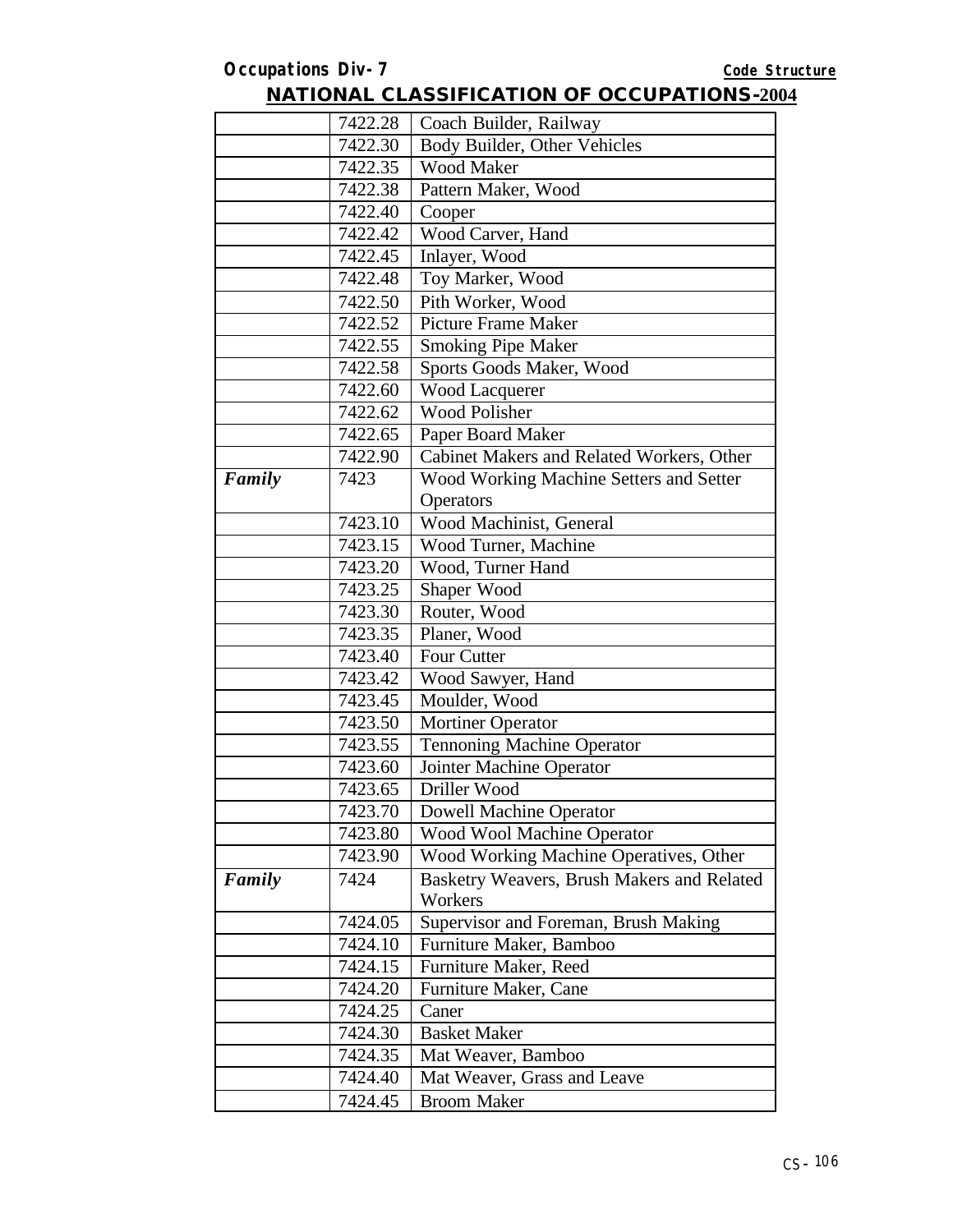|               | 7424.50 | <b>Chick Maker</b>                          |
|---------------|---------|---------------------------------------------|
|               | 7424.55 | Khas Thatti Maker                           |
|               | 7424.60 | <b>Brush Material Preparer</b>              |
|               | 7424.65 | Brush Maker, Hand                           |
|               | 7424.90 | Basketry Weavers, Brush Makers and Related  |
|               |         | Workers, Other                              |
| Group         | 743     | Textile, Garment and Related Trades Workers |
| <b>Family</b> | 7431    | <b>Fibre Preparers</b>                      |
|               | 7431.10 | <b>Bale Breaker Tenter, Cotton</b>          |
|               | 7431.12 | <b>Batching Mistry, Wool</b>                |
|               | 7431.14 | <b>Wool Sorter</b>                          |
|               | 7431.16 | Selector, Jute                              |
|               | 7431.18 | Grader, Coir                                |
|               | 7431.20 | Porcupine Tenter, Cotton                    |
|               | 7431.22 | Waste Machine Man (Cotton Textile)          |
|               | 7431.24 | Teaser Man, Wool                            |
|               | 7431.26 | Scouring Mistry, Wool                       |
|               | 7431.28 | Scouring Man, Wool                          |
|               | 7431.30 | Cooker (Silkworn)                           |
|               | 7431.32 | Softner Feeder and Receiver, Jute           |
|               | 7431.34 | Root Cutter, Jute                           |
|               | 7431.40 | Teaser (Feeder and Receiver) Jute           |
|               | 7431.42 | Fibre Preparer, Coir                        |
|               | 7431.44 | Fibre Preparer, Grass                       |
|               | 7431.46 | Carder, Cotton Hand                         |
|               | 7431.48 | Finisher Scutcher, Tenter                   |
|               | 7431.50 | Cardtenter, Cotton                          |
|               | 7431.52 | Set Framer, Silk                            |
|               | 7431.54 | Sliver-Lap-Man                              |
|               | 7431.56 | Ribbon-Lap-Man                              |
|               | 7431.60 | <b>Condenser Minder</b>                     |
|               | 7431.62 | Card Feeder                                 |
|               | 7431.64 | Punch Box -Man                              |
|               | 7431.66 | Comb Minder                                 |
|               | 7431.68 | Gill Box Man                                |
|               | 7431.70 | Spreader Feeder, Jute                       |
|               | 7431.71 | Spreader, Receiver, Jute                    |
|               | 7431.72 | Breaker Feeder, Jute                        |
|               | 7431.73 | Breaker Receiver and Finisher Feeder, Jute  |
|               | 7431.75 | Finisher Feeder, Jute                       |
|               | 7431.90 | Fibre Preparation Operatives, Other         |
| Family        | 7432    | Weavers, Knitters and Related Workers       |
|               | 7432.10 | Drawing Man                                 |
|               | 7432.12 | Doffer, Fly Frame                           |
|               | 7432.20 | Hand Spinner (Cotton and Woolen Textile)    |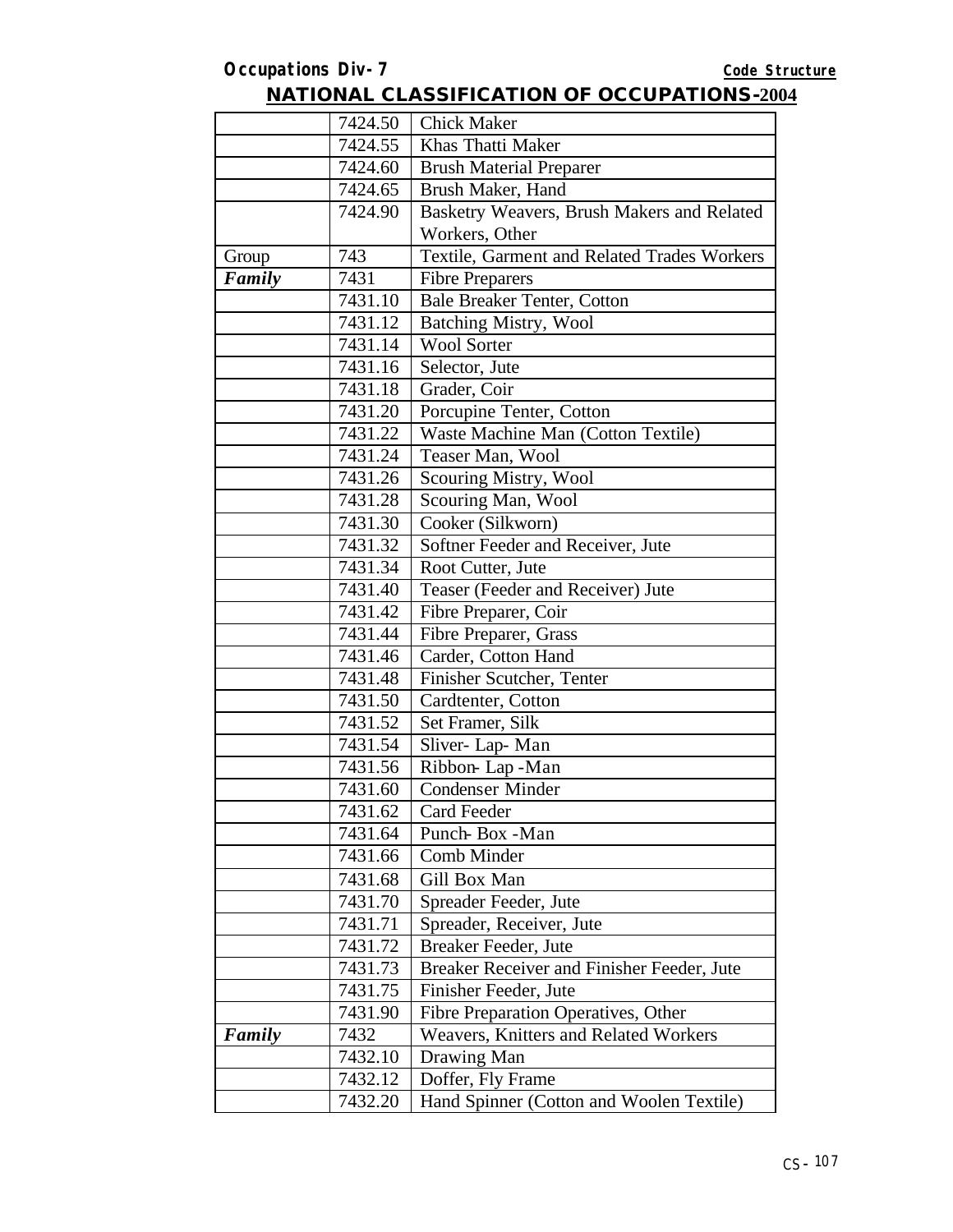|        | 7432.22 | Piecer                                     |
|--------|---------|--------------------------------------------|
|        | 7432.24 | Mulepiecer                                 |
|        | 7432.26 | Spinner, Jute                              |
|        | 7432.28 | Spinner, Coir                              |
|        | 7432.30 | Twister                                    |
|        | 7432.32 | Doffer, Spinning                           |
|        | 7432.40 | Knotter, Silk                              |
|        | 7432.42 | <b>Beam Gaiter</b>                         |
|        | 7432.45 | Lacer, Hand                                |
|        | 7432.50 | <b>Lattice Pegger</b>                      |
|        | 7432.52 | Reacher, Hand (Textile)                    |
|        | 7432.53 | Comber- Board- Man (Textile)               |
|        | 7432.55 | <b>Weaver Power Loom</b>                   |
|        | 7432.56 | <b>Ribbon Weaver</b>                       |
|        | 7432.57 | Smash, Hand                                |
|        | 7432.58 | Weaver, Handloom                           |
|        | 7432.59 | Carpet Weaver, Hand Knitting               |
|        | 7432.60 | Carpet Clipper, Hand                       |
|        | 7432.61 | <b>Carpet Embosser</b>                     |
|        | 7432.62 | Carpet Repairer                            |
|        | 7432.63 | Coir Weaver (Matting)                      |
|        | 7432.70 | Net Maker, Hand                            |
|        | 7432.72 | Crochet Worker, Hand                       |
|        | 7432.74 | Knitter, Hand                              |
|        | 7432.76 | Braid Maker, Hand                          |
|        | 7432.90 | Weavers, Knitters & Related Workers, Other |
| Family | 7433    | Tailors, Dress Makers and Hatters          |
|        | 7433.05 | Supervisors and Foremen, Tailoring and     |
|        |         | <b>Dress Making</b>                        |
|        | 7433.10 | Tailor, General                            |
|        | 7433.15 | <b>Dress Maker</b>                         |
|        | 7433.20 | <b>Coat Maker</b>                          |
|        | 7433.25 | <b>Trouser Maker</b>                       |
|        | 7433.30 | <b>Shirt Maker</b>                         |
|        | 7433.35 | Milliner                                   |
|        | 7433.40 | Hat Maker, General                         |
|        | 7433.45 | Pith Hat Maker                             |
|        | 7433.50 | Cap Maker                                  |
|        | 7433.60 | Wig Maker                                  |
|        | 7433.90 | Tailors and Dress Makers, Other            |
| Family | 7434    | <b>Furriers and Related Workers</b>        |
|        | 7434.10 | Tailor, Fur                                |
|        | 7434.20 | Pattern Maker, Fur                         |
|        | 7434.30 | Grader and Matcher, Fur                    |
|        | 7434.40 | Cutter, Fur                                |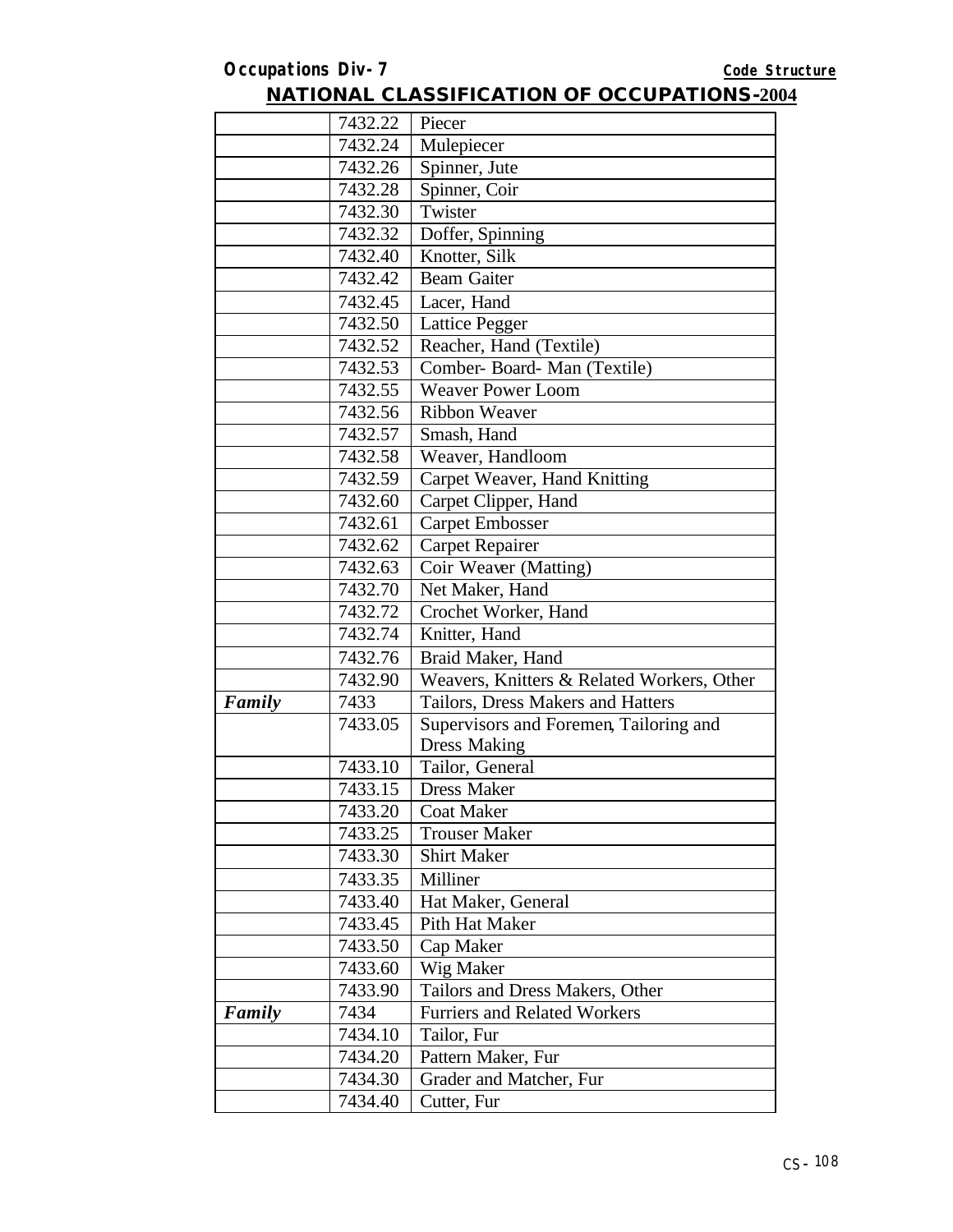|        | 7434.50 | Nailor, Fur                                 |
|--------|---------|---------------------------------------------|
|        | 7434.90 | Fur Tailors and Related Workers             |
| Family | 7435    | Textile, Leather and Related Pattern Makers |
|        |         | and Cutters                                 |
|        | 7435.05 | Supervisors and Foremen, Textile Related    |
|        |         | Products                                    |
|        | 7435.10 | Designer (Garment)                          |
|        | 7435.15 | Designer, Leather Articles                  |
|        | 7435.18 | Case Finisher (Leather Product)             |
|        | 7435.20 | Shaper Pith Hat                             |
|        | 7435.25 | Frame Maker, Cap                            |
|        | 7435.30 | Master Cutter (Garment)                     |
|        | 7435.35 | Cutter, Hand (Textile Product)              |
|        | 7435.40 | Cutter, Machine (Textile Product)           |
|        | 7435.45 | Cutter, Garment (Leather)                   |
|        | 7435.50 | Cutter, Gloves (Leather)                    |
|        | 7435.55 | <b>Button Hole Maker</b>                    |
|        | 7435.60 | <b>Cutter Tent</b>                          |
|        | 7435.90 | Textile Leather and Related Pattern Makers, |
|        |         | Other                                       |
| Family | 7436    | Sewers, Embroiderers and Related Workers    |
|        | 7436.10 | Sewer, Hand                                 |
|        | 7436.15 | Hand Embroiderer, General                   |
|        | 7436.20 | Hand Embroiderer, Zari                      |
|        | 7436.25 | Hand Embroiderer, Kamdani                   |
|        | 7436.30 | Embroiderer, Chikan                         |
|        | 7436.35 | Darner                                      |
|        | 7436.40 | Sewer, Tent (Hand)                          |
|        | 7436.45 | Umbrella Maker                              |
|        | 7436.50 | Umbrella Examiner                           |
|        | 7436.60 | Sail and Awning Maker                       |
|        | 7436.70 | Tailor, Tent (Machine)                      |
|        | 7436.80 | Doll Maker                                  |
|        | 7436.90 | Sewers, Embroiderers and Related Workers,   |
|        |         | Other                                       |
| Family | 7437    | <b>Upholsterers and Related Workers</b>     |
|        | 7437.10 | Upholsterer, Furniture                      |
|        | 7437.20 | Upholsterer, Orthopaedic Appliances         |
|        | 7437.30 | Upholsterer, Vehicle                        |
|        | 7437.40 | <b>Cushion Maker</b>                        |
|        | 7437.45 | Mattress Maker (Spring)                     |
|        | 7437.90 | Upholsterers and Related Workers, Other     |
| Group  | 744     | Pelt, Leather and Shoe Making Trades        |
|        |         | Workers                                     |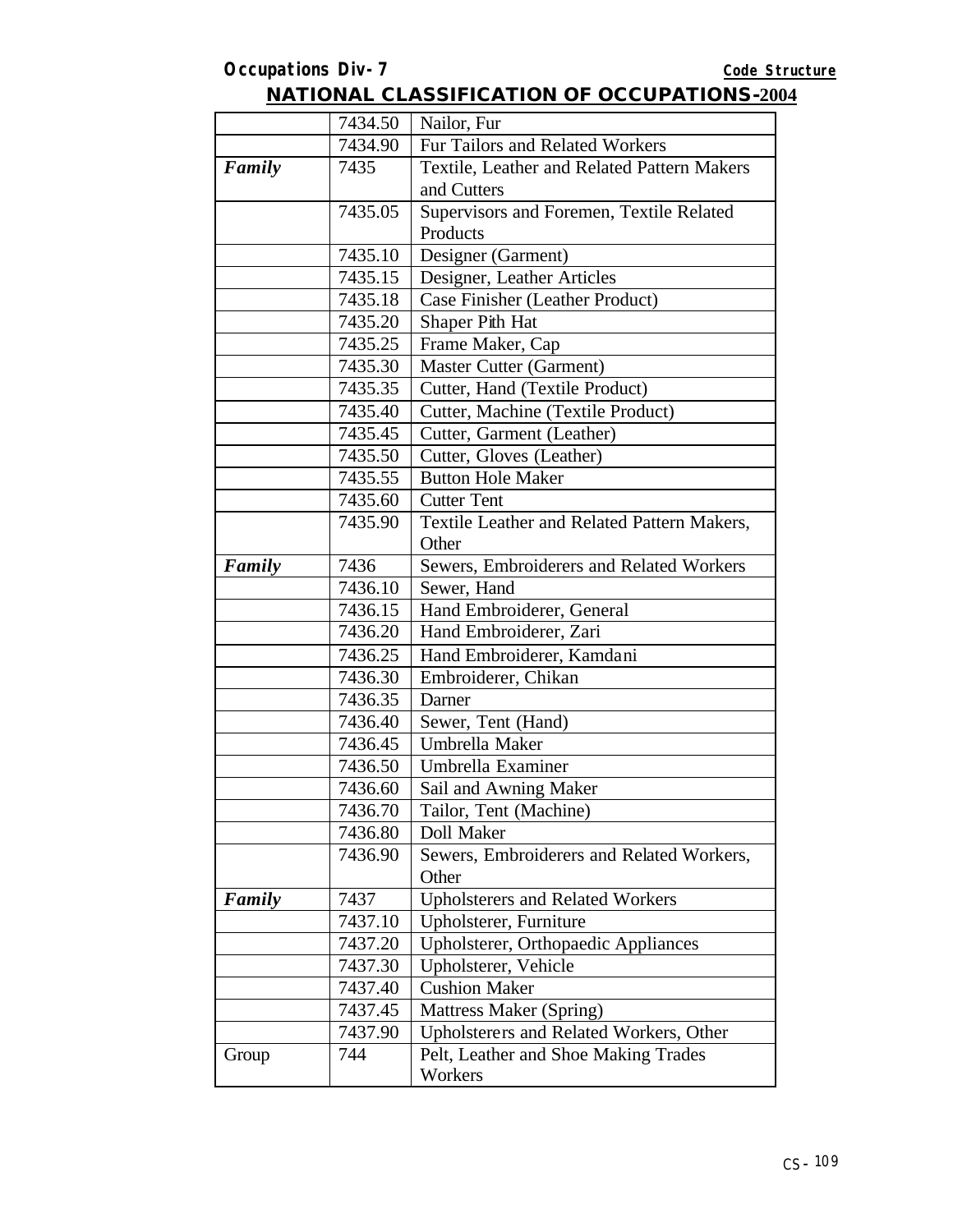| Family | 7441    | Pelt Dressers, Tanners and Fell Mongers  |
|--------|---------|------------------------------------------|
|        | 7441.10 | Sorter, Hides and Skin                   |
|        | 7441.15 | Flayer                                   |
|        | 7441.18 | Lime Pitman, Leather                     |
|        | 7441.20 | Dehairer, Hand                           |
|        | 7441.22 | Flesher, Hand                            |
|        | 7441.24 | Delimer                                  |
|        | 7441.26 | Scudder, Hand                            |
|        | 7441.28 | Hide and Skin Setter, Hand               |
|        | 7441.30 | Fluffer, Hand                            |
|        | 7441.32 | Staker, Hand                             |
|        | 7441.34 | Bark Pitman (Tanning)                    |
|        | 7441.36 | Drum Man (Tanning)                       |
|        | 7441.38 | Leather, Currier                         |
|        | 7441.40 | Dryer, Leather                           |
|        | 7441.42 | Embosser, Leather                        |
|        | 7441.44 | Seasoner, Leather                        |
|        | 7441.46 | Pelt Dresser, General                    |
|        | 7441.48 | Pelt Grader                              |
|        | 7441.50 | Pelt Flesher                             |
|        | 7441.52 | Pelt Plucker and Trimmer                 |
|        | 7441.55 | Pelt Dyer, Hand                          |
|        | 7441.60 | Pelt, Stitcher                           |
|        | 7441.90 | Pelt Dressers, Tanners and Fell Mongers, |
|        |         | Other                                    |
| Family | 7442    | Shoemakers and Related Workers           |
|        | 7442.10 | Shoemaker, Hand                          |
|        | 7442.12 | Shoemaker, Orthopaedic                   |
|        | 7442.14 | Shoe Repairer, Cobbler                   |
|        | 7442.16 | Pattern Maker (Foot Wear)                |
|        | 7442.18 | Cutter, Hand                             |
|        | 7442.20 | Skiver, Hand (Foot Wear)                 |
|        | 7442.30 | Closer, Shoe Upper                       |
|        | 7442.32 | Laster, Hand                             |
|        | 7442.34 | <b>Bed Toe Laster</b>                    |
|        | 7442.36 | <b>Sole Presser</b>                      |
|        | 7442.40 | Scourer                                  |
|        | 7442.45 | <b>Counter Moulder</b>                   |
|        | 7442.50 | Sole Channeller                          |
|        | 7442.55 | Rand Tacker (Foot Wear)                  |
|        | 7442.60 | Sole Stitcher, Hand                      |
|        | 7442.65 | Heel Attacher, Hand (Foot Wear)          |
|        | 7442.70 | Trimmer, Hand                            |
|        | 7442.72 | Harness Maker                            |
|        | 7442.75 | Saddler                                  |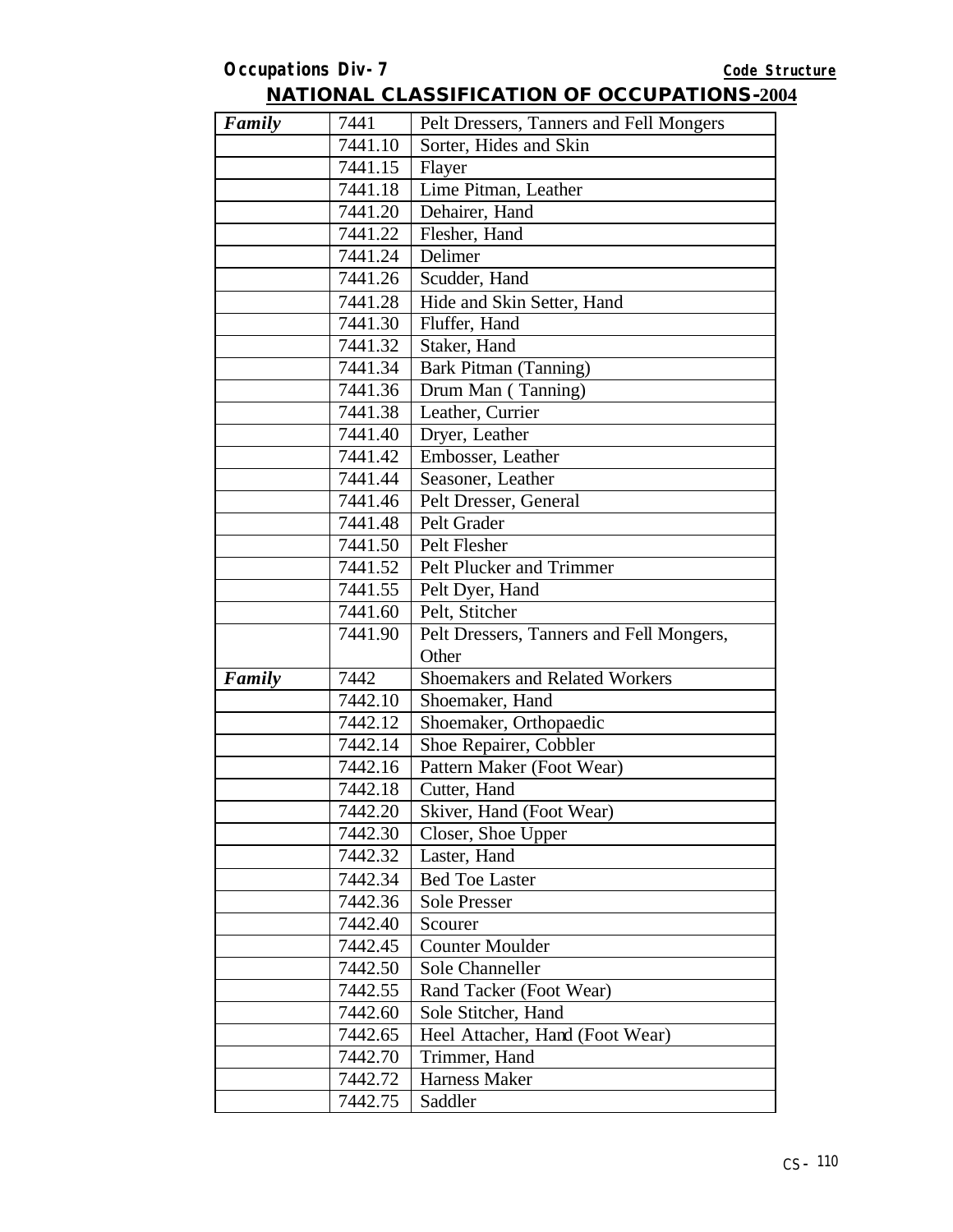| 7442.76 | Leather Cutter, Hand                  |
|---------|---------------------------------------|
| 7442.78 | Stitcher, Hand                        |
| 7442.79 | Assembler, Hand                       |
| 7442.80 | Suitcase Maker                        |
| 7442.81 | <b>Purse Maker</b>                    |
| 7442.82 | Whip Maker                            |
| 7442.83 | <b>Belt Maker</b>                     |
| 7442.85 | Horn Comb Maker (Hand)                |
| 7442.90 | Shoe Maker and Related Workers, Other |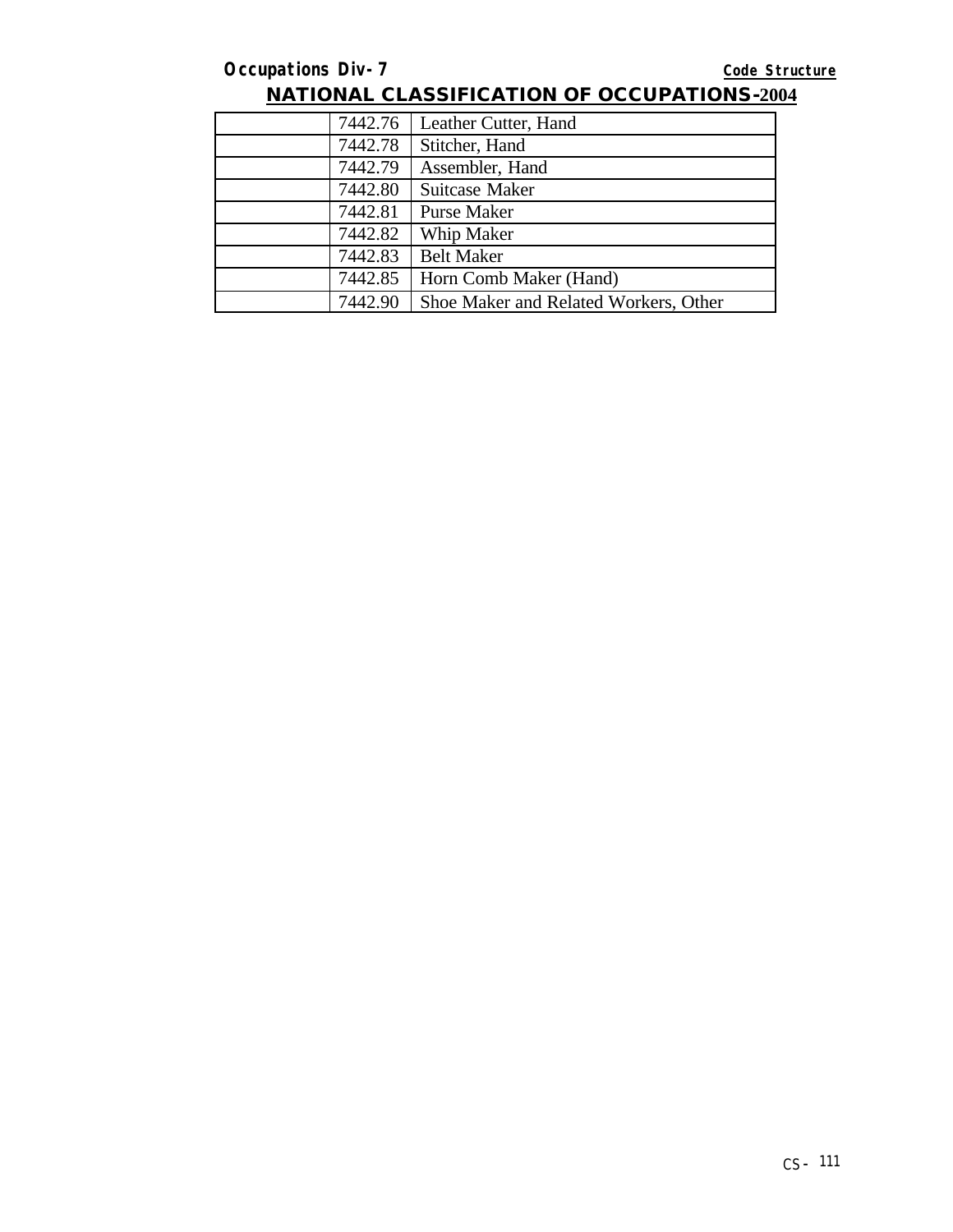**NATIONAL CLASSIFICATION OF OCCUPATIONS-2004**

# **DIVISION: 8**

#### **PLANT AND MACHINE OPERATORS AND ASSEMBLERS**

| Level of         | <b>Revised</b> | <b>Description of Title</b>                                   |
|------------------|----------------|---------------------------------------------------------------|
| <b>Classific</b> | Code No.       |                                                               |
| ation            |                |                                                               |
| Sub-             | 81             | STATIONARY PLANT AND RELATED OPERATORS                        |
| <b>Division</b>  |                |                                                               |
| Group            | 811            | <b>Mining and Mineral Processing Plant Operators</b>          |
| Family           | 8111           | <b>Mining Plant Operators</b>                                 |
|                  | 8111.10        | Miner, Coal Cutting Machine                                   |
|                  | 8111.20        | Driller, Machine                                              |
|                  | 8111.30        | Wagon Driller                                                 |
|                  | 8111.40        | <b>Diamond Driller</b>                                        |
|                  | 8111.90        | Mining Plant Operators, Other                                 |
| Family           | 8112           | <b>Mineral Ore and Stone Processing Plant Operators</b>       |
|                  | 8112.10        | <b>Crusher Operator, Mineral</b>                              |
|                  | 8112.15        | <b>Pulveriser Operator</b>                                    |
|                  | 8112.20        | <b>Stamp Mill Operator</b>                                    |
|                  | 8112.30        | Cynideman                                                     |
|                  | 8112.40        | Precipitator                                                  |
|                  | 8112.45        | <b>Washing Plant Operator</b>                                 |
|                  | 8112.50        | Stone Sawyer, Machine                                         |
|                  | 8112.55        | Stone Cutter, Machine                                         |
|                  | 8112.60        | Stone Polisher, Machine                                       |
|                  | 8112.62        | Pipe Machineman, Stoneware                                    |
|                  | 8112.65        | Thread Cutting Machine Operator, Stoneware                    |
|                  | 8112.70        | Cone Operator (Mine & Quarry)                                 |
|                  | 8112.90        | Mineral Ore and Stone Processing Plant Operators, Other       |
| Family           | 8113           | <b>Well Drillers and Borers and Related Workers</b>           |
|                  | 8113.10        | Well Drillers, Petroleum and Gas                              |
|                  | 8113.15        | Derrickman                                                    |
|                  | 8113.20        | Mudman                                                        |
|                  | 8113.25        | Cementer                                                      |
|                  | 8113.30        | Well Puller                                                   |
|                  | 8113.35        | Scaperman                                                     |
|                  | 8113.40        | Gauger                                                        |
|                  | 8113.45        | Well Driller, Machine (Other than Petroleum and Gas)          |
|                  | 8113.50        | Well Driller, Hand                                            |
|                  | 8113.90        | Well Drillers and Borers and Related Workers, Other           |
| Family           | 8118           | <b>Supervisors and Foremen, Mining and Mineral Processing</b> |
|                  |                | <b>Plant Operation Activities</b>                             |
|                  | 8118.10        | Supervisor and Foreman, Mining And Quarrying                  |
|                  | 8118.15        | Supervisor and Foreman, Well Drilling                         |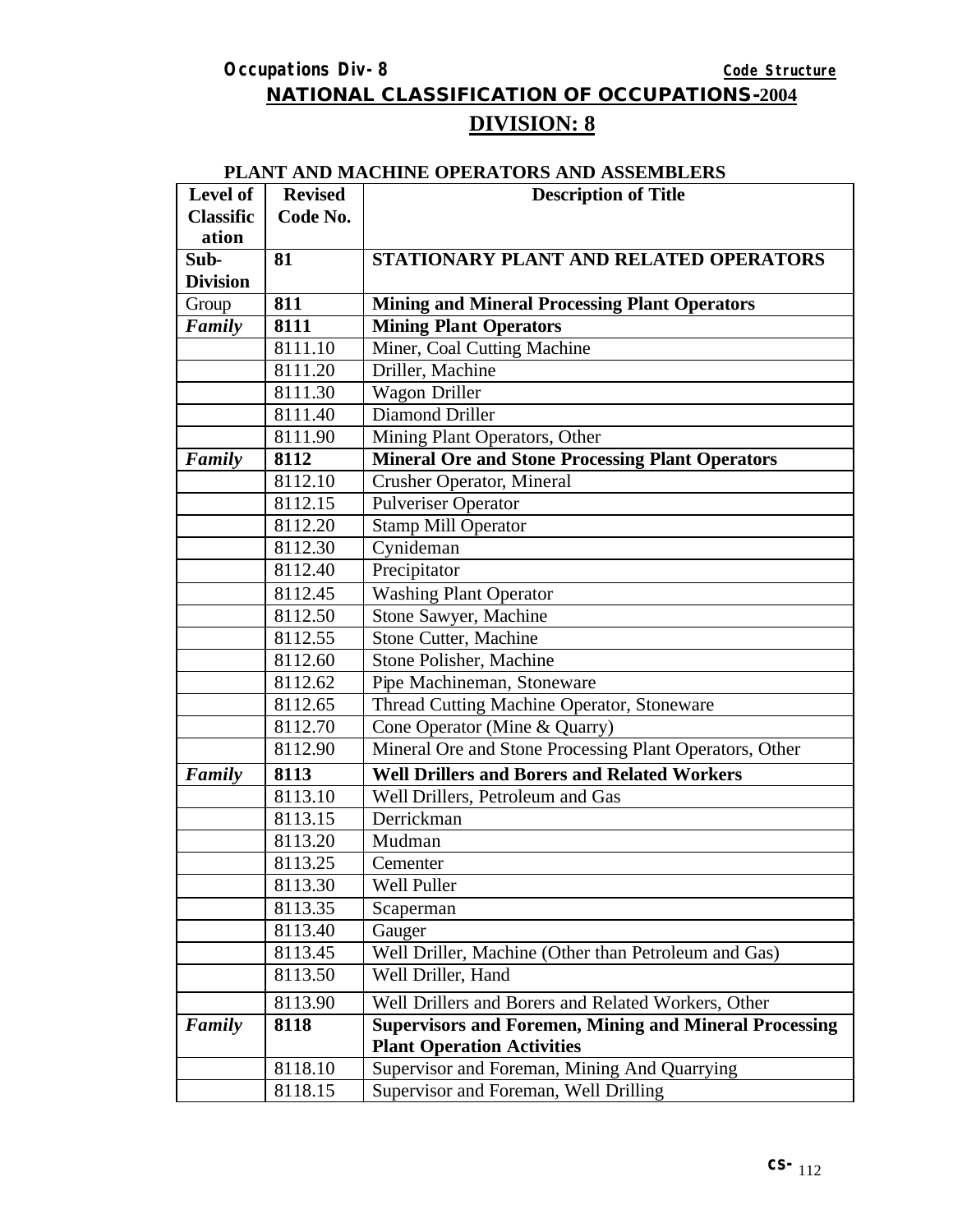|        | 8118.20 | Supervisor and Foreman, Mineral Treating                  |
|--------|---------|-----------------------------------------------------------|
|        | 8118.25 | Overman, Colliery                                         |
|        | 8118.30 | Sirdar, Colliery                                          |
|        | 8118.35 | Mud Supervisor                                            |
|        | 8118.40 | <b>Well Pulling Supervisor</b>                            |
|        | 8118.50 | Gas Supervisor                                            |
|        | 8118.90 | Supervisors and Foremen in Mining and Mineral Processing  |
|        |         | Plant Operation Activities, Other                         |
| Group  | 812     | <b>Metal Processing Plant Operators</b>                   |
| Family | 8121    | <b>Ore and Metal Furnace Operators</b>                    |
|        | 8121.10 | <b>Stove Minder</b>                                       |
|        | 8121.15 | <b>Bell Operator Blast Furnace</b>                        |
|        | 8121.20 | Larry Car Driver, Furnace                                 |
|        | 8121.25 | <b>Gas Cleaning Operator</b>                              |
|        | 8121.30 | Mixerman                                                  |
|        | 8121.35 | <b>Convertor Blower</b>                                   |
|        | 8121.40 | <b>Convertor Man</b>                                      |
|        | 8121.45 | Cell Operator                                             |
|        | 8121.47 | Furnace Operator (Nonferrous Metal)                       |
|        | 8121.50 | Tapper, Electric Furnace                                  |
|        | 8121.55 | Furnace Operator, Open Hearth                             |
|        | 8121.60 | Furnace Operator, Second Hand, Open Hearth                |
|        | 8121.70 | Furnace Operator (Smelting & Refining)                    |
|        | 8121.90 | Ore and Metal Furnace Operators, Other                    |
| Family | 8122    | <b>Metal Melters, Casters and Rolling Mill Operators</b>  |
|        | 8122.10 | Cogger                                                    |
|        | 8122.12 | Manipulator                                               |
|        | 8122.14 | Mill Table Operator                                       |
|        | 8122.16 | Roller, Merchant Mill                                     |
|        | 8122.18 | Guide Setter, Merchant Mill                               |
|        | 8122.20 | Roller, Sheet Mill                                        |
|        | 8122.25 | Catcher, Sheet Mill                                       |
|        | 8122.28 | Operator, Hot Rolling Mill (Non-Ferrous Metal)            |
|        | 8122.32 | Roller, Hot Rolling Mill (Non-Ferrous Metal)              |
|        | 8122.36 | Shearing and Upcoiler Operator (Non-Ferrous Metal)        |
|        | 8122.38 | Flattening Machine and Flying Shear Operator (Non-Ferrous |
|        |         | Metal)                                                    |
|        | 8122.40 | Slitting Machine Operator (Non-Ferrous Metal)             |
|        | 8122.42 | Operator, Strip Mill (Non Ferrous Metal)                  |
|        | 8122.44 | Roller, Second Hand, Strip Mill (Non-Ferrous Metal)       |
|        | 8122.46 | Seamless Pipe and Tube Roller                             |
|        | 8122.48 | Furnace Man, Reveraberatory, Pulverised Coal Fired        |
|        | 8122.50 | Charger, Reveraberatory, Pulverised Coal Fired            |
|        | 8122.52 | Melter Reveraberatory - Furnace, Pulverised Coal Fired    |
|        | 8122.54 | Furnace Mistry, Cupola                                    |
|        |         |                                                           |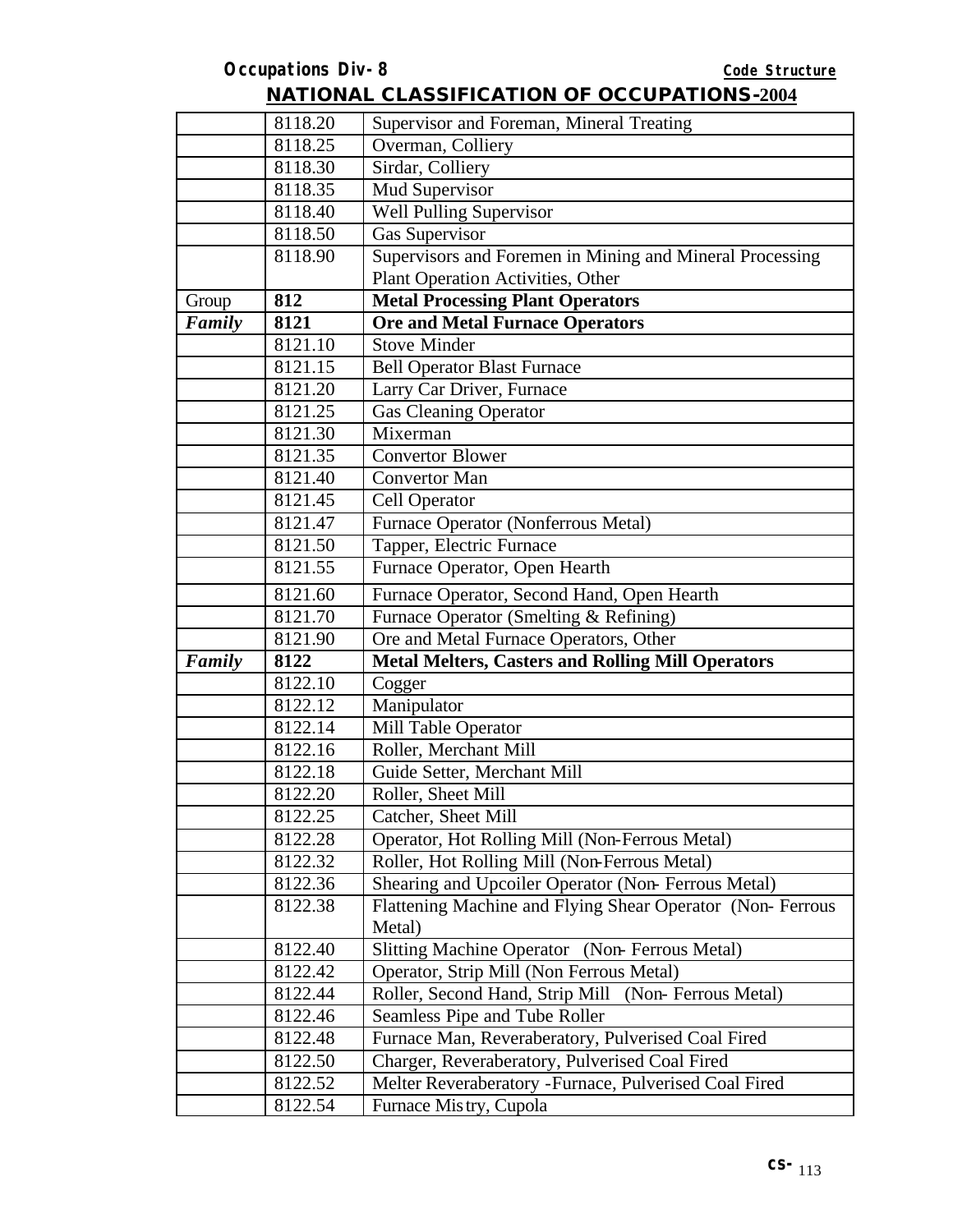|        | 8131.15 | MachineMan, Sheet Glass                                                   |
|--------|---------|---------------------------------------------------------------------------|
|        | 8131.10 | <b>Blowing Machine Operator (Glass)</b>                                   |
| Family | 8131    | <b>Glass and Ceramics Kiln and Related Machine Operators</b>              |
| Group  | 813     | <b>Glass, Ceramics and Related Plant Operators</b>                        |
|        |         | Other                                                                     |
|        | 8128.90 | Supervisors and Foremen, Metal Processing Plant Operators,                |
|        | 8128.50 | Supervisor and Foreman, Metal Drawing and Extruding                       |
|        | 8128.40 | Supervisor and Foreman, Metal Treating                                    |
|        | 8128.30 | <b>Stock House Foreman</b>                                                |
|        | 8128.20 | Foreman, Blast Furnace                                                    |
|        |         | Refining                                                                  |
|        | 8128.10 | <b>Operation</b><br>Supervisors and Foremen, Metal Making, Converting and |
| Family | 8128    | <b>Supervisors and Foremen in Metal Processing Plant</b>                  |
|        | 8124.90 | <b>Metal Drawing Operatives</b>                                           |
|        | 8124.70 | Metal Drawers and Extruders, Other                                        |
|        | 8124.60 | <b>Barbed Wire Maker</b>                                                  |
|        | 8124.50 | <b>Extrusion Press Operator</b>                                           |
|        | 8124.40 | Seamless Pipe and Tube Drawers                                            |
|        | 8124.30 | Coiling and Cooling Bed Operator, Metal Drawing                           |
|        | 8124.20 | Loop Controller, Metal Drawing                                            |
|        | 8124.15 | Looper, Metal Drawing                                                     |
|        | 8124.10 | Control Man, Billet                                                       |
| Family | 8124    | <b>Metal Drawers And Extruders</b>                                        |
|        | 8123.90 | Metal Heat Treating Plant Operators, Other                                |
|        | 8123.40 | Carboniser, Case Hardener                                                 |
|        | 8123.30 | Temperer, Metal                                                           |
|        | 8123.20 | Hardener, Metal                                                           |
|        | 8123.10 | Annealer, Metal                                                           |
| Family | 8123    | <b>Metal Heat Treating Plant Operators</b>                                |
|        | 8122.90 | Metal Melters, Casters and Rolling Mill Operators, Other                  |
|        | 8122.80 | Core Maker, Machine                                                       |
|        | 8122.78 | Spun Pipe Operator                                                        |
|        | 8122.77 | Casting-Operator Helper (Nonferrous Metal)                                |
|        | 8122.76 | Casting Machine Operator (Non-Ferrous Metal)                              |
|        | 8122.74 | Die Casting Machine Operator                                              |
|        | 8122.72 | <b>Centrifugal Casting Machine Operator</b>                               |
|        | 8122.70 | <b>Laddle Cleaner</b>                                                     |
|        | 8122.68 | Laddleman                                                                 |
|        | 8122.66 | Pourer                                                                    |
|        | 8122.64 | <b>Heat Treating Furnace Operator</b>                                     |
|        | 8122.62 | Furnace Man, Pit Furnace                                                  |
|        | 8122.60 | Cupola Tapper                                                             |
|        | 8122.58 | Charger, Cupola                                                           |
|        | 8122.56 | Slag Flusher                                                              |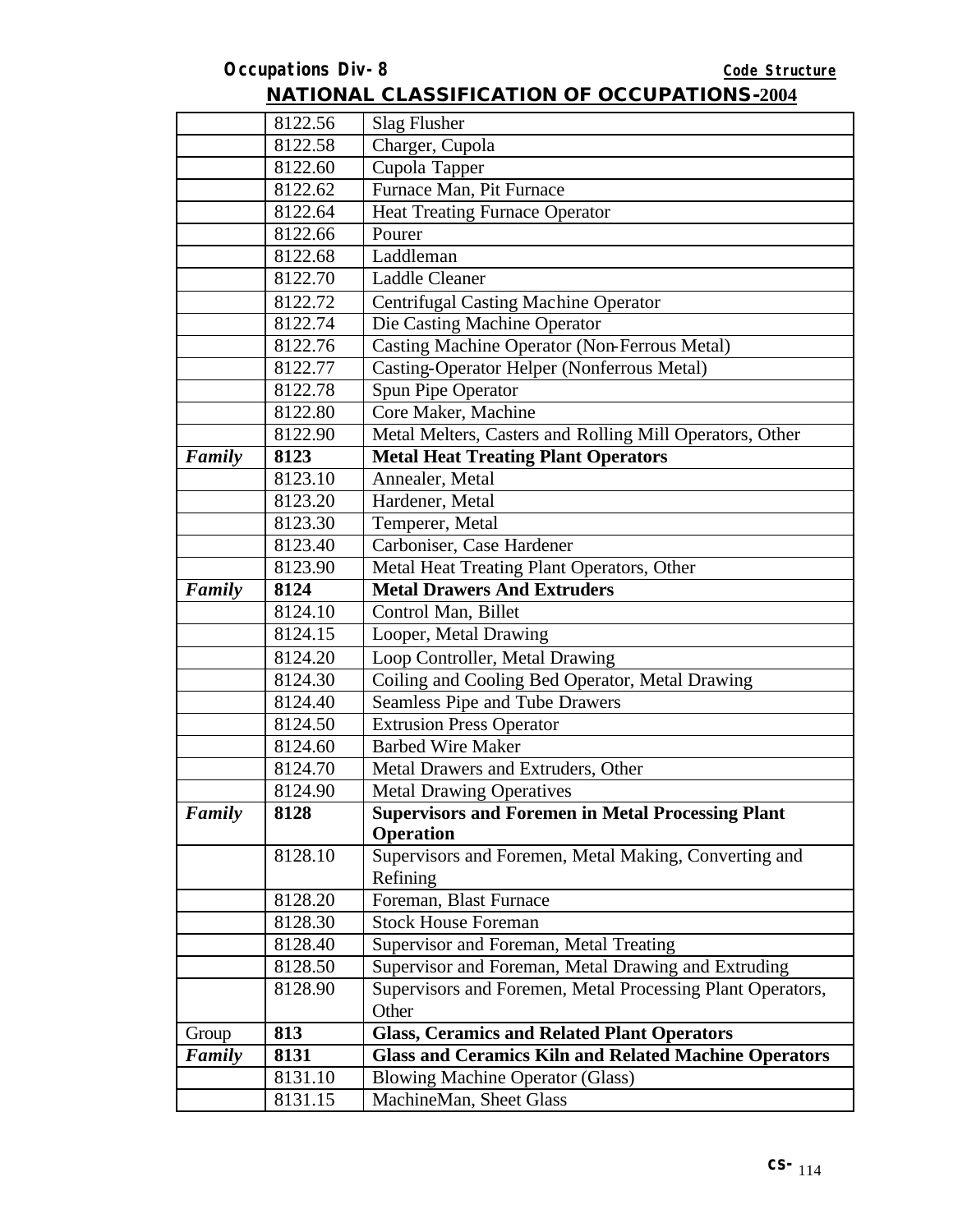|        | 8131.20 | Pressman (Glass)                                        |
|--------|---------|---------------------------------------------------------|
|        | 8131.22 | Pressman (Ceramics)                                     |
|        | 8131.23 | <b>Extruding Press Operator, Clay</b>                   |
|        | 8131.25 | Rollerman (Glass)                                       |
|        | 8131.28 | Pressman (Abrasive)                                     |
|        | 8131.30 | Tube and Rod Drawer (Glass)                             |
|        | 8131.35 | Lens Polisher (Optical)                                 |
|        | 8131.37 | Polisher (Glass Mfg.)                                   |
|        | 8131.40 | Modeller, Pottery and Porcelain                         |
|        | 8131.50 | Furnaceman, Glass                                       |
|        | 8131.60 | Learman (Glass)                                         |
|        | 8131.65 | <b>Annealer (Glass Product)</b>                         |
|        | 8131.70 | Kilnman, Pottery and Porcelain                          |
|        | 8131.72 | Kiln Loader, Pottery and Porcelain                      |
|        | 8131.75 | Kilnman, Brick and Tile                                 |
|        | 8131.77 | Kiln Loader, Brick and Tile                             |
|        | 8131.79 | Bricklayer (Brick & Tile)                               |
|        | 8131.80 | <b>Graduating Machine Operator (Glass)</b>              |
|        | 8131.90 | Glass and Ceramics Kiln and Related Machine Operators,  |
|        |         | Other                                                   |
| Family | 8138    | Supervisors and Foremen, Glass, Ceramics and Related    |
|        |         | <b>Plant Workers</b>                                    |
|        | 8138.10 | Supervisor and Foreman, Glass Forming and Related       |
|        |         | Activities                                              |
|        | 8138.20 | Supervisor and Foreman, Ceramics and Related Activities |
| Family | 8139    | Glass, Ceramics and Related Plant Operators, n.e.c.     |
|        | 8139.10 | <b>Batch Mixer (Glass)</b>                              |
|        | 8139.15 | <b>Abrasive Mixer</b>                                   |
|        | 8139.20 | Mixing Machine Operator (Abrasive)                      |
|        | 8139.30 | Ball Mill Operator (Cement & Ceramics)                  |
|        | 8139.40 | <b>Pug Mill Operator (Ceramics)</b>                     |
|        | 8139.50 | <b>Shaving Machine Operator (Abrasive)</b>              |
|        | 8139.60 | Slip Maker (Ceramics)                                   |
|        | 8139.65 | <b>Glaze Maker</b>                                      |
|        | 8139.70 | Edge Operator (Abrasive)                                |
|        | 8139.75 | Wet Disk Operator (Abrasive)                            |
|        | 8139.80 | <b>Burner Cement</b>                                    |
|        | 8139.82 | Clay Modeler                                            |
|        | 8139.85 | Fiberglass-Machine Operator                             |
|        | 8139.90 | Glass, Ceramics and Related Plant Operators, Other      |
| Group  | 814     | <b>Wood Processing and Paper Making Plant Operators</b> |
| Family | 8141    | <b>Wood Processing Plant Operators</b>                  |
|        | 8141.10 | Wood Sawyer, Machine, General                           |
|        | 8141.20 | Wood Sawyer, Edger                                      |
|        | 8141.25 | <b>Band Saw Operator</b>                                |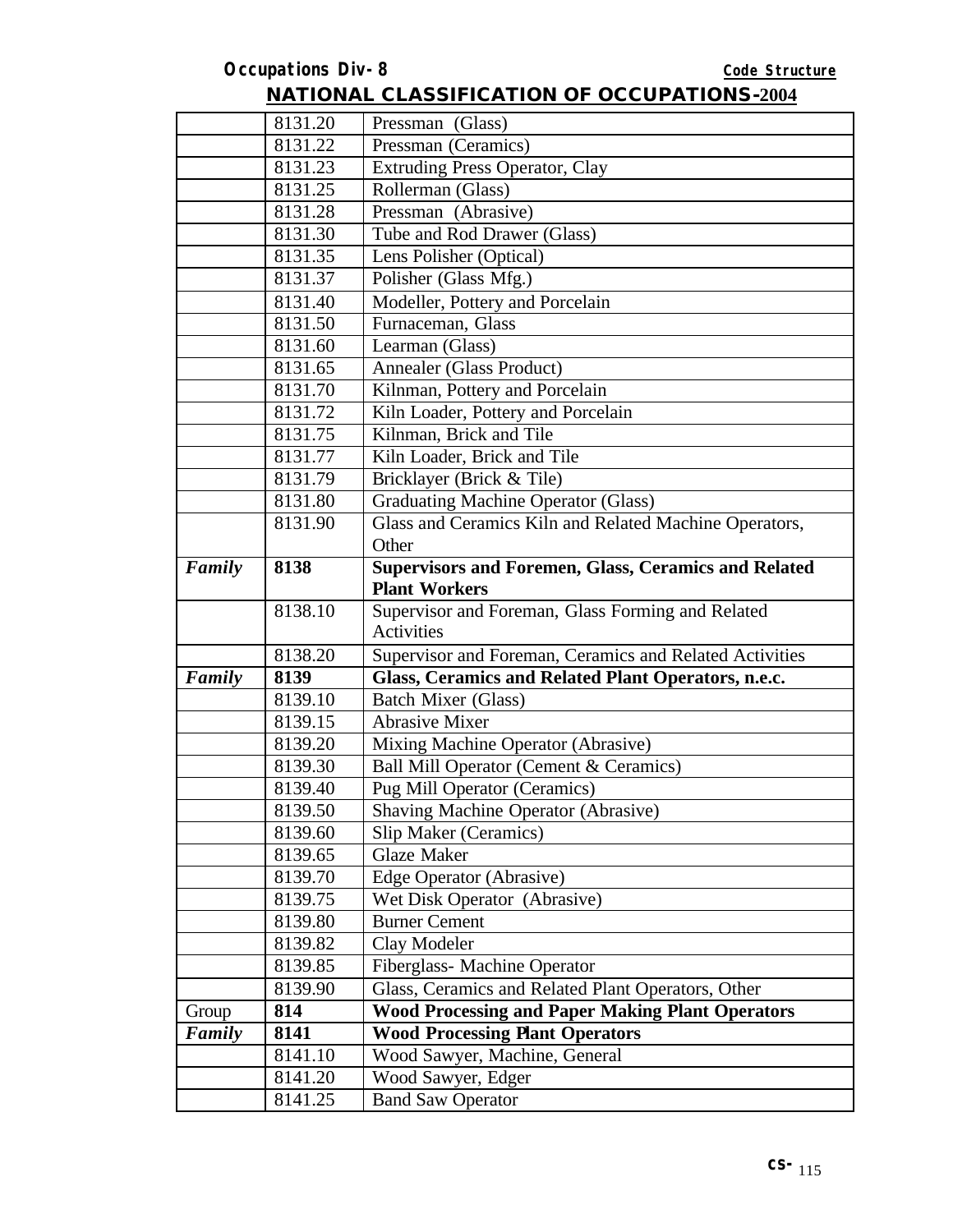|        | 8141.30 | <b>Circular Saw Operator</b>                               |
|--------|---------|------------------------------------------------------------|
|        | 8141.40 | <b>Cylindrical</b> Saw Operator                            |
|        | 8141.50 | <b>Cross Cut Saw Operator</b>                              |
|        | 8141.55 | <b>Veneer Cutter</b>                                       |
|        | 8141.60 | <b>Peeling Machine Operator</b>                            |
|        | 8141.62 | Barrel- Lathe Operator, Outside (Wood Container)           |
|        | 8141.65 | Wood Chopping Machine Operator                             |
|        | 8141.70 | Core Laying Machine Operator                               |
|        | 8141.75 | Core Layer, Plywood                                        |
|        | 8141.90 | Wood Processing Plant Operators and Related Workers, Other |
| Family | 8142    | <b>Paper Pulp Plant Operators</b>                          |
|        | 8142.10 | Chipperman, Paper Pulp                                     |
|        | 8142.15 | Grinder, Paper Pulp                                        |
|        | 8142.20 | Digester Operator, Paper Pulp                              |
|        | 8142.25 | Sorter, Paper Pulp                                         |
|        | 8142.30 | Cutter, Paper Pulp                                         |
|        | 8142.35 | Liquor Maker, Paper Pulp                                   |
|        | 8142.40 | Valve Operator, Paper Pulp                                 |
|        | 8142.45 | Causticman, Paper Pulp                                     |
|        | 8142.50 | Bleacher, Paper Pulp                                       |
|        | 8142.55 | Beaterman, Paper Pulp                                      |
|        | 8142.60 | Agitator, Paper Pulp                                       |
|        | 8142.90 | Paper Pulp Preparers, Other                                |
| Family | 8143    | <b>Paper Making Plant Operators</b>                        |
|        | 8143.10 | Machine Operator, Paper                                    |
|        | 8143.15 | Machineman, Paper, Wet End                                 |
|        | 8143.20 | Wireboy, Paper                                             |
|        | 8143.25 | Machineman, Paper, Dry End                                 |
|        | 8143.30 | Cutter, Paper                                              |
|        | 8143.35 | Finisher, Paper                                            |
|        | 8143.40 | Vatman, Hand Made Paper                                    |
|        | 8143.45 | Transferer, Hand Made Paper                                |
|        | 8143.50 | Tub-Sizer, Hand Made Paper                                 |
|        | 8143.55 | Drier, Hand Made Paper                                     |
|        | 8143.60 | Presser, Hand Made Paper                                   |
|        | 8143.65 | Calenderman, Paper                                         |
|        | 8143.70 | Calenderman, Hand Made Paper                               |
|        | 8143.80 | Coating-Machine Operator, Hardboard (Paper Goods)          |
|        | 8143.90 | Paper Making Plant Operators, Other                        |
| Family | 8148    | <b>Supervisors and Foremen, Wood Processing and Paper</b>  |
|        |         | <b>Making Plant Operators</b>                              |
|        | 8148.10 | Supervisor and Foreman, Wood Preparation and Paper Making  |
|        | 8148.20 | Supervisor and Foreman, Paper Pulp and Paper Making        |
|        |         |                                                            |
|        | 8148.90 | Supervisors and Foremen, Wood Preparation, Paper Pulp and  |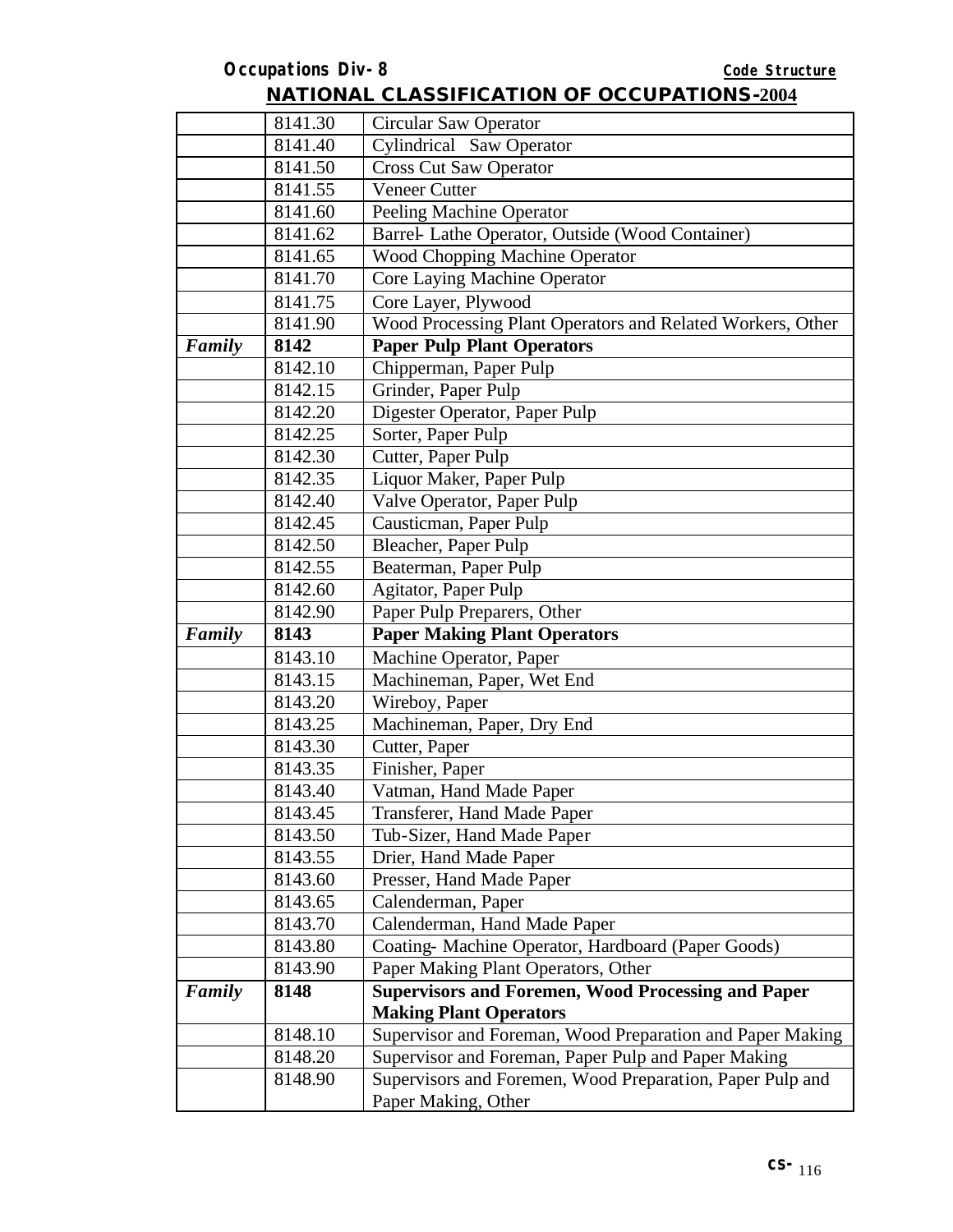| Group  | 815     | <b>Chemical-Processing-Plant Operators</b>                    |
|--------|---------|---------------------------------------------------------------|
| Family | 8151    | <b>Crushing, Grinding and Chemical Mixing Machinery</b>       |
|        |         | <b>Operators</b>                                              |
|        | 8151.10 | Crusher Operator, Chemical                                    |
|        | 8151.20 | Miller                                                        |
|        | 8151.30 | Pulveriser Operator, Chemical                                 |
|        | 8151.40 | Mixing Machineman Attendant (Chemical)                        |
|        | 8151.45 | Compounding Man (Match)                                       |
|        | 8151.50 | Mixer Hand (Chemical)                                         |
|        | 8151.55 | <b>Blending Operator, Chemical</b>                            |
|        | 8151.60 | Sieving Machine Attendant, Chemical                           |
|        | 8151.65 | Grading Machine Attendant (Abrasive)                          |
|        | 8151.90 | Crushers, Grinders and Mixers, Other                          |
| Family | 8152    | <b>Chemical Heat Treating Plant Operators</b>                 |
|        | 8152.10 | Process Man, Chemical                                         |
|        | 8152.15 | Cooker, Chemical                                              |
|        | 8152.20 | Roaster, Chemical                                             |
|        | 8152.25 | Drier, Chemical                                               |
|        | 8152.30 | Drying Chamber Attendant (Drugs)                              |
|        | 8152.35 | Drying Chamber Attendant (Match Boxes)                        |
|        | 8152.40 | Pan Man Soap                                                  |
|        | 8152.45 | Size Maker (Abrasive)                                         |
|        | 8152.50 | Paste Maker                                                   |
|        | 8152.60 | Furnace Operator (Chemical)                                   |
|        | 8152.65 | Boiling-Tub Operator (Chemical)                               |
|        | 8152.70 | Ammonia Operator                                              |
|        | 8152.75 | <b>Heat Treater</b>                                           |
|        | 8152.90 | Cookers, Roasters and Heat Treaters, Other                    |
| Family | 8153    | <b>Chemical Filtering and Separating Equipment Operators</b>  |
|        | 8153.10 | <b>Filter Press Operator</b>                                  |
|        | 8153.15 | <b>Filter Press Operator (Ceramics)</b>                       |
|        | 8153.20 | Strainer, Liquid                                              |
|        | 8153.30 | <b>Box Filteration Operator</b>                               |
|        | 8153.40 | <b>Hydro Extractor Operator</b>                               |
|        | 8153.50 | Crude Oil Treater (Oil Field)                                 |
|        | 8153.60 | Gauger (Cement)                                               |
|        | 8153.65 | Disc Operator (Abrasive)                                      |
|        | 8153.70 | Crude- Oil Treater (Petrol & Gas)                             |
|        | 8153.80 | <b>Brine Maker (Chemical)</b>                                 |
|        | 8153.90 | Filter and Separator Operators, Other                         |
| Family | 8154    | <b>Chemical Still and Reactor Operators (Except Petroleum</b> |
|        |         | and Natural Gas)                                              |
|        | 8154.10 | <b>Batch Still Operator, Chemical</b>                         |
|        | 8154.20 | Continuous Still Operator, Chemical                           |
|        | 8154.30 | <b>Autoclave Operator</b>                                     |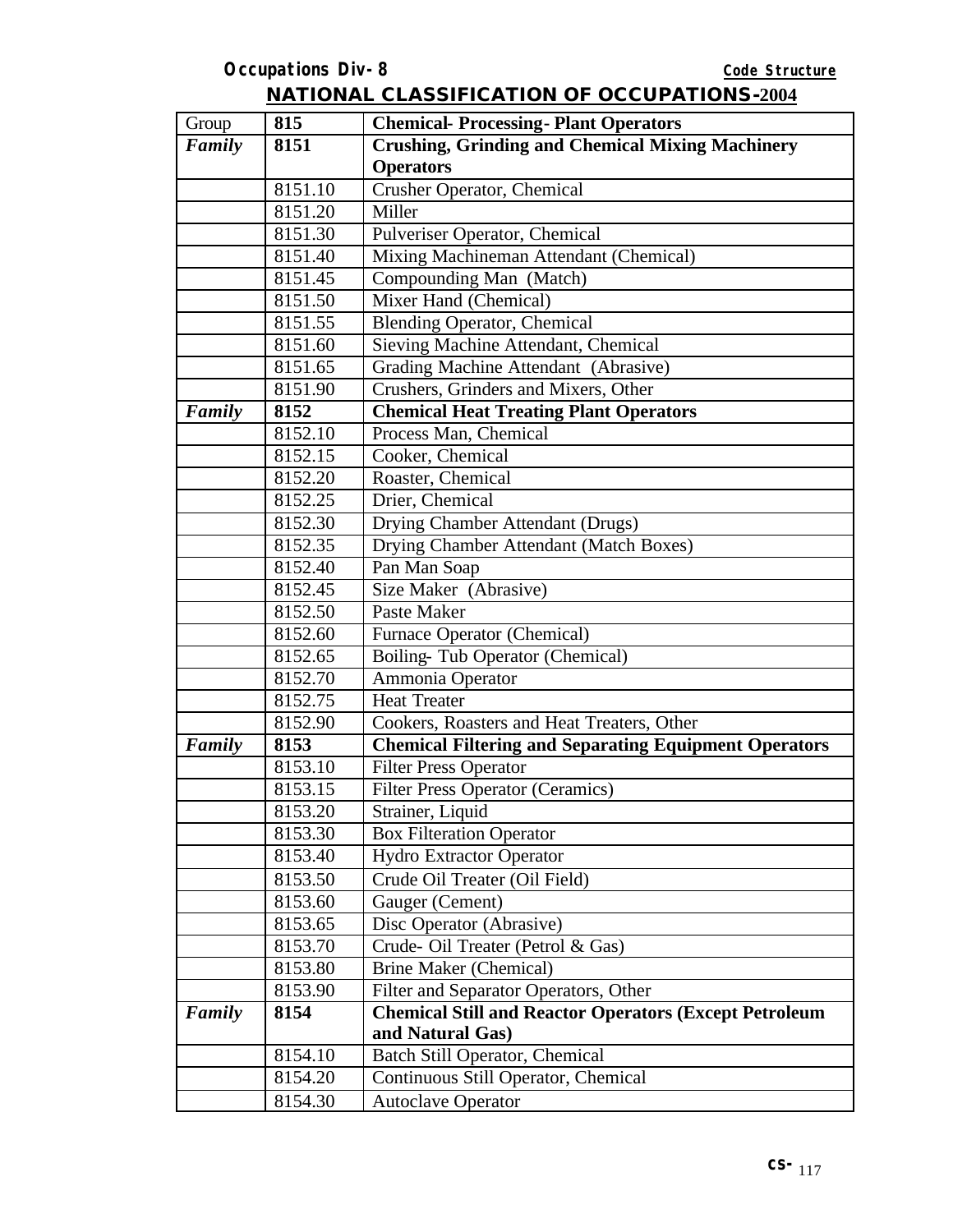|        | 8154.40            | <b>Evaporator Operator</b>                                        |
|--------|--------------------|-------------------------------------------------------------------|
|        | 8154.50            | <b>Reactor Convertor Operator</b>                                 |
|        | 8154.60            | Converter Operator (Grain-Feed Mills)                             |
|        | 8154.65            | Distiller (Chemical)                                              |
|        | 8154.90            | Still and Reactor Operators, Other                                |
| Family | 8155               | <b>Petroleum and Natural Gas Refining Plant Operators</b>         |
|        | 8155.10            | Continuous Still Operator, Petroleum                              |
|        | 8155.20            | Still Man Gas Plant                                               |
|        | 8155.30            | Pump Man (Petroleum Refining)                                     |
|        | 8155.40            | Control Man (Petroleum Refining)                                  |
|        | 8155.50            | Blender (Petroleum Refining)                                      |
|        | 8155.60            | Paraffin Plant Operator (Petrol Refining)                         |
|        | 8155.70            | <b>Pump Station Operator</b>                                      |
|        | 8155.75            | <b>Treating-Plant Operator</b>                                    |
|        | 8155.90            | Petroleum Refining Workers, Other                                 |
| Family | 8158               | <b>Supervisors and Foremen, Chemical Processing Plant</b>         |
|        |                    | <b>Operators and Related Workers</b>                              |
|        | 8158.10            | Supervisor and Foreman, Chemical Processing and Related           |
|        |                    | Activities                                                        |
|        | 8158.20            | Supervisor and Foreman, Petroleum Refining and Related            |
|        |                    | <b>Activities</b>                                                 |
|        | 8158.90            | Supervisor and Foreman, Chemical Processing and Related           |
|        |                    | Activities, Other                                                 |
| Family | 8159               | <b>Chemical Processing Plant Operators, n.e.c.</b>                |
|        | 8159.10            | Heater, Coke Oven                                                 |
|        | 8159.12            | Control Man, Coke Oven                                            |
|        | 8159.14            | Gas Man, Coke Oven                                                |
|        | 8159.16            | Battery Tindal, Coke Oven                                         |
|        | 8159.18            | Charging Lorry Driver, Coke Oven                                  |
|        | 8159.20            | Ram Car Driver, Coke Oven                                         |
|        | 8159.22            | Guide Car Driver, Coke Oven                                       |
|        | 8159.24            | Coke Car Driver, Coke Oven                                        |
|        | 8159.25            | Charcoal Burner, Beehive Kiln (Chemical)                          |
|        | 8159.26            | Coke Drawer, Hand                                                 |
|        |                    |                                                                   |
|        | 8159.28            | Producer Gas Plant Operator                                       |
|        | 8159.30            | <b>Bleaching Operator, Chemical</b>                               |
|        | 8159.34            | Bale Cutter Operator, Rubber                                      |
|        | 8159.36            | Masticator, Rubber                                                |
|        | 8159.38            | <b>Straining Operator (Rubber Reclaim)</b>                        |
|        | 8159.40            | Mixer, Rubber                                                     |
|        | 8159.42            | Solution and Dough Making, Operator, Rubber                       |
|        | 8159.45            | Synthetic Fibre Maker                                             |
|        | 8159.50            | <b>Chemical Process Operator (Radio Active Materials)</b>         |
|        | 8159.52<br>8159.54 | Hot- Cell Technician<br>Refining Machine Operator (Oils and Fats) |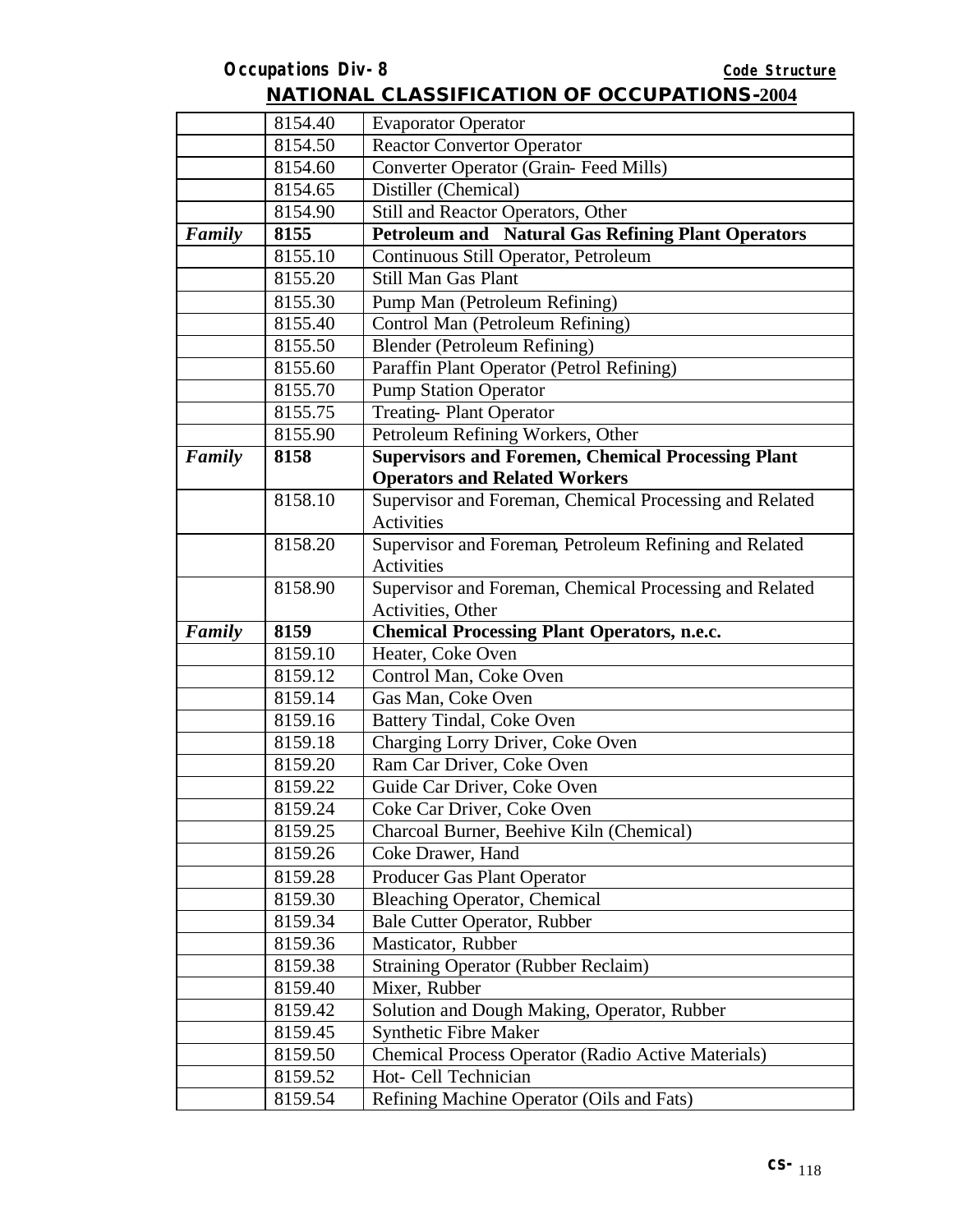|        | 8159.56 | Hydrogenation Operator (Oil & Fats)                  |
|--------|---------|------------------------------------------------------|
|        | 8159.58 | Deodogizer                                           |
|        | 8159.60 | <b>Crystallisation Attendant</b>                     |
|        | 8159.62 | <b>Tablet Machine Operator</b>                       |
|        | 8159.64 | <b>Tablet Coater</b>                                 |
|        | 8159.66 | Washing Machine Operator, Ampoules                   |
|        | 8159.68 | Ampoule Filler                                       |
|        | 8159.70 | <b>Ampoule Sealer</b>                                |
|        | 8159.72 | M.B. Tester                                          |
|        | 8159.74 | <b>Optical Examiner</b> , Ampoules                   |
|        | 8159.76 | <b>Acid Plant Operator</b>                           |
|        | 8159.78 | <b>Sulpher Burner</b>                                |
|        | 8159.79 | Mechanic, Maintenance (Chemical Plant)               |
|        | 8159.80 | <b>Acid Concentrator</b>                             |
|        | 8159.82 | Acid Worker, Other                                   |
|        | 8159.84 | Cell Room Attendant, Chemical                        |
|        | 8159.86 | Gas Storage Attendant                                |
|        | 8159.87 | Soap Machine Attendant                               |
|        | 8159.88 | <b>Extraction Attendant, Chemical</b>                |
|        | 8159.90 | Chemical and Related Process Workers, Other          |
| Group  | 816     | <b>Power Production and Related Plant Operators</b>  |
| Family | 8161    | <b>Power Production Plant Operators</b>              |
|        | 8161.10 | <b>Stationary Engine Driver, Steam</b>               |
|        | 8161.20 | <b>Stationary Engine Driver, Internal Combustion</b> |
|        | 8161.30 | Turbine Operator, Steam                              |
|        | 8161.40 | Turbine Operator, Hydel                              |
|        | 8161.45 | <b>Power Plant Operator</b>                          |
|        | 8161.50 | <b>Electrical Switch Board Operator</b>              |
|        | 8161.60 | Oiler and Greaser, Stationary Engine and Machinery   |
|        | 8161.65 | <b>Nuclear Plant Control Operator</b>                |
|        | 8161.70 | <b>Breaker Tender</b>                                |
|        | 8161.72 | Hopper Attendant                                     |
|        | 8161.80 | Load Dispatcher                                      |
| Family | 8162    | <b>Steam- Engine and Boiler Operators</b>            |
|        | 8162.10 | Boiler, Tindal                                       |
|        | 8162.20 | Boiler, Attendant                                    |
|        | 8162.30 | Boiler, Fireman                                      |
|        | 8162.40 | <b>Boiler House Operatives</b>                       |
|        | 8162.50 | Serang, Engine Room                                  |
|        | 8162.60 | Tindal, Engine Room                                  |
|        | 8162.70 | Stoker, Ship                                         |
|        | 8162.75 | Fireman, Locomotive                                  |
|        | 8162.90 | Ships' Engine Room Ratings, Other                    |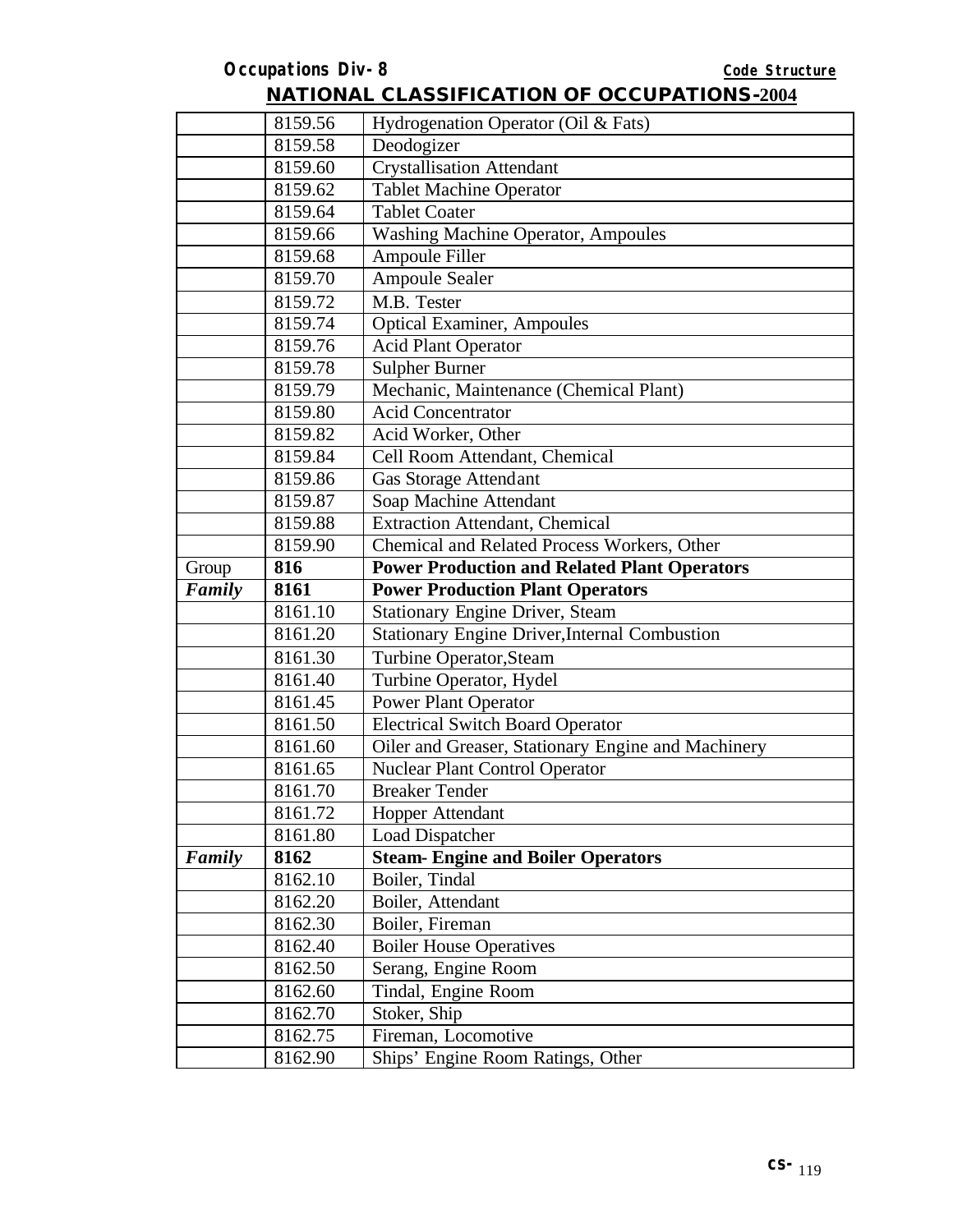| Family          | 8163    | <b>Incinerator, Water- Treatment and Related Plant</b>        |
|-----------------|---------|---------------------------------------------------------------|
|                 |         | <b>Operators</b>                                              |
|                 | 8163.10 | <b>Ice Maker</b>                                              |
|                 | 8163.20 | <b>Reservoir Caretaker</b>                                    |
|                 | 8163.30 | <b>Gas- Compressor Operator</b>                               |
|                 | 8163.40 | Wastewater- Treatment- Plant Operator                         |
|                 | 8163.50 | Heating-Plant Superintendent                                  |
|                 | 8163.60 | Pump- Station Operator, Waterworks                            |
| Family          | 8168    | <b>Supervisors and Foremen, Power Production and Related</b>  |
|                 |         | <b>Plant Operators</b>                                        |
|                 | 8168.10 | <b>Boiler Supervisor</b>                                      |
|                 | 8168.20 | Supervisors and Foremen, Stationary Engine and Related        |
|                 |         | Equipment                                                     |
| Family          | 8169    | <b>Incinerator, Water Treatment and Related Plant</b>         |
|                 |         | Operators, n.e.c.                                             |
|                 | 8169.10 | <b>Air Compressor Operator</b>                                |
|                 | 8169.20 | Ammonia Compressor Attendant                                  |
|                 | 8169.30 | Air Conditioning and Refrigeration Plant Attendant            |
|                 | 8169.40 | Pumpman                                                       |
|                 | 8169.50 | <b>Exhaust Fan Operator</b>                                   |
|                 | 8169.60 | <b>Blower Operator</b>                                        |
|                 | 8169.65 | <b>Incinerator Operator</b>                                   |
| Group           | 817     | <b>Automated Assembly Line and Industrial Robot Operators</b> |
| Family          | 8171    | <b>Automated Assembly Line Operators</b>                      |
| Family          | 8172    | <b>Industrial Robot Operators</b>                             |
|                 | 8172.10 | Robotic Machine Operator                                      |
|                 | 8172.90 | Industrial Robot Operators, Other                             |
| Sub-            | 82      | <b>Machine Operators and Assemblers</b>                       |
| <b>Division</b> |         |                                                               |
|                 |         |                                                               |
| Group           | 821     | <b>Metal and Mineral Products Machine Operators</b>           |
| Family          | 8211    | <b>Machine Tool Operators</b>                                 |
|                 | 8211.10 | Mechanist, General                                            |
|                 | 8211.15 | Turner                                                        |
|                 | 8211.20 | Turret and Capstan Lathe Operator                             |
|                 | 8211.22 | <b>Shaper</b>                                                 |
|                 | 8211.24 | Planer                                                        |
|                 | 8211.26 | Planer, Edge                                                  |
|                 | 8211.28 | Slotter                                                       |
|                 | 8211.30 | Miller                                                        |
|                 | 8211.32 | Gear Cutter                                                   |
|                 | 8211.34 | Heavy Duty End Mill Operator                                  |
|                 | 8211.36 | Driller Metal, General                                        |
|                 | 8211.38 | <b>Radial Driller</b>                                         |
|                 | 8211.40 | <b>Borer</b>                                                  |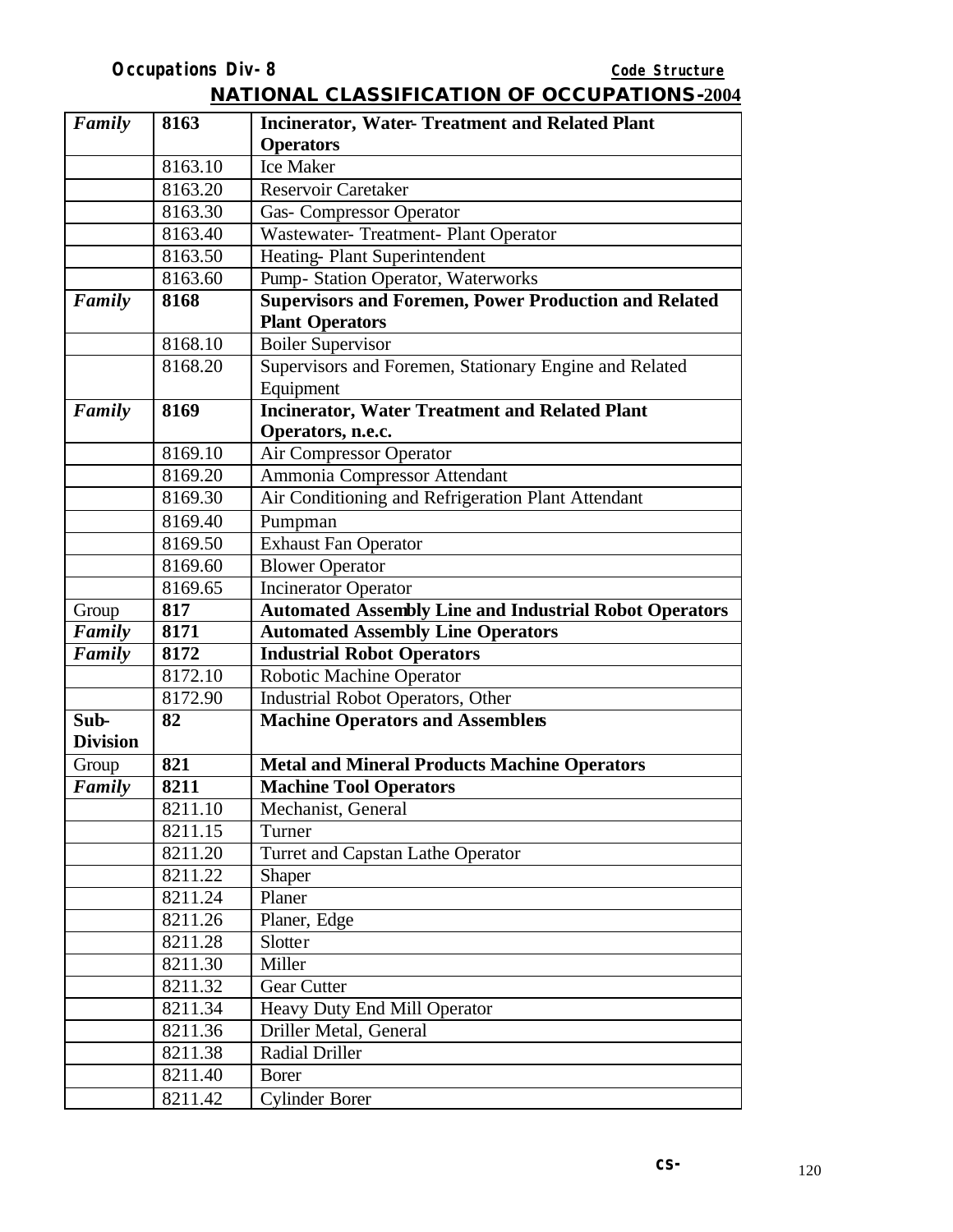|        | 8211.44 | <b>Rifling Machine Operator</b>                               |
|--------|---------|---------------------------------------------------------------|
|        | 8211.46 | <b>Bending-Machine Operator</b>                               |
|        | 8211.50 | Glazer                                                        |
|        | 8211.55 | Grinder, Tool and Cutter                                      |
|        | 8211.60 | Power Press Operator, Metal                                   |
|        | 8211.61 | <b>Sheet Metal Machine Operator</b>                           |
|        | 8211.62 | <b>Ball Filling Machine Operator</b>                          |
|        | 8211.64 | <b>Ball Lapping Machine Operator</b>                          |
|        | 8211.66 | <b>Dividing Machine Operator</b>                              |
|        | 8211.70 | Die Copying Machine Operator                                  |
|        | 8211.75 | <b>Profiling Machine Operator</b>                             |
|        | 8211.80 | <b>Metal Stamper</b>                                          |
|        | 8211.90 | Machine Tool Operators, Other                                 |
| Family | 8212    | <b>Cement and Other Mineral Products Machine Operators</b>    |
|        | 8212.10 | Polishing Machine Operator (Mosaic)                           |
|        | 8212.20 | <b>Batching and Mixing Plant Operator (Construction)</b>      |
|        | 8212.30 | <b>Concrete Mixer Operator</b>                                |
|        | 8212.40 | <b>Asbestos Cement Product Maker</b>                          |
|        | 8212.50 | <b>Cast Stone Maker</b>                                       |
|        | 8212.60 | Lead Brush Maker (Abrasive Wheel)                             |
|        | 8212.70 | Fettler (Brick & Tile)                                        |
|        | 8212.90 | Cement and Other Mineral Products Machine Operators, Other    |
| Family | 8218    | Supervisors and Foremen, Metal and Mineral Products           |
|        |         | <b>Machine Operators</b>                                      |
|        | 8218.10 | Supervisor and Foreman, Stone Cutting and Carving             |
|        | 8218.20 | Supervisor and Foreman, Machine Tool Operations               |
| Group  | 822     | <b>Chemical Products Machine Operators</b>                    |
| Family | 8221    | <b>Pharmaceutical and Toiletry Products Machine Operators</b> |
| Family | 8222    | <b>Ammunition and Explosive Products Machine Operators</b>    |
|        | 8222.10 | Continuous Machine Operator (Match Box Manufacturing)         |
|        | 8222.20 | Receiver (Match)                                              |
|        | 8222.30 | Box Making Machine Operator (Match)                           |
|        | 8222.40 | Box Filling Machine Operator (Match)                          |
|        | 8222.50 | Friction Machine Operator (Match)                             |
|        | 8222.60 | Box Closing Machine Operator (Match)                          |
|        | 8222.70 | <b>Bandroll and Levelling Machine Operator</b>                |
|        | 8222.90 | Ammunition and Explosive Products Machine Operators,<br>Other |
| Family | 8223    | <b>Metal Finishing, Plating and Coating Machine Operators</b> |
|        | 8223.10 | Electroplater                                                 |
|        | 8223.15 | <b>Bondarising Operator</b>                                   |
|        | 8223.20 | Enameller, Chemical                                           |
|        | 8223.25 | Enameller                                                     |
|        | 8223.30 | <b>Reeling Machine Operator</b>                               |
|        | 8223.35 | Galvanizer                                                    |
|        |         |                                                               |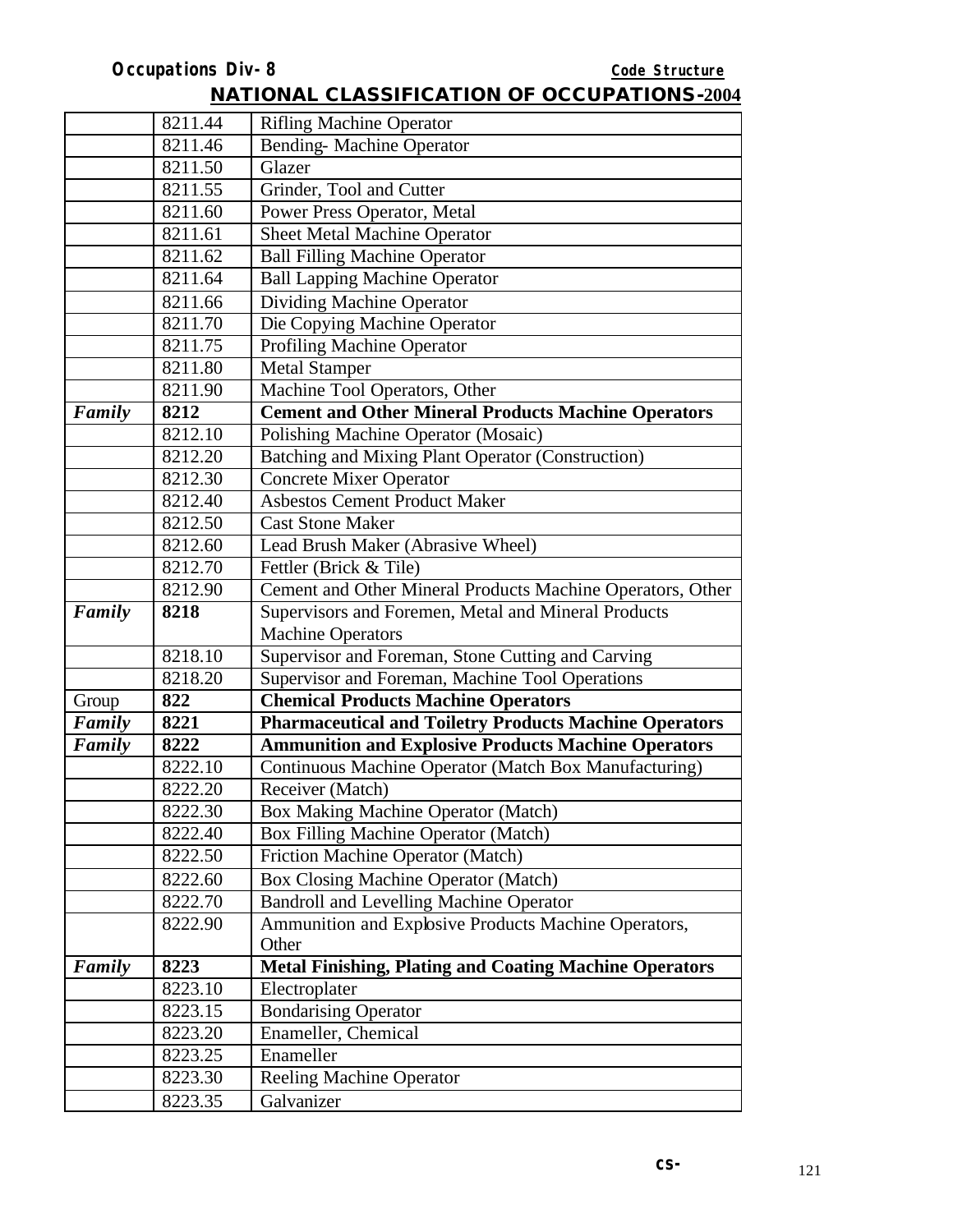|        | 8223.40 | Dipper, Coater                                          |
|--------|---------|---------------------------------------------------------|
|        | 8223.45 | Oxidiser                                                |
|        | 8223.50 | <b>Browner</b>                                          |
|        | 8223.55 | <b>Metal Sprayer</b>                                    |
|        | 8223.60 | Sample Checker, Metal Making                            |
|        | 8223.62 | <b>Shot Blaster</b>                                     |
|        | 8223.64 | Degreaser                                               |
|        | 8223.66 | Rumbler                                                 |
|        | 8223.67 | Picker                                                  |
|        | 8223.69 | Hardness Tester, Metal                                  |
|        | 8223.70 | Speeder Machine Operator (Abrasive Wheel)               |
|        | 8223.71 | Sizing Machine Operator (Abrasive Wheel)                |
|        | 8223.72 | <b>Abrasive Coated Cloth and Paper Maker</b>            |
|        | 8223.73 | <b>Skiving Machine Operator (Abrasive)</b>              |
|        | 8223.74 | <b>Belt Press Operator (Abrasive)</b>                   |
|        | 8223.75 | Roll Winding Machine Operator (Abrasive)                |
|        | 8223.76 | Sheet Cutter (Abrasive)                                 |
|        | 8223.77 | <b>Slitting Machine Operator (Abrasive)</b>             |
|        | 8223.78 | <b>Clicker Press Operator (Abrasive)</b>                |
|        | 8223.79 | Splint Feeder (Match)                                   |
|        | 8223.80 | Splint Drying Chamber (Match)                           |
|        | 8223.81 | Levelling Machine Attendant (Match)                     |
|        | 8223.82 | <b>Bottom Sealer, Flask</b>                             |
|        | 8223.86 | <b>Firework Maker</b>                                   |
|        | 8223.90 | Metal Finishing, Plating and Coating Machine Operators, |
|        |         | Other                                                   |
| Family | 8224    | <b>Photographic Products Machine Operators</b>          |
|        | 8224.10 | Printing Machine Operator, Photographic                 |
|        | 8224.20 | Film Developing Machine Operator                        |
|        | 8224.30 | Photographic Film and Paper Maker                       |
|        | 8224.40 | Linoleum Maker                                          |
|        | 8224.90 | Photographic Products Machine Operators, other          |
| Family | 8229    | <b>Chemical-Products Machine Operators, n.e.c.</b>      |
|        | 8229.10 | <b>Laboratory Attendant</b>                             |
|        | 8229.20 | Agarbati Maker                                          |
|        | 8229.30 | Pencil Maker                                            |
|        | 8229.40 | Assembler, Marking Devices (Pen & Pencil)               |
|        | 8229.90 | Chemical-Products Machine Operators, Other              |
| Group  | 823     | <b>Rubber and Plastic Products Machine Operators</b>    |
| Family | 8231    | <b>Rubber Products Machine Operators</b>                |
|        | 8231.10 | <b>Calendar Machine Operator</b>                        |
|        | 8231.15 | Cord Dipping Operator                                   |
|        | 8231.20 | <b>Extruding Machine Operator (Rubber)</b>              |
|        | 8231.25 | <b>Rubber Fabric Cutting Machine Operator</b>           |
|        | 8231.30 | Slitting Machine Operator (Cycle Tyre)                  |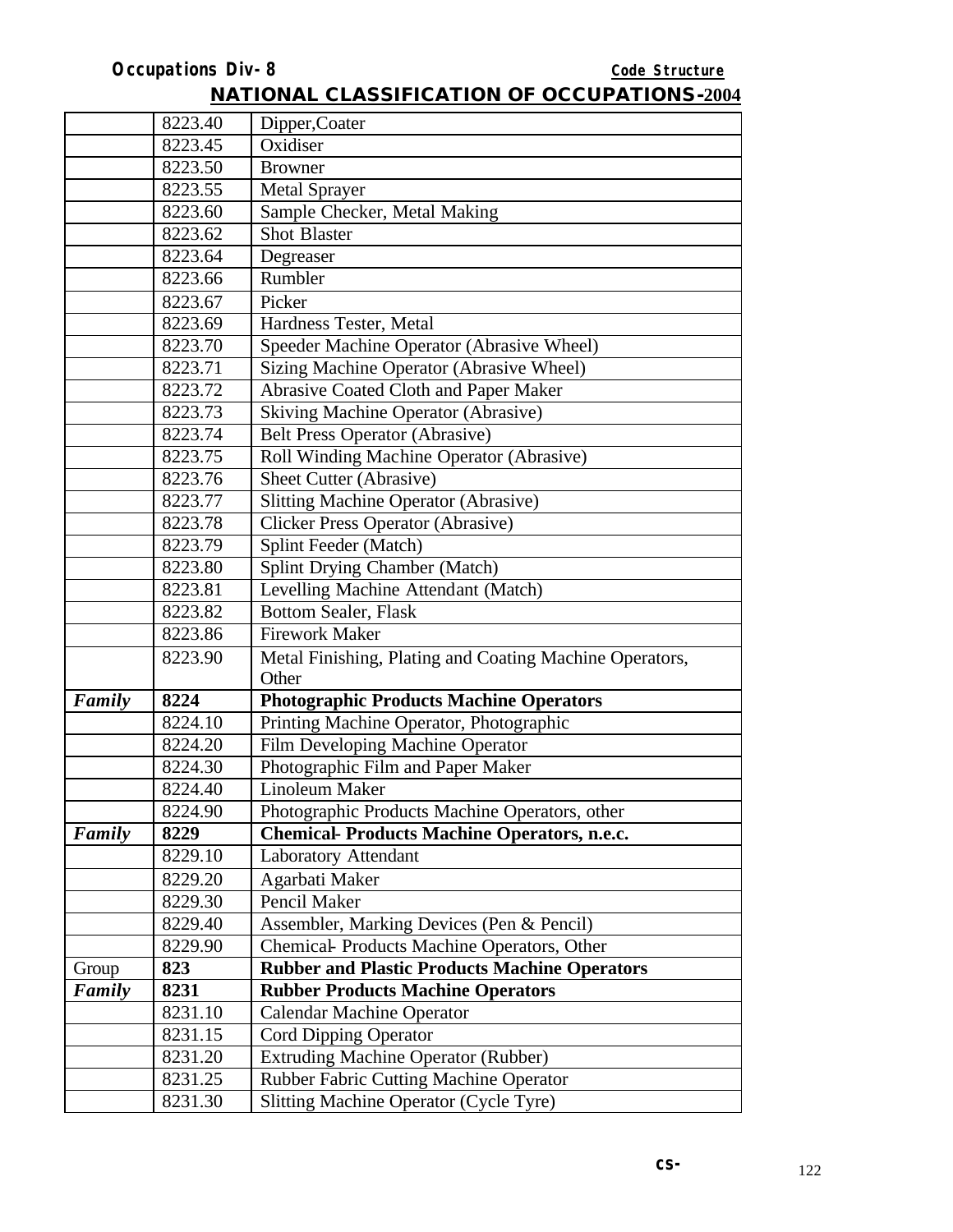|        | 8231.35 | Bead Maker (Rubber Tyre)                                    |
|--------|---------|-------------------------------------------------------------|
|        | 8231.40 | Profiling Operator (Cycle Tyre)                             |
|        | 8231.45 | Finishing Operator (Rubber Tyre)                            |
|        | 8231.50 | Sealing and Valve Fitting Operator                          |
|        | 8231.60 | Finishing Operator (Rubber Tube)                            |
|        | 8231.65 | Sheet Maker (Rubber)                                        |
|        | 8231.67 | Moulder (Rubber)                                            |
|        | 8231.70 | <b>Calenderer Rubberised Fabric</b>                         |
|        | 8231.72 | Hose Maker (Rubber Goods)                                   |
|        | 8231.74 | Latex Worker                                                |
|        | 8231.76 | Latex Foam Cushion Maker                                    |
|        | 8231.80 | Tyre Builder                                                |
|        | 8231.81 | <b>Tyre Moulder</b>                                         |
|        | 8231.83 | Band Builder (Tyre Building)                                |
|        | 8231.84 | Trimmer (Tyre Building)                                     |
|        | 8231.85 | <b>Tyre Repairer</b>                                        |
|        | 8231.86 | Moulder, Rubber Tube                                        |
|        | 8231.87 | <b>Cycle Tube Reverser</b>                                  |
|        | 8231.88 | Rubber Stamp Maker                                          |
|        | 8231.90 | Rubber and Rubberised Product Makers, Other                 |
| Family | 8232    | <b>Plastic Products Machine Operators</b>                   |
|        | 8232.10 | <b>Tablet Machine Operator</b>                              |
|        | 8232.15 | Laminating Press Operator (Plastic)                         |
|        | 8232.18 | <b>Extruding Machine Setter (Plastic)</b>                   |
|        | 8232.20 | <b>Extruding Machine Operator (Plastic)</b>                 |
|        | 8232.25 | <b>Injection Moulding Machine Operator (Plastic)</b>        |
|        | 8232.30 | <b>Compression Moulding Machine Operator (Plastic)</b>      |
|        | 8232.35 | <b>Bottle Blowing Machine Operator (Plastic)</b>            |
|        | 8232.40 | Vaccum Plastic Forming Machine Operator                     |
|        | 8232.45 | <b>Embossing Machine Operator (Plastic)</b>                 |
|        | 8232.50 | Embossing Machine Operator (Plastic)                        |
|        | 8232.60 | Printing Machine Operator (Plastic)                         |
|        | 8232.62 | <b>Button Maker</b>                                         |
|        | 8232.65 | Mould Setter (Plastic)                                      |
|        | 8232.70 | Moulder, Hand (Plastic)                                     |
|        | 8232.75 | Cementer (Plastic)                                          |
|        | 8232.80 | <b>Plastic Fabricator</b>                                   |
|        | 8232.90 | <b>Plastic Products Making Operatives, Other</b>            |
| Family | 8238    | <b>Supervisors and Foremen, Rubber and Plastic Products</b> |
|        |         | <b>Machine Operators</b>                                    |
|        | 8238.10 | Supervisor and Foreman, Rubber Goods Making                 |
|        | 8238.20 | Supervisor and Foreman, Plastic Products Making             |
| Group  | 824     | <b>Wood Product Machine Operators</b>                       |
| Family | 8241    | <b>Wood Products Machine Operators</b>                      |
|        | 8241.10 | Wood Carver, Machine                                        |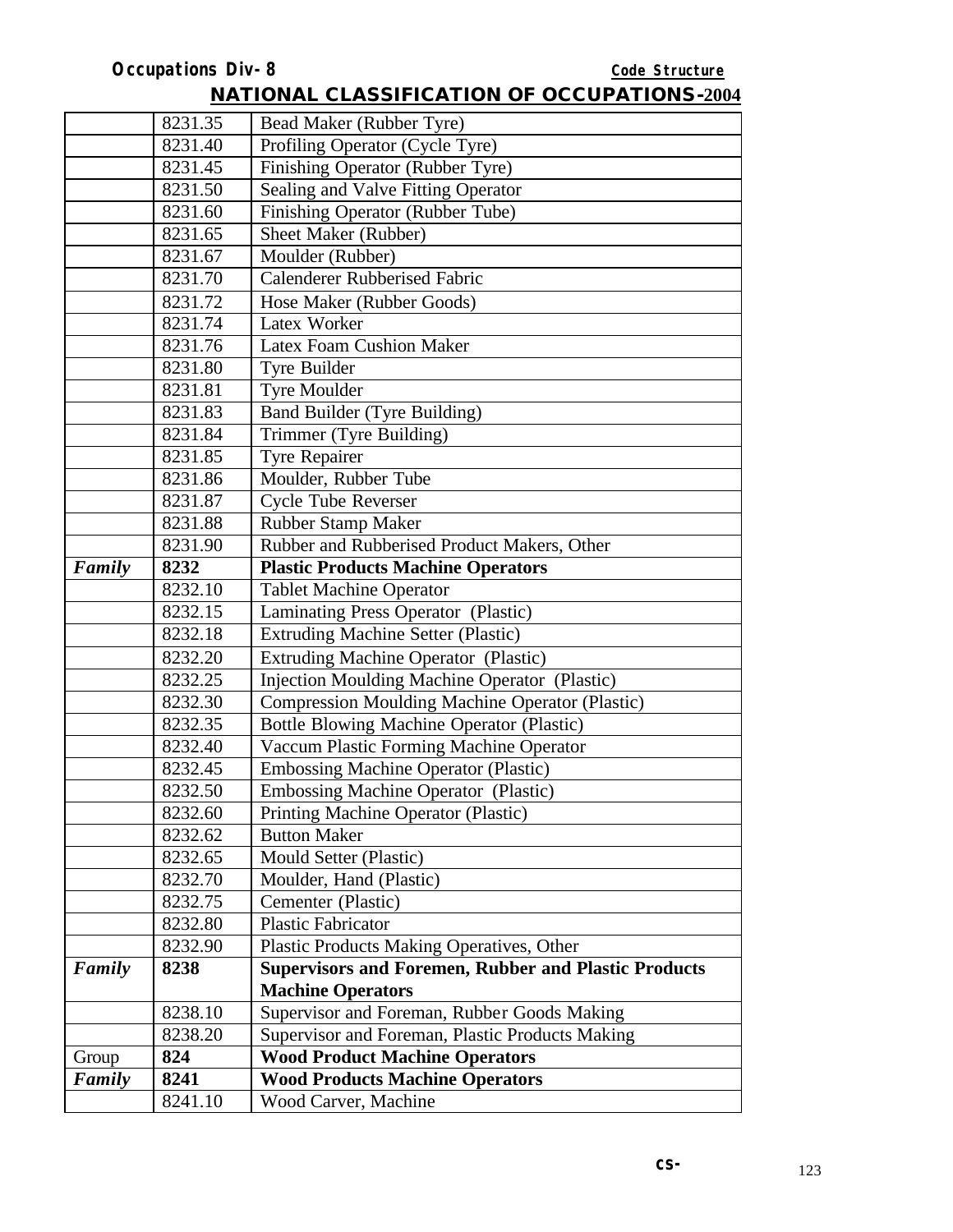|        | 8241.20 | Fret Saw Machine Operator                                     |
|--------|---------|---------------------------------------------------------------|
|        | 8241.30 | <b>Sander Operator</b>                                        |
|        | 8241.90 | Wood Products Machine Operators, Other                        |
| Family | 8248    | <b>Supervisors and Foremen, Wood Product Machine</b>          |
|        |         | <b>Operators</b>                                              |
|        | 8248.10 | Supervisor and Foreman, Wood Working (Machine)                |
|        | 8248.20 | Supervisor and Foreman, Carpentry, Cabinet Making and         |
|        |         | <b>Related Wood Working Processes</b>                         |
| Group  | 825     | <b>Printing, Binding and Paper Products Machine Operators</b> |
| Family | 8251    | <b>Printing Machine Operators</b>                             |
|        | 8251.10 | Pressman (Flat-Bed, Letter Press)                             |
|        | 8251.20 | Machineman, Hand Printing                                     |
|        | 8251.30 | Machineman, Automatic Printing                                |
|        | 8251.40 | Machineman, Rotary Printing                                   |
|        | 8251.45 | Machineman, Offset Printing                                   |
|        | 8251.50 | Machineman, Direct Lithographic Printing                      |
|        | 8251.60 | Pressman, Roto Gravure                                        |
|        | 8251.90 | Printing Press Operatives, Other                              |
| Family | 8252    | <b>Book Binding Machine Operators</b>                         |
| Family | 8253    | <b>Paper Products Machine Operators</b>                       |
|        | 8253.10 | <b>Cardboard Box Maker</b>                                    |
|        | 8253.20 | Envelope Maker, Machine                                       |
|        | 8253.30 | Cellophane Bag Maker, Machine                                 |
|        | 8253.40 | Flower Maker, Paper                                           |
|        | 8253.50 | Papier Mache Moulder                                          |
|        | 8253.90 | Paper Product Makers, Other                                   |
| Family | 8258    | <b>Supervisors &amp; Foremen Printing, Binding and Paper</b>  |
|        |         | <b>Products Machine Operators</b>                             |
|        | 8258.10 | Supervisor and Foreman, Paper and Paper Board Product         |
|        |         | Making                                                        |
|        | 8258.90 | Printing, Binding and Paper Products Machine Operators,       |
|        |         | Other                                                         |
| Group  | 826     | <b>Textiles, Fur and Leather Products Machine Ope rators</b>  |
| Family | 8261    | <b>Fibre Preparing, Spinning and Winding Machine</b>          |
|        |         | <b>Operators</b>                                              |
|        | 8261.10 | Garnette Machineman, Woollen                                  |
|        | 8261.15 | Bending Machine Operator (Textile)                            |
|        | 8261.20 | Rag Machineman (Woollen Textile)                              |
|        | 8261.25 | Doubling-Machine Operator (Textile)                           |
|        | 8261.30 | <b>Combing Tenter</b>                                         |
|        | 8261.35 | Spinner, Frame (Textile)                                      |
|        | 8261.40 | Drawing Tenter                                                |
|        | 8261.50 | <b>Slubbing Tenter</b>                                        |
|        | 8261.60 | <b>Inter Tenter</b>                                           |
|        | 8261.70 | <b>Reeler Textile</b>                                         |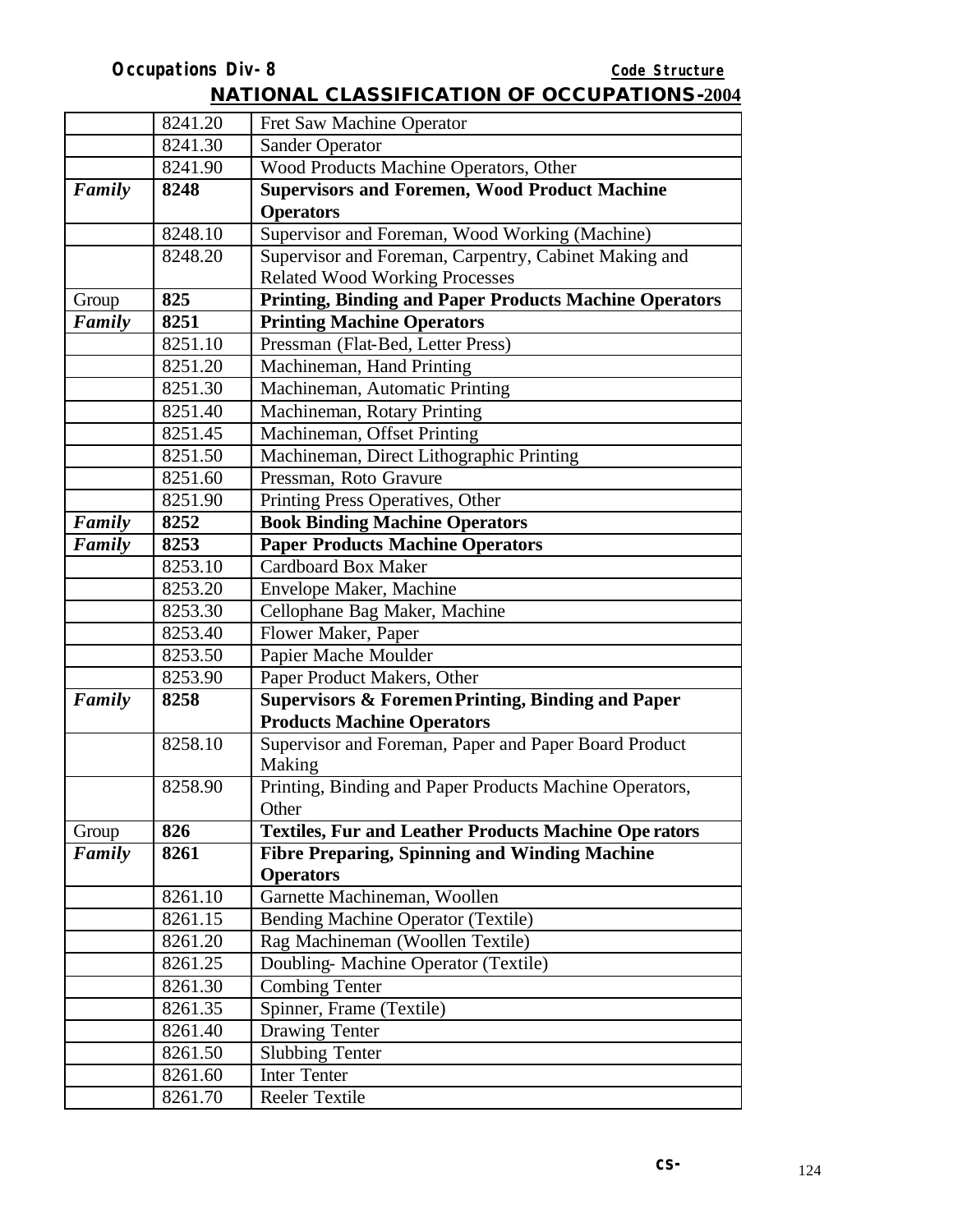|        | 8261.77 | Reed Man                                                 |
|--------|---------|----------------------------------------------------------|
|        | 8261.79 | Healdman (Textile)                                       |
|        | 8261.80 | Reeler, Silk                                             |
|        | 8261.81 | Yarn Tester                                              |
|        | 8261.82 | Warpping Boy (Textile)                                   |
|        | 8261.83 | Pin Setter (Textile)                                     |
|        | 8261.84 | <b>Roller Coverer</b>                                    |
|        | 8261.85 | <b>Winder Textile</b>                                    |
|        | 8261.86 | Size Mixer (Textile)                                     |
|        | 8261.87 | Waterproofer, Textile                                    |
|        | 8261.88 | Weighter, Silk                                           |
|        | 8261.89 | Fetler (Woollen Textile)                                 |
|        | 8261.90 | Fibre Preparing, Spinning and Winding Machine Operators, |
|        |         | Other                                                    |
| Family | 8262    | <b>Weaving and Knitting Machine Operators</b>            |
|        | 8262.10 | Knitting Jobber                                          |
|        | 8262.20 | <b>Card Cutter</b>                                       |
|        | 8262.25 | <b>Mat Shearing</b>                                      |
|        | 8262.30 | Flat Knitter, Machine                                    |
|        | 8262.35 | <b>Sock Knitter</b>                                      |
|        | 8262.40 | Sock Knitter, Automatic Machine                          |
|        | 8262.45 | Knitter, Machine                                         |
|        | 8262.50 | Looperman, Hosiery                                       |
|        | 8262.55 | Warp Knitter                                             |
|        | 8262.60 | Weaver, Lace (Machine)                                   |
|        | 8262.65 | Braid Maker, Machine                                     |
|        | 8262.70 | Lace Maker (Machine)                                     |
|        | 8262.75 | Drawer                                                   |
|        | 8262.80 | Warp Tying Machineman                                    |
|        | 8262.81 | Warper                                                   |
|        | 8262.82 | Creeler                                                  |
|        | 8262.83 | Endman                                                   |
|        | 8262.85 | <b>Front Sizer</b>                                       |
|        | 8262.86 | <b>Back Sizer</b>                                        |
|        | 8262.90 | Weaving, Knitting Machine Setters and Pattern Card       |
|        |         | Preparers, Other                                         |
| Family | 8263    | <b>Sewing Machine Operators</b>                          |
|        | 8263.10 | Sewing Machine Operator, General                         |
|        | 8263.20 | Button Hole Maker, Machine                               |
|        | 8263.30 | <b>Eyelet Holing Machine Operator</b>                    |
|        | 8263.40 | <b>Button Stitching Machine Operator</b>                 |
|        | 8263.45 | Embroider, Machine                                       |
|        | 8263.50 | Embroidery- Machine Operator(Semi Automatic)             |
|        | 8263.90 | Sewers and Embroiders, Other                             |
| Family | 8264    | <b>Bleaching, Dyeing and Cleaning Machine Operators</b>  |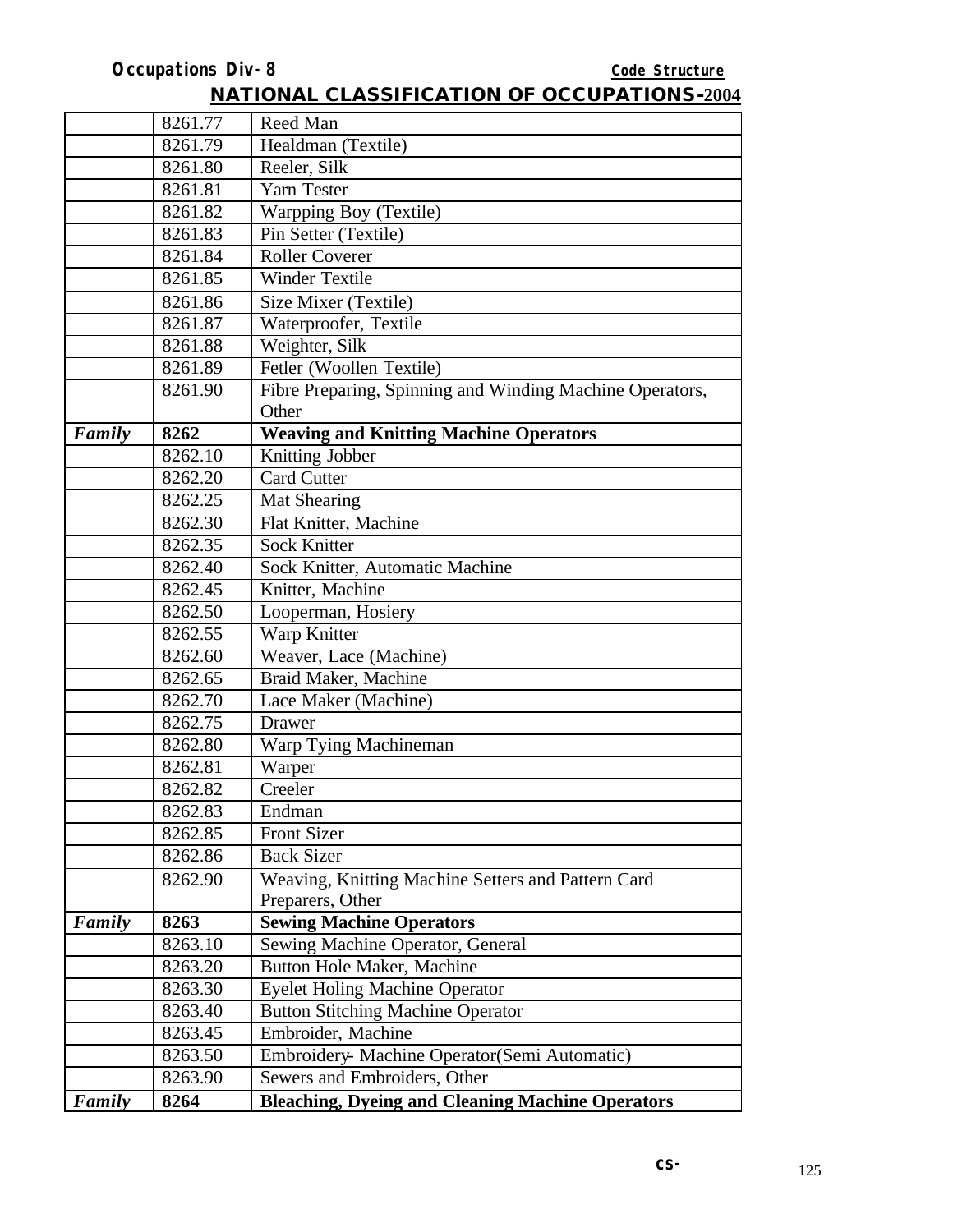|        | 8264.10 | <b>Washing Machine Operator</b>                             |
|--------|---------|-------------------------------------------------------------|
|        | 8264.20 | <b>Drying Machine Operator</b>                              |
|        | 8264.30 | Dry Cleaner, Machine                                        |
|        | 8264.40 | Presser, Machine                                            |
|        | 8264.50 | Kierman (Textile)                                           |
|        | 8264.55 | Scouringman, Woolen Yarn                                    |
|        | 8264.59 | Washer, Textile                                             |
|        | 8264.60 | <b>Washing Machineman</b>                                   |
|        | 8264.62 | De-Gummer, Silk                                             |
|        | 8264.64 | Carboniser, Textile                                         |
|        | 8264.66 | Scutcherman, Bleaching                                      |
|        | 8264.67 | Dyed- Yarn Operator (Textile)                               |
|        | 8264.68 | Jiggerman (Cotton Textile)                                  |
|        | 8264.69 | Dye Automation Operator (Textile)                           |
|        | 8264.70 | <b>Wool Dyer</b>                                            |
|        | 8264.72 | Winch Dyer                                                  |
|        | 8264.74 | <b>Cheese Dyeing Machineman</b>                             |
|        | 8264.75 | <b>Dyer Garment</b>                                         |
|        | 8264.76 | Drier                                                       |
|        | 8264.77 | Damping Machine Attendant                                   |
|        | 8264.78 | Calenderman (Cotton Textile)                                |
|        | 8264.79 | Miller                                                      |
|        | 8264.80 | Raising Machineman (Textile)                                |
|        | 8264.81 | <b>Stentering Machineman</b>                                |
|        | 8264.82 | Cropper                                                     |
|        | 8264.83 | Padding Machineman                                          |
|        | 8264.84 | <b>Brushing Machineman (Textile)</b>                        |
|        | 8264.85 | Crabbing Machineman (Woollen Textile)                       |
|        | 8264.86 | <b>Sanforizing Machineman</b>                               |
|        | 8264.87 | <b>Singeing Machineman</b>                                  |
|        | 8264.90 | Bleeching, Dyeing, Printing and Finishing Operatives, Other |
| Family | 8265    | <b>Fur and Leather Preparing Machine Operators</b>          |
|        | 8265.10 | Dehairer, Machine                                           |
|        | 8265.20 | Flesher, Machine                                            |
|        | 8265.25 | Scudder, Machine                                            |
|        | 8265.30 | Hide and Skin Setter, Machine                               |
|        | 8265.32 | Hide Splitter, Machine                                      |
|        | 8265.35 | Hide Shaver, Machine                                        |
|        | 8265.40 | Staker, Machine                                             |
|        | 8265.45 | Leather Buffer, Machine                                     |
|        | 8265.50 | Leather Glazer, Machine                                     |
|        | 8265.60 | Rolling Machine Operator (Leather)                          |
|        | 8265.70 | Tanner, Rotary Drum, Continuous Process (Leather Mfg.)      |
|        | 8265.80 | Leather Measuring Machine Man                               |
|        | 8265.90 | Fur And Leather Preparing Machine Operators, Other          |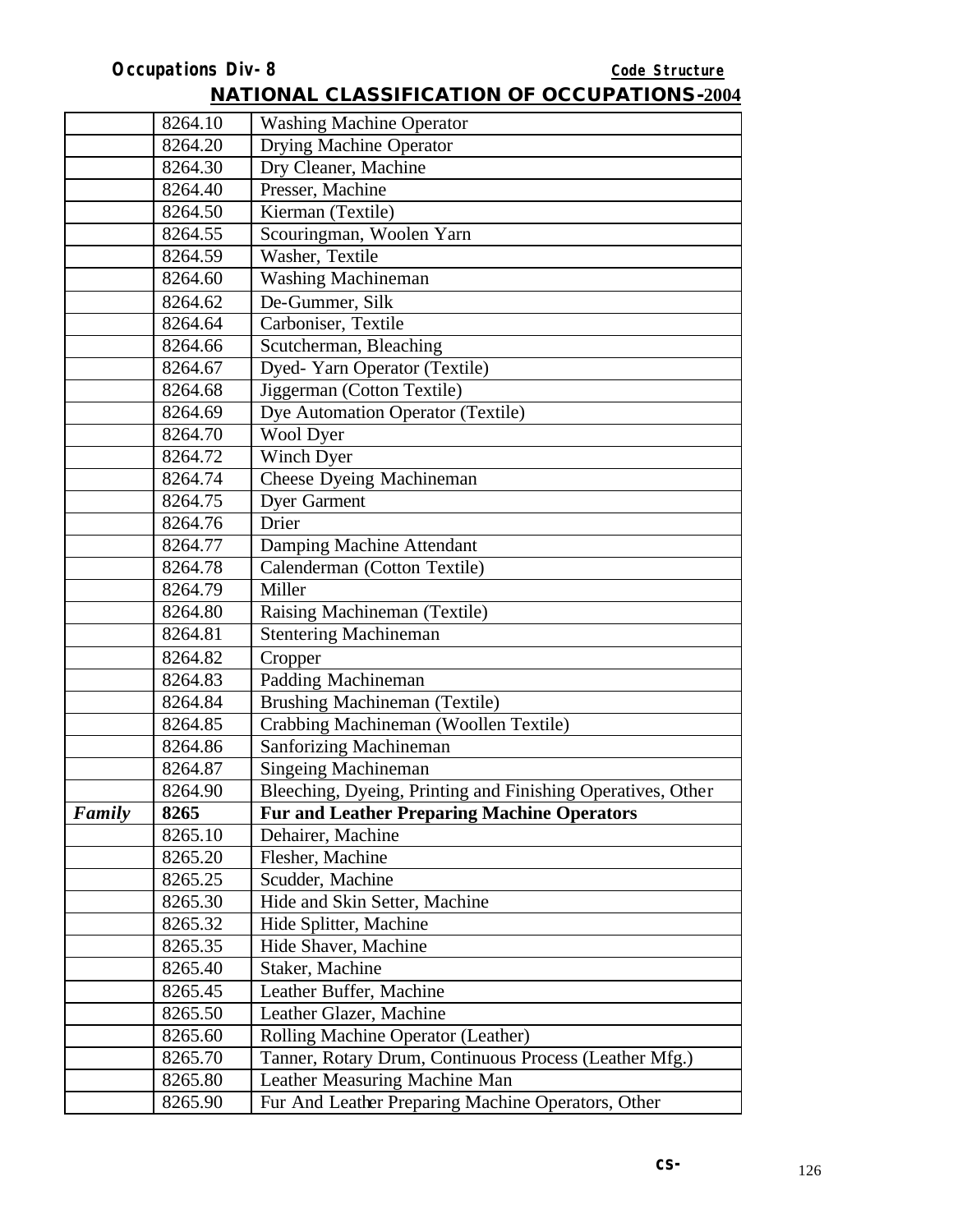| Family | 8266     | <b>Shoe Making and Related Machine Operators</b>             |
|--------|----------|--------------------------------------------------------------|
|        | 8266.10  | Pounding Machine Operator (Foot-Wear)                        |
|        | 8266.12  | Heel Breaster, Machine (Foot-Wear)                           |
|        | 8266.14  | Heel Slugger, Machine (Foot-Wear)                            |
|        | 8266.16  | Heel Builder, Machine (Foot-Wear)                            |
|        | 8266.18  | Sole Rounding Machine Operator                               |
|        | 8266.20  | Nailer, Machine                                              |
|        | 8266.22  | Cutter, Machine                                              |
|        | 8266.23  | Leather Cutter, Machine                                      |
|        | 8266.25  | Welt Sewer, Machine                                          |
|        | 8266.26  | Skiver, Machine                                              |
|        | 8266.27. | Welter Beater, Machine (Foot-Wear)                           |
|        | 8266.28  | Pullover Man, Machine                                        |
|        | 8266.30  | Stapler (Footwear)                                           |
|        | 8266.32  | Laster, Machine                                              |
|        | 8266.35  | Sole Stitcher, Machine                                       |
|        | 8266.36  | Seat Laster, Machine                                         |
|        | 8266.38  | Splitter, Machine                                            |
|        | 8266.40  | Heeler, Machine                                              |
|        | 8266.42  | Heel Compressor, Machine (Foot Wear)                         |
|        | 8266.45  | Sole Leveller, Machine                                       |
|        | 8266.50  | Trimmer, Machine                                             |
|        | 8266.55  | Edge Setter, Machine                                         |
|        | 8266.60  | <b>Edge Burnisher</b>                                        |
|        | 8266.65  | <b>Heel Padding Machine Operator</b>                         |
|        | 8266.68  | <b>Eyeletting Machine Operator</b>                           |
|        | 8266.70  | <b>Rivetting Machine Operator</b>                            |
|        | 8266.90  | Cutting, Lasting and Sewing Machine Operators, Other         |
| Family | 8268     | <b>Supervisors and Foremen, Spinning, Weaving, Knitting,</b> |
|        |          | <b>Dyeing and Related Processes</b>                          |
|        | 8268.10  | Jobber (Textile)                                             |
|        | 8268.20  | Supervisor and Foreman, Hosiery                              |
|        | 8268.30  | Supervisor and Foreman, Tanning and Pelt Dressing            |
|        | 8268.40  | Supervisor and Foreman, Shoemaking                           |
|        | 8268.50  | Supervisor and Foreman, Harness and Saddle Making            |
|        | 8268.60  | Supervisor and Foreman, Leather Goods Making                 |
|        | 8268.90  | Supervisors and Foremen, Spinning, Weaving, Knitting,        |
|        |          | Dyeing and Related Processes, Other                          |
| Family | 8269     | <b>Textile, Fur and Leather Products Machine Operators,</b>  |
|        |          | n.e.c                                                        |
|        | 8269.10  | Folder, Machine                                              |
|        | 8269.20  | Splicing- Machine Operator, Automatic (Textile)              |
|        | 8269.30  | Balling- Machine Operator (Textile)                          |
|        | 8269.40  | Press Operator                                               |
|        | 8269.90  | Leather Cutters, Lasters and Sewers and Related Machine      |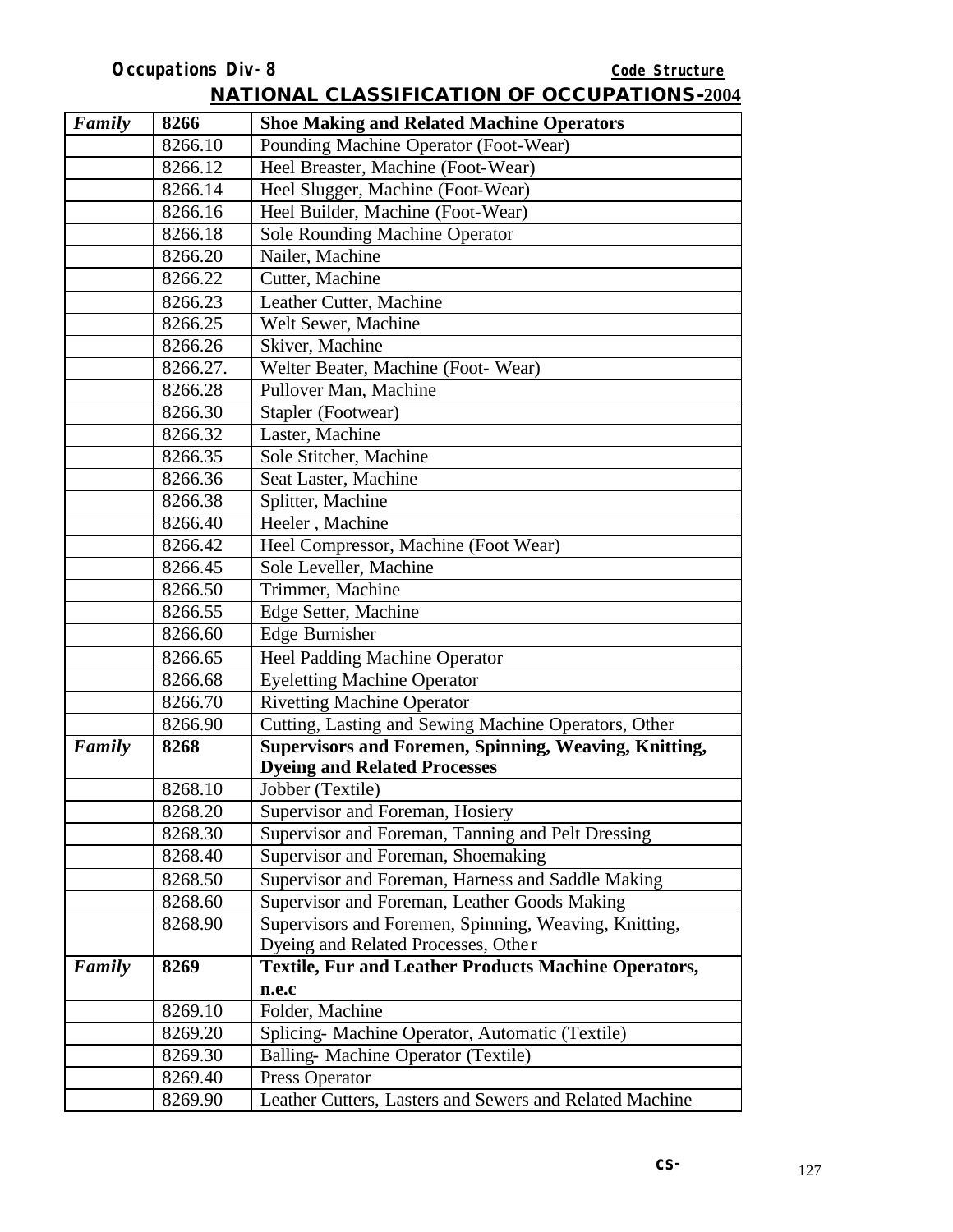|        |                 | Operators, Other                                          |
|--------|-----------------|-----------------------------------------------------------|
| Group  | 827             | <b>Food and Related Products Machine Operators</b>        |
| Family | 8271            | <b>Meat and Fish Processing Machine Operators</b>         |
|        | 8271.10         | <b>Fish Curer</b>                                         |
|        | 8271.90         | Meat and Fish Processing Machine Operators, Other         |
| Family | 8272            | <b>Dairy Products Machine Operators</b>                   |
|        | 8272.10         | Pasteurising Plant Operator (Dairy)                       |
|        | 8272.20         | <b>Mixing Tank Operator</b>                               |
|        | 8272.30         | Dairy-Processing-Equipment Operator                       |
|        | 8272.90         | Dairy Product Machine Operator, Other                     |
| Family | 8273            | <b>Grain and Spice Milling Machine Operators</b>          |
|        | 8273.10         | Miller, Food Grains                                       |
|        | 8273.20         | Husker, Machine (Food Grains)                             |
|        | 8273.30         | Rollerman, (Food Grains)                                  |
|        | 8273.40         | Flour Mill Operator                                       |
|        | 8273.50         | Siever, Machine                                           |
|        | 8273.60         | Oil Crusher Operator, Power                               |
|        | 8273.65         | Filter Press Operator (Oil)                               |
|        |                 | Grain Millers, Other                                      |
|        | 8273.90<br>8274 | <b>Baked Goods, Cereal and Chocolate Products Machine</b> |
| Family |                 | <b>Operators</b>                                          |
|        | 8274.10         | Wafer Baking Machine Operator (Baking)                    |
|        | 8274.20         | <b>Cooker Operator</b>                                    |
|        | 8274.30         | <b>Cutting Machine Operator (Confectionery)</b>           |
|        | 8274.40         | Chocolate Maker, Helper                                   |
|        | 8274.50         | Flake Miller, Wheat and Oats (Grain-Feed Mills)           |
|        | 8274.60         | <b>Noodle-Press Operator</b>                              |
|        | 8274.90         | Baked Goods, Cereal and Chocolate Products Machine        |
|        |                 | Operators, Other                                          |
| Family | 8275            | Fruit, Vegetable and Nut Processing Machine Operators     |
|        | 8275.10         | Peeling Machine Operator (Food Canning & Preserving)      |
|        | 8275.20         | Pitting Machine Operator (Food Canning and Preserving)    |
|        | 8275.30         | Fruit Press Operator (Food Canning and Preserving)        |
|        | 8275.40         | Seaming Machine Operator (Food Canning and Preserving)    |
|        | 8275.45         | Report Operator (Food Canning and Preserving)             |
|        | 8275.50         | Processing Man (Food Canning and Preserving)              |
|        | 8275.55         | Panman (Food Canning and Preserving)                      |
|        | 8275.60         | Exhaust Box Operator (Food Canning and Preserving)        |
|        | 8275.65         | Foodstuff Freezer                                         |
|        | 8275.70         | Peanut Blancher                                           |
|        | 8275.72         | Dehydrator Tender (Canning & Preservation)                |
|        | 8275.74         | Refining- Machine Operator (Oil & Grease)                 |
| Family | 8276            | <b>Sugar Production Machine Operators</b>                 |
|        | 8276.10         | Crusher Operator, Sugarcane                               |
|        | 8276.20         | <b>Filter Pressman</b>                                    |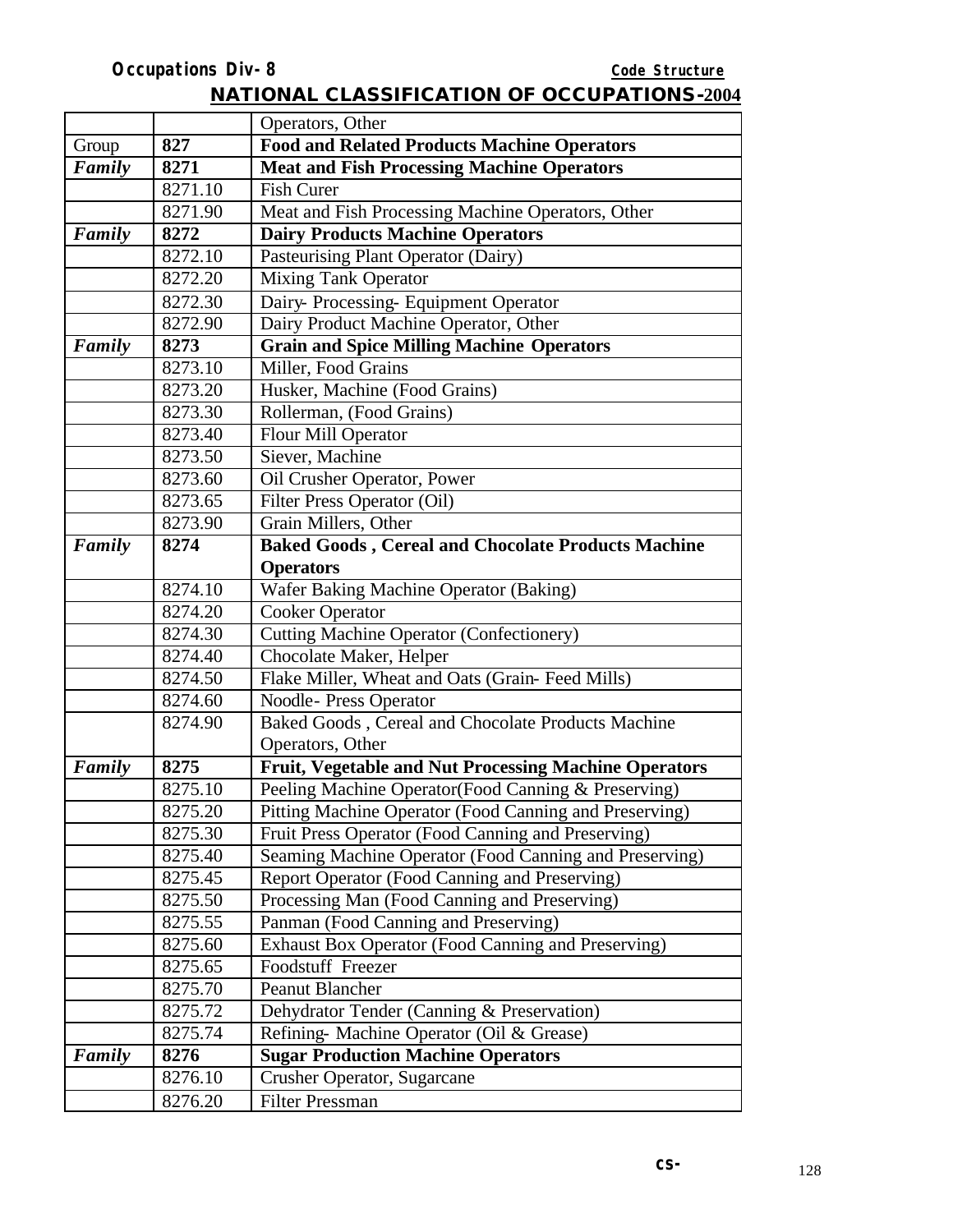8278.25 Filterman<br>8278.30 Pasteuriser

8278.40 Syrup Maker<br>8278.45 Syrup Mixing

8278.30 Pasteuriser, Brewery<br>8278.35 Syrup Plant Operator 8278.35 Syrup Plant Operator<br>8278.40 Syrup Maker

**Syrup Mixing Plant Operator** 

|        | <b>Occupations Div-8</b>                 | Code Structure                                                                  |
|--------|------------------------------------------|---------------------------------------------------------------------------------|
|        |                                          | <b>NATIONAL CLASSIFICATION OF OCCUPATIONS-2004</b>                              |
|        | 8276.30                                  | Dorr Clarifier Operator                                                         |
|        | 8276.40                                  | <b>Evaporator Operator, Sugar</b>                                               |
|        | 8276.50                                  | Panman, Sugar                                                                   |
|        | 8276.60                                  | Crystaliserman                                                                  |
|        | 8276.65                                  | Centrifugal Man                                                                 |
|        | 8276.70                                  | Magmaman                                                                        |
|        | 8276.71                                  | <b>Cutter Driver</b>                                                            |
|        | 8276.72                                  | Cane Carrier Driver, Mill House                                                 |
|        | 8276.73                                  | Raw Juice Tank Pump Attendant                                                   |
|        | 8276.74                                  | Juice Measuring Man                                                             |
|        | 8276.75                                  | Lime Juice Tank Attendant                                                       |
|        | 8276.76                                  | Juice Heater Man                                                                |
|        | 8276.77                                  | Juice Heater Helper                                                             |
|        | 8276.78                                  | <b>Carbonation Man</b>                                                          |
|        | 8276.79                                  | <b>Carbonation Storage Tank Attendant</b>                                       |
|        | 8276.80                                  | Sulphitation Man, Sugar                                                         |
|        | 8276.81                                  | Eliminator Attendant, Sugar                                                     |
|        | 8276.82                                  | Settling Tank Man, Sugar                                                        |
|        | 8276.83                                  | <b>Works Poor Attendant</b>                                                     |
|        | 8276.85                                  | <b>Gur Maker</b>                                                                |
|        | 8276.90                                  | Khandsari, Sugar and Gur Making Operatives, Other                               |
| Family | 8277                                     | Tea, Coffee and Cocoa Processing Machine Operators                              |
|        | 8277.10                                  | Tea Maker                                                                       |
|        | 8277.15                                  | Withering Loft Attendant (Tea)                                                  |
|        | 8277.20                                  | Roller Attendant                                                                |
|        | 8277.25                                  | Pulp Houseman (Coffee)                                                          |
|        | 8277.30                                  | Peeling Machine Attendant (Coffee)                                              |
|        | 8277.35                                  | Firing Machine Attendant (Tea)                                                  |
|        | 8277.40                                  | Tea Blender                                                                     |
|        |                                          |                                                                                 |
|        |                                          | <b>Coffee Roaster</b>                                                           |
|        |                                          |                                                                                 |
|        |                                          |                                                                                 |
| Family | 8278                                     | <b>Brewers, Wine and Other Beverage Machine Operators</b>                       |
|        | 8278.10                                  | <b>Brew Master</b>                                                              |
|        | 8278.12                                  | <b>Malt Maker</b>                                                               |
|        | 8278.14                                  | Masher                                                                          |
|        | 8278.16                                  | <b>Fermentation Man</b>                                                         |
|        | 8278.18                                  | <b>Yeast Maker</b>                                                              |
|        | 8278.20                                  | Malt Vinegar Maker                                                              |
|        |                                          |                                                                                 |
|        | 8277.45<br>8277.50<br>8277.60<br>8277.90 | Coffee Blender<br>Roaster, Cocoa-Bean<br>Tea, Coffee and Cocoa Preparers, Other |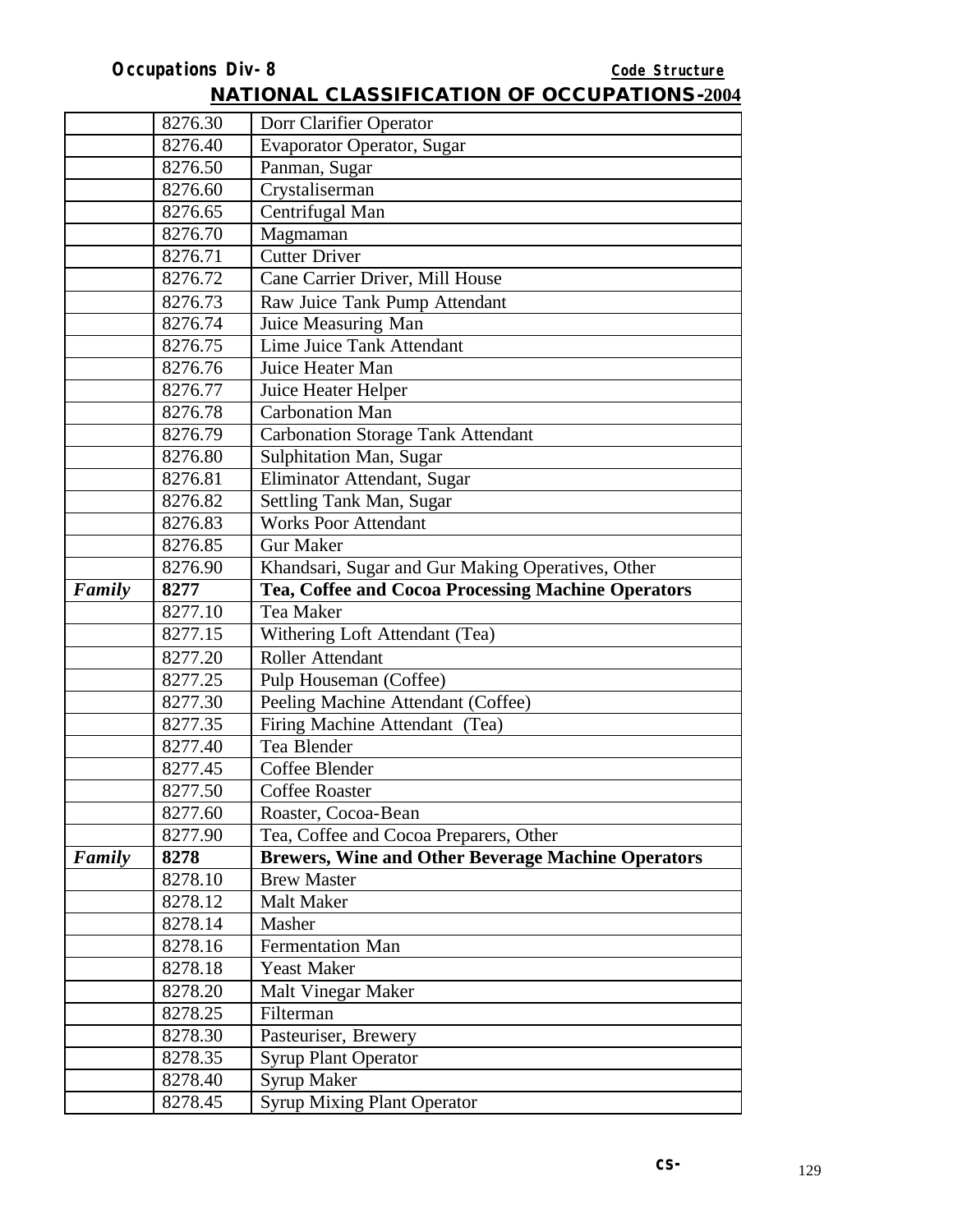|        | 8278.47 | Syruper                                                |
|--------|---------|--------------------------------------------------------|
|        | 8278.50 | <b>Bottling Plant Incharge</b>                         |
|        | 8278.55 | Bottle Washer, Machine                                 |
|        | 8278.60 | <b>Carbonator Machine Attendant</b>                    |
|        | 8278.65 | Filler, Aerated Water                                  |
|        | 8278.70 | Filler, Aerated Water, Hand Machine                    |
|        | 8278.90 | Brewers, Aerated Water and Beverage Making Operatives, |
|        |         | other                                                  |
| Family | 8279    | <b>Tobacco Production Machine Operators</b>            |
|        | 8279.10 | Supervisor and Foreman, Tobacco Preparation, Cigar and |
|        |         | <b>Cigarette Making</b>                                |
|        | 8279.20 | Supervisor and Foreman, Tobacco Product Making         |
|        | 8279.30 | Drier and Cooler Operator, Tobacco                     |
|        | 8279.40 | <b>Cutting Machine Operator, Tobacco</b>               |
|        | 8279.50 | <b>Cigarette Making Machine Operator</b>               |
|        | 8279.60 | <b>Stingy Cigarette Slitting Machine Operator</b>      |
|        | 8279.90 | Tobacco Preparers and Tobacco Product Makers, Other    |
| Group  | 828     | <b>Assemblers</b>                                      |
| Family | 8281    | <b>Mechanical Machinery Assemblers</b>                 |
|        | 8281.10 | Assembler, Workshop Machine and Equipment              |
|        | 8281.15 | <b>Assembler Printing Machinery</b>                    |
|        | 8281.20 | Assembler, Textile Machinery                           |
|        | 8281.25 | Assembler, Refrigerator and Air Conditioning Unit      |
|        | 8281.30 | Assembler, Stationary Petrol Engine                    |
|        | 8281.35 | Assembler, Stationary Diesel Engine                    |
|        | 8281.40 | Assembler, Tractor                                     |
|        | 8281.45 | Assembler, Turbine and Steam Engine                    |
|        | 8281.50 | <b>Assembler Loco Engines</b>                          |
|        | 8281.55 | Erector, Machine and Equipment                         |
|        | 8281.60 | <b>Assembler, Continuity</b>                           |
|        | 8281.65 | Assembler, (Automobile)                                |
|        | 8281.70 | Assembler, (Motor Cycle)                               |
|        | 8281.75 | Assembler, Frame, Aircraft                             |
| Family | 8282    | <b>Electrical Equipment Assemblers</b>                 |
|        | 8282.10 | <b>Battery Assembler</b>                               |
|        | 8282.20 | <b>Assembler Dry Cell (Battery Manufacturing)</b>      |
|        | 8282.30 | <b>Battery Repairer</b>                                |
|        | 8282.40 | Assembler, Electrical Accessories                      |
|        | 8282.50 | Electric- Motor Winder                                 |
|        | 8282.60 | Calibrator, Electrical                                 |
|        | 8282.90 | <b>Electrical Machinery Assemblers, Other</b>          |
| Family | 8283    | <b>Electronic Equipment Assembler</b>                  |
|        | 8283.10 | <b>Assembler Precision Instrument</b>                  |
|        | 8283.20 | Assembly Operator (Telephone and Telegraph Equipment   |
|        |         | Manufacturing)                                         |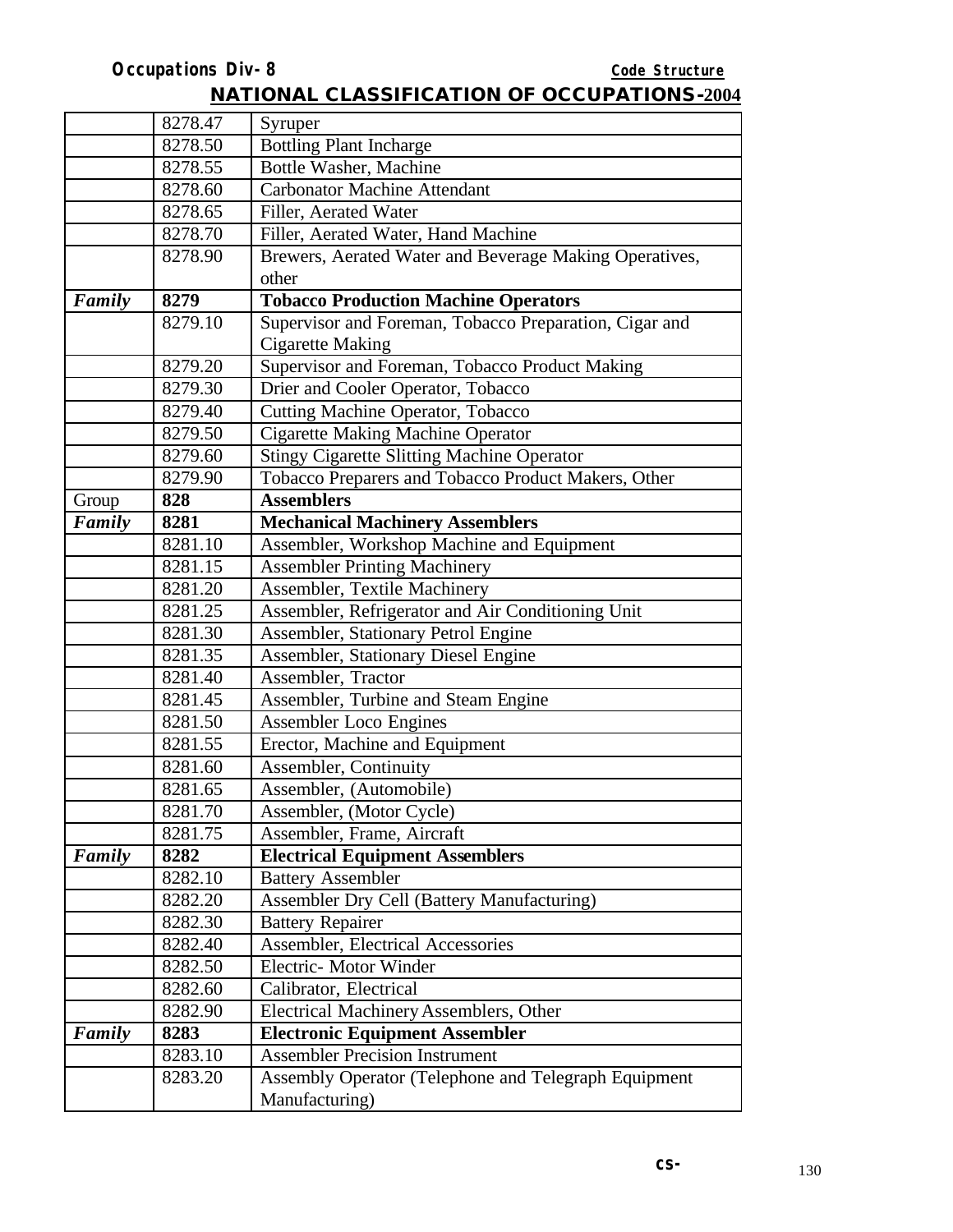|                 | 8283.30 | Assembly Operator (Radio Manufacturing)                     |
|-----------------|---------|-------------------------------------------------------------|
|                 | 8283.40 | Form Layer, Cable (Telephone & Telegraph Equipment          |
|                 |         | Manufacturing)                                              |
|                 | 8283.50 | Cable Maker, Rack Wiring (Telephone & Telegraph             |
|                 |         | <b>Equipment Manufacturing)</b>                             |
|                 | 8283.60 | Operator, Rack Wiring (Telephone & Telegraph Equipment      |
|                 |         | Manufacturing)                                              |
|                 | 8283.90 | Electronic Equipment Assembler, Other                       |
| Family          | 8284    | <b>Metal, Rubber and Plastic Products Assemblers</b>        |
|                 | 8284.10 | Assembler, Bicycle                                          |
|                 | 8284.20 | Assembler, Sewing Machine                                   |
|                 | 8284.30 | <b>Assembler</b> (Plastic Product)                          |
|                 | 8284.40 | Assembler, Metal Furniture                                  |
| Family          | 8285    | <b>Wood and Related Products Assemblers</b>                 |
| Family          | 8286    | <b>Paper Board, Textile and Related Products Assemblers</b> |
|                 | 8286.10 | Assembler, Finger Buffs (Textile Product)                   |
|                 | 8286.90 | Paper Board, Textile and Related Products Assemblers, Other |
| Group           | 829     | <b>Other Machine Operators and Assemblers</b>               |
| Family          | 8290    | <b>Other Machine Operators and Assemblers</b>               |
|                 | 8290.10 | Supervisor and Foreman, Material and Freight Handling       |
|                 | 8290.20 | Supervisor and Foreman, Checking, Sorting, Packing and      |
|                 |         | <b>Related Activities</b>                                   |
|                 | 8290.30 | <b>Building Insulator, Machine</b>                          |
|                 | 8290.40 | Saw Grinder, Machine                                        |
|                 | 8290.50 | Gem Grinder, Machine                                        |
|                 | 8290.60 | Gem Polisher, Machine                                       |
| Sub-            | 83      | <b>Drivers and Mobile Plant Operators</b>                   |
| <b>Division</b> |         |                                                             |
| Group           | 831     | Locomotive Engine Drivers and Related Workers               |
| Family          | 8311    | <b>Locomotive Engine Drivers</b>                            |
|                 | 8311.10 | Loco Driver, Mines                                          |
|                 | 8311.20 | Driver, Railway Engine (Steam)                              |
|                 | 8311.30 | Driver, Railway Engine, (Diesel)                            |
|                 | 8311.40 | Driver, Railway Engine (Electrical)                         |
|                 | 8311.50 | Driver, Shunting (Loco)                                     |
| Family          | 8312    | <b>Railway Brakers, Signallers and Shunters</b>             |
|                 | 8312.10 | Signalman, Railway                                          |
|                 | 8312.20 | <b>Shunting Jamadar</b>                                     |
|                 | 8312.30 | Points Man, Railway                                         |
|                 | 8312.40 | Traffic Shunter, Railway                                    |
|                 | 8312.50 | Braker, Passenger Train                                     |
|                 | 8312.90 | Pointsmen, Signalmen and Shunters, Railways, Other          |
| Group           | 832     | <b>Motor Vehicle Drivers</b>                                |
| Family          | 8321    | <b>Motor Cycle Drivers</b>                                  |
|                 | 8321.10 | Driver Auto Rickshaw                                        |
|                 |         |                                                             |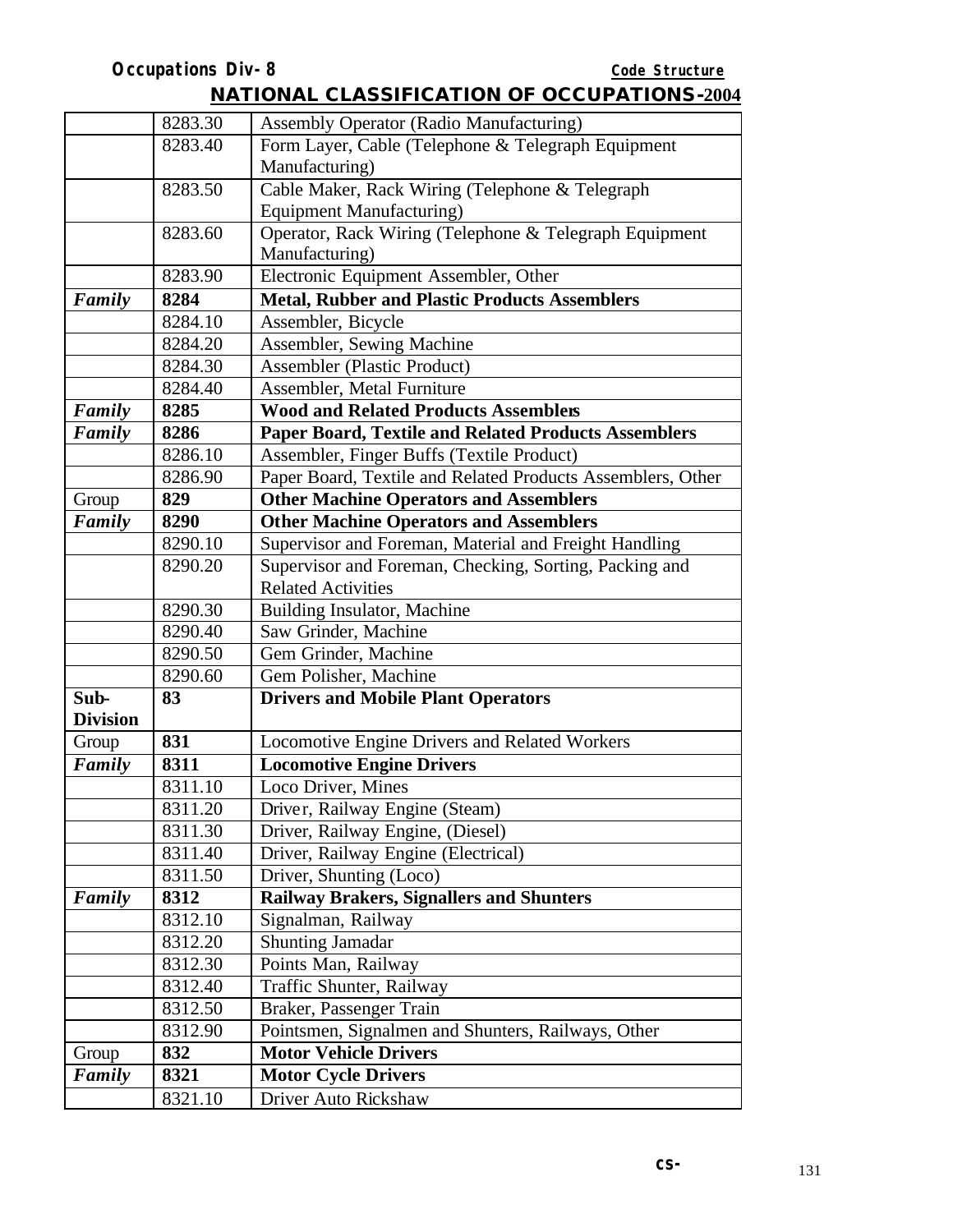|        | 8321.20 | Despatch Rider                                     |
|--------|---------|----------------------------------------------------|
|        | 8321.90 | Motor Cycle Drivers, Other                         |
| Family | 8322    | <b>Car, Taxi and Van Drivers</b>                   |
|        | 8322.10 | Driver, Car                                        |
|        | 8322.20 | Driver, Taxi                                       |
|        | 8322.30 | Driver, Ambulance                                  |
|        | 8322.90 | Car, Taxi and Van Drivers, Other                   |
| Family | 8323    | <b>Bus and Tram Drivers</b>                        |
|        | 8323.10 | <b>Tram Car Driver</b>                             |
|        | 8323.20 | <b>Trolley Driver</b>                              |
|        | 8323.30 | Driver, Bus                                        |
|        | 8323.40 | Driver, Fire Brigade Vehicles                      |
|        | 8323.50 | <b>Driver Road Test</b>                            |
|        | 8323.60 | Signalman, Tram                                    |
|        | 8323.90 | Bus and Tram Drivers, Other                        |
| Family | 8324    | <b>Heavy Truck and Lorry Drivers</b>               |
|        | 8324.10 | Driver Truck                                       |
|        | 8324.20 | Tram Car Driver (Mines)                            |
|        | 8324.90 | Heavy Truck and Lorry Drivers, Other               |
| Group  | 833     | Agricultural and Other Mobile Plant Operators      |
| Family | 8331    | <b>Motorised Farm and Forestry Plant Operators</b> |
|        | 8331.10 | <b>Tractor Operator</b> , Farm                     |
|        | 8331.20 | <b>Operator, Farm Machines</b>                     |
|        | 8331.30 | <b>Tractor Driver, Construction</b>                |
|        | 8331.90 | Farm Machinery Operators, Other                    |
| Family | 8332    | <b>Earth Moving and Related Plant Operators</b>    |
|        | 8332.10 | <b>Bulldozer Operator</b>                          |
|        | 8332.12 | <b>Scrapper Operator</b>                           |
|        | 8332.14 | <b>Scrapper Loader Operator</b>                    |
|        | 8332.16 | <b>Grader Operator</b>                             |
|        | 8332.18 | <b>Power Shovel Operator</b>                       |
|        | 8332.20 | <b>Bucket Wheel Excavator Operator</b>             |
|        | 8332.22 | <b>Trench Digging Machine Operator</b>             |
|        | 8332.24 | <b>Dragline Operator</b>                           |
|        | 8332.26 | <b>Dredger Operator</b>                            |
|        | 8332.28 | <b>Boom Driver</b>                                 |
|        | 8332.30 | Pile Driver                                        |
|        | 8332.32 | <b>Dumper Operator</b>                             |
|        | 8332.34 | <b>Scoop Truck Operator</b>                        |
|        | 8332.36 | <b>Trippler Machine Operator</b>                   |
|        | 8332.45 | <b>Conveyor Operator</b>                           |
|        | 8332.50 | <b>Spreader Operator</b>                           |
|        | 8332.55 | Road Roller Driver                                 |
|        | 8332.60 | <b>Bituman Mixing Machine Operator</b>             |
|        | 8332.65 | Sand Blast Operator, Construction                  |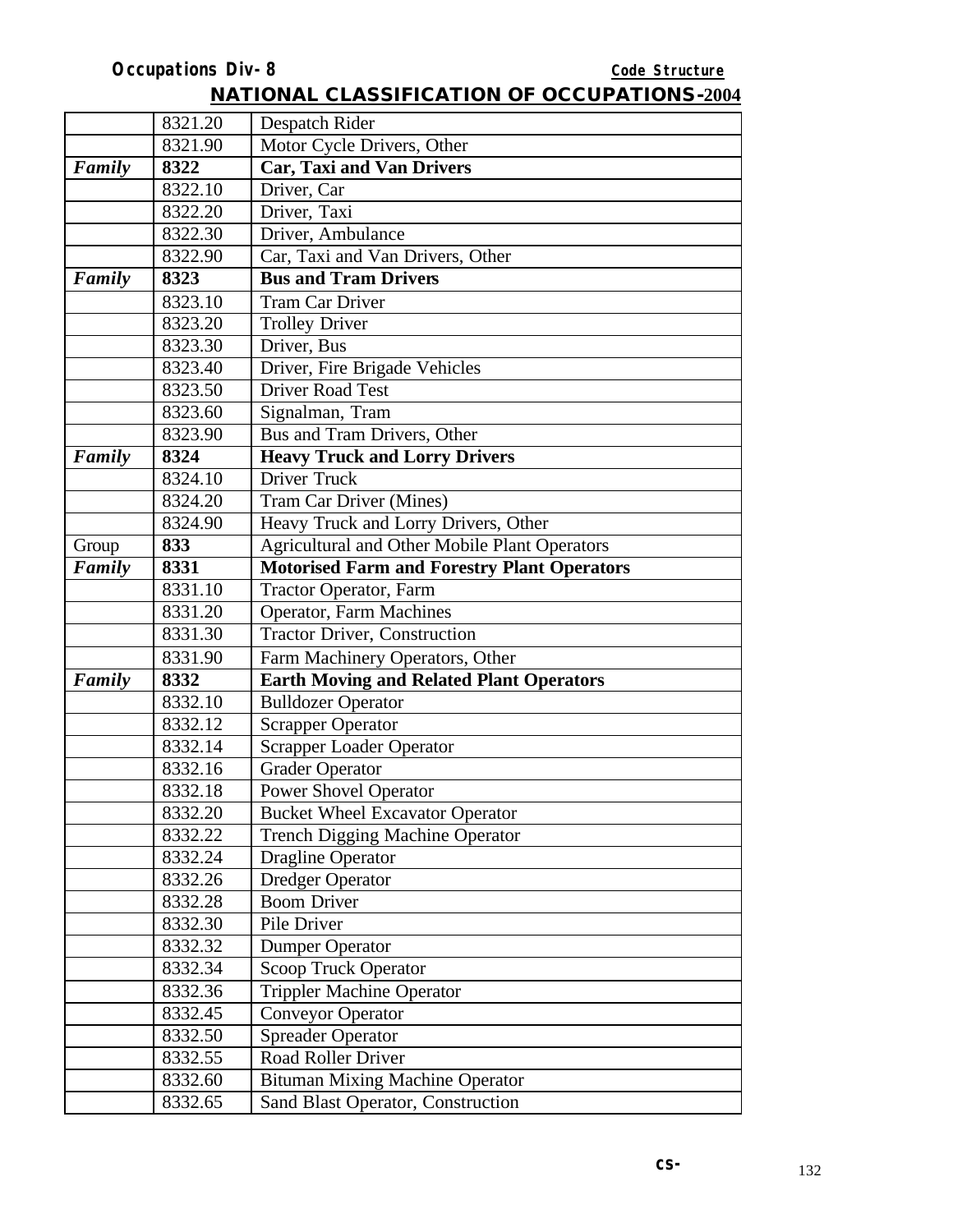|        | 8332.90 | Earth Moving and Related Plant Operators, Other     |  |
|--------|---------|-----------------------------------------------------|--|
| Family | 8333    | <b>Crane, Hoist and Related Plant Operators</b>     |  |
|        | 8333.10 | Driver, Steam Crane                                 |  |
|        | 8333.12 | Crane Operator, Diesel Electric                     |  |
|        | 8333.14 | Crane Operator, Pneumatic                           |  |
|        | 8333.16 | Crane Operator, Hydraulic                           |  |
|        | 8333.18 | <b>Mobile Crane Operator</b>                        |  |
|        | 8333.20 | Crane Operator, Gantry                              |  |
|        | 8333.22 | <b>Overhead Crane Operator</b>                      |  |
|        | 8333.24 | <b>Derrick Crane Operator</b>                       |  |
|        | 8333.28 | Derrick Crane Operator, Magnetic                    |  |
|        | 8333.30 | Crane Driver, Hammer Head                           |  |
|        | 8333.32 | Winchman                                            |  |
|        | 8333.35 | <b>Hoist Operator</b>                               |  |
|        | 8333.38 | <b>Bridge Opening Operator</b>                      |  |
|        | 8333.40 | Winding Engineman                                   |  |
|        | 8333.50 | Haulage Engine Driver                               |  |
|        | 8333.60 | Crane and Hoist Operators, Other                    |  |
|        | 8333.65 | <b>Aerial Ropeway Operator</b>                      |  |
|        | 8333.70 | Liftman                                             |  |
|        | 8333.90 | Crane, Hoist and Related Plant Operators, Other     |  |
| Family | 8334    | <b>Lifting Truck Operators</b>                      |  |
|        | 8334.10 | <b>Lift Truck Operator</b>                          |  |
|        | 8334.20 | Fork Lift Truck Operator                            |  |
|        | 8334.90 | Lift Truck Operator, Other                          |  |
| Group  | 834     | Ships' Deck Crews and Related Workers               |  |
| Family | 8340    | <b>Ships' Deck Crews and Related Workers</b>        |  |
|        | 8340.10 | Serang, Deck                                        |  |
|        | 8340.15 | Tindal, Deck                                        |  |
|        | 8340.20 | Seaconny                                            |  |
|        | 8340.25 | Lascar                                              |  |
|        | 8340.30 | Driver, Launch                                      |  |
|        | 8340.40 | <b>Boatman</b>                                      |  |
|        | 8340.50 | Rudderman                                           |  |
|        | 8340.60 | Oarsman                                             |  |
|        | 8340.90 | Ships' Deck Ratings, Barge Crews and Boatmen, Other |  |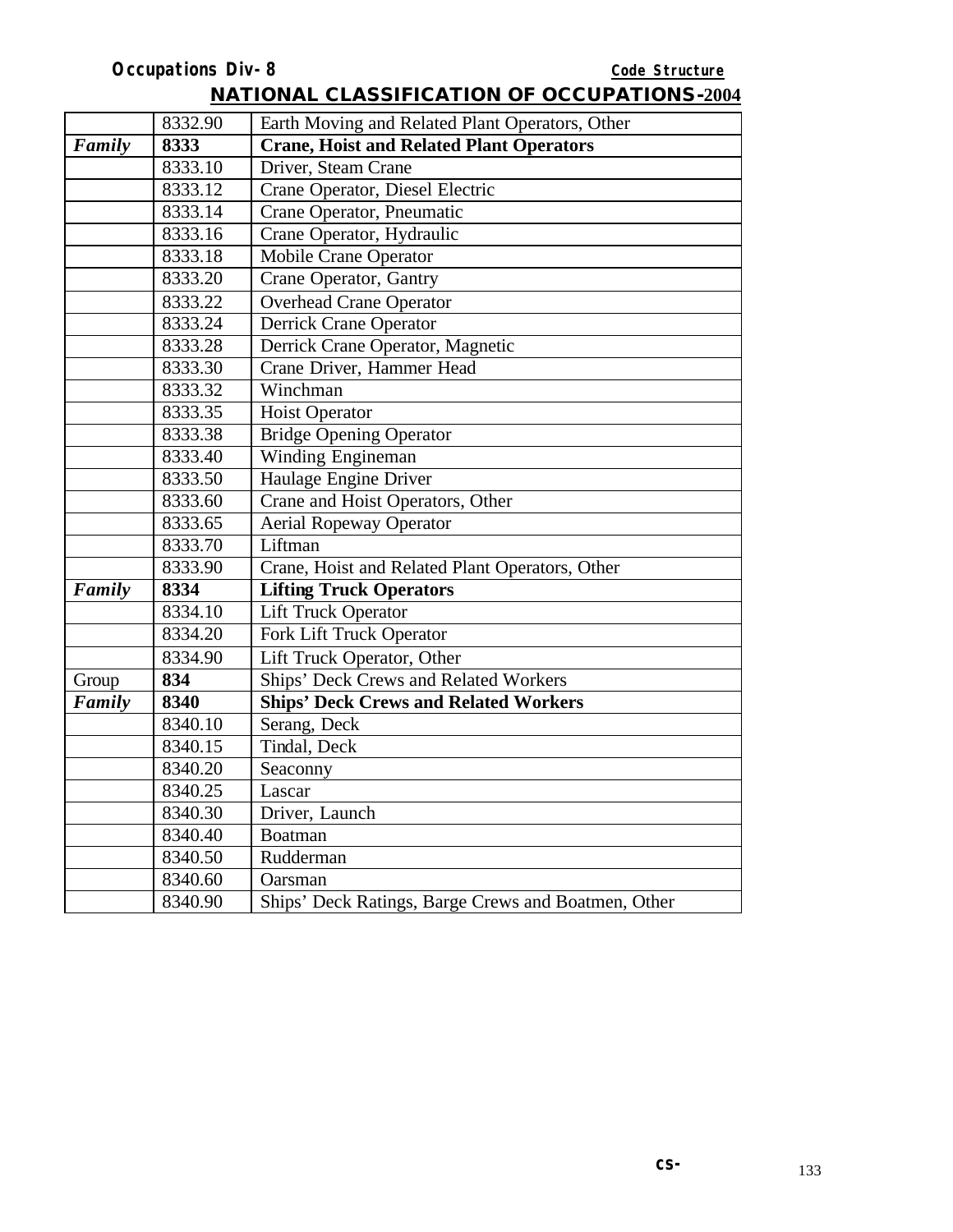#### **NATIONAL CLASSIFICATION OF OCCUPATIONS-2004**

# **DIVISION: 9**

# **Elementary Occupations**

| Level of              | <b>Revised</b> | <b>Description of Title</b>                        |
|-----------------------|----------------|----------------------------------------------------|
| <b>Classification</b> | Code No.       |                                                    |
| <b>Sub-Division</b>   | 91             | <b>Sales and Service Elementary Occupations</b>    |
| Group                 | 911            | <b>Street Vendors and Related Workers</b>          |
| Family                | 9111           | <b>Street Food Vendors</b>                         |
|                       | 9111.10        | Milkman                                            |
|                       | 9111.90        | Street Food Vendors, Other                         |
| Family                | 9112           | <b>Street Vendors, Non Food Products</b>           |
|                       | 9112.10        | Hawker                                             |
|                       | 9112.90        | Street Vendors, Non Food Products, Other           |
| Family                | 9113           | Door to Door and Telephone Sales Persons           |
|                       | 9113.10        | News Paper Boy                                     |
|                       | 9113.20        | Order Supplier                                     |
|                       | 9113.30        | Home Deliveryman                                   |
|                       | 9113.90        | Door to Door and Telephone Sales Persons, Other    |
| Group                 | 912            | Shoe Cleaning and Other Street Services Elementary |
|                       |                | Occupations                                        |
| Family                | 9120           | <b>Shoe Cleaning and Other Street Services</b>     |
|                       |                | <b>Elementary Occupations, n.e.c</b>               |
|                       | 9120.10        | <b>Boot Polisher</b>                               |
|                       | 9120.20        | <b>Bill Poster</b>                                 |
|                       | 9120.90        | Shoe Cleaning and Other Street Services Elementary |
|                       |                | Occupations, Other                                 |
| Group                 | 913            | Domestic and Related Helpers, Cleaners and         |
|                       |                | Launderers                                         |
| Family                | 9131           | <b>Domestic Helpers and Cleaners</b>               |
|                       | 9131.10        | <b>Domestic Servant</b>                            |
|                       | 9131.20        | Char- Dust Cleaner and Salvager (Sugar &           |
|                       |                | Confectionery)                                     |
|                       | 9131.30        | Cleaner, Home Restoration Service                  |
|                       | 9131.90        | Domestic and Related Helpers, Cleaners and         |
|                       |                | Launderers, Other                                  |
| Family                | 9132           | Helpers and Cleaners in Offices, Hotels and Other  |
|                       |                | <b>Establishments</b>                              |
|                       | 9132.10        | Dusting Man, Office; Farash, Office                |
|                       | 9132.20        | Kitchen Helper                                     |
|                       | 9132.30        | <b>Cleaner Hospital</b>                            |
|                       | 9132.90        | Helpers and Cleaners in Offices, Hotels and Other  |
|                       |                | Establishments, Other                              |
| Family                | 9133           | <b>Hand Launderers and Pressers</b>                |
|                       | 9133.10        | Dhobi                                              |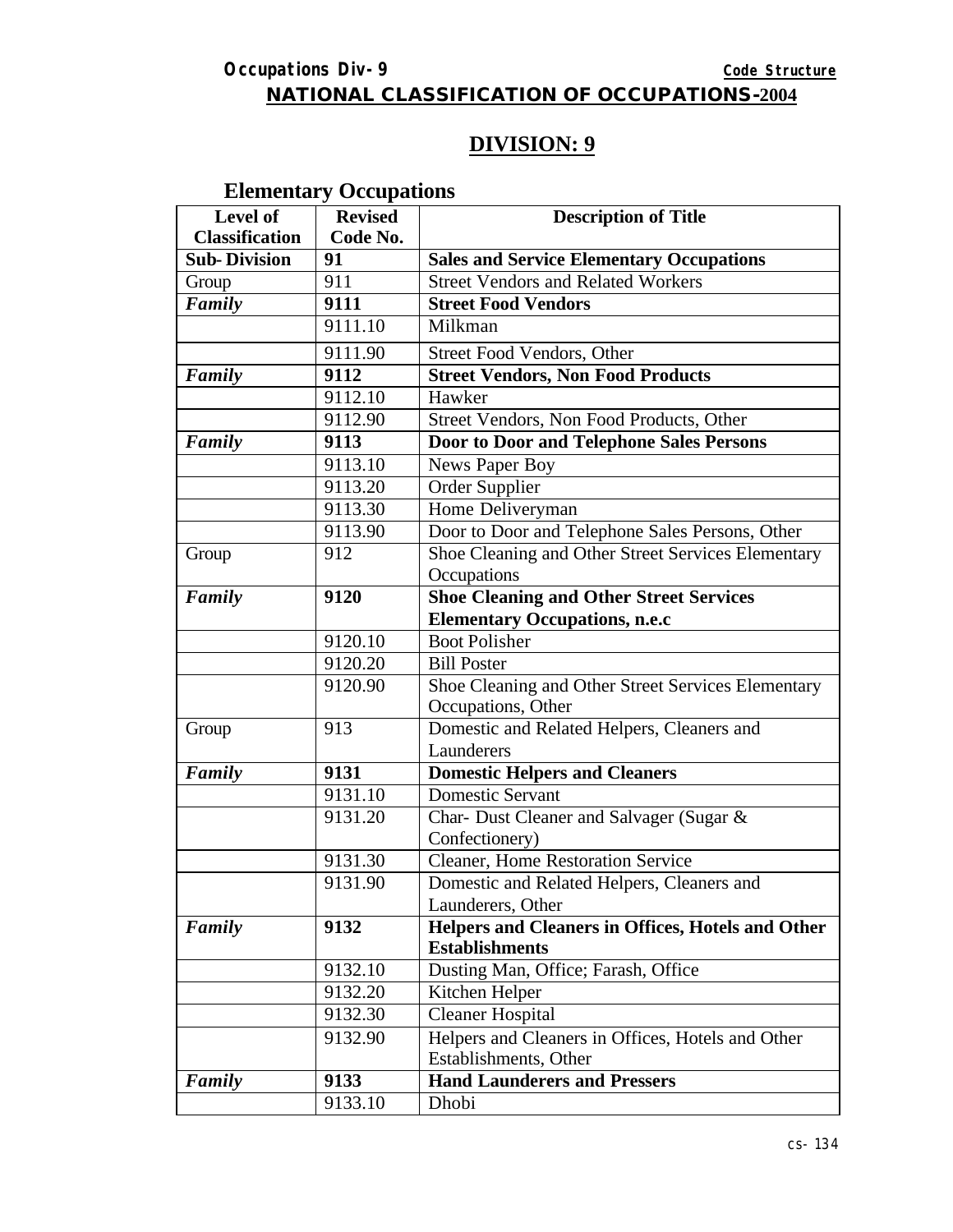|        | 9133.20 | Laundary Workers, Other                                  |
|--------|---------|----------------------------------------------------------|
|        | 9133.30 | Dry Cleaner, Hand                                        |
|        | 9133.40 | <b>Spot Remover</b>                                      |
|        | 9133.50 | <b>Rug Cleaner</b>                                       |
|        | 9133.60 | Presser, Hand                                            |
|        | 9133.70 | Dry Cleaner, Spot                                        |
|        | 9133.90 | Launderers, Dry Cleaners and Pressers, Other             |
| Group  | 914     | Building Caretakers, Window and Related Cleaners         |
| Family | 9141    | <b>Building Caretakers</b>                               |
|        | 9141.10 | Caretaker, Building                                      |
|        | 9141.20 | Caretaker, Monument                                      |
|        | 9141.30 | Caretaker, Burial Places and Cremation Grounds           |
|        | 9141.90 | <b>Building Caretakers, Other</b>                        |
| Family | 9142    | <b>Vehicle, Window and Related Cleaners</b>              |
|        | 9142.10 | Cleaner, Window                                          |
|        | 9142.90 | Vehicle, Window and Related Cleaners, Other              |
| Group  | 915     | Messengers Porters, Door Keepers and Related             |
|        |         | Workers                                                  |
|        | 9151    | <b>Messengers, Package and Luggage Porters and</b>       |
|        |         | <b>Deliverers</b>                                        |
|        | 9151.10 | <b>Telegraph Messenger</b>                               |
|        | 9151.20 | Messanger                                                |
|        | 9151.30 | Caddie                                                   |
|        | 9151.40 | Bellhop (Hotel & Restaurant)                             |
|        | 9151.50 | Porter, Baggage (Hotel & Restaurant)                     |
|        | 9151.60 | Letter Box Peon                                          |
|        | 9151.65 | Mail Carrier                                             |
|        | 9151.70 | Runner, Mail                                             |
|        | 9151.75 | Sorter, Mail                                             |
|        | 9151.78 | Sorter, Telegram                                         |
|        | 9151.80 | Gummer, Teleprinting                                     |
|        | 9151.90 | Messengers, Package and Luggage Porters and              |
|        |         | Deliverers, Other                                        |
| Family | 9152    | Door Keepers, Watchpersons and Related                   |
|        |         | <b>Workers</b>                                           |
|        | 9152.10 | Hotel Concierge                                          |
|        | 9152.20 | Watchman                                                 |
|        | 9152.30 | Gateman                                                  |
|        | 9152.40 | Usher                                                    |
|        | 9152.90 | Door Keepers, Watchpersons and Related Workers,<br>Other |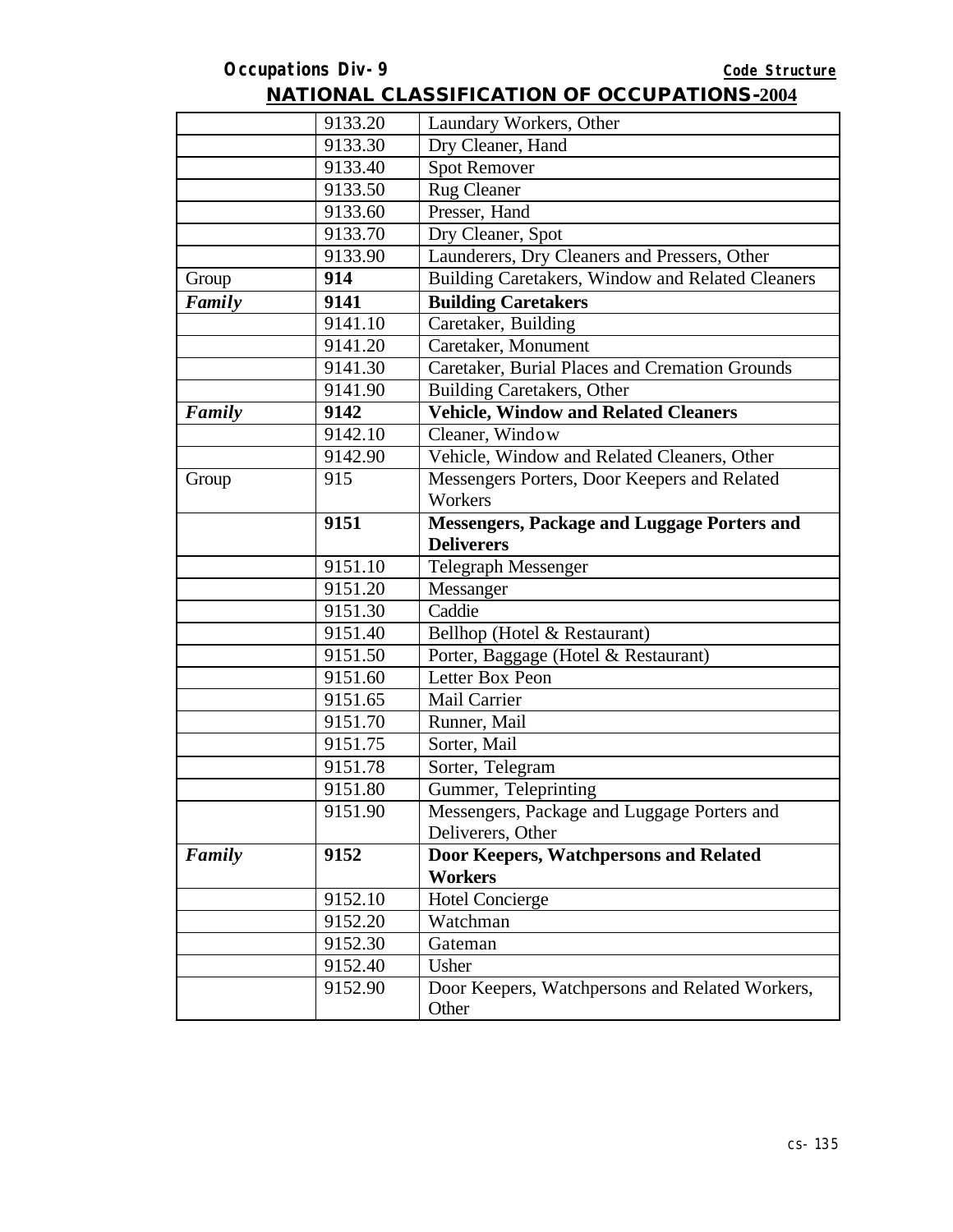| Family              | 9153    | <b>Vending Machine Money Collectors, Meter</b>       |
|---------------------|---------|------------------------------------------------------|
|                     |         | <b>Readers and Related Workers</b>                   |
|                     | 9153.10 | Vending Machine Attendant                            |
|                     | 9153.15 | Coin Collector                                       |
|                     | 9153.20 | Meter Reader                                         |
|                     | 9153.90 | Vending Machine Money Collectors, Meter Readers      |
|                     |         | and Related Workers, Other                           |
| Group               | 916     | Garbage Collectors and Related Labourers             |
| <b>Family</b>       | 9161    | <b>Garbage Collectors</b>                            |
|                     | 9161.10 | Garbage Collector (Motor Transport)                  |
|                     | 9161.90 | Garbage Collectors, Other                            |
| Family              | 9162    | <b>Sweepers and Related Labourers</b>                |
|                     | 9162.10 | Sweeper, Dry                                         |
|                     | 9162.20 | Sweeper, Wet                                         |
|                     | 9162.30 | Sweeper, Sewer                                       |
|                     | 9162.40 | <b>Water Carrier</b>                                 |
|                     | 9162.90 | Sweepers and Related Labourers, Other                |
| <b>Sub-Division</b> | 92      | <b>Agricultural, Fishery and Related Labourers</b>   |
| Group               | 920     | Agricultural, Fishery and Related Labourers          |
| Family              | 9201    | <b>Farm Hands and Labourers</b>                      |
|                     | 9201.10 | Ploughman                                            |
|                     | 9201.20 | Labourer, Agriculture                                |
|                     | 9201.30 | Picker (Tobacco)                                     |
|                     | 9201.90 | Farm Hands, Other                                    |
| Family              | 9202    | <b>Forestry Labourer</b>                             |
|                     | 9202.10 | Labourer, Plantation                                 |
|                     | 9202.90 | Plantation Labourers and Related Workers, Other      |
| Family              | 9203    | <b>Fishery, Hunting and Tapping Labourers</b>        |
|                     | 9203.90 | Tappers, Other                                       |
| <b>Sub-Division</b> | 93      | Labourers in Mining, Construction,                   |
|                     |         | <b>Manufacturing and Transport</b>                   |
| Group               | 931     | Mining and Construction Labourers                    |
| Family              | 9311    | <b>Mining and Quarrying Labourers</b>                |
|                     | 9311.10 | Mines, Quarrymen, Related Workers                    |
|                     | 9311.20 | Digger (Mine & Quarry)                               |
|                     | 9311.90 | Mining and Quarrying Labourers, Other                |
| Family              | 9312    | <b>Construction and Maintenance Labourers, Road,</b> |
|                     |         | <b>Dam and Similar Constructions</b>                 |
|                     | 9312.10 | Labourer, Other                                      |
|                     | 9312.20 | Track Repairer (Rail Transport)                      |
|                     | 9312.90 | Construction and Maintenance Labourers, Other        |
| Family              | 9313    | <b>Building Construction Labourers</b>               |
|                     | 9313.10 | Well Digger Helper                                   |
|                     | 9313.90 | Building Construction Labourers, Other               |
| Group               | 932     | <b>Manufacturing Labourers</b>                       |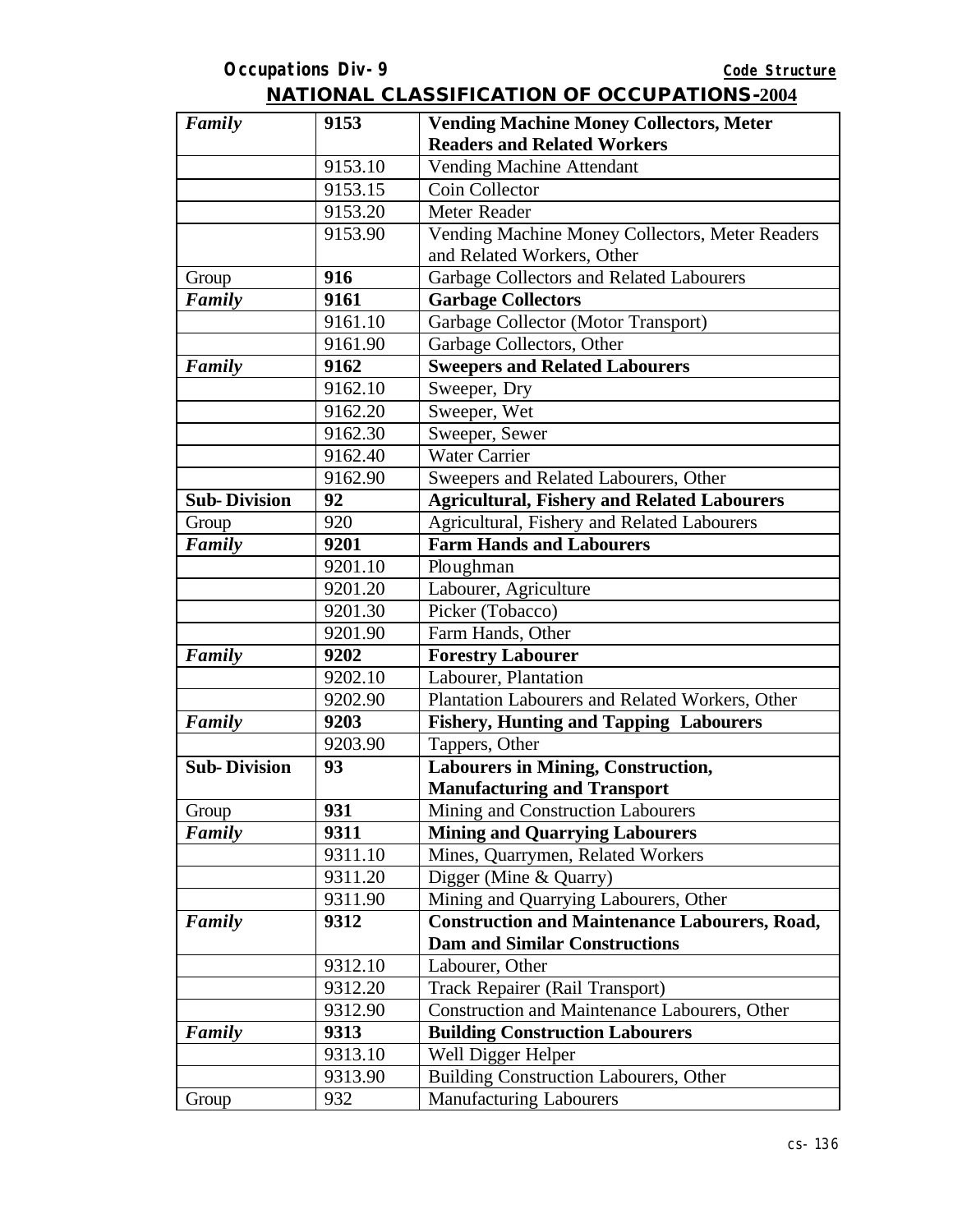| Family | 9321    | <b>Assembling Labourers</b>                      |
|--------|---------|--------------------------------------------------|
| Family | 9322    | <b>Hand Packers and Other Manufacturing</b>      |
|        |         | <b>Labourers</b>                                 |
|        | 9322.10 | Packer, Hand                                     |
|        | 9322.20 | Labeller                                         |
|        | 9322.30 | Stenciler                                        |
|        | 9322.40 | Stamper, Hand                                    |
|        | 9322.50 | Khatedar, Salt Production                        |
|        | 9322.55 | Mukadam, Salt Production                         |
|        | 9322.60 | <b>Salt Reclamation Worker</b>                   |
|        | 9322.70 | Checker                                          |
|        | 9322.72 | <b>Tester</b>                                    |
|        | 9322.74 | Sorter                                           |
|        | 9322.76 | Weigher                                          |
|        | 9322.80 | Counter                                          |
|        | 9322.85 | <b>Container Washer, Machine</b>                 |
|        | 9322.90 | Hand Packers and Other Manufacturing Labourers,  |
|        |         | Other                                            |
| Group  | 933     | <b>Transport Labourers and Freight Handlers</b>  |
| Family | 9331    | <b>Hand Pedal Vehicle Drivers</b>                |
|        | 9331.10 | Driver, Cycle Richshaw                           |
|        | 9331.20 | <b>Richshaw Puller</b>                           |
|        | 9331.30 | Hand Cartman                                     |
|        | 9331.40 | Traffic Hand, Gliding                            |
|        | 9331.50 | Palanquin Bearer                                 |
|        | 9331.60 | Transport Equipment Operators and Drivers, Other |
|        | 9331.70 | <b>Transport Service Operator</b>                |
|        | 9331.90 | Hand Pedal Vehicle Drivers, Other                |
| Family | 9332    | <b>Drivers of Animal -Drawn Vehicles and</b>     |
|        |         | <b>Machinery</b>                                 |
|        | 9332.10 | Horse Carriage Driver                            |
|        | 9332.20 | Cart Driver                                      |
|        | 9332.30 | Mahout                                           |
|        | 9332.40 | Pack Animal Driver                               |
|        | 9332.50 | Supervisor, Animal Drawn and Manually Operated   |
|        |         | <b>Transport Equipment</b>                       |
|        | 9332.90 | Animal and Animal Drawn Vehicle Drivers, Other   |
| Family | 9333    | <b>Freight Handlers</b>                          |
|        | 9333.10 | Loader and Unloader                              |
|        | 9333.90 | Freight Handlers, Other                          |